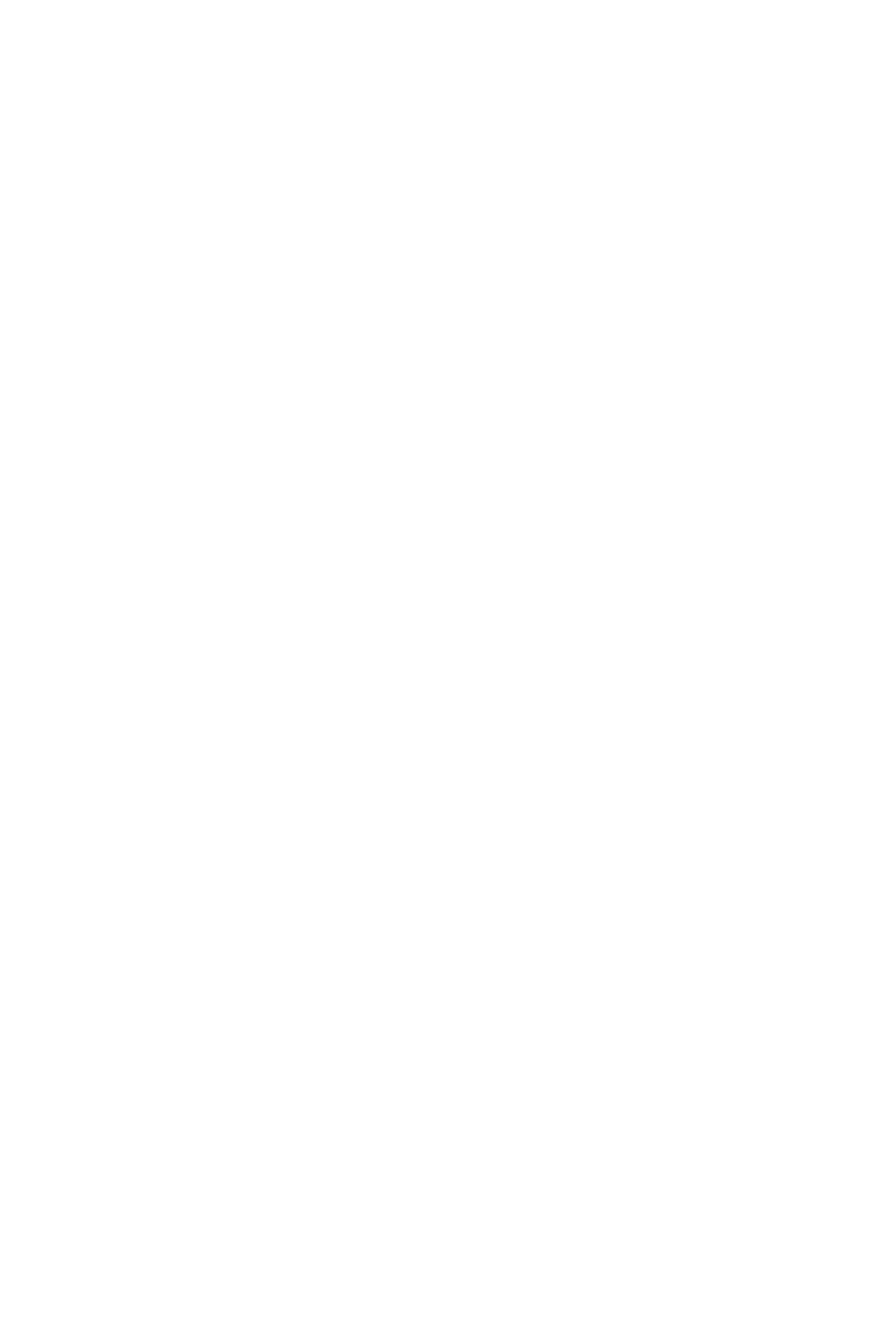# THE PRAISE OF MUSIC:

Wherein, besides the antiquity, dignity, delectation and use thereof in civil matters, is also declared the sober and lawful use of the same in the congregation and Church of God.

Jerome in Psal. 64

*Matutinis Vespertinisque hymnis Ecclesiae delectatur Deus per animam fidelem, quae relicto inanium superstitionum ritu, eum devotem laudaveris.*

God is delighted with the morning and evening hymns of the church in a faithful soul, which, rejecting the ceremonies of vain superstition, praises him devoutly.

Printed at Oxford by Joseph Barnes, Printer to the University,*Anno* 1586.

Edited by Ben Byram-Wigfield London, 2002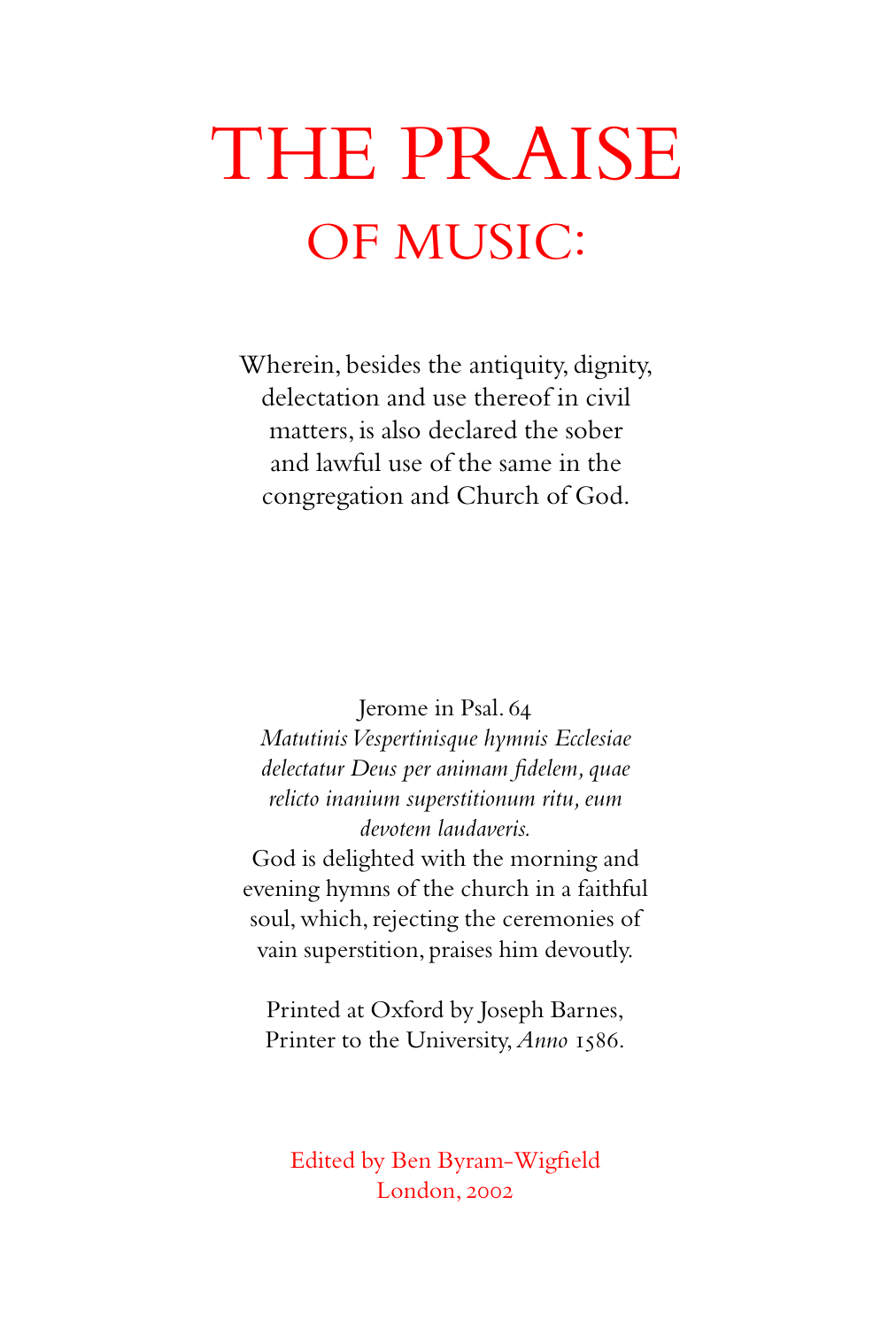This book is issued by the publisher as an electronic book, to be freely distributed across computer networks and viewed on screen.

The contents may be printed for greater legibility and ease of reading, subject to the condition that such printed matter shall not, by way of trade or otherwise, be lent, resold, hired out or otherwise circulated without the publisher's consent.This electronic document may only be distributed in its entirety,without alteration,emendation or deletion of the content. No part of the content may be used in any other publication (excepting fair-dealing) without the express permission of the publisher.

*Printed and bound copies are available from the publisher on request.*

First published in the United Kingdom by Ben Byram-Wigfield

© Ben Byram-Wigfield 2002. All rights reserved.

Typeset and designed by Ben Byram-Wigfield.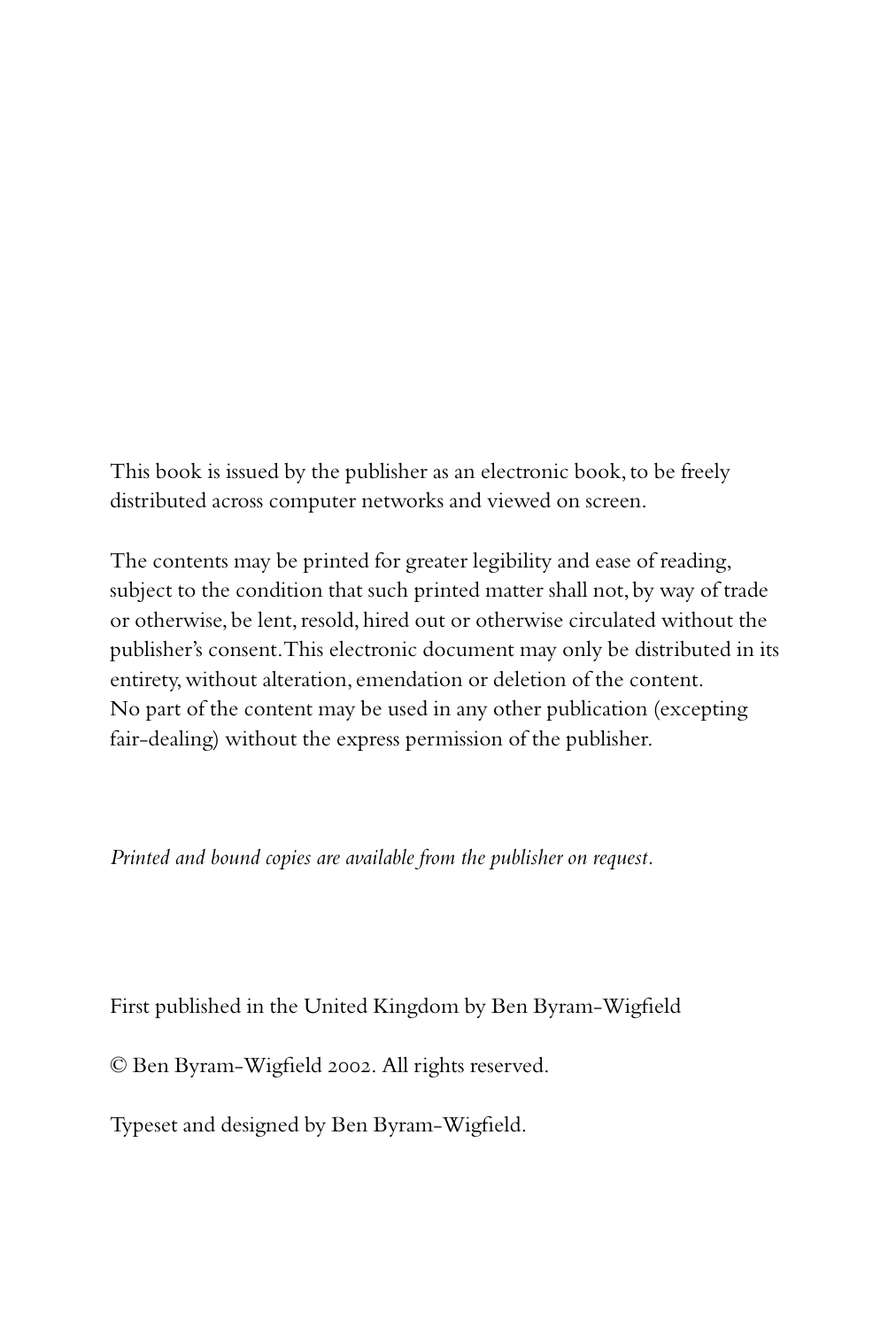## **CONTENTS**

| <b>EDITOR'S PREFACE</b>                                                                                         | 7              |
|-----------------------------------------------------------------------------------------------------------------|----------------|
| Dedication                                                                                                      | 9              |
| PREFACE                                                                                                         | 11             |
| I. THE ANTIQUITY AND ORIGIN OF MUSIC:<br>FIRST GENERALLY, THEN MORE PARTICULARLY SET DOWN.                      | 15             |
| 2. THE DIGNITY OF MUSIC,<br>PROVED BOTH BY THE REWARDS AND PRACTICE                                             |                |
| OF MANY AND MOST EXCELLENT MEN.                                                                                 | 25             |
| 3. THE SUAVITY OF MUSIC.                                                                                        | 35             |
| 4. THE EFFECTS AND OPERATION OF MUSIC.                                                                          | 45             |
| 5. THE NECESSITY OF MUSIC.                                                                                      | 5I             |
| 6. THE USE OF MUSIC<br>GENERALLY IN THE COURSE OF OUR LIFE.                                                     | 55             |
| 7. THE PARTICULAR USE OF MUSIC IN CIVIL MATTERS,<br>ESPECIALLY IN SACRIFICES, FEASTS, MARRIAGES AND<br>BURIALS. | 59             |
| 8. THE PARTICULAR USE OF MUSIC IN WARLIKE MATTERS.                                                              | 65             |
|                                                                                                                 |                |
| 9. THE LAWFUL USE OF MUSIC IN THE CHURCH,<br>CONFIRMED BY THE PRACTICE OF THE CHURCH.                           | 67             |
| IO. THE LAWFUL USE OF CHURCH MUSIC,<br>PROVED BY AUTHORITIES OUT OF THE DOCTORS.                                | 8 <sub>T</sub> |
| II. SENTENCES OF THE SCRIPTURE,<br>FOR THE USE OF CHURCH MUSIC.                                                 | 89             |
| 12. A REFUTATION OF OBJECTIONS                                                                                  |                |
| AGAINST THE LAWFUL USE OF MUSIC IN THE CHURCH.                                                                  | 95             |
| <b>GLOSSARY</b>                                                                                                 | IO3            |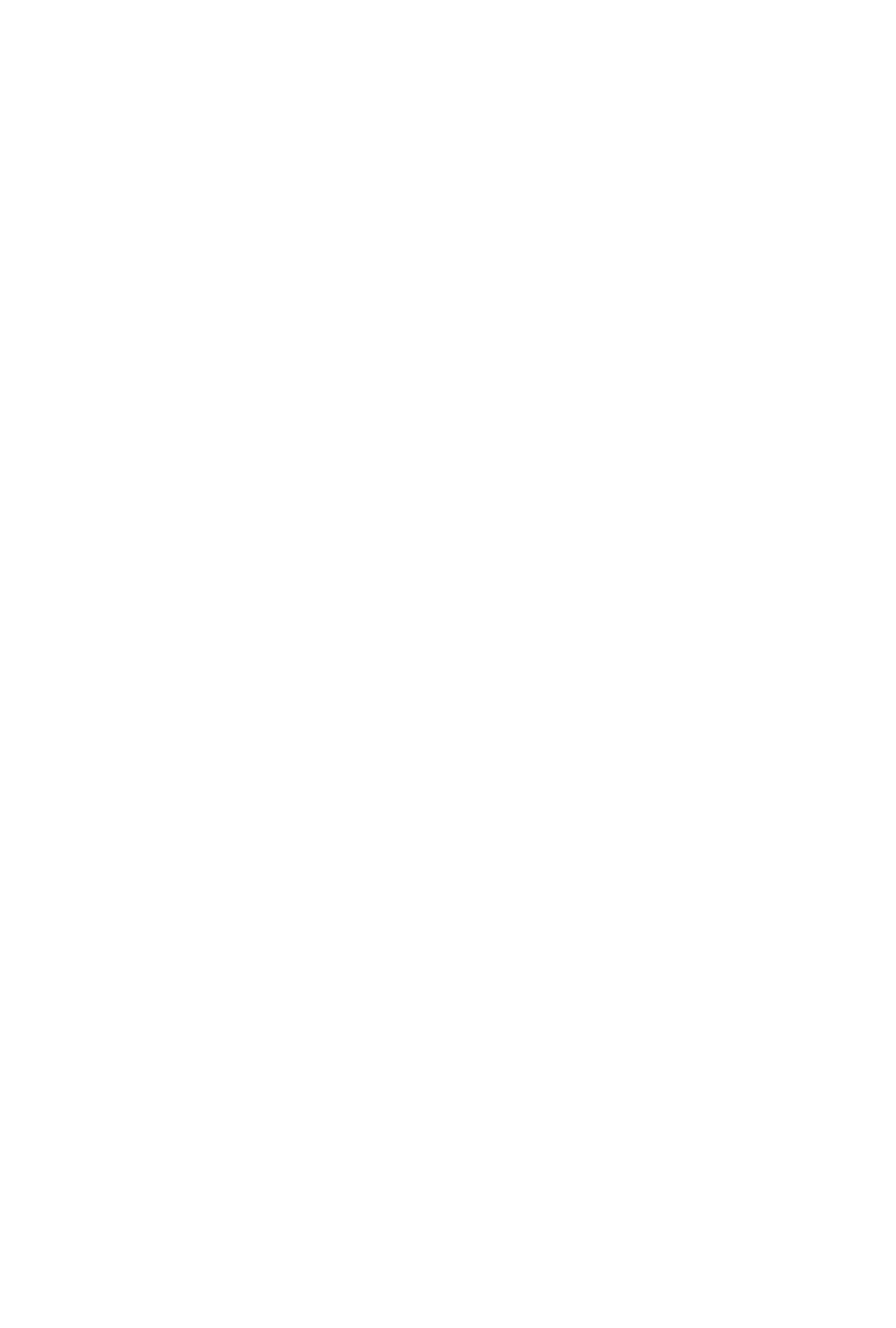## PREFACE TO THE EDITION

The identity of the author of this work is by no means certain. Almost since its publication, the work has been thought to be by Dr. John Case (*d.* 1599). Indeed, 28 years later,Thomas Ravenscroft was already citing John Case as the author in *A Briefe Discourse of the True Use of Charact'ring the Degrees* (London, 1614). John Case was an eminent writer and fellow of St. John's College, Oxford, and had produced a number of works which were printed by Joseph Barnes. Barnes was the Printer to the University, and Case's books were compulsory 'course texts' for students.This cosy arrangement may well be the source of the attribution.

However, doubt is cast upon Case's authorship by a comment in *Athenae Oxonienses,* by Anthony Wood in 1691, a work which lists the achievements of scholars and bishops at Oxford from 1500 to 1690. In the entry for John Case is found the following:

*I have on my shelf a book "The Praise of Musicke...". It was written by an Oxford scholar, then lately deceased, but what was his name, I cannot in all my searches find. 'Twas printed and published by the said Joseph Barnes, who, putting a Dedic. Epist. before it to Sir Walter Raleigh, with his name subscribed, he is therefore in several Auction Catalogues said to be the author of it.*

This paragraph, in the middle of a list of works published by Case, clearly shows that Case is not the author, as the true author had died shortly before the work's publication in 1586, whereas John Case would live another thirteen years. The printer's exhortation to Sir Walter Raleigh would seem to support this view, by stating that the book is *an orphan of one of Lady Music's children*.

This comment also seems to me to suggest that the author was a musician by trade; and there is certainly more textual evidence to support this. Barnes' remark may seem too florid to be taken literally; and the modest admission of *some skill in music* in the preface might simply be that due to the education of a gentleman; but there can be little doubt when these two facts are added to the following statement from chapter 11, (page 92):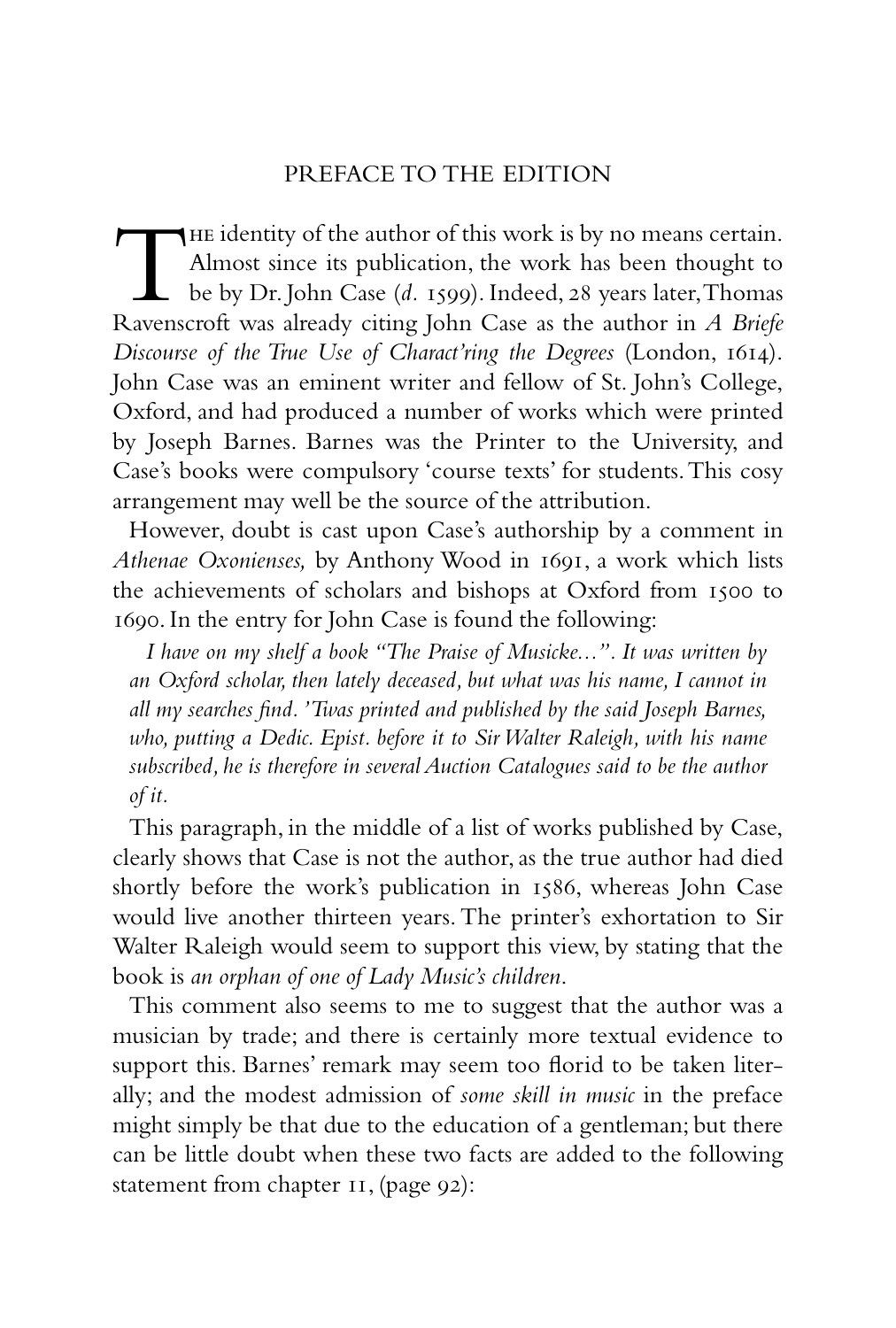*So that I thus far agree with the greatest adversaries* of our profession *that I would not admit any other matter than is contained in the written word of God, or consonable thereunto.*

I would therefore suggest that the author is a church musician, connected to Oxford, who died shortly before 1586. The records of the college choirs would be a good place to start in search of likely candidates.

But to speak of the matter itself, this small volume is a wealth of information, beautifully described, detailing the representation of music in classical mythology; the effects of music upon both man and beast; the use of music in the early christian Church; and arguments in favour of retaining music (and music of a high standard) within christian liturgy. The range of knowledge exercised by the author is quite considerable, and it has been displayed with some degree of flair.

The text has been modestly edited into modern English: the spelling and grammar have all been updated, some word order has been transposed, and more commonplace constructions used when appropriate; but the overall style is still that of the author's. Where an obvious modern variant of an archaic word exists, e.g. *dislike* for *mislike*, it has been substituted, and a glossary at the back provides definitions for those strange words and phrases which have been retained for their colour.

There may be those who would prefer to have the text unadulterated; and similarly, there may be those who feel that the editorial practice has not gone far enough.The former will not be hindered in their reading; the latter will at least have been given some assistance in theirs.

Finally, I would hope that those whose eyes are trained more finely than mine would, in making any criticism, duly weigh any offences against the benefit that may come from making this text available to the public again.

> Ben Byram-Wigfield *London*, 2002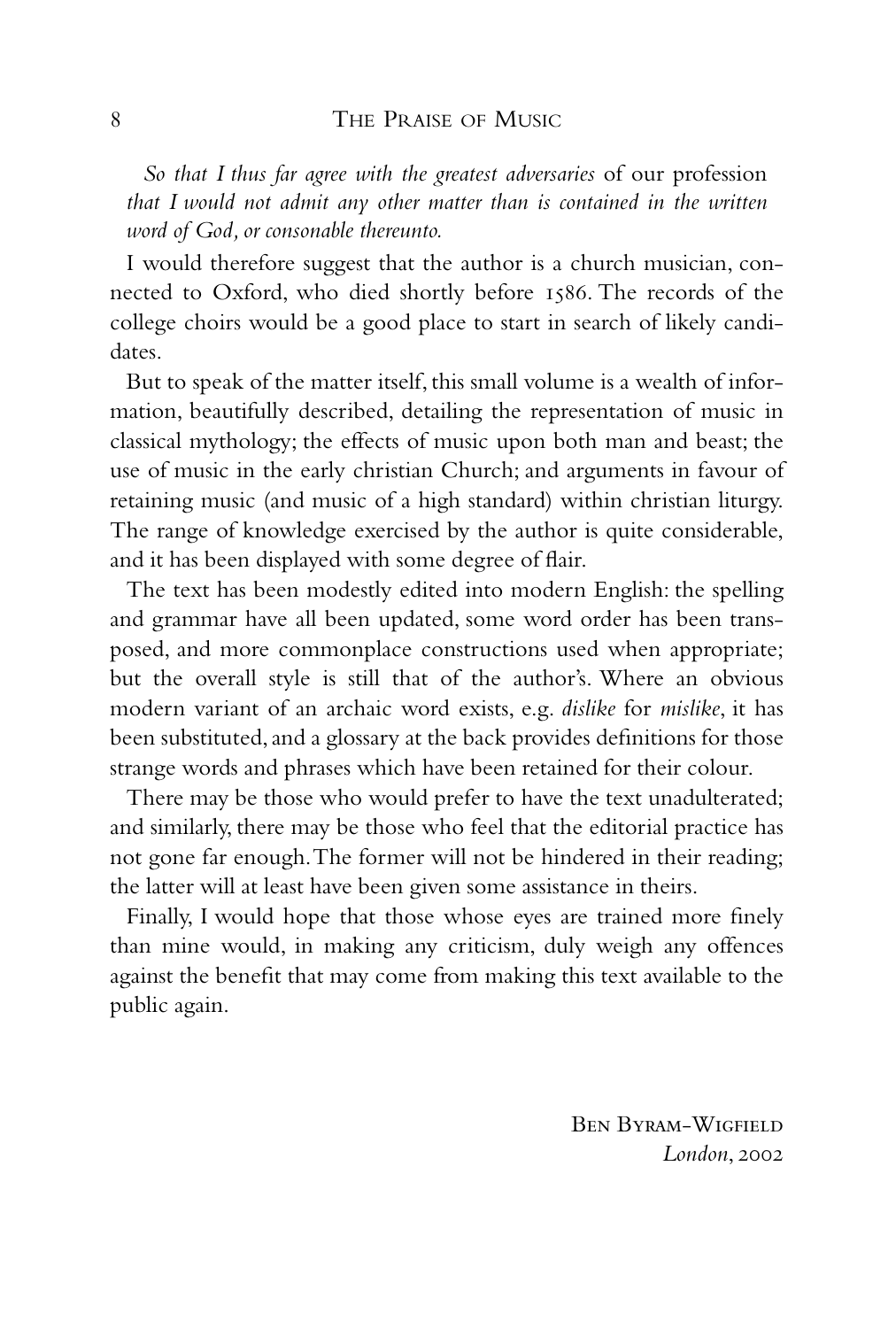## TO THE RIGHT WORSHIPFUL SIR WALTER RALEIGH, KNIGHT

Right worshipful, I am glad that I have any small occasion to revive that study which lay as dead for a time; and I would be as glad to have it continue in good credit and liking after it is once revived. For which cause, I request your worship in all humility to become a patron of this small work, worthy to be taken into your hand when your worship shall have any respite from your weighty affairs, and pleasant to be read, because it is an orphan of one of Lady Music's children. It is commended to me by men of good judgment and learning, and it will be the better commended hereafter if it may go out under your worship's protection, which I request again most humbly, wishing your worship as much happiness as I can conceive, and conceiving as much as your worship can wish.

From Oxford

Your worship's most humble at commandment,

Joseph Barnes.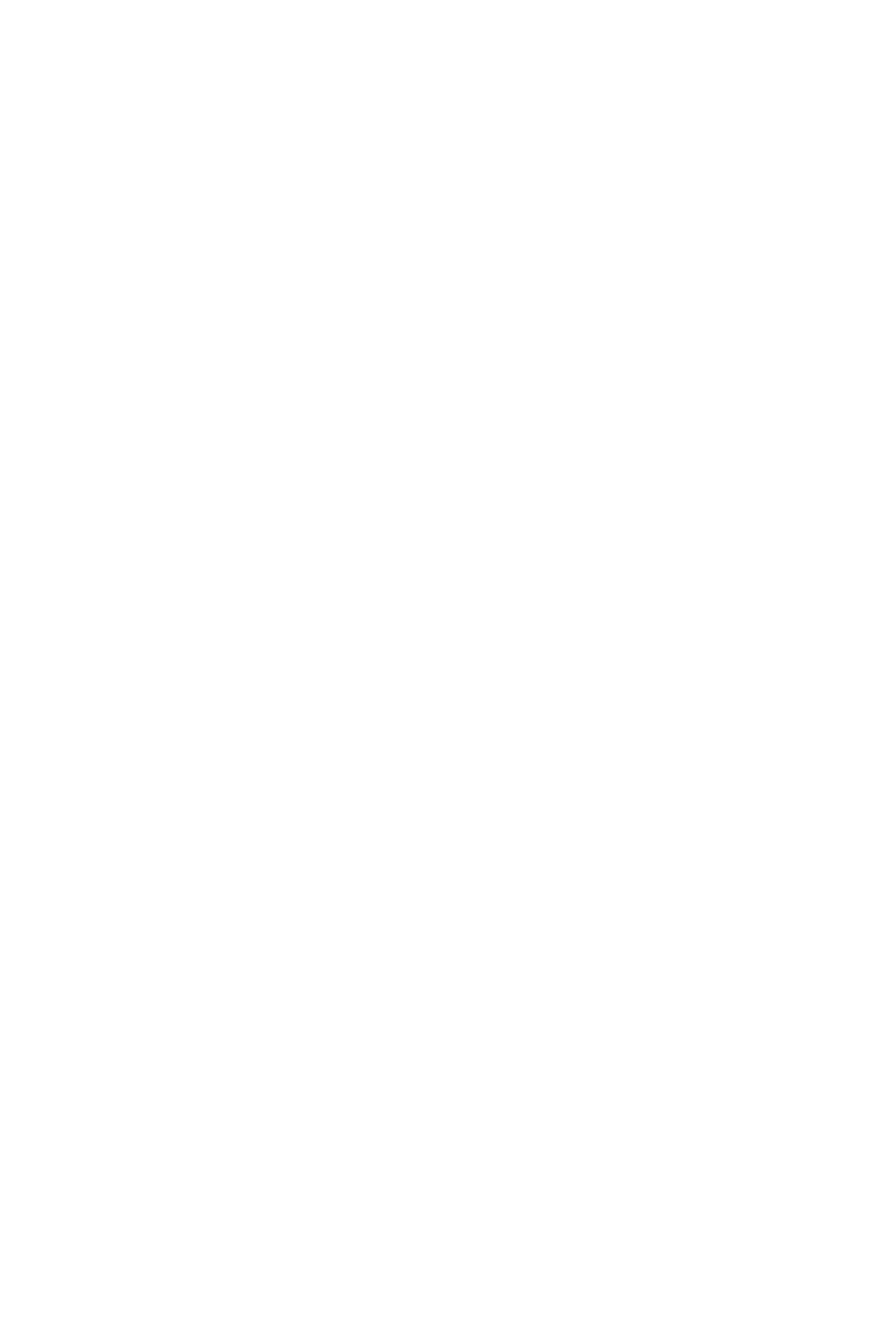## THE PREFACE TO THE READER

TRUE it is, which is reported of poets and musicians, that they are no otherwise affected toward their own devices than parents toward their children. And surely, (gentle reader) I will-<br>ingly confess to you that I am glad are no otherwise affected toward their own devices than parents toward their children.And surely, (gentle reader) I willingly confess to you that I am glad I have some skill in music, which is so sweet, so good, so virtuous, so comely a matron among other arts.Wherefore I shall not justly blame you if you think that love and affection has prevailed much with me in publishing of this pamphlet: for therein you shalt give testimony to me that I have performed the part of a kind and grateful son, in bestowing the best of my ability to the advancing of so gracious a mother.

Neither would I have you so much to stand upon this conceit, as if reason had no place in this action, considering that affection without reason is a blind and unjust judge of any matter. May it therefore please you to judge of my labour no otherwise than the reasons therein alleged shall give you just occasion. And if it happens you come to the view hereof with a prejudice, yet consider that nature has therefore given you two ears, that you should as well apply the one to the defendant as the other to the plaintiff. For as in civil matters, so in this:

> *Qui statuit aliquid parte inaudita altera, Aequum licet statuerit, haud aequus fuit:* Who so defines a thing he does not know, Though just his verdict be, he is not so.

If then I bring not only reason, but testimony also for my assertion, I shall desire the averse reader not to condemn me without grounds, nor with a fantastical prejudice to set light by that which perhaps he will not be able to gainsay. For, as the Poet said in another matter:

> *Qui hunc accusant, Naevium, Plautum, Ennium, Accusant, quos hic noster aviores habet.*

So I answer to them that pass their sentence of condemnation upon me, that they do in no way disgrace me, but *Jerome, Ambrose, Augustine, Basil, Gregory Nazianzen,* and the holy Fathers of the primitive Church, whose authorities are here alleged: men far better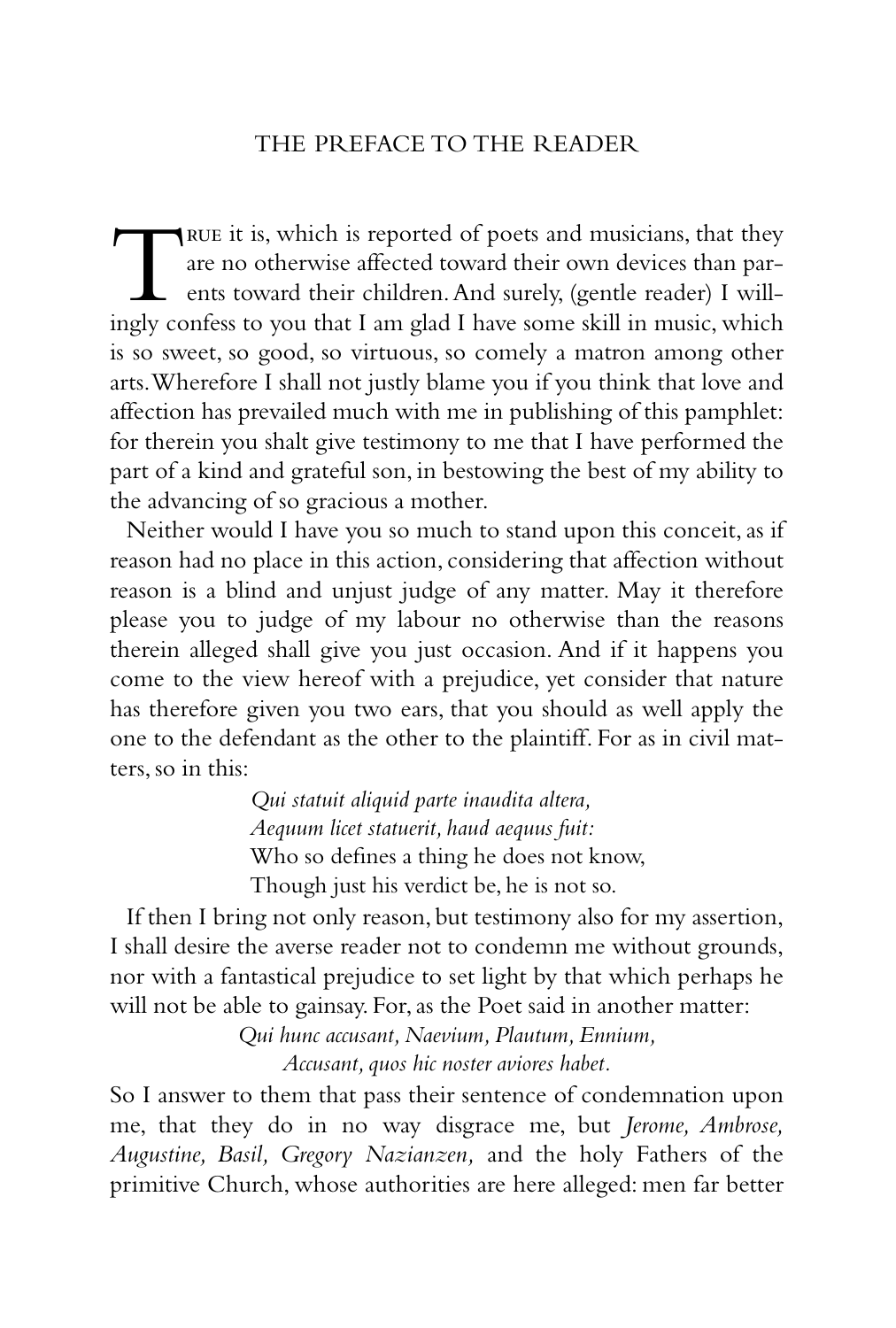than them, and not worthy to be condemned under a session of their peers. I know a blemish is soonest perceived in a comely body; and the greater the man is that offends, the greater seems his offence. Because one small wart is a stain to a beautiful face; and some little fault committed, that might otherwise seem tolerable in a man of mean estate, is inexcusable in a greater personage: so it fares with music, which, because it is excellent, and for that naturally subject to the envy and malice of many, is therefore ill-spoken of, because it falls out that she is oftentimes blemished with the faults of them that profess to have some knowledge in her.

Hence it comes to pass that the faults of the persons are attributed to the art, and that whatever is amiss in this or that lewd musician is said to proceed from her, which ought by better reason to obscure and overshadow the foulest blots which are incident to men, than she by them should be disgraced. Because the *Pierides*, in pride of their skill, provoked the *Muses;* or *Marsyas* and *Pan*, in opinion of their own excellency, *Apollo:* this general collection is made: that music causes pride and ambition. If there be any such foolish musicians as *Arcabius* was, having that fault of which *Horace* speaks:

> *Ut nunquam inducant animum cantare rogati, Iniussi nunquam desistant.* That being prayed to sing and show their skill Cannot induced be, say what thou list: But unrequested, keep a-chanting still, And from their folly never will desist.

straightway music is wayward and troublesome, cunning men are either dangerous or fantastical, as if to be skilful were a fault, or to be cunning, worthy reprehension.

Great occasion and advantage of inveighing against this art is taken of that saying which King *Philip* of *Macedonia* used to his son, *Alexander*, when he rebuked him that he could sing so well and cunningly: as if we did allow the importunity of *Nero*, which is said, all a long summer's day to have sat in the theatre, playing on his harp; or did not rather think that music is so to be used of noble and gentle men, as *Achilles* did in *Homer:* who, after that bitter contention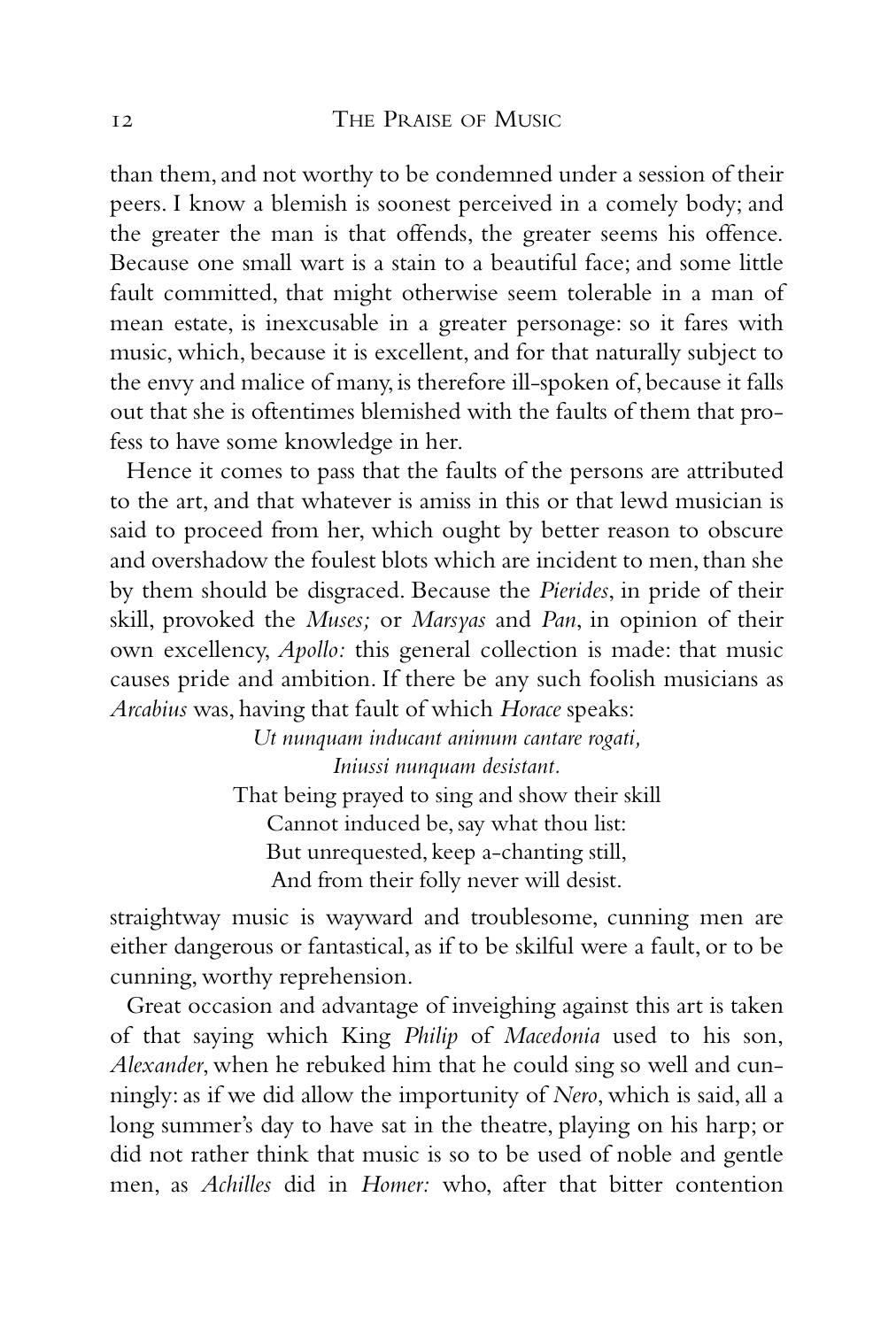between him and *Agamemnon*,taking to him his harp,(whereupon he had learned to play from *Chiron* the centaur, who also taught him feats of arms, with physics and surgery) and playing thereon, sang the martial acts of the princes of *Greece:* as *Hercules, Perseus, Peritheus, Theseus,* and his cousin *Jason*, and was therewith assuaged of his fury and reduced into his first estate of reason. And this in him was so commendable that *Alexander* himself, after he had vanquished *Ilion*, being demanded by one if he would see the harp of *Paris*, who ravished *Helen:* thereat gently smiling, answered it was not the thing he most desired, but would rather see the harp of *Achilles*, wherewith he sang not the illecebrous delectation of *Venus*, but the valiant acts and noble affairs of excellent princes.

Some,I doubt not,will exult to draw a reproach of this art from the ancient *Greeks*, with whom it was at the first in greatest estimation. And therefore I will triumph that *Minerva* should have cast away her recorder from her in disdain; not, as some say, because using thereof made her cheeks swell and puffed, but as *Aristotle* rather thought, because the playing of a recorder neither avails the mind, nor helps knowledge anything at all; whereas we ascribe art and knowledge to *Minerva*.

But I would not have any man suppose that my purpose is, in this treatise, otherwise to speak of this science than so that it may seem both worthy of private delectation for a man's proper solace, and also publicly commodious in matters both civil and ecclesiastical,as in the process shall be declared. And therefore I refer the reader, for the decent use hereof in gentlemen,to the book of Aristotle's *Politics*,and the 7th chapter of *Sir Thomas Elliot's* first book of his *Governor*, from whom he shall sufficiently gather what the proper and sober use hereof is, and ought to be.

Touching the other use, (I mean the ecclesiastical) because that is a matter long in controversy, I shall desire the gentle reader so long to suspend his judgment till, having read the treatise, he shall also consider of the strength and firmness of the reasons.And I do not doubt but, as I without bitterness speak of these things, so he peradventure that is most averse shall take some profit and fruit of these my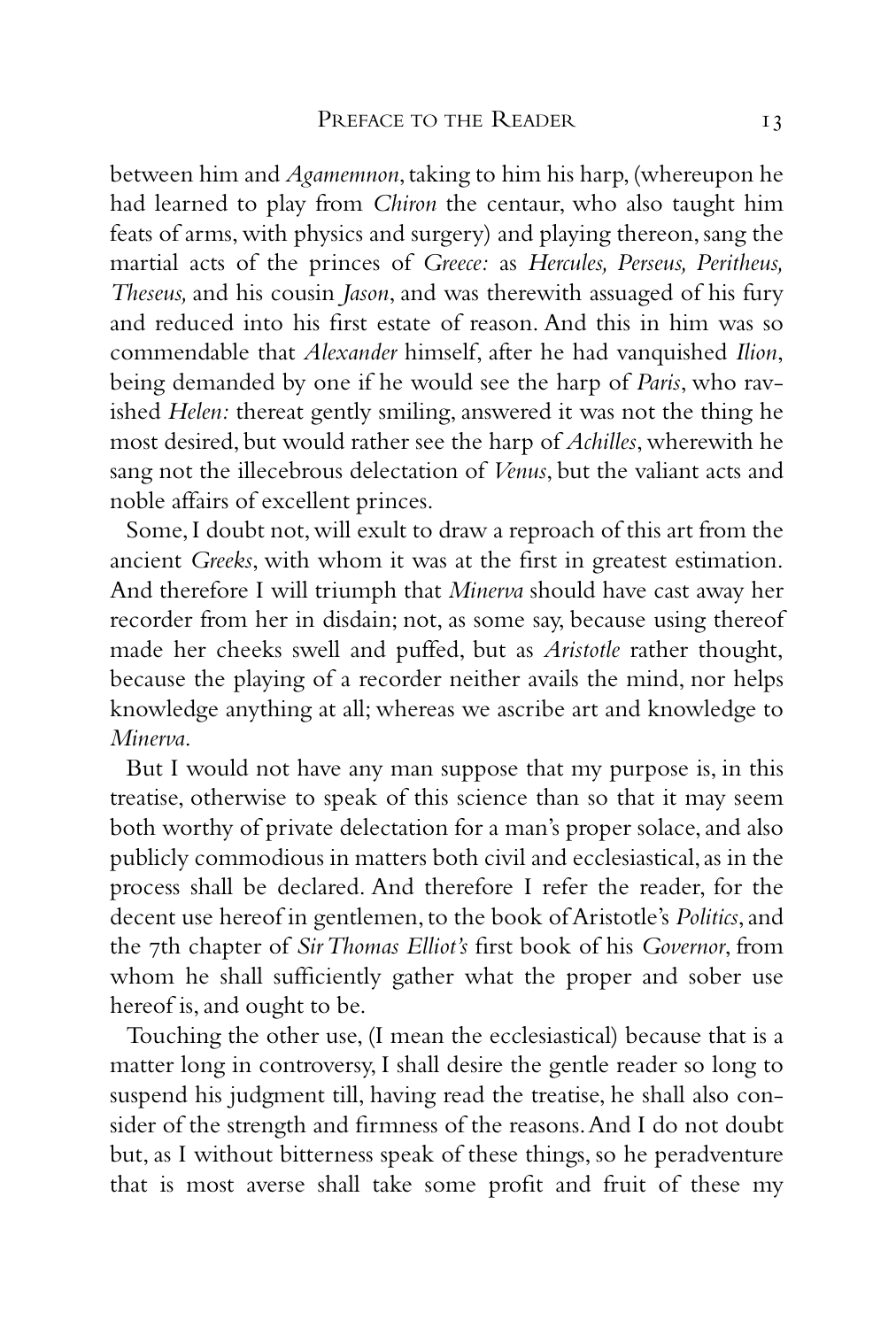labours. If you be skilful and learned, I know you will not condemn me at a blush; if unskilful and ignorant, think that I will not so mildly answer as *Stratonicus* answered King *Ptolomy:*

ετερον εσι το σκηπρον και το πληκτρον βασιλευ.

A sceptre, O King, is one thing, and an instrument another.

but rather that which is more agreeable to your person, which the same man also is said to have answered a smith which maliciously reviled him:

Sir, I pray you deal not above your hammer.

 $\overline{\alpha}$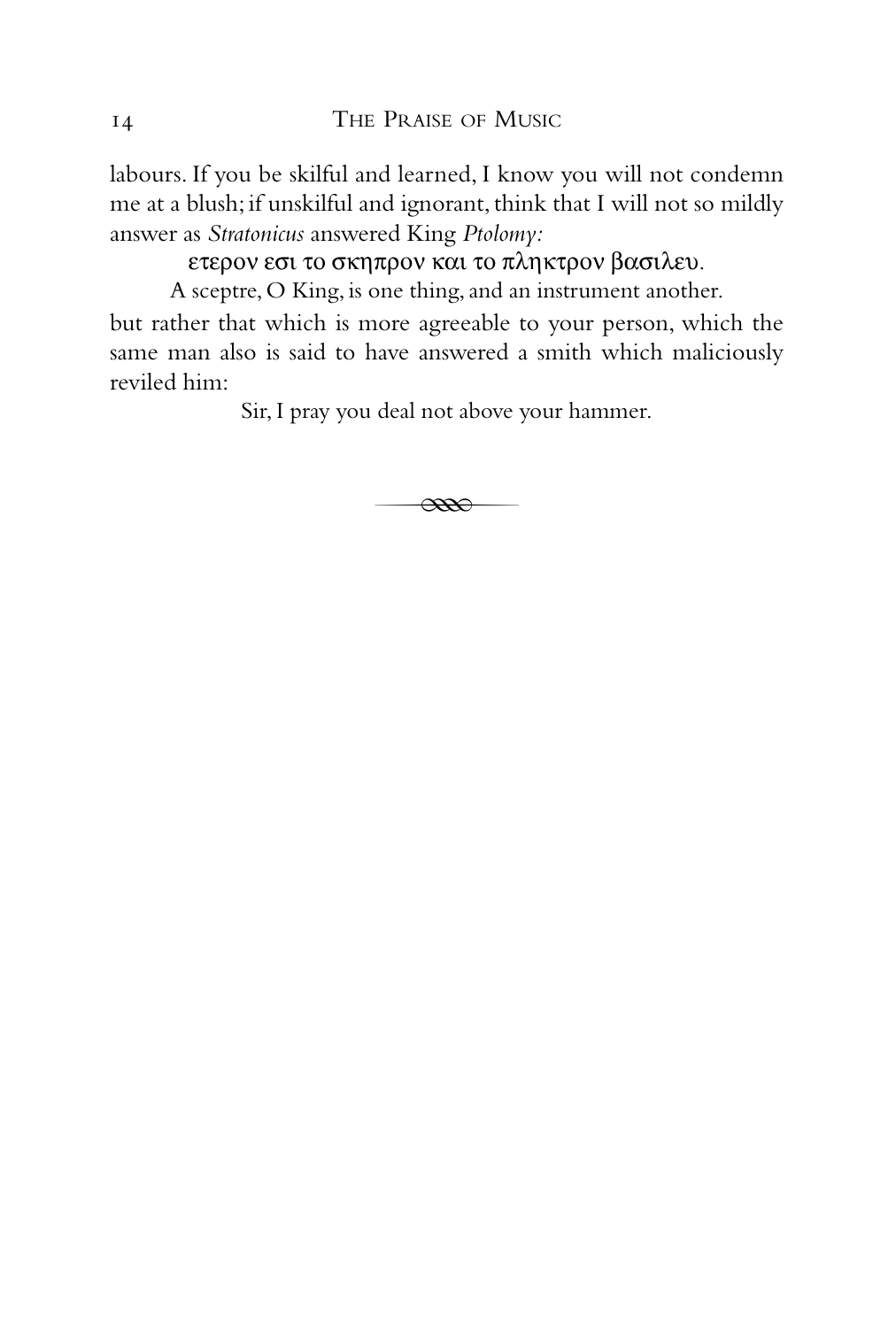## THE ANTIQUITY AND ORIGIN OF MUSIC: FIRST GENERALLY,THEN MORE PARTICULARLY SET DOWN

#### CHAPTER I

I T would be but lost labour to write anything of music, being an art of more use than credit, more known than acknowledged, were it not that more indifference is to be looked for of the eye (to whose view and oversight sh art of more use than credit, more known than acknowledged, were it not that more indifference is to be looked for of the eye (to whose view and oversight she betakes herself) than has heretofore been shown by the ear, whose itching sense she hardly contented. But fullness perhaps breeds loathing; and the eye, which in a manner has been kept hungry from these things, may by sight and reading hereof both satisfy herself and teach her ungrateful neighbour the ear to think better of so comfortable a treasure. The commendation whereof, as it arises from many heads: namely her parentage, ancientry, dignity, her both pleasant and profitable service, with other as many and no whit meaner arguments of her praise; all which jointly fill up a perfect measure of more than common honour: so her birth and antiquity makes not least to the setting forth of her beauty.

And although it is for poor men to reckon their cattle, because rich men's store grows out of number; and for younglings to account their years,because antiquities wax out of mind (whereupon the *Arcadians*, lest they might come in question of juniority with any other country, would needs be older than the moon) yet the casting of her nativity can in no way prejudice so ancient a science,whose continuance is great but not defined; her birthday ancient but not dated. For Time cannot say that he was before her, or Nature that she wrought without her.To prove this, look upon the frame and workmanship of the whole world, whether there be not above a harmony between the spheres; beneath, a symbolism between the elements. Look upon a man, whom the philosophers termed a little world, whether the parts accord not one to the other by consent and unity.And who can blame Nature in any reason for using her own invention? Does the nightingale record by art or nature? Although the *Roman* taught his crow this one lesson with much ado: *All hail, Caesar;* and the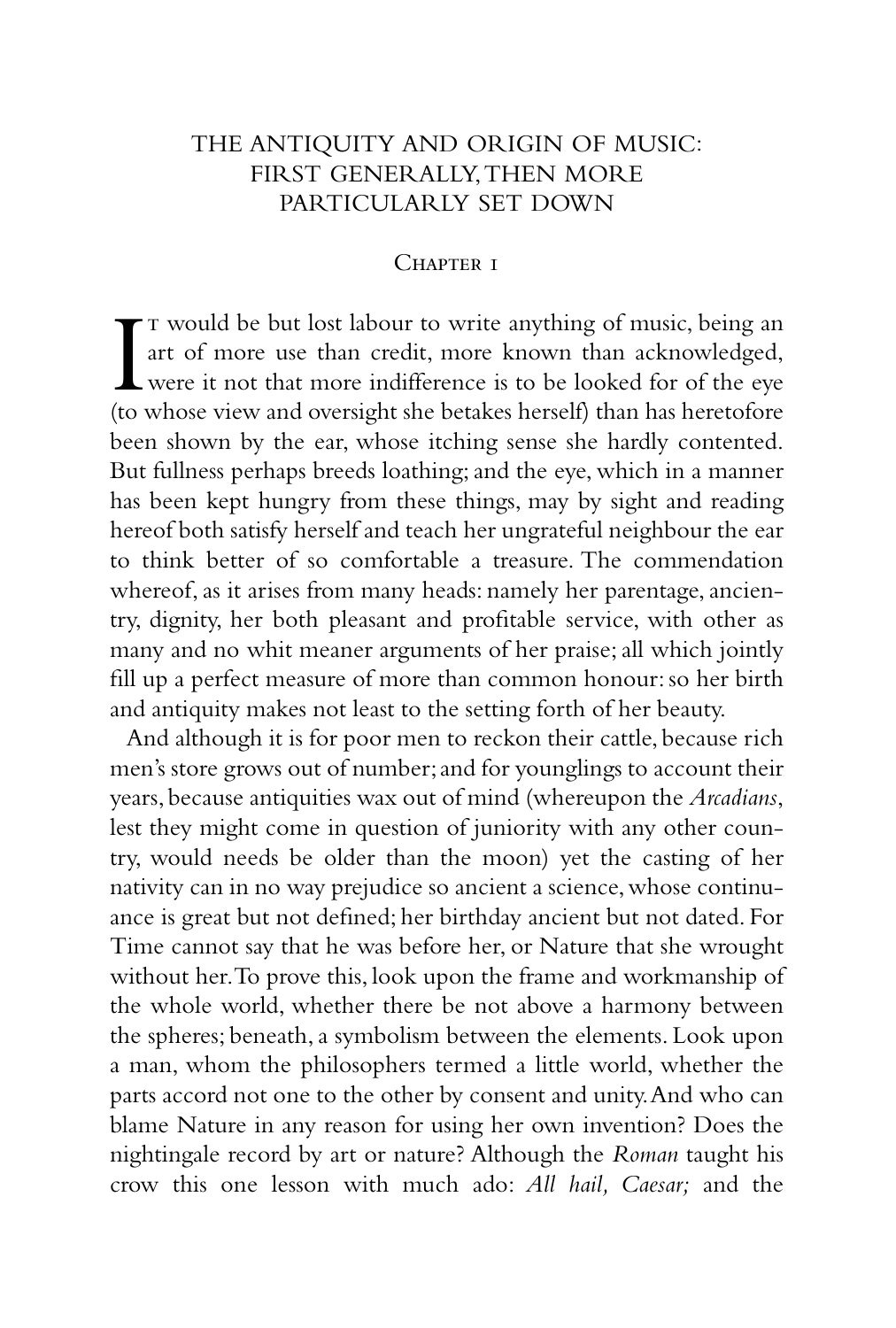*Carthaginian's* birds hardly enough to sing this one plain song: *Hannon is God;* yet it is, I am sure, besides the custom and perhaps the cunning of any man to instruct the nightingale in so pleasant and variable notes, being as cunningly delivered as speedily learnt.

But to leave Nature and come to Art, (which then is at her best when she is nearest this mistress) who can be ignorant that Nature has given her the groundwork whereon she a long time has flourished? As for her infancy, let us bury it in silence, and wrap up as it were in her swathing clothes. For no doubt she was not enquired, talked, or written of till she waxed and grew in years, that is, in perfection and ripeness; at what time, being *iam plenis nubilis annis,* fit to wed men's ears and hearts unto her, she began even with greediness to be received, commended, practised; to exercise their wits, possess their minds, occupy their tongues, fill their books and writings. Forthwith, she was so challenged by this nation and that country, so claimed by this man and that god, that it was doubtful in such variety of judgment to whom she was most beholding for her birthright. Whereof what shall I say else, but that as the contention of seven cities about *Homer*, that famous and renowned poet, and the earnest plea of each of them to be his native soil did imply his excellency: so these many lands and islands, men and women, gods and goddesses, and (if I may so speak) heaven and earth, being at odds and variance about this science, argue her to me no base-born child, but such a one as both commends him that invented her, and honours them which entertain her.

But because she is as pregnant as *Libya*, always breeding some new thing,(for so it pleased *Anaxilas* long ago to make comparison) it will be the harder in such fruitfulness of issue to father every child aright, and to assign to every one his proper and peculiar invention. First, the *Muses* lay challenge unto her for their offspring, as may appear by christening her music, after their own name. If we from hence derive her lineage, what one thing is amiss? *Jupiter*, that is dexterity and quickness of wit, her grandfather; *Memory*, that aged and reverend mistress of all sciences, her grandmother; her mother, many instead of one (for how could ordinary parents have conceived such extraordi-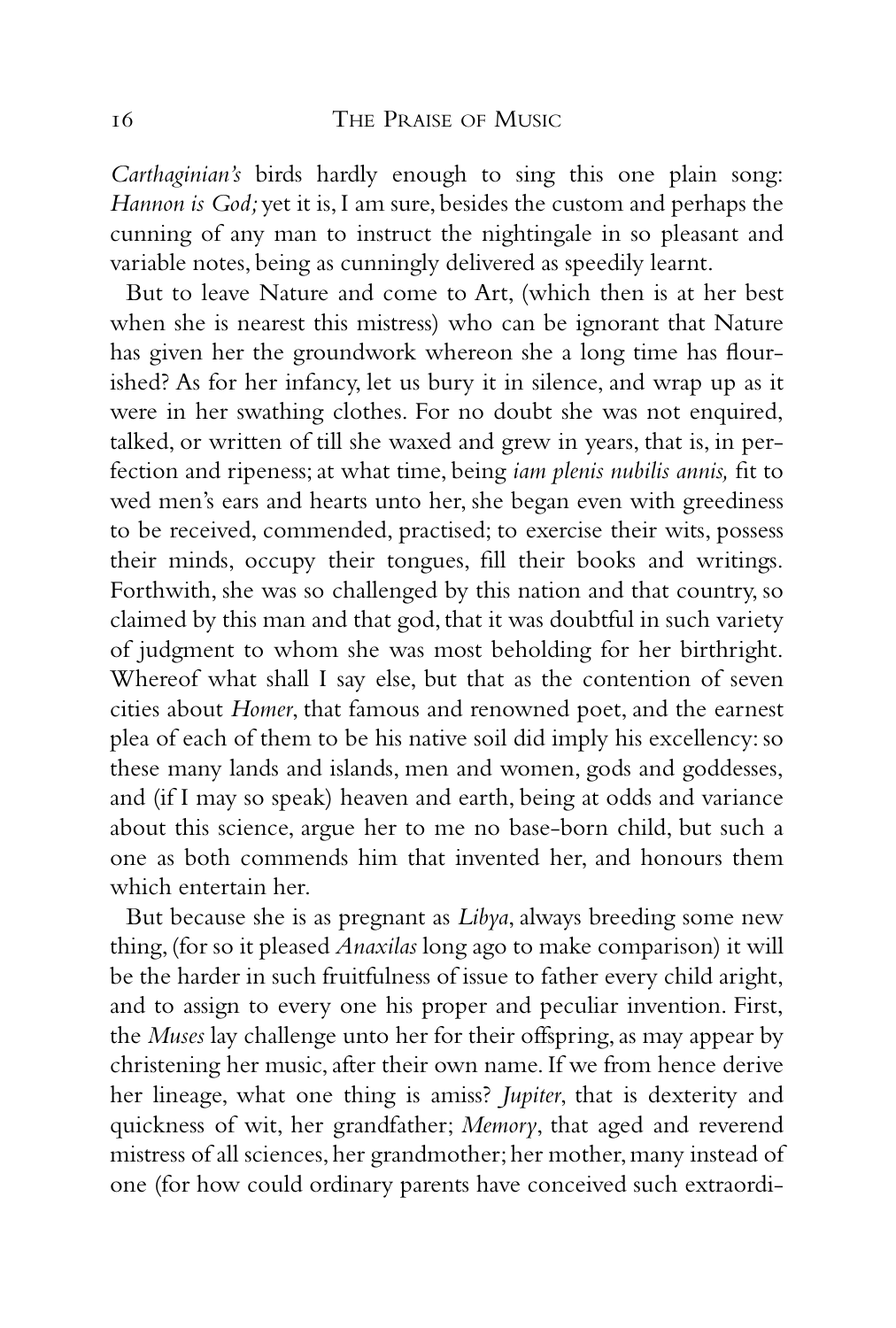#### CHAPTER I 17

nary perfection?) and yet but one in many, for all is but *Harmony*. Exception may be taken against these things as fables and fantasies of the poets; yet if we draw the veil aside and look nearer into that which now we do but glimpse at: what else is meant but that music is, and ought to be, accounted *donum & inventorum deorum:* the gift and invention of the gods, and therefore ordained to good use and purpose?

Now, if music can find no favour by alleging these parents, let us search other men's registers, and see if happily she be more gracious for the *Graces*' sake, whose hands, being fast clasped without severing, their faces amiable without frowning, their youth fresh and green without waning, their garments loose without girding, and their chastity perpetual without violating, express in sense and meaning nothing else but concord without breach, mirth without sadness, continuance without end, liberty without constraint, and finally pureness without taint or corruption.And can a graceless fruit come of so gracious a stock? For proof hereof may serve the image of *Apollo*, which stood at *Delos*, bearing in the one hand his bow and arrows, as being the god of the archers; in the other, the three *Graces*, with several instruments as having sovereignty over the musicians.

I would not leave out *Bacchus* out of this catalogue, were it not that his name nowadays is in some disgrace amongst us, and those drunken echoes and howlings together with confuse hammering of timbrels, used in his *Bacchanalian* feasts and somnities, might seem to endanger the credit of this art. Howbeit if we take him not as he is imagined, but as he was indeed, (I mean a heroical person) his finding out of wine and music is, or ought to be, as famous as his victories and triumphs in *India* were glorious.

But because the rainbow, being not of one colour, is therefore more sightly to the eye, so music, being not of one kind, is therefore more welcome to the ear, it shall not be amiss to consider the specialities, and lay by itself each man's help and furtherance in that science.And first to begin, as best besteems, with vocal music, being sounded with a lively instrument, the tongue of man, who will not fly with birds of his own feather, and profess that both the nature of man is beautified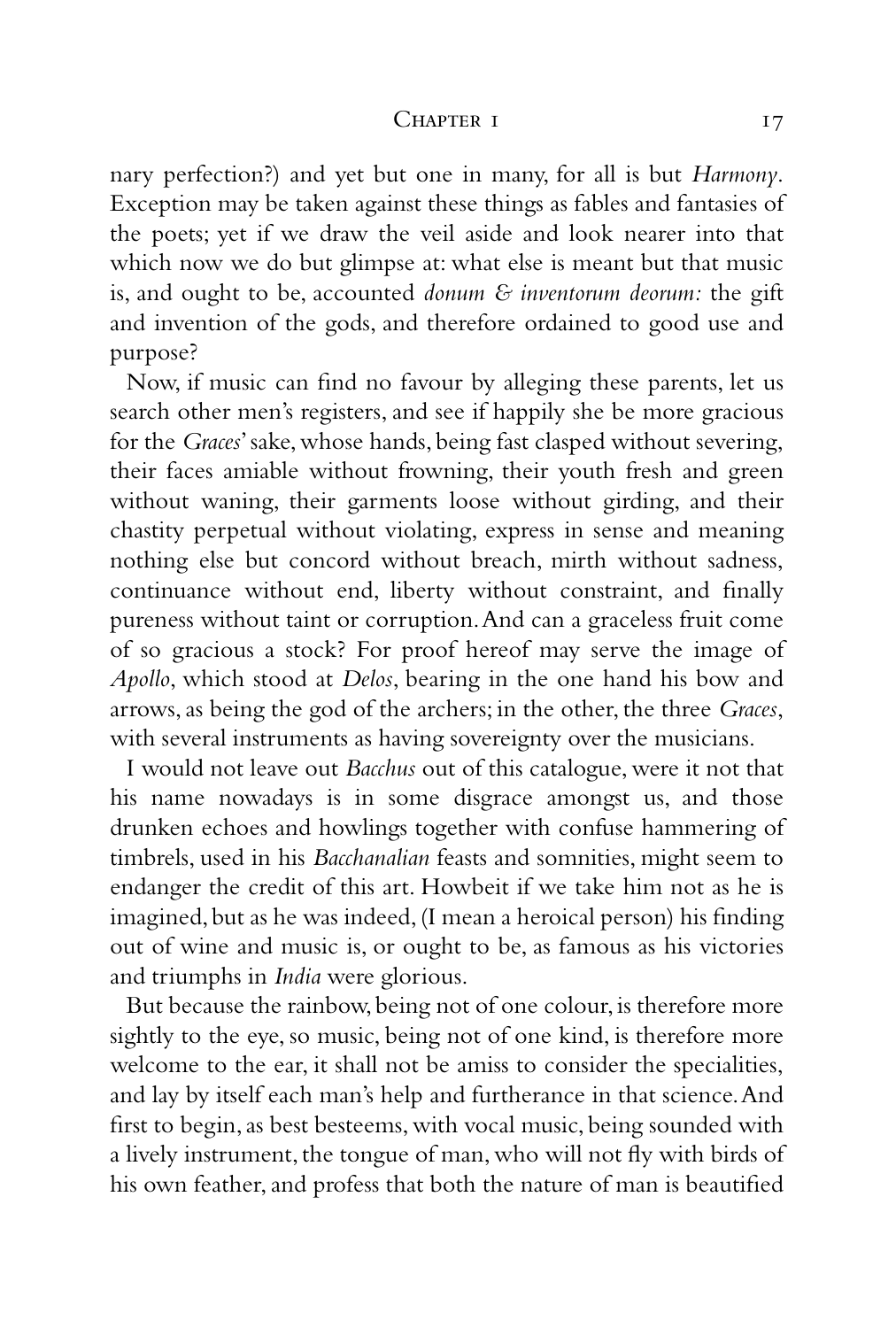with so excellent a quality, and the quality credited with so excellent a nature. For if we join even with heathen philosophers and masters in this point, and confess with *Pythagoras* that man is a great miracle: with *Mercury* a second god;with *Phavorinus* a mortal god;with *Abdala* the Saracen another *Proteus*, apt to receive any form; with others a little world; and with others *omnia*, all *in altas* taking part with angels, part with flowers, part with brute beasts: it were most injurious to make better account of an instrument framed by art than made by nature, the one being without us, the other living and growing within us. But what need I call the light of the sun in question? Let each of these sorts receive her due commendation; neither let contention about the mastery make to the disgracing of either of them, but rather prove how happy and rich we are, that can find no worse quarrelling matter than to dispute of two good things which is the better.

The antiquity of this kind has more need of deciding than the sovereignty, both because the times are not easily remembered, and the opinions of men hardly reconciled. For some ascribe singing to *Jupiter*, as *Diodorus* of *Sicily;* some to *Mercury*, as *Heraclides* of *Pontus;* the rest in whichever of these two verdicts we like:

## *deus est in utroque parente,*

each of their authors was deified by the heathen for principal virtue. Furthermore, as all the *Muses* were reported at the marriage of *Cadmus* and *Hermione* to have sung a ditty of the near alliance between friendship and honesty, so specially amongst the rest, *Calliope* had been miscalled but for the goodness of her voice, and *Melpomene* nicknamed but for setting of songs. But in such cases we canonise for authors as well those that make perfect as those which first invent: not for devising that which was not before, but for bettering that which was worse before. Does no man build but he who lays the foundation? No man paint but he who shadows? No man wade but he who first breaks the ice? If it were so, in what case had all our arts and sciences been? They would be monuments —as one speaks, *adorandae rubiginis—* and nothing else; well might we have reverenced their ancient rustines, but neither would their faces be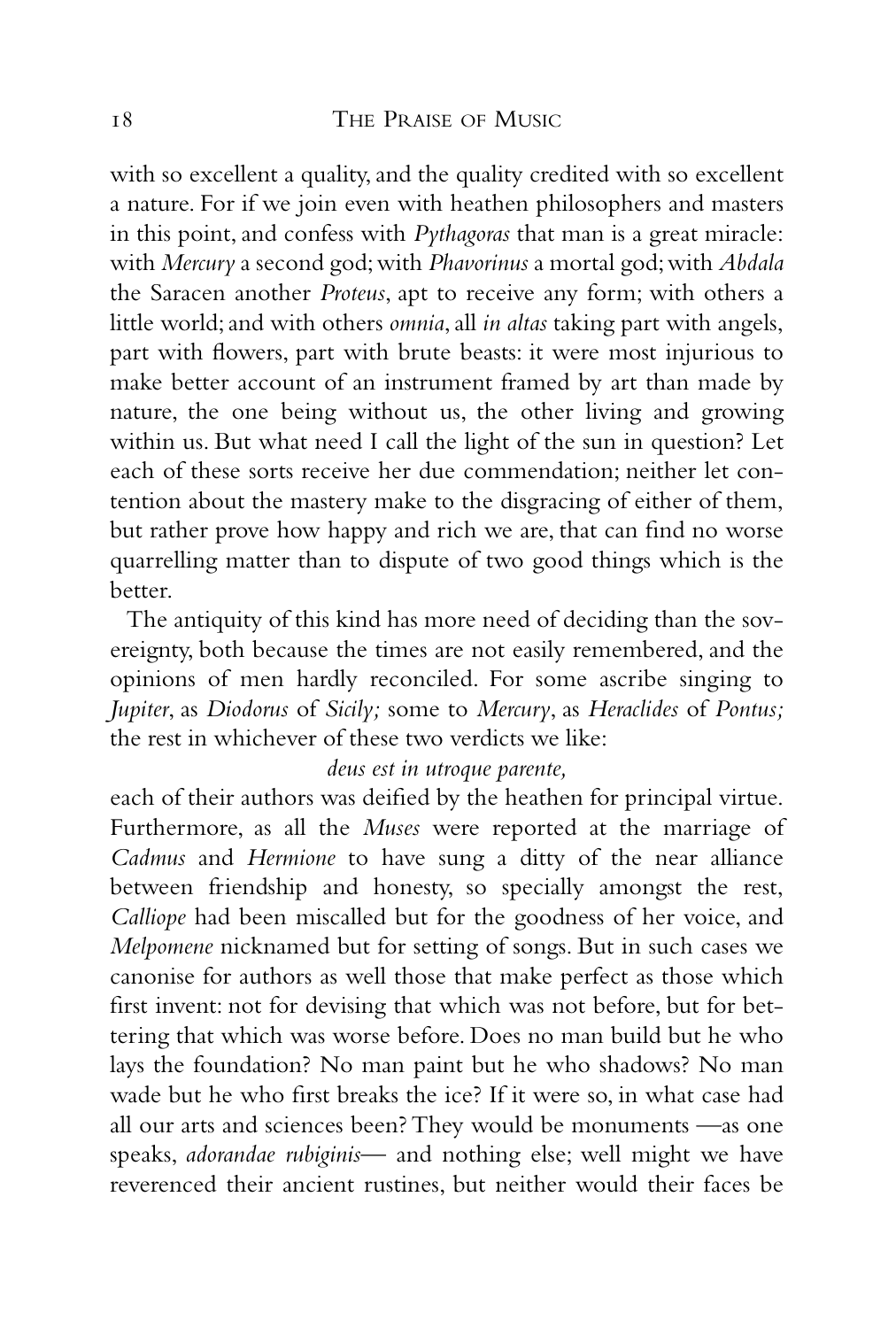#### CHAPTER I 19

half so well-favoured, neither their knowledge half so much practised.

Now then, by this account *Osiris* must be remembered for one whom the *Muses* were said to attend upon.To signify that he was his craft's master, having the art at will, and thoroughly stored with all the gifts of so notable a knowledge, *Nert Tisias,* otherwise *Stesichorus*, commended him even from his cradle to this science, by the ominous sitting of a nightingale upon his tender lips. Besides these, *Chrysogonus*, who made a perfect consort between his own voice and mariners' oars, observing a delectable tune in the one and a proportionable time in the other.What shall I speak of *Simon* and *Lysias*, who, being offended with old music as too, too harsh for their smooth and delicate ears, cast it once and again as it were in a new mould, neither suffered so much as the former name to remain unchanged?

These, and many the like whose memory is fresh in histories, though passed by once in silence, either for setting us on work by their examples,or for instructing us by their precepts,or for polishing other men's rough hewn work by their skilfulness, can deserve no less at our hands than to be held and reputed for authors. But why do I please for their privilege and authorizement, who have found no age hitherto so ungrateful as not to offer it? He that will not give seconds and thirds a first place in these matters thinks it easy perhaps to build *Rome* in one day, and possible enough to make a science perfect even at one instant. Albeit we know that even *Mercury* himself, called amongst the *Egyptians* by a name of prerogative, *Ter Maximus*, being in three special things special and chiefest, could not acquit himself so handsomely in this science as not to have need of bettering in succeeding ages. His music of three parts, set and proportioned to the three times of the year: the bass to winter; the treble to summer; the meane to the spring. [And autumn,] being a middle season between summer and winter, was bare and naked till other parts came in to help and supply it.

So that as a question is made of whether *Theseus*' ship, being kept among the *Athenians* for a monument, and by continual reparation,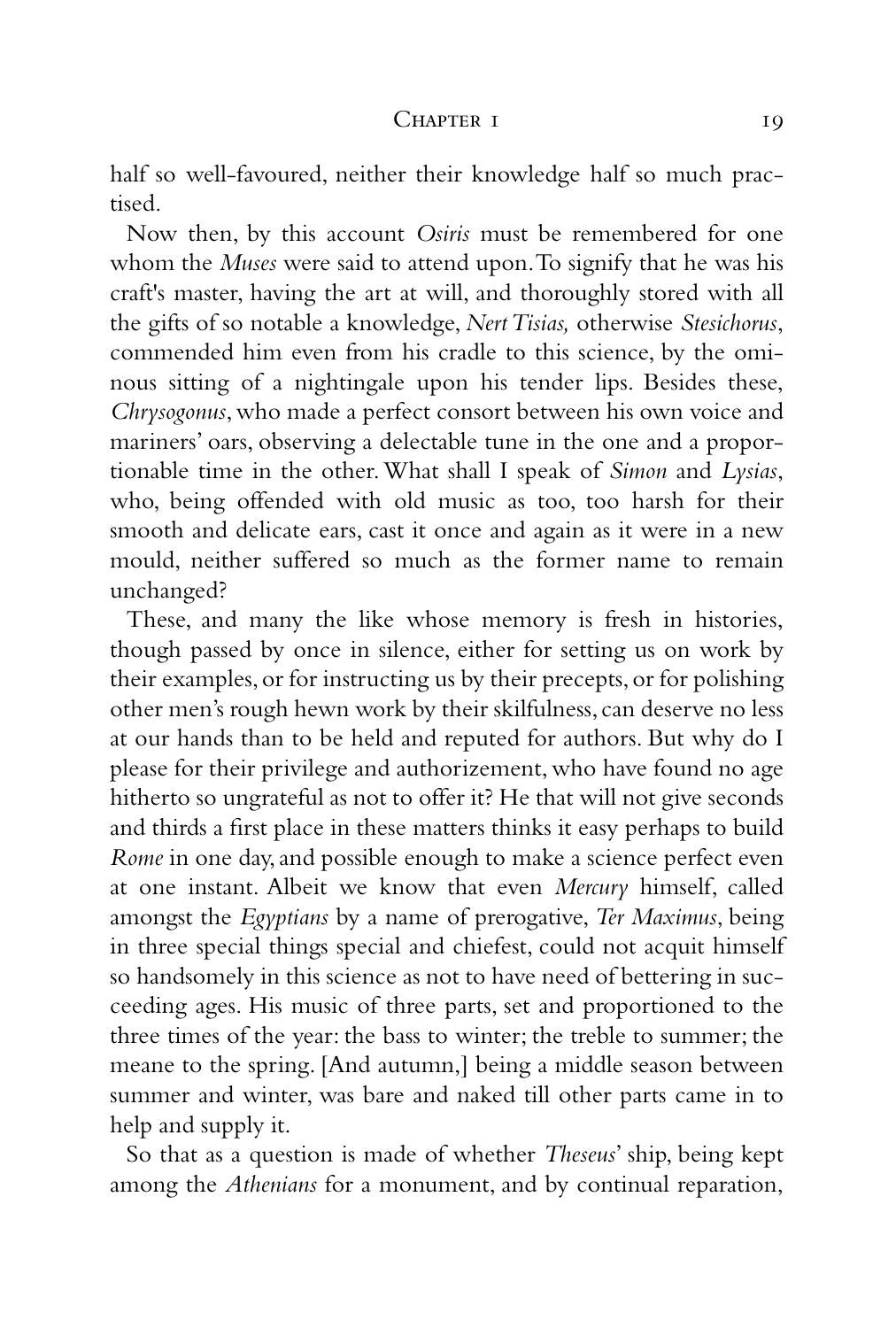even from the hatches to the keel quite altered, be now *Theseus*' ship or not; so it might be disputed, were it not injurious to the good deservings of our predecessors, whether this our music, after the new fashioning and working of so many men in so many ages, be the same music which was retained in former times? For string has been added to string, part unto part, precept unto precept, one thing to another so long till at length no one thing so much as variety has made music a perfect and uniform body.

Now besides all this, who knows not that as generally so many men, so many minds? So, specially, sundry musicians drive sundry crotchets; and a diversity of masters makes a diversity of methods. *Timotheus*, (one for all, though one swallow be no sufficient warrant of the spring, yet standing in force of many witnesses, as being born out by common sense and practice of our days) required a double fee of other men's scholars: one to make them forget what they had taught them; another to make them learn what he himself would teach them. So then, if both the matter taught and the manner of teaching have seen as many alterations as almost ages, who can imagine that so great a dissent of the kinds can stand without as great diversity of the authors?

But to come nearer home, and to speak of the other sort of music, which has a while been prevented by this needless digression: although we are nowadays fallen into a kind of intemperance and wantonness, especially in the framing of instruments, in so much that the devising of them is not so great a trouble as their naming; yet antiquity, the mother of simplicity and singleness in the greatest part of artificial things, both contented herself with meaner choice and encumbered herself with smaller business. In those times, three colours did serve for painting, and three instruments for playing. Now,the painters'shop may vie with the rainbow for colours,and art has almost gone beyond itself for instruments. But to leave both the greater and the latter number of them, which are made to the imitation of the former, there is no question but as the dignity of these three above the rest is to be maintained, so their order amongst themselves is not to be neglected. For by the judgment of *Alcibiades*,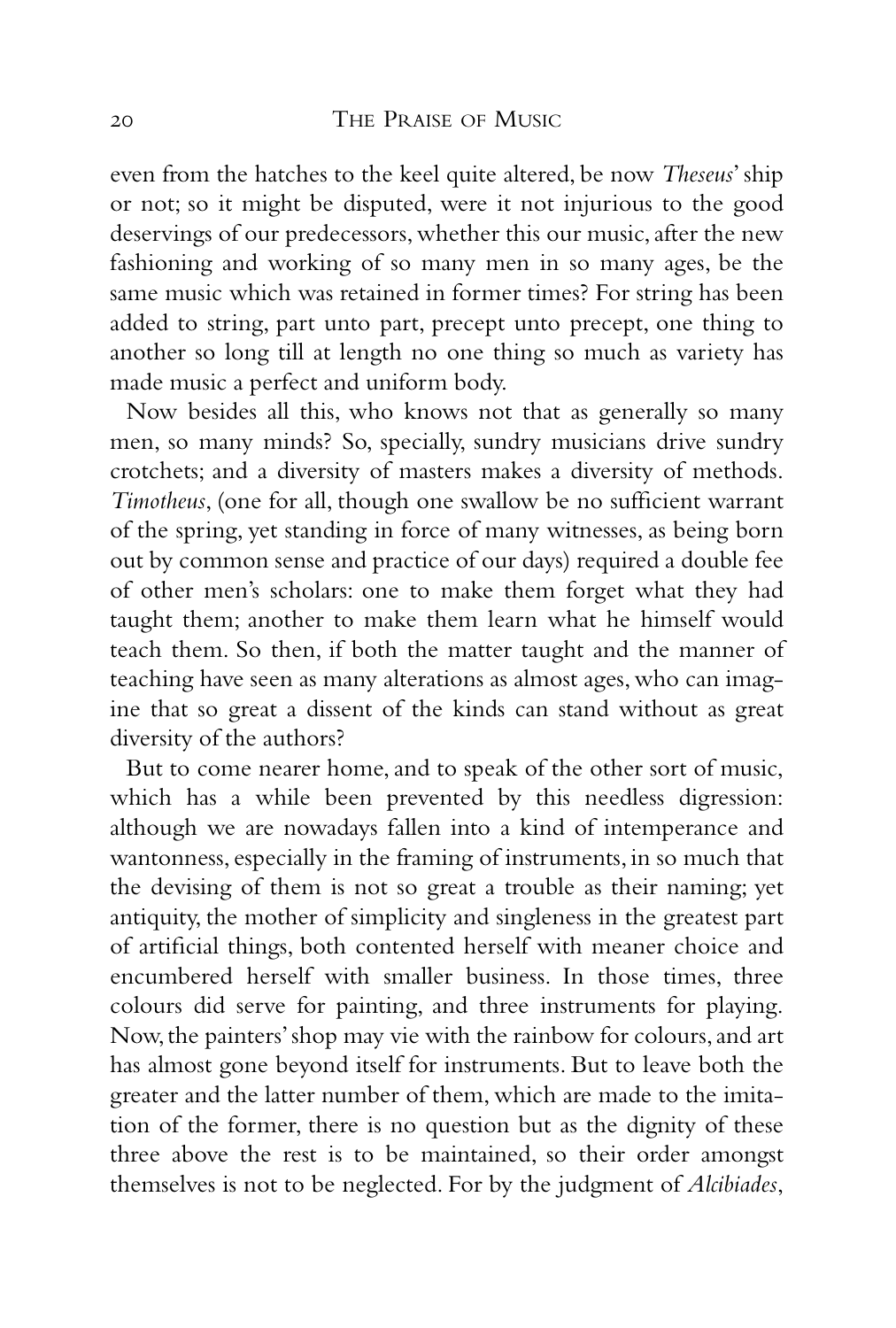#### $CHAPTER I$  21

the harp is to be preferred before the whistling pipe or shawms, because it leaves room for the voice, whereas the others, possessing the whole wind and breath of man, dispossess him of that service.

Touching the original hereof, it is reported that, when the *Nile* had over-washed the country of *Egypt* and afterwards drank in his waters again into his seven mouths, being so many streams or channels, amongst many other fishes which perished on the dry land, being in a sort betrayed by that element wherein their nature is preserved, the tortoise also came short. *Mercury*, coasting along that way, took up one of them, and, finding nothing thereon but a few parched or withered sinews, tied them with his fingers, wherewith they made some offer of a musical noise.The experiment is well-known,*lippis & tonsoribus,* to the meanest and simplest person amongst us. For every child, holding a thread or hair in his mouth and striking it with his finger, shall find the like, partly by the motion of his finger wherethrough the sound is caused, and partly by the hollowness of the mouth whereby it is tuned. *Mercury*, having got this hold, took occasion to set abroach his cunning. For he fashioned a piece of wood, proportionable to the shell a fifth, and put thereon three strings distinct in sounds, answerable to the three seasons.

After this first onset,which for the most part carries both the greatest danger and the greatest credit,*Terpander* made up seven strings, in honour of the seven *Atlantides*, which go under the name of our seven stars; *Simonides* and *Timotheus* brought them to nine, in reverence of the nine *Muses*.Thus, *Mercury's* handsel set the market in a good and happy forwardness.This instrument, being as well for the novelty as excellency strange, was presented by report of some to *Apollo;* in lieu whereof he recompensed *Mercury* with his herald's rod, called *Caduceus*:

> *Hoc animas ille evocat orce Pallentes, alias sub stristia Tartara mittit.* Herewith he calls some souls from Hell And sends down others there to dwell.

By witness of others, it was given to *Orpheus*, wherewith he brought even senseless things to a sense and feeling of his sweetness,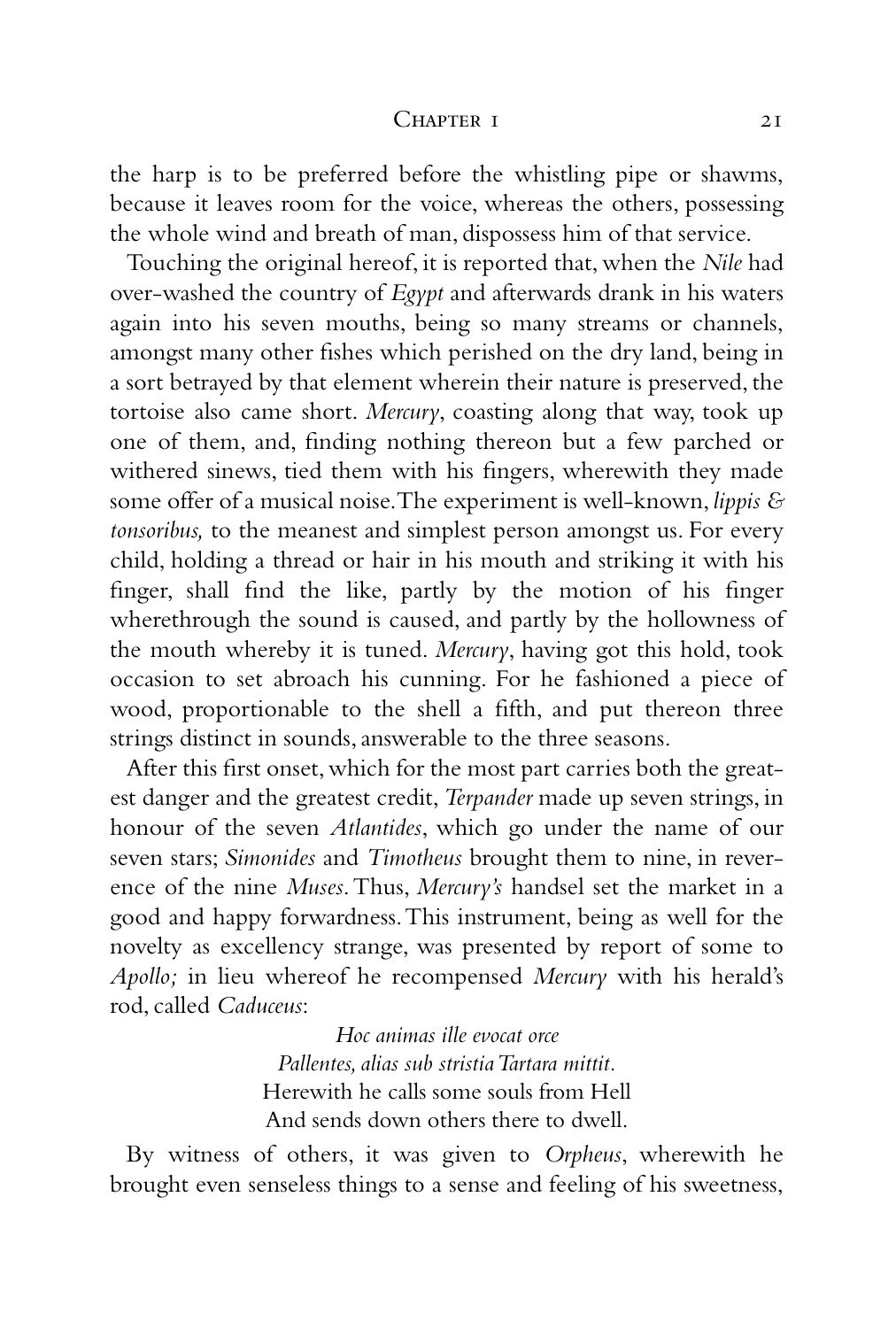and lifeless creatures to a lively stirring and motion of their unarticulate bodies. And when *Orpheus* was torn in pieces by the drunken *Bacchides*, his head and harp swam down the river *Hebrus* and were taken up at *Lesbos*, where they buried the one and hung up the other in the temple to their gods. Thus the harp lived after *Orpheus* was dead, and made a manifest proof of how highly it disdained to be handled by unskilful and profane fingers, revenging even unto the death a presumptuous act committed by *Naearchus*.This young man, being the King of *Mitelus*' son, bargained with the priests of the temple for *Orpheus*' harp because, as the practice of music was commendable amongst them, so the greater every man's skill was, the better was his recompense. Now *Naearchus*, having a mind to the best game, and putting more affiance in the virtue of the harp than his own cunning, got by night into the suburbs, and there jangled the strings so long, till at length he was rent asunder by dogs. Thus was his music unsavoury; thus was his death untimely.

But to proceed, the first that ever sang to the harp, which is either the only or chief reason why it is preferred before wind instruments, was *Linus*, whose ungracious scholar, *Hercules*, being controlled by him for his rawness, made such untoward music between his master's harp and his head, that he beat out the sides of the one and the brains of the other, although some displace him from the honour of this invention, and ascribe it rather to *Amphion*.

Now among the wind instruments, the shawm was devised either by *Euterpe*, one of the nine *Muses*, or else by *Ardalus, Vulcan's* son, made at the first of the shank bones of cranes, and therefore called *tibia* by the *Latins*.Although afterwards, it was framed of the baytree in *Libya;* of box in *Phrygia;* of the bones of hinds in *Thebes;*in *Scythia*, of ravens and eagles; in *Egypt*, of barley stalks; and so accordingly at other times and in other places of other matters. But the most voices run upon *Minerva*, the daughter of *Jupiter*, and one who for her wisdom is said to be born of *Jupiter's* brain.And because every artificer loves his own work, *Minerva* was delighted with her pipe, and used, even in the assembly of the gods, very much to wind it, till such time that they drew her both from her music and their presence by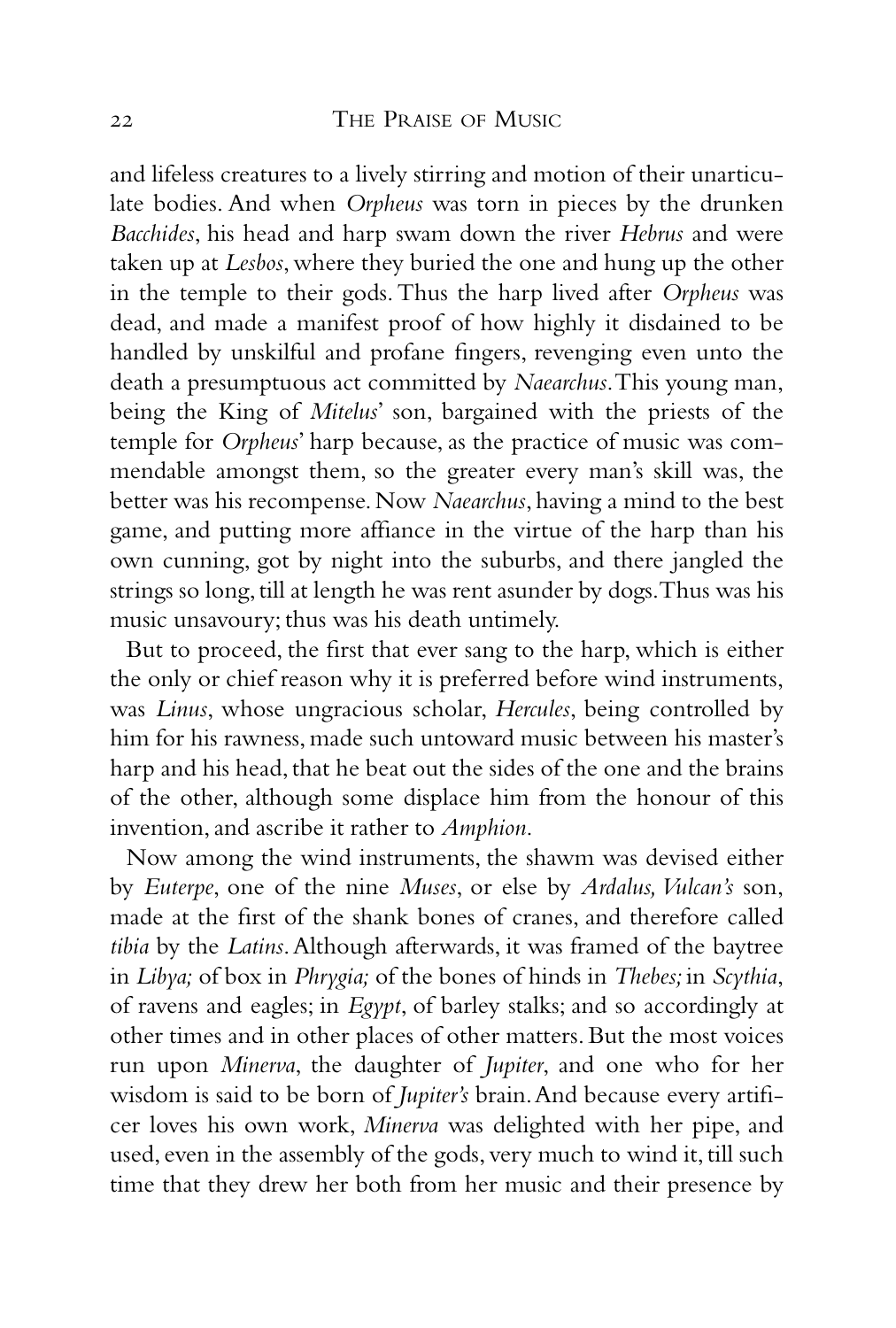#### CHAPTER I 23

laughing at her blown cheeks. She, to make trial of the matter, went down to a riverside, and beholding her swelling face in *Neptune's* glass, bid her pipe farewell in a great choler, loathing and disgracing the same as much as it disfigured her.

This pipe left not so good a mistress, but it lighted on as bad a master, *Marsyas* by name, whom it caused so to swell, not in face but in heart, that he challenged and provoked *Apollo* to a musical combat; and, being overcome, lost the best and nearest coat to his back, having his skin plucked over his ears for attempting so bold an enterprise.The use and effect of this as also other instruments, I refer to their places. In the meanwhile will I follow my purpose.

Touching the whistling pipes, which were made for the most part of reed, though some assign them to *Silenus*, the foster father of *Bacchus*, on whom he always attended, riding upon an ass; yet the greatest part agree in *Pan*, the god of shepherds. The occasion was this: it chanced that he fell in love with *Syrinx*, a nymph of *Arcadia*, who would neither give her head, as they say, for the washing, nor her virginity for the asking. And therefore when he first came to commence his suit, she took her course from him, towards the river *Ladon*, where, her journey being at an end, upon request made unto the nymphs, she was delivered by them from that rustic paramour by transforming her into water reeds.Those he took, for love of her, and made them instruments to utter forth his complaints. Howsoever other things in this history be feigned, sure it is that it carries with it another drift than to prove *Pan* the author of that instrument.And if it be so, how could so grounded a workman, being made as they say to the imitation of nature, and expressing by his horns the sunbeams; by his red face the colour of the skies; by his rough and hairy thigh, the trees and herbs upon the face of the earth; by his goat's feet, the solidity and steadfastness of the same; be the master of a vain and fruitless work?

What shall I speak of the lute, cittern, viol, rebec, chitarone, pandoura, dulcimer, organ, virginal, flute, fife, recorder; of the trumpet, cornet, sackbut, and infinite other sorts so excellent and pleasant in their sundry kinds that if art be any way faulty for them, it is for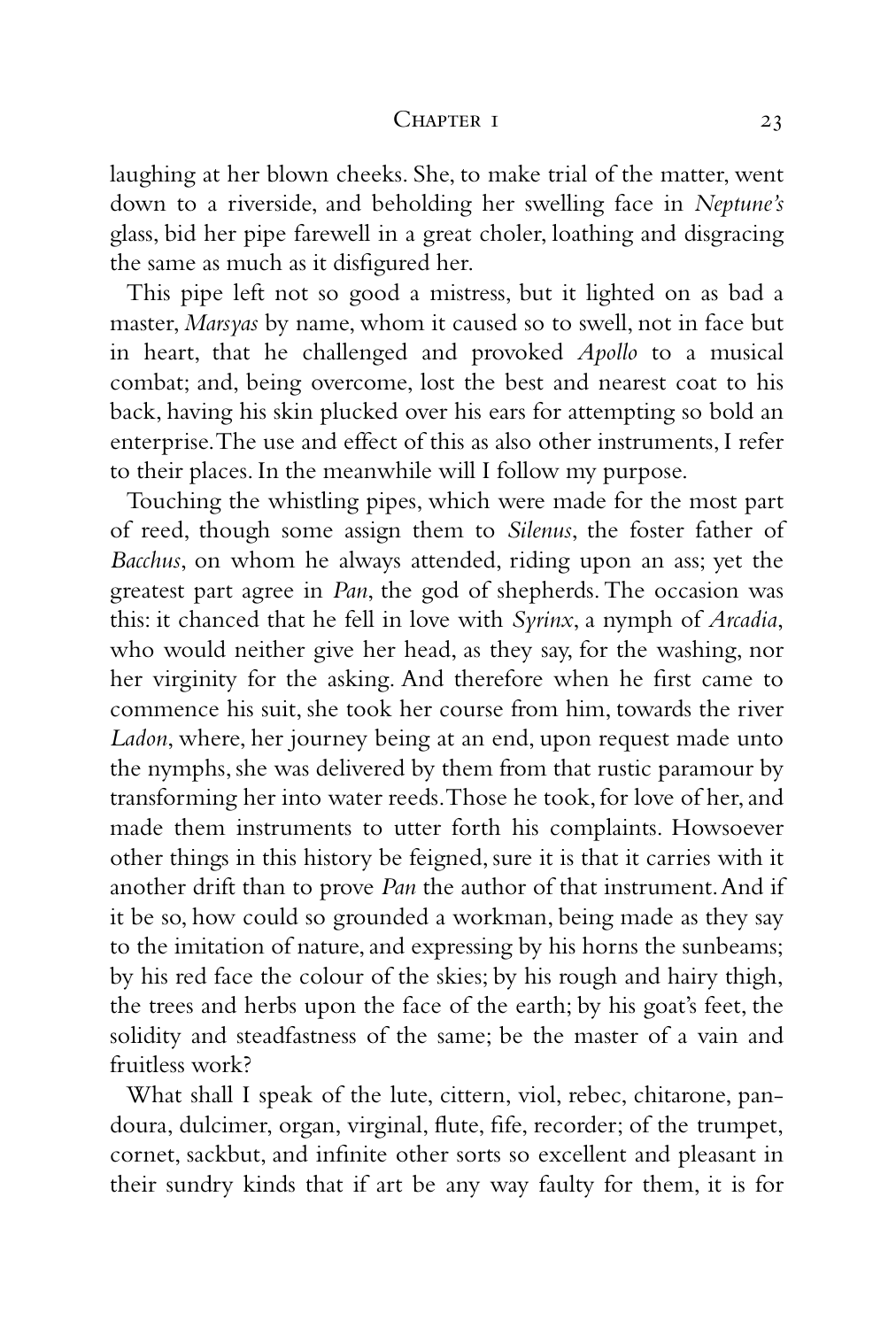being too, too riotous and superfluous. For having, as it were wearied and overgone herself in choice of new sorts, she has devised a kind of newness even out of the old, by joining and compacting many into one, which in these latter times may by rights challenge for their invention. But to leave all other historiographers, dissenting some of them far in opinions; that history which indeed is the witness of times and light of the truth, written by the finger of God, sets down *Jubal*, son of *Lamech* and *Ada,* to be the father of all such as handle harps and instruments.

 $\overline{\mathscr{R}}$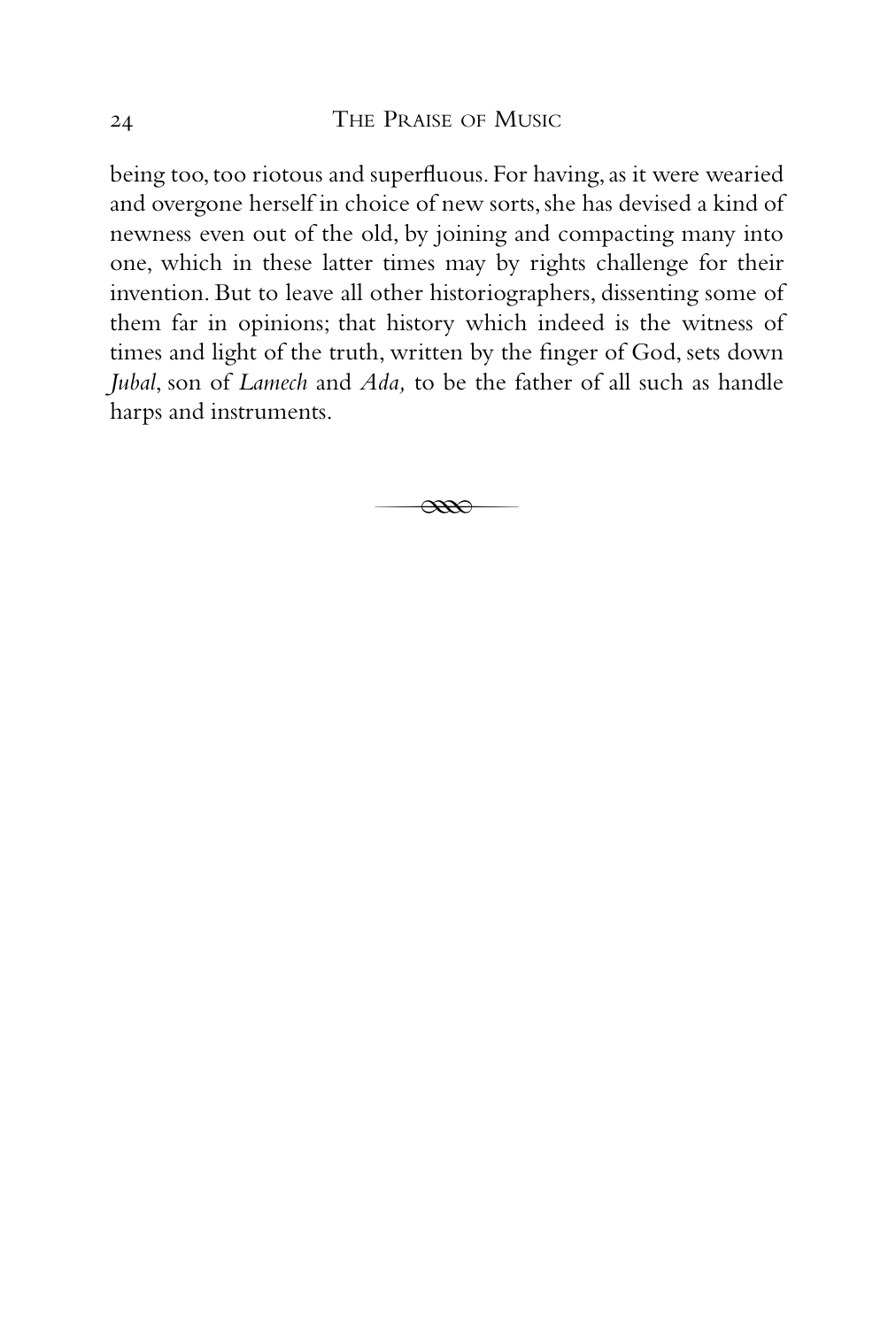## THE DIGNITY OF MUSIC: PROVED BOTH BY THE REWARDS AND PRACTICE OF MANY AND MOST EXCELLENT MEN

## CHAPTER<sub>2</sub>

Thus having stood upon the antiquity and original of music,<br>being so nearly linked together that they could not well be<br>severed, it follows by order that I speak somewhat of her<br>honour. A needless treatise, were it not for being so nearly linked together that they could not well be severed, it follows by order that I speak somewhat of her honour. A needless treatise, were it not for the affectionate judgments of some men, who, making more reckoning of the shadow than the body, account neither virtues nor sciences worthy the taking up for their own fair faces, unless they come furnished with good and sufficient dowries.

> *Ipse licet venias Musis comitatus Homere, Si nihil attuleris ibis Homere foras.* Come, Homer, if thou list and bring the Muses crue Yet, Homer, if thou bring naught else but them, adieu.

Notwithstanding to satisfy those which like indifferently well of this science, not so much for her own laudable nature as her profitable accidents: let them know that her professors and practisers were not rewarded heretofore (as they speak in reproach) with meat, drink, and money, which they call fiddlers' wages, but admitted into the presence and familiarity of kings, sought unto by whole cities and countries, and dismissed with rich and honourable rewards.

I am sorry that I am forced to seek those kind of arguments, being fitter to quieten the common people than the learned and wise,who, looking into the things themselves, weigh them by themselves, valuing at a higher price the goodness wherewith they are endowed than the goods and commodities wherewith they are enriched. But to approve music unto both those sorts of men, to the upright and wellminded for her own sake, to the others for the things which they do most estimate, I intend both by variety and truth of history to make manifest declaration in every respect of her dignity.Who was more accepted of *Periander*,King of *Corinth*,than *Arion?* Of *Hieron*,King of *Sicily*, than *Simonides?* Of *Perdicchas* than *Menalippides?* Of *Alexander* the Great than *Timotheus & Zenophontus,* who could make him both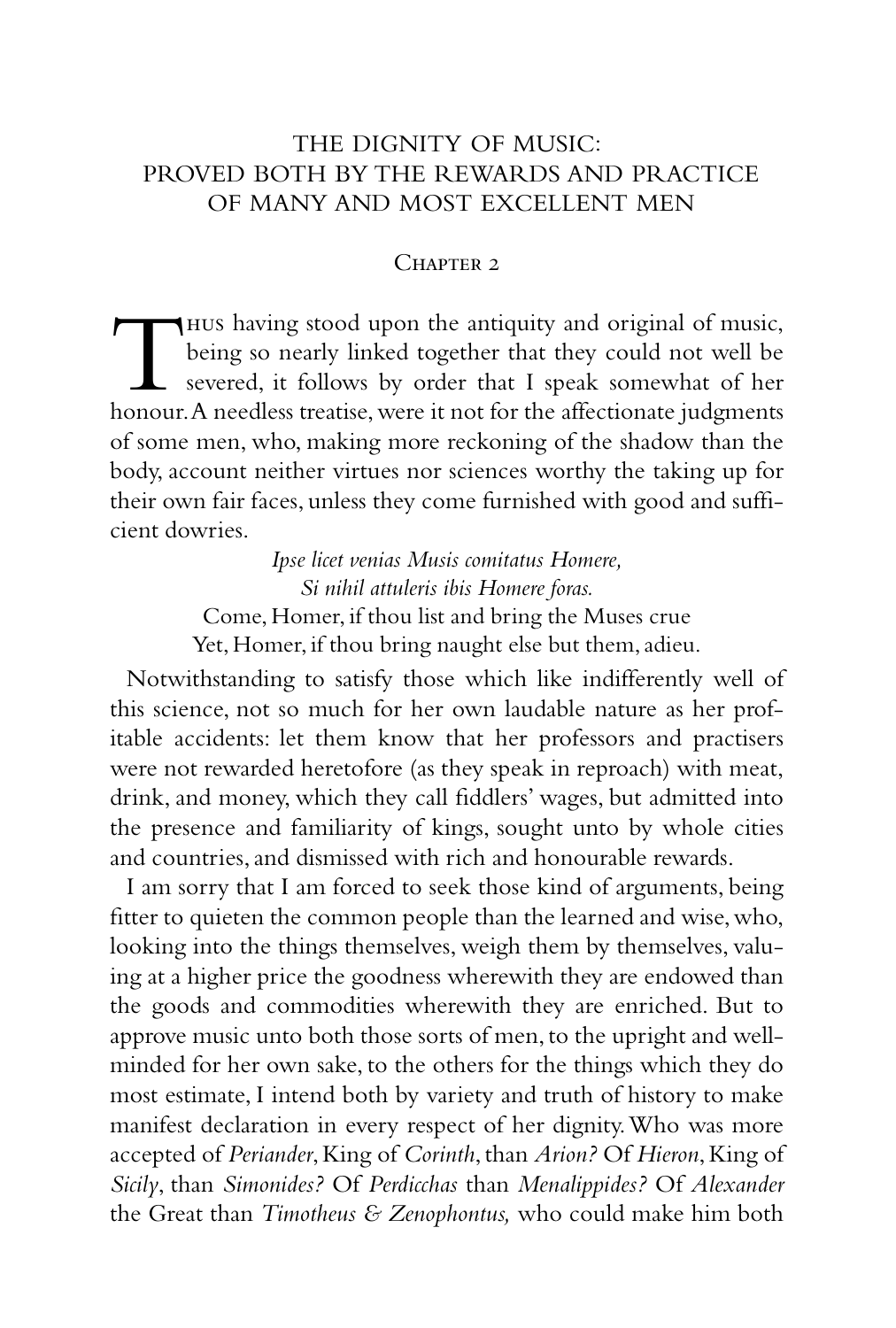## 26 THE PRAISE OF MUSIC

give an alarm and sound retreat at their pleasures? Who in better favour with *Agamemnon* than *Demodochus*, to whom he committed his wife, *Clytemnestra*, for the time of his long and unfortunate voyage? With *Themistocles* than *Exicles*, whom he made his daily and household guest? With *M.Antonius* than *Anaxenor*, to whom he gave the tribute of four cities? With *Julius Caesar* than *Hermogenes?* With *Nero* than *Ferionus?* With *Vespasian* than *Diodorus?* With *Galba* than *Canus?* Who better tendered of *Aristratus*, King of *Sycion* than *Thelestus*, whom he countenanced being alive with all kind of preferment, and honoured, being dead, with a costly monument.

Nay, the cunning of some has so far rebated the edge of most cruel and hard-hearted tyrants, that they have been willing, as they say, perforce to put up injuries and wrongs at their hands. *Pyttachus* of *Mytilene* let go scot-free *Alcaeus*, his sworn enemy; notwithstanding he had both disgraced him and taken arms against him.The like did *Phalaris* the *Agrigentine* by *Tisias*, his mortal foe; albeit he took as much pleasure in murdering as in banqueting, and had often even with greediness dislodged the souls of many innocents from their harmless bodies. Thus music led him farther than ever humanity could draw him.What need I add water to the sea, and after all these speak of *Terpander* in a dangerous tumult of the *Lacedaemonians,* appointed by the Oracle and required by the country to appease their uproars? A precedent so much the more to be heeded by how much the judgment of a whole country than of any private person is the rather esteemed. And is *Lacedaemon* singular in this case? Have not *Rome* and *Greece* joined hands with her, the former instituting a college of minstrels, the latter by ordaining that the same men should be their sages, prophets and musicians?

Plenty makes me scant, both by restraining me to choice, and by withdrawing me from tediousness: for how easy a thing were it in such abundance to tire and weary even the most patient ears? Notwithstanding because I am to convince these judgments which look no farther than the outside, and harken rather to the honour conferred otherwise than the honesty and goodness incident to the things themselves; let them add to the favour and acceptation of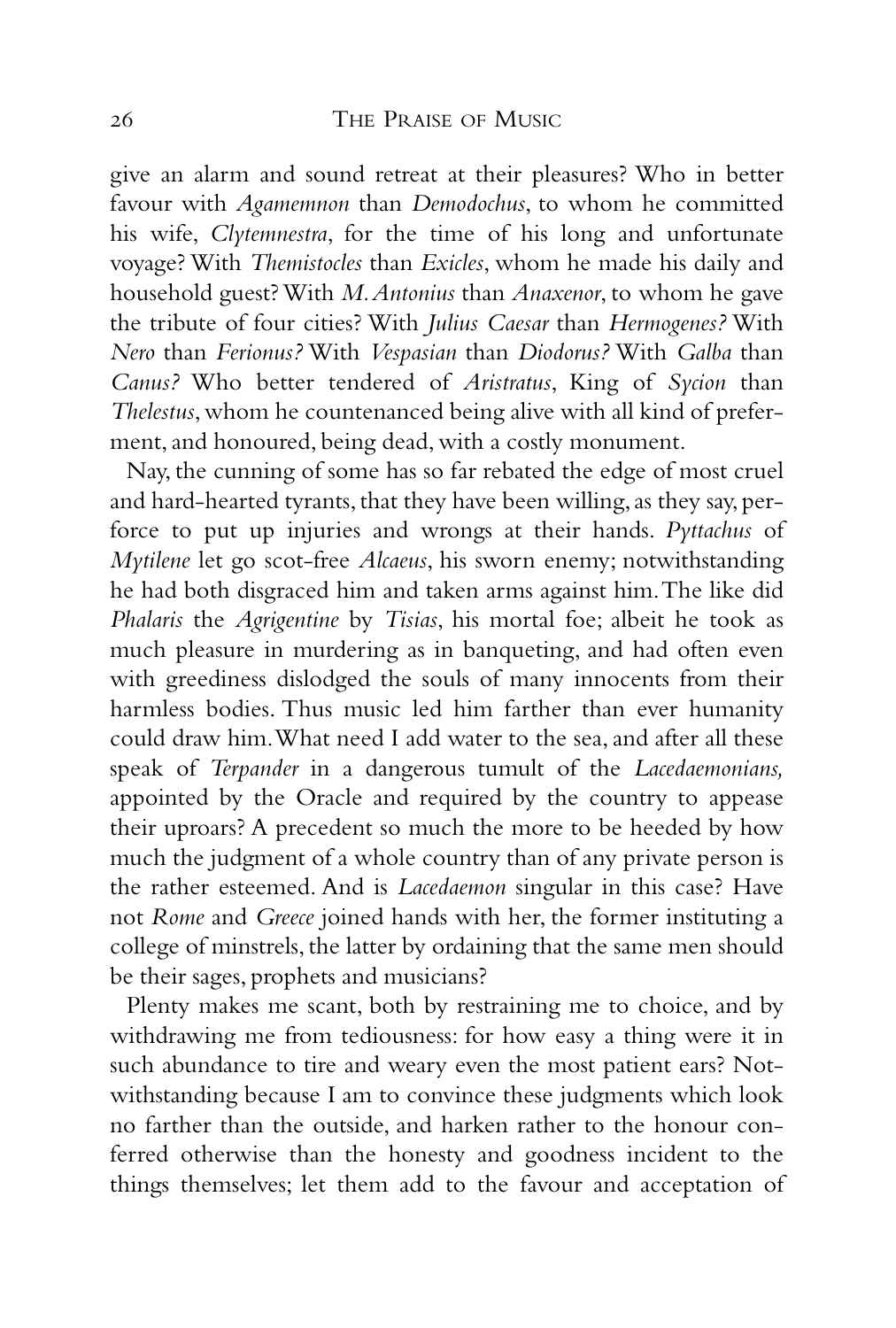#### CHAPTER 2 27

those royal persons' above-named practice and industry, which they have exercised. I omit the *Muses, Graces,* gods and goddesses before mentioned. Coleworts twice sod are harmful; and tales twice told ungrateful.

This next pageant shall be filled with emperors, kings and captains: men of both courage and experience, not content to go by hearsay and testimony of others, but adjoining them unto their own use and practice. *Nero*, Emperor of *Rome,* won and wore the garland, to the great admiration and shouting of the people, for victory over the harpers. *Alexander* the Great made a great jewel of *Achilles*' harp. *Choraebus,* the *Lydian* prince, was as sovereign in music as in authority. *Cimon* of *Athens* and *Epaminondas* of *Thebes:* no worse musicians than captains; *Gregory* the Great, Bishop of *Rome*, ended his life and music together, and the choir at this day is a witness to his pains.Yea, *Socrates* himself, as great a king in wisdom as they in jurisdiction, whose stay and moderation of life let *Xantippe*, his wife and scourge, witness; and let envy itself judge of his other qualities, being far stricken in years, and having in a manner one foot in the grave; yet of an old master became a young scholar unto *Conus*, for the attaining of this science.And being charged therewith, as a wanton toy unfitting to his grey hairs, made this apology:

It is more shameful in the wane and decrease of our life to be

ignorant of any good and commendable property.

Thus he put on music as the list and uppermost garment, wherewith his wisdom, gravity and age might be adorned, and even the whole race of his life perfitted; a garment no doubt that is well worn and of seemly personages, better worth the wearing than the softest rainment in king's houses.You may clothe an ape in gold, and an infant in *Hercules*' armour: does an infant therefore change his age, or an ape forego his nature? Or is there less price in the gold; or viler estimation of the armour? This is to misuse the right use of things, neither fitting the persons, and far unfitting the garments.The deepest dye may be stained, and the best gift abused.The tuning of the voice and strings may turn to the jar and discord of manners, as well as Rhetoric may plead untruths, and Logic prove impossibilities. So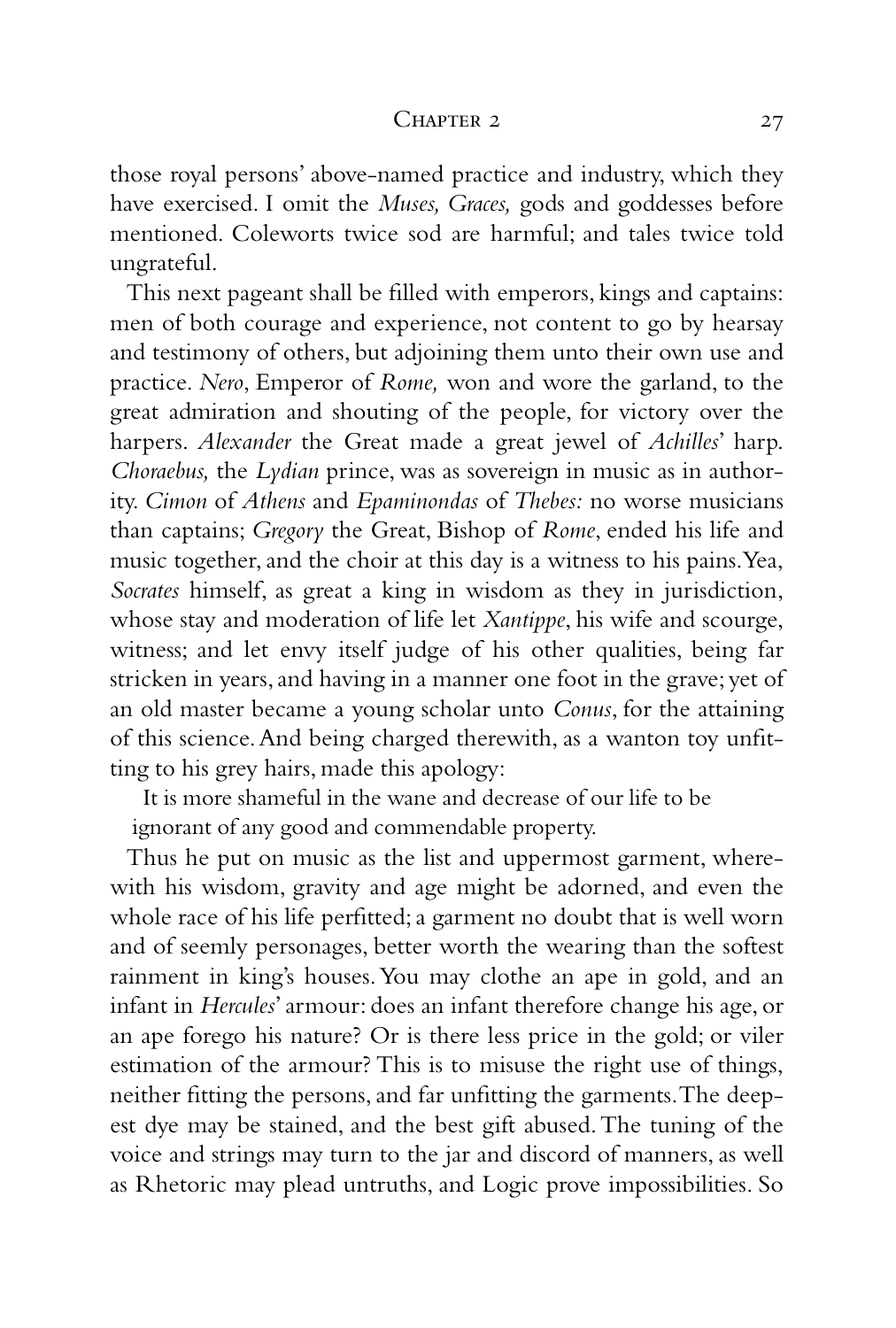#### 28 THE PRAISE OF MUSIC

that I marvel the less if *Diogenes,* the cynic philosopher, amongst other of his dog tricks, put up a formal bill of indictment against the musicians in open and ordinary court, for showing greater skill in concords and unisons of their notes than unity and consent of manners; whose suit or action, being in all cases and with all persons a resolute and peremptory man, and little caring where or how he fastened his teeth so long as he fastened them, may seem approvable in respect of those unjust and ever-repining plaintiffs which attemper everything to their distemperate humour, and in their proceeding make not reason their advocate, but either the weakness, strangeness, or indiscreetness of their own nature.

Now if a bleary-eyed man should give sentence of the sunbeams, no doubt he would judge them to be shut up into everlasting clouds, lest at any time they might be offensive to his sore eyes. If a feversick palate should be judge of tastes and relishes, what unmerciful doom would it award to the most wholesome restorative? Ask the *Satyr* what shall become of the fire for swealing his beard, being over-saucy in embracing it: I warrant you he will curse *Prometheus* for ever troubling the earth with it. A melancholic man, and one that is more fit to live in *Trophonios*' den than in civil society, will frown upon music, if for no other cause but at the least to show himself serviceable to his melancholy.Thus we shall have the brightest eye of the world, even the sun, plucked out of heaven, the best meat out of our mouths, and the most necessary element out of the nature of things;yea,all virtues and sciences utterly erased out, as the occasions sometimes (though never the causes) of some inconvenience, if every brainsick, hareblind and froward man may judge and determine in those cases.

Now then, as oft as we shall hear *Archidamus,* or any the like sectary of his, make better account of a cater than a singer (*nihil bonus cantor, bonus cupediarius*) what shall we say of him but that *animus erat in patinis:* his belly was his idol; and the belly, having no ears, is unfit to meddle with sounds.

If *Anteas* the *Scythian*, at the singing of *Ismenias* the *Theban*, for want of better gods, swear by the wind and his falchion that he had rather hear the naying of an horse than the singing of *Isemenias*, let his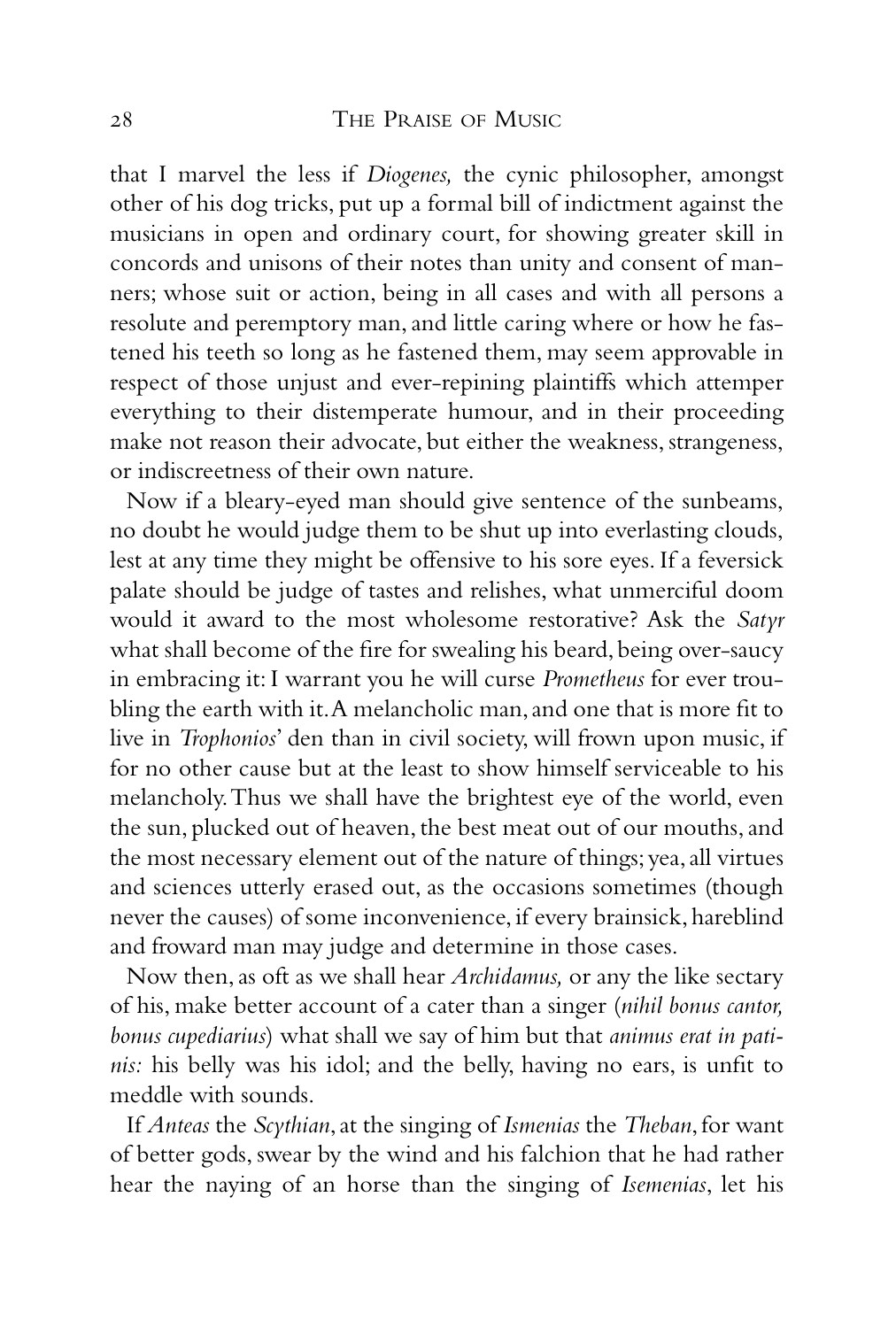#### CHAPTER 2 20

words, as they are indeed so, go but for wind.And if his sword be the best argument that he has to avouch it, let us wound him again, but with this only blow: *quis tumidum guttur miretur in alpibus:* who can look for a white skin in *Ethiopia*, or an upright judgment in *Scythia?* Albeit, besides the uncivility and brutishness of his country, he was no doubt fitter to handle a currycomb than judge of singing, who in the midst of his royalty made boast that he used to rub horses' heels. But if *Antisthenes* shall go a note above *Anteas*, and give this or the like uncharitable censure of *Ismenias*, as indeed he is reported to have done:

> He is a naughty man: if he were honest, he would never be a musician.

we may say with some indifferent reverence of his philosopher's beard and gown that, as he was generally reputed to be *avitus magis quam eruditus* — his wit being too headstrong for his wisdom; so particularly in this matter he had not sufficiently learned how to define honesty.

For although many good musicians be as many bad men, yet so far is it off that music should be blamed as the cause of such an effect; that rather, if they be otherwise bad men, she weans and withdraws them from their corruption. For warrant hereof, the necessity of the art to be set down in a later treatise may yield sufficient argument; meanwhile thus much I say: that a precious stone may be set in lead, and a good quality placed in an evil subject. In which cases we have more cause to pity their unfortunate houseroom than accuse their unseemly demeanour. But to loose the bit a little farther and to give them even their own as king: music, as many other good blessings, has been made the instrument of many disorders.What need I recite them? Others are eagle-eyed and quick-sighted enough to espy them. I confess this to be true, but in such sort as glory becomes the fuel and occasion unto envy, peace to security, beauty to pride, learning to insolence, good laws to enormity, meats and drinks to surfeiting, and finally the fairest gifts an edge and enticement to the foulest faults; where notwithstanding the well-natured things themselves are not chargeable with those crimes, but the evil-disposed persons.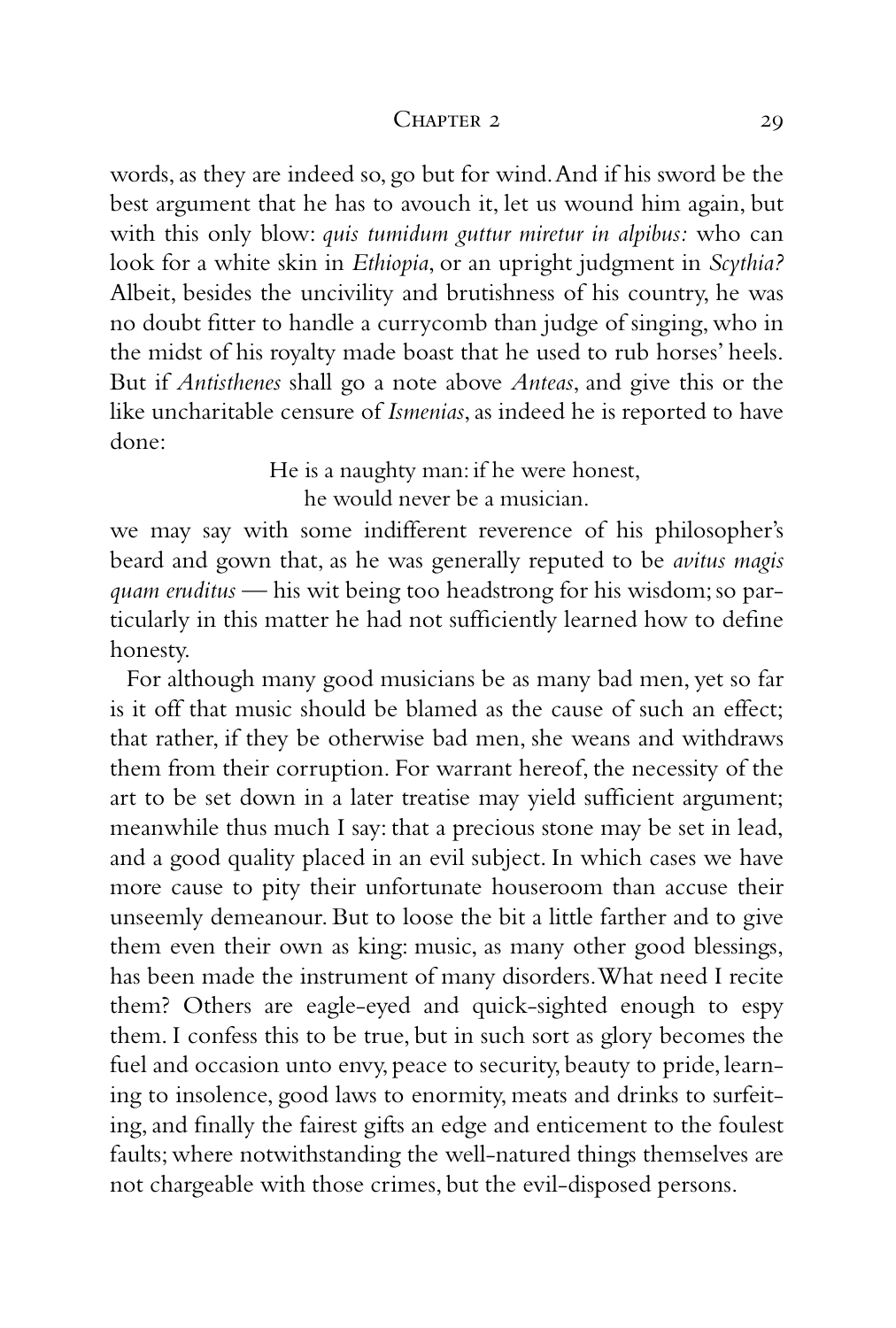If you cannot moderate and school yourself in beholding, pluck out your eyes as *Democritus* did; if not in hearing, stop your ears with wax, as *Ulysses*' companions did; if not in eating, lay your teeth aside, as those *Graeae* of *Scythia* did; if not in speaking, bite off your tongue, as *Zeno Eleates* did. For by as good reason may you do the one as the other, seeing the disliking of these and the like good things stands in the immoderation and intemperance of these men which abuse them. Now if it be uncivil to live without virtue and knowledge; if unnatural without meat and drink; if unreasonable without eyes, teeth and tongue, although perhaps they have many insufferable consequences, then blame not the hatchet for the carpenter's fault, but esteem worthily of good things for their own natures, and favourably deal with them for other men's offences.

Now besides this, they, that cannot espy a hole in the musician's coat for their looseness and effeminateness of manners, seek to bring music in contempt by reason of their unskilfulness.As if the husbandman's reasoning *a baculo ad angulum* should condemn logic, or Tomfool's telling his geese arithmetic. There are infants in all arts, and I grant none so very a babe in music as was *Babys*. *Minerva*, to beg his pardon for offending therein, used this friendly intercession to *Apollo:*

*abiectior est & infalicius faelicius canit quam ut dignus sit supplicio.* Cast not away chastisement upon so base and unexpert a person.

And sure he was worth nothing (say I) if he were not worth the punishing. *Diogenes* was troubled with the like moon calf, who, as often as he met him, welcomed with this salutation: *salve galle:* Godspeed, cock.The other, demanding him why he mistermed him, *quia cantu tuo excitas omnes:* "thou diseasest, quoth he, every man with your unreasonable crowing".And *Demosthenes* was plain on the other side with a harper of the same stamp, with whom he ever conditioned to tie up his pipes before he would once set foot within his doors.There are a great many cocks and, to use a domestical proverb, a great many asses at the harp who, because they have employed themselves at their trade *diis iratis, genioque sinistro:*against the hair, as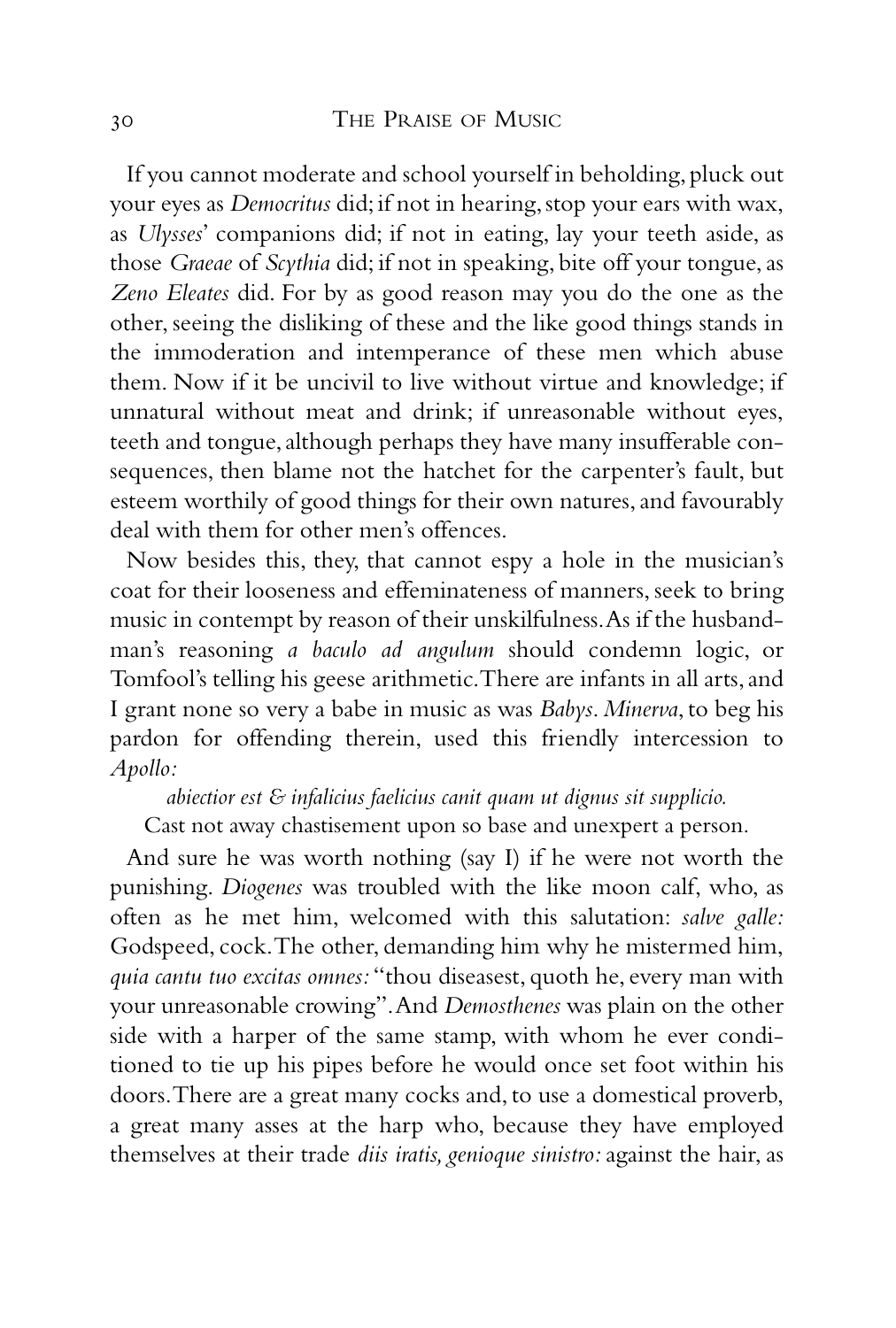#### CHAPTER  $2 \t31$

they commonly speak, and even inspite of *Apollo* and nature, have made themselves a by-word and scorn in all places.

Alehouse, vagabond and begging minstrelsy I defend not: liberal sciences are for liberal men, whose dexterity and aptness of nature has forwarded their art, and both these being conjoined have made the men commendable and of good report. For then is the medley good when art and nature have met with each other. But I leave this reason to be refuted by the weakness and simplicity of itself.

I now come to another vein which has need of a little opening, lest the neglecting of it make it in time somewhat more troublesome. I mean those men who, as if they came of some finer mould, like wellenough of music in others, but cannot away with it themselves.They are delighted for example's sake with the well-proportioned pictures of *Jupiter, Juno,* and *Venus*, but yet would not be *Phidias, Policletius,* or *Praxiteles*. Examine their reasons: they are as rare as black swans, unless perchance they answer as children and fools are wont.They will not, for their mind's sake.And why not they as well as other men? They are belike of a better brood. Be it so: let them plead their privilege, but so far forth as they seek not to dishonour things as honourable as themselves. In mechanical arts, I bear with them.*Tractent fabrilia fabri.* Courser meats may serve finer mouths.What cards can they show to discard literal sciences? If every man's will were a rule in such cases, there is no doubt but that some ενκυκλοπαιδεια, the whole corpse and body of sciences,would quite be extinguished.For even amongst the nobler sort, which stand upon their gentry, and in consideration only of their better fortune condemn better natures than their own, there are many *aurea pecudes:* golden sheep, such as *Junius Brutus*, who was better clad than taught, which cannot conceive the excellency of good faculties; many *monstra hominum:* strange-natured men, such as Licinius, the emperor was: not so princely born as pestilently-minded, which call learning the poison and plague of a commonwealth. Howbeit some there are, better inclined than these, who do it not so much as of daintiness, for they are well enough content to take all the pleasure they can by it, and yet take as great pleasure to discontent those that afford it.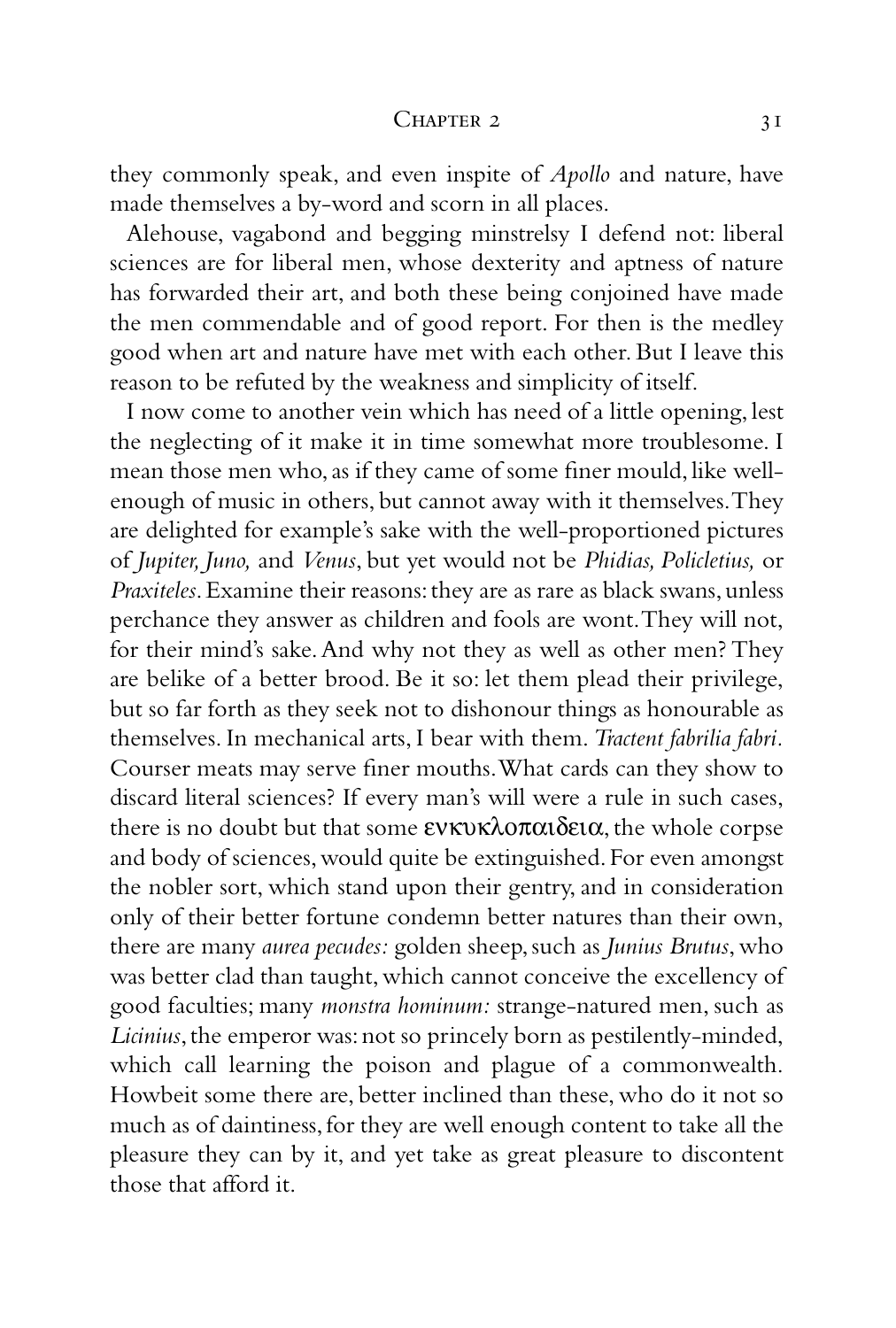In whose favour notwithstanding I will speak thus much, and my speech is abetted by good authors, that both a choice of music is to be made, and a moderation therein retained. *Minerva*, as before, cast away her shawm, θια τυν αχημοσυνην, for very shame. And amongst us, every one will not blow a bagpipe that will finger the lute or virginals.And as in one banquet, all viands, though all be very good, please not alike every man's diet, so in music, there are sundry and delectable sorts, which, unless they be ordered with good discretion, will not suit all times and persons.The which two things and persons serve principally to make limitation of that measure which I mentioned before.There is a time of breathing and a time of business; a time of mirth and a time of sadness. If you be remiss or merry, use for your recreation some kind of melody. Albeit indeed with music, no times are amiss. For we know that life is, as it were, put into the deadest sorrows by inflection and modulation of the voice.And they whose hearts even yearn for very grief sometimes fall on singing, not to seek comfort therein (for the best seeming comfort in such cases is to be comfortless) but rather to set the more on float that pensiveness wherewith they are perplexed. *Similitudo parit amicitiam*, says *Boethius*, and sorrow finds something in music worthy his acquaintance. If not, how chance they have specified three origins or causes of music? The first, pleasure: of which there is no question; the next, grief; and the last, enthusiasm, some divine and heavenly inspiration. Surely affections dance after pipes, and, being themselves but motions, do by a natural kind of propension apply themselves to music, whose efficacy stands wholly upon motions.

But I return to my purpose.The chief end of music is to delight; howsoever, sorrow uses it sometimes for an advantage, as knowing how forcible and effectual it is to help forward all purposes.Therefore in time of vacancy and remission,when there is a mutiny of wars and a calm of other the like troublesome affairs: the place being not molested, the people being not disquieted, then has music evermore had the best audience.For otherwise if you light upon *Pirrhus* and ask him which is the better psalmist, *Python* or *Charisius*, he will answer you *Polysperches*.And why? *In promptu causa est.* A blind man may hit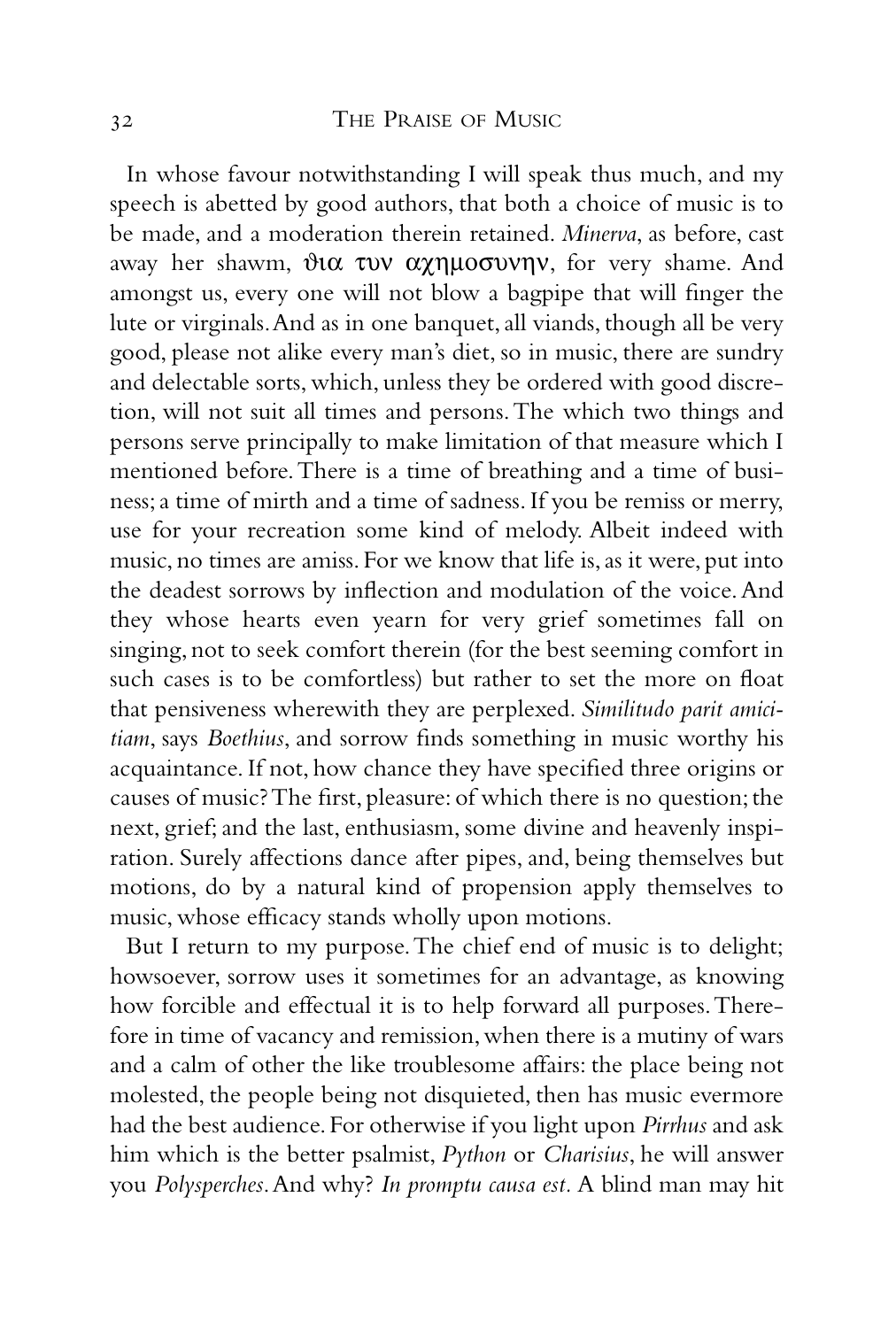#### CHAPTER 2 33

his staff at this mark; his mind forsooth ran upon captains and not musicians. Bring a harp or other good instrument to *Lacedaemon:* they will cry away with it. *Non est laconicum nugari:* trifling is not our vocation. And do we marvel at them? *Pirrhus*, as if he had hungerstarved and stifled in his poor kingdom of *Epirus*, had laid a platform in his head of usurping the whole world. The *Lacedaemonians,* (to speak without exception of sex, age, or condition) as hard-hearted as if they had been born of *Adamant*, or nursed up with lion's milk: I help them not; their stoical apothegms and resolute exploits delivered unto us by faithful authority are plentiful witnesses hereof.

But to end this point, the dignity of music is great if we do not partially and unequally burden her with those faults whereof she is guiltless: the artificer may offend, men's affections are corrupt, times unseasonable, places inconvenient; the art itself, notwithstanding in her own proper and lawful use, innocent and harmless.

 $\overline{\mathscr{R}}$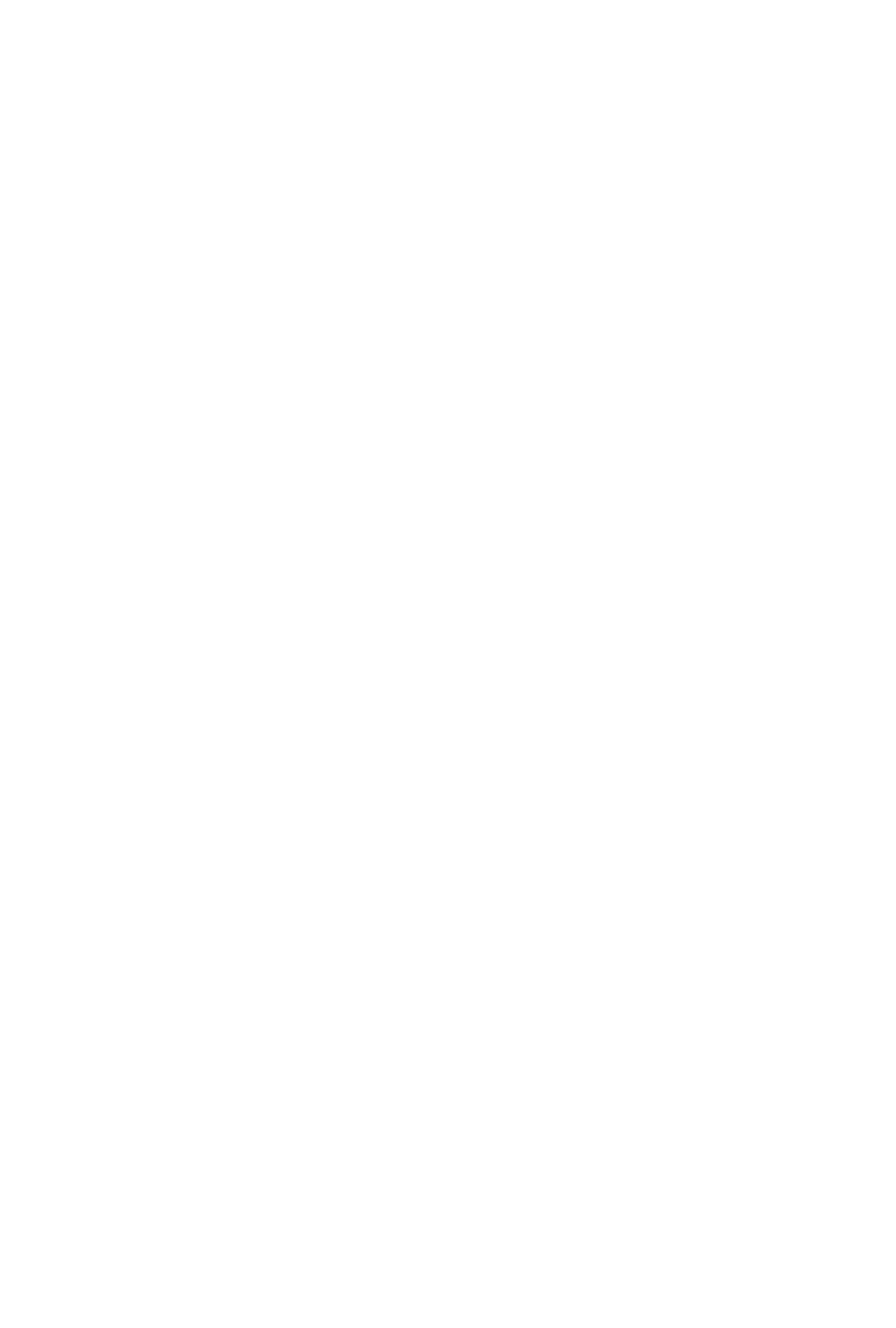## THE SUAVITY OF MUSIC

### CHAPTER 3

**ALTHOUGH both the authors of this most divine science, and the antiquity thereof, and estimation which it has had in times past may sufficiently credit the same; yet I do not desire any man hardly affectioned in this poin** the antiquity thereof, and estimation which it has had in times past may sufficiently credit the same;yet I do not desire any man hardly affectioned in this point to be moved by this treatise, unless both the sweetness and necessity, and the operation of it be declared to be such as neither ought carelessly, or can worthily, be neglected.

For, as in those things which are both pleasant and profitable, that which is profitable ought most earnestly to be followed: so the pleasure which is joined with the commodity is not to be condemned. Wherefore seeing that poetry, which is but a part of music, as *Plutarch* testifies, has this commendation of *Horace:*

> *Aut prodesse volunt, aut delectare Poetae Aut simul & iucunda, & idonea dicere vitae.* Poets of pleasure or of profit great, Or else of both most decently entreat.

we may safely pronounce of the whole that it has both delectation to allure, and profit to persuade men to those things wherewith man's life is beautified and adorned.I will first therefore speak of the sweetness and delectation of music;and afterwards,of the use and necessity thereof. Concerning the pleasure and delight, I will first show it by that affinity and congruity which music has with the nature of living creatures;secondly,by the effects and operation which it works in the hearers.

Touching the first: as the testimony of *Musaeus* in *Aristotle:*

*Res suavisima cantus est mortalibus:* singing is a most pleasant thing to men, and daily experience proves unto us that not only men but all other living creatures are delighted with the sweet harmony and concent of music.

So if there were no other thing else, yet that proper fiction of the grammarians might fully satisfy any man in this point. *Sonus*,say they, the king of *Harmony*, had two sons. The one of them was called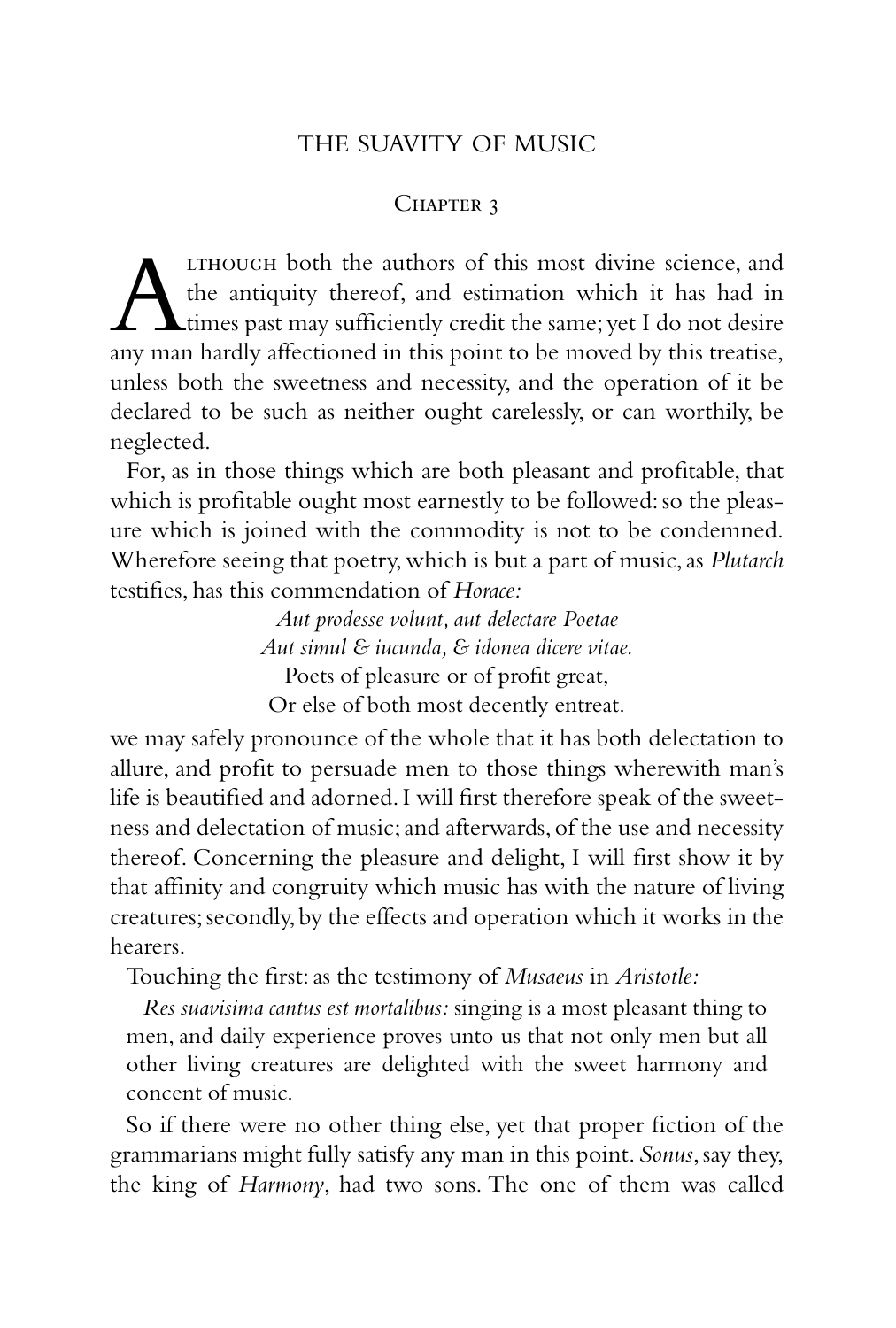## 36 THE PRAISE OF MUSIC

*Concentus*, the other *Accentus*. Of *Grammatica* he begat *Accentus*, but *Concentus* was born unto him of the nymph *Musica*.Wherein when their father perceived them to be both equal in the gifts of the mind, and that neither was inferior to other in any kind of knowledge, and himself now well-stricken in years to wax every day nearer and nearer to his death; he fell into a serious cogitation with himself, which of the two he should leave his successor in his kingdom.And therefore he began more narrowly to mark the manners and behaviours of them both. Now *Accentus* was the elder of the two, and he was grave and eloquent, but austere, and therefore less beloved of the people. But *Concentus* was very merry, pleasant, amiable, lovely, courteous, acceptable unto all men, and clean contrary to the dispositions of his brother, thinking it more glorious to be beloved than feared. Whereby he did not only get the love and liking of all his subjects, but also put his father into a greater doubt which of them he should institute inheritor of his sceptre.

Therefore, appointing a solemn meeting, he asked the counsel of nobles and princes of his land, as musicians, poets, orators, philosophers and divines; and in conclusion their consultation had this issue, that neither should be preferred before other, but both should equally inherit their father's sceptre and dominions.Whereof I gather (omitting all other circumstances) that as *Accentus*, which is grammar, ought not to be disinherited, because of the necessity thereof in speech; so *Concentus*, which is music, could not but be esteemed as worthy of pre-eminence for his pleasure and delectation.And for as much as that was the judgment and determination both of musicians, poets, orators, philosophers, both moral and natural, and divines, so much the more is to be ascribed to the sweetness of music, as these professors are of better judgment than other men.

But I will not ground the commendation of that on fictions and conceits which neither in itself needs the colour and shadows of imaginations, being above all conceits; nor in the pleasure thereof any external ornament, being sweeter than can be counterfeited by fictions or expressed by fantasies. Wherefore leaving these, I will as nearly as I can declare the reason of that delight which music yields.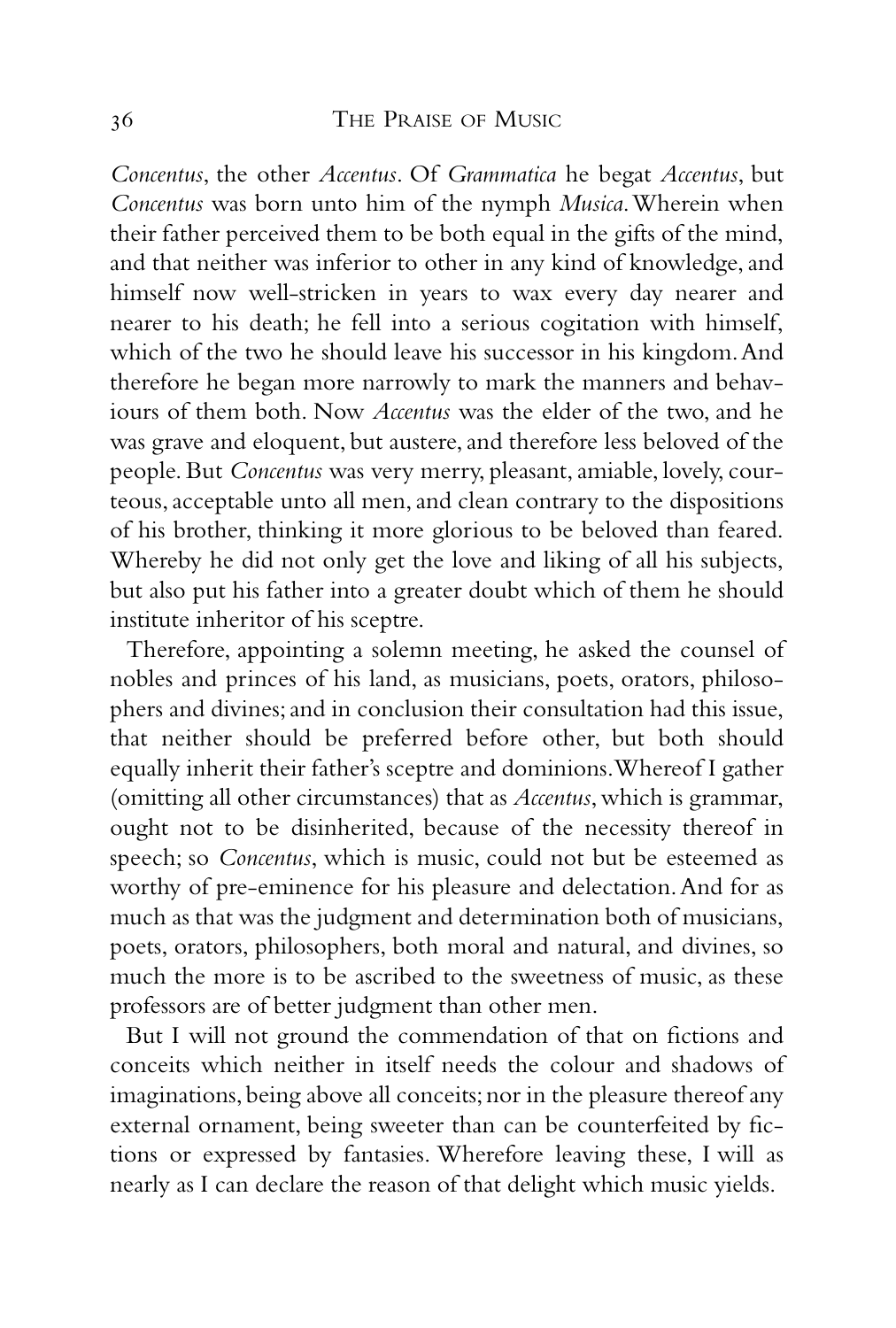#### CHAPTER 3 37

And this first is evident: that music, (whether it be in the voice only as *Socrates* thought, or both in the voice and motion of the body, as *Aristoxenus* supposed, or, as *Theophrastus* was of opinion, not only in the voice and motion of the body, but also in the agitation of the mind) has a certain divine influence into the souls of men, whereby our cogitations and thoughts (say *Epicurus* what he will) are brought into a celestial acknowledging of their natures. For as the *Platonics* and *Pythagoreans* think all souls of men are at the recordation of the celestial music, whereof they were partakers in heaven before they entered into their bodies, so wonderfully delighted that no man can be found so hard which is not exceedingly allured with the sweetness thereof. And therefore some of the ancient philosophers attribute this to a hidden divine virtue, which they suppose naturally to be ingenerated in our minds; and for this cause some others of them, as *Herophilus,* and *Aristoxenus* who was also a musician, thought that the soul was nothing else but a musical motion, caused of the nature and figure of the whole body, gathering thereof this necessary conclusion, that whereas things that are of like natures have mutual and easy action and passion between themselves, it must needs be that musical concent, being like that harmonical motion which he calls the soul, most wonderfully allures and as it were ravishes our senses and cogitations. But this which I have said may seem peradventure to be too profoundly handled:I will therefore confirm it by natural experience and examples. And first generally (as I said before) there is neither man nor any other living creature exempt from the participation of the pleasure of music.

As for man, let us begin with him even from his cradle, and so take a view of his whole life: and we shall see that even every particular action of his is seasoned with this delight. First, in his infancy, while he is yet wholly destitute of the use of reason, we see that the child is stilled and allured to sleep with the sweet songs and lullabies of his nurse; although the grief of his tender limbs be such as is able to breed impatience in a stronger body.And for this cause is it that children are so delighted and allured with rattles and bells and suchlike toys as make a sound. Now as strength and judgment increase in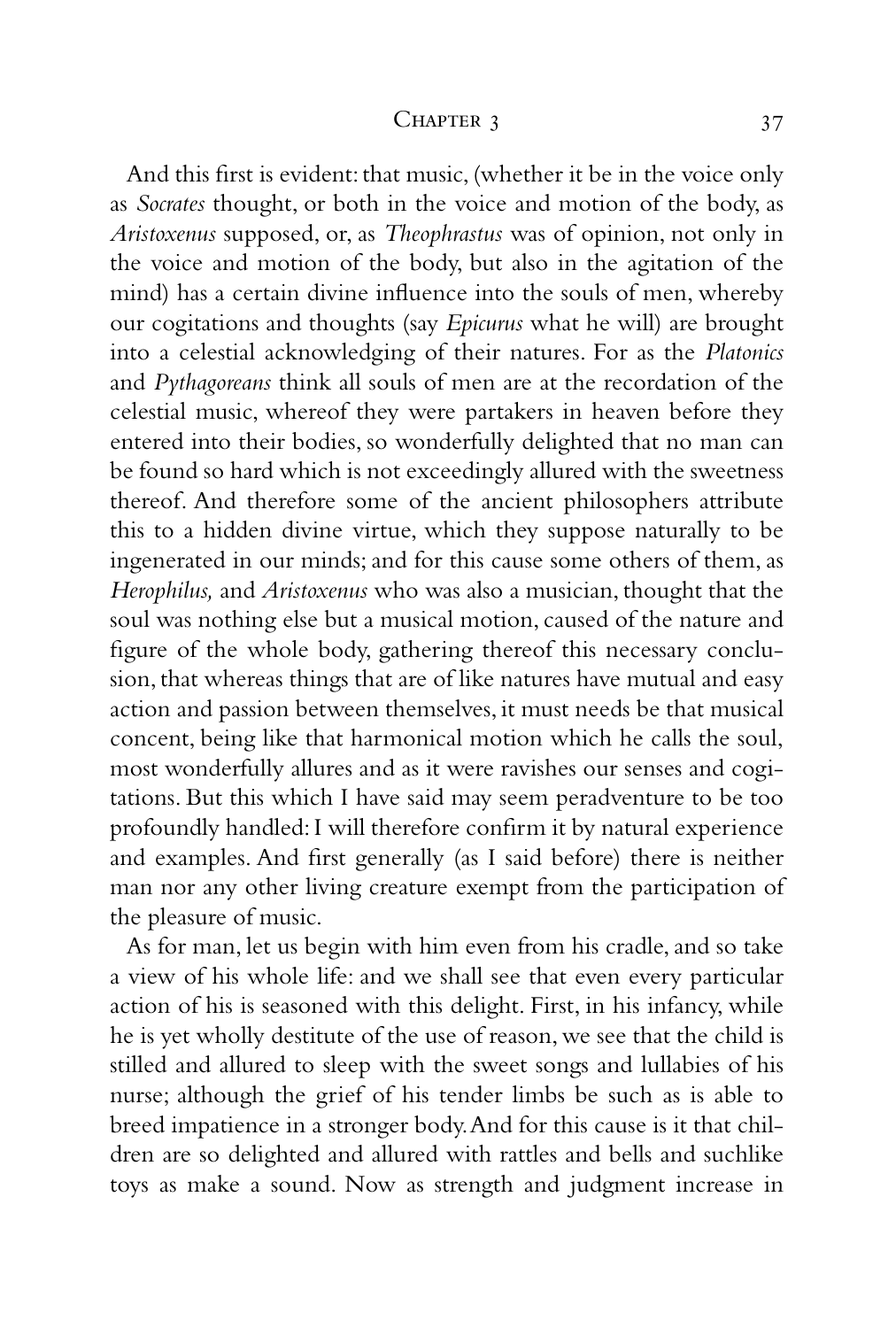## 38 THE PRAISE OF MUSIC

man, so music pleases and delights him more and more, so that whether he be noble or ignoble, yet the same delight of mind grows to perfection together with the body. And therefore *Aristotle*, in his *Politics*, counsels that children be instructed in music, especially if they be of noble parentage: not so much for the profit and commodity thereof, as because it is agreeable to nature, being in itself both liberal and honest. For in all matters, to propose profit as the only end is neither the part of a liberal nature nor of a gentlemanlike disposition. Again, in base and in ignoble persons, the very senses and spirits are wonderfully inflamed with the rural songs of *Phyllis* and *Amaryllis:* insomuch that even the ploughman and carter are, by the instinct of their harmonical souls, compelled to frame their breath into a whistle, thereby not only pleasing themselves, but also diminishing the tediousness of their labours.And therefore most natural is that which *Virgil* uses in describing a good housewife:

*longum cantu solata laborem Arguto coniunx percurrit pectine telas* The housewife's spinning makes her labour long Seem light with singing of some merry song. as also that other spoke of the pruner of trees:

*Alta sub rupe canit frondator ad auras* The lopper, singing from the craggy rock The boughs and leaves beats down with many a knock. and that of the shepherds:

> *Cur non Mopse (boni quoniam convenimus ambo Tu calamos inflare leves, ego dicere versus) Hic coilis inter mixtas consedimus ulmos?* Mopsus, my friend, seeing our skill is great Thine for the tune, mine for the pleasant rhyme. In th'hazel bower why take we not our seat In mirth and singing there to spend the time?

And hence it is that wayfaring men solace themselves with songs, and ease the wearisomeness of their journey, considering that music as a pleasant companion is unto them instead of a wagon on the way. And hence it is that manual labourers and mechanical artificers of all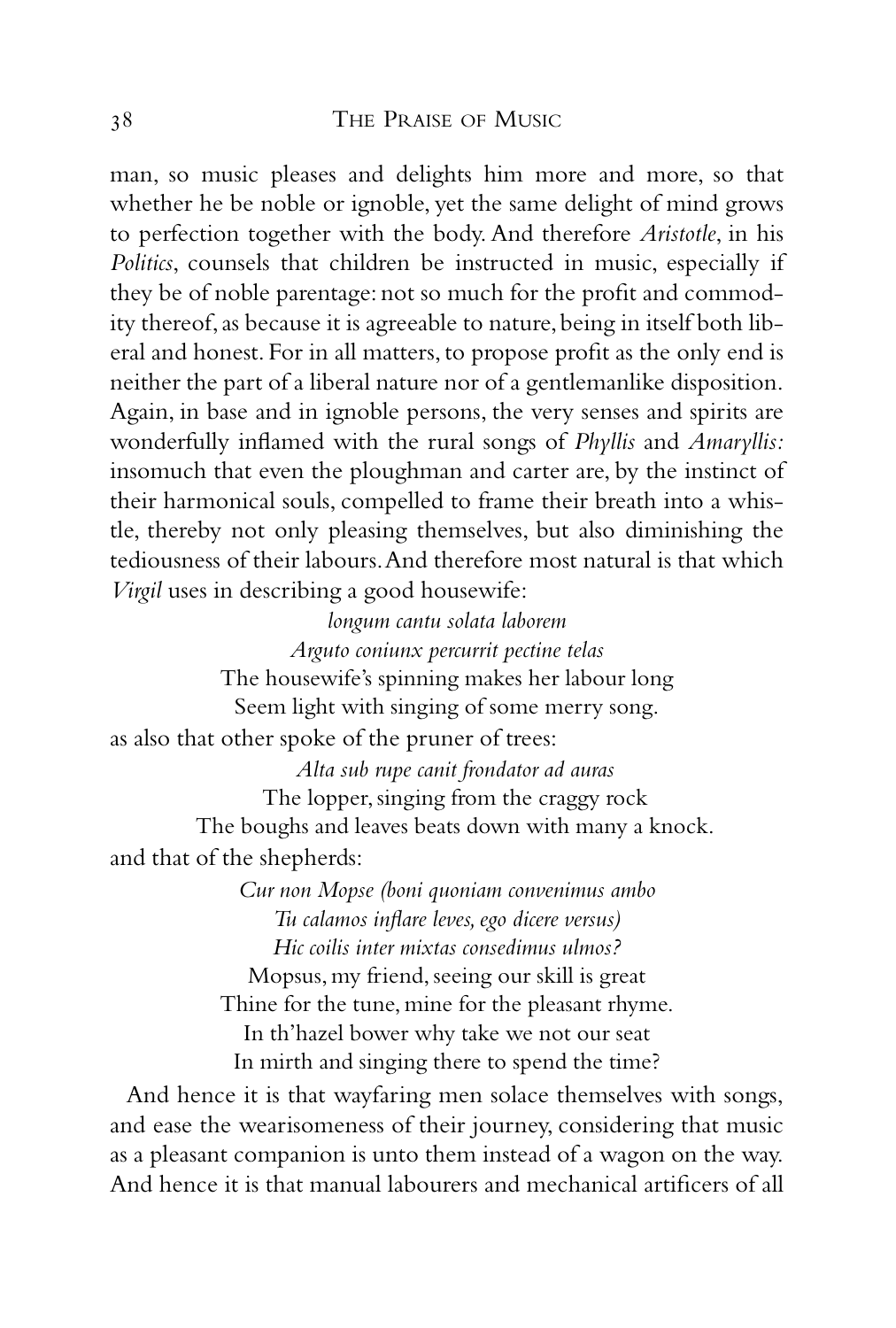#### CHAPTER 3 39

sorts keep such a-chanting and singing in their shops: the tailor on his bulk; the shoemaker at his last; the mason at his wall; the shipboy at his oar; the tinker at his pan; and the tiler on the housetop. And therefore well says *Quintilian*, that every troublesome and laborious occupation uses music for a solace and recreation.Whereof that perhaps may be the cause which *Gyraldus* notes:

The symphony and concent of music (says he) agrees with the interior parts and affections of the soul. For as there are three parts or faculties of man's soul: the first and worthiest, the part reasonable, which is ever chief, and never in subjection to the other; the second, irascible, which, as it is ruled of the former, so rules the latter and the last: concupiscible, which ever obeys and never rules; so if we compare the symphony of music, with these powers of the soul, we shall find great conveniency and affinity between them. For look what proportion is between the parts reasonable and irascible: such is there in music between that string which is called *hypate* and that which is termed *mese*, causing the melody called *diatessaron*. And look what proportion is between the parts of irascible and concupiscible: such is there between *mese* and *nete*, making that sound which is named *diapente;* so that as those three parts of the soul consenting in one make an absolute and perfect action, so of these three in music is caused a pleasant and delectable *diapason*.And therefore no marvel if, according to the mixture of these sounds, diverse men be diversely affected with several music, insomuch that almost every peculiar nation and people be in their wars delighted with proper instruments: as in former times, the *Cretenses* with the harp; the *Lacones* with cornets; the *Amazons* with flutes; the *Sybarites* with shawms; the *Lydians* with whistles and pipes; the *Latins* with trumpets; the *Getes* with the chitarone and flute: so in these latter days, and more nice times of the world, all nations with compound and mixed music, and with sundry kinds of instruments, as cornets, waits, sackbuts, trumpet, drum and fife.

Neither do I here so attribute this delectation unto man, as denying it to other creatures, for I am verily persuaded that the ploughman and carter, of whom I spoke before, do not so much please them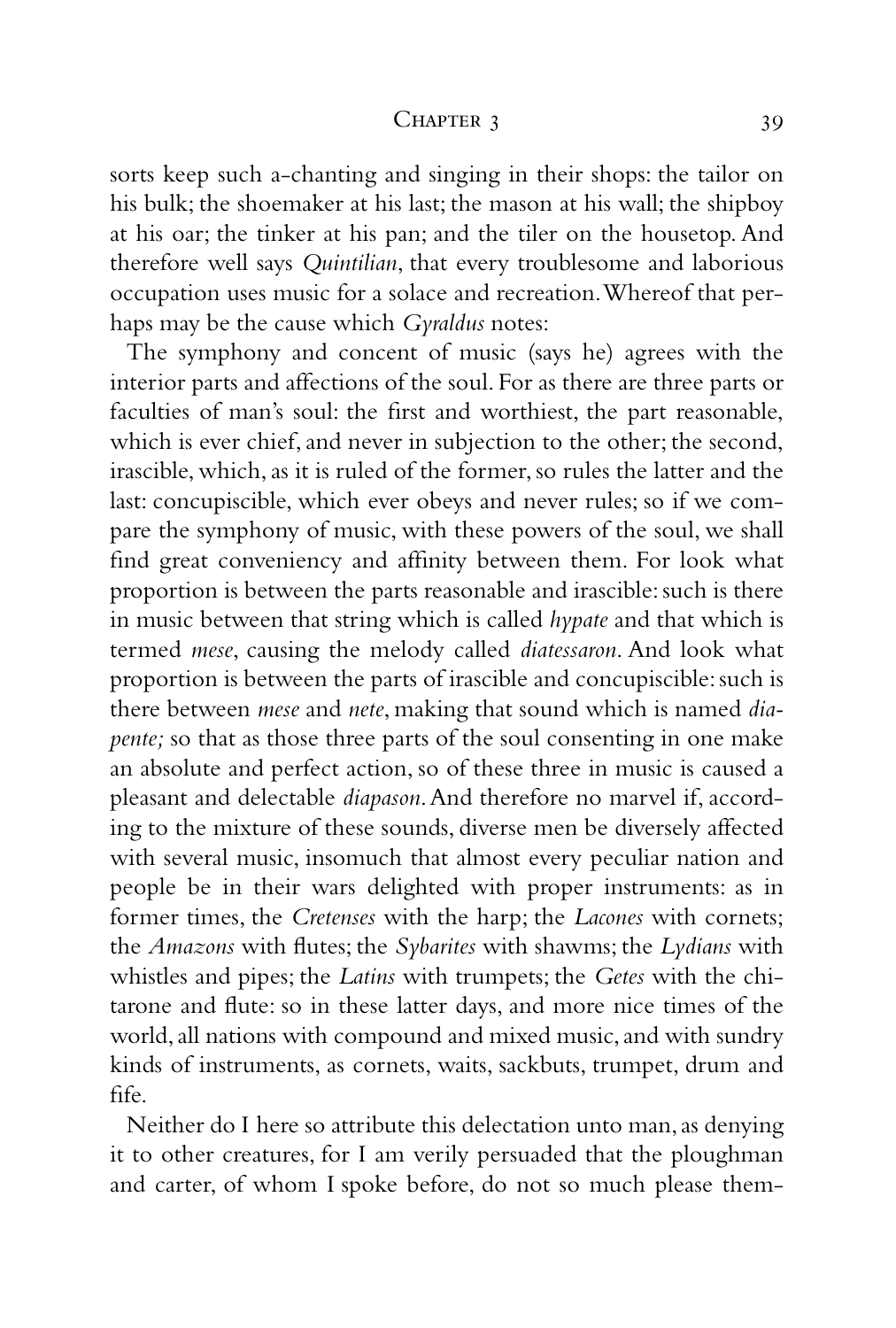selves with their whistling as they are delightsome to their oxen and horses. Again, the warhorse is so inflamed with the sound of the trumpet that he cannot keep his standing, but makes an open way to his rider through the midst of his thickest enemies.And here it may please the reader for his recreation to call to mind one special history of the *Sybarites*, whose horses were not only delighted with music, but also taught to dance to the instrument; insomuch that one of their musicians at a certain time, having some discourtesy and injury offered him, took occasion to forsake his country, and fled to the *Crotoniates*, which were enemies to the *Sybarites*. Forasmuch as, not long before that time, the *Sybarites* had given them the overthrow in battle, this *tibicem*, or player on the shawm, coming among the *Crotoniates*, made his speech unto them to this purpose and effect: that if they could afford him credit, he would work such a device as they should easily obtain the conquest of the *Sybarite* horsemen. Credit was given unto his tale, and he, ordained captain of the war, instructed all the fluters and shawmers of the *Crotoniates* what note they should play, and how they should address themselves against their enemies. Now the *Sybarites* on the other side, being insolent, and having taken heart a grace and courage unto them by reason of their former victory, prepared themselves to meet their enemy in the field. Wherefore the shawmers, of whom I spoke before, having received a watchword of the captain, on a sudden, sounded their flutes and shawms.The horses of the *Sybarites*, hearing their country music, whereunto they had been accustomed, reared themselves on their hinder feet, cast the riders, and, as they were wont to dance at home, so now they did it in the skirmish. And by this policy, the *Crotoniates* won the victory of the *Sybarites*.Whereby may be gathered not only how pernicious clandestine treason is to a commonwealth, but also what strange and incredible delight music impresses even in these dumb and unreasonable creatures.

So mules are wonderfully allured with the sound of bells, and sheep follow their shepherds whistle. And it is recorded also that the hart and other wild beasts are by sweet and pleasant notes drawn into the toils and gins of the huntsman. *Aelianus*, in his *varia historia,* testifies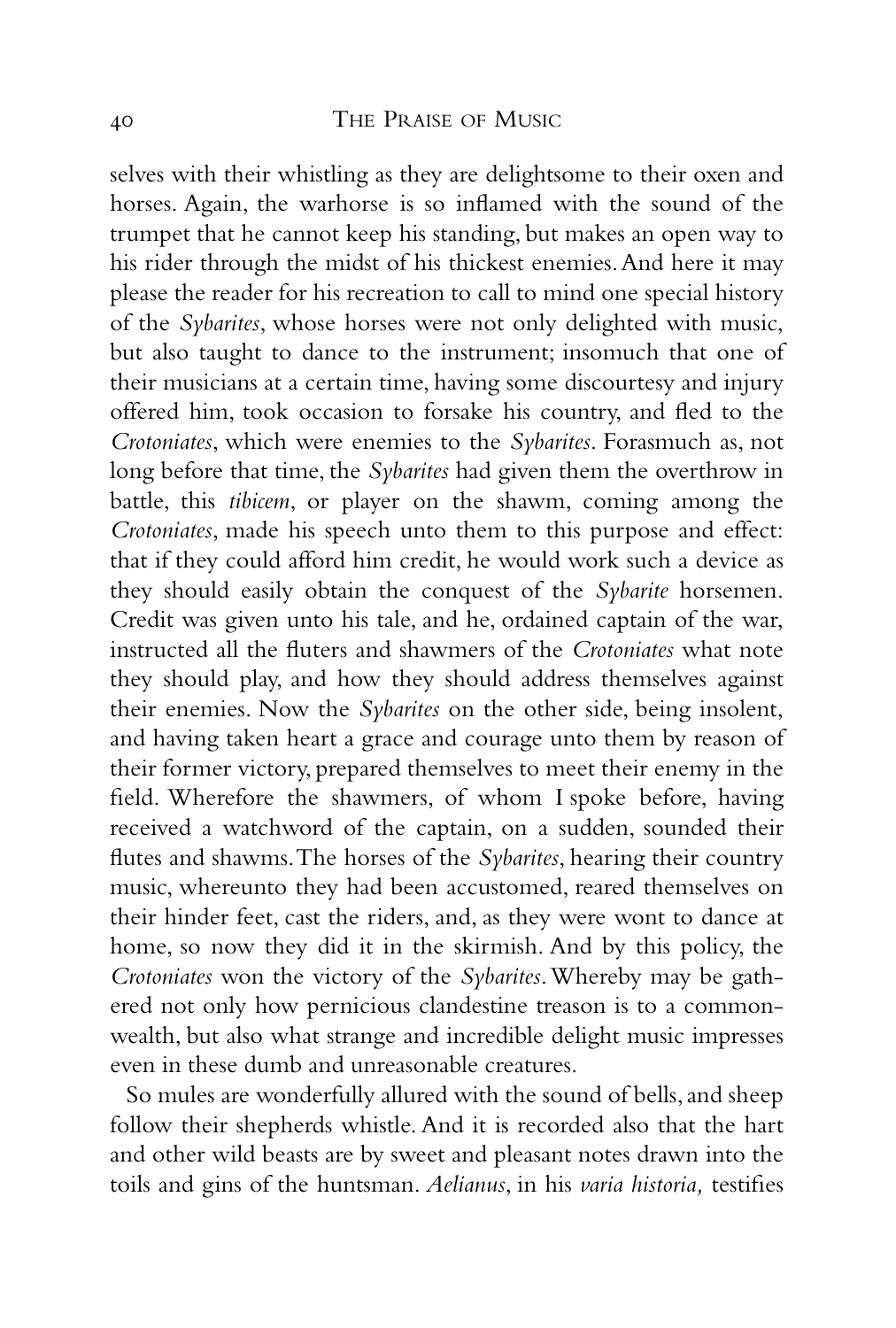#### $CHAPTER 3$  41

that *Pythocaris*, a musician, playing upon his cornet, mitigated the fierce and ravenous nature of wolves, and that the mares of *Libya* and elephants of *India* would follow the sound of organs and diverse other instruments. Now as these terrestrial beasts have their peculiar and proper delights, so aquatic creatures also, living in another element, offer themselves voluntarily to the sound of music. So, as *Martianus* records, certain fishes in the pool of *Alexandria* are with the noise of instruments enticed to the bank's side,offering themselves to men's hands, so long as the melody endures.

Wonderful are those things which in good authors are related of the dolphin; but for our purpose, none so fit as that of *Arion*, whose excellent skill in music gives testimony, as well against the savage and barbarous cruelty of those unnatural shipmen which sought to take away his life, as to the gentle and kind nature of the dolphin, which is both a lover of men and an earnest follower of music. *Arion*, seeing no way to escape the fury of his cruel enemies, took his cittern in his hand, and to his instrument sang his last song, wherewith not only the dolphins flocked in multitudes about the ship, ready to receive him on their backs; but even the sea, that rude and barbarous element, being before rough and tempestuous, seemed to allay his choler, waxing calm on a sudden, as if it had been to give *Arion* quiet passage through the waves.

There is also a third kind of living creatures, which by the philosophers are called  $αμφιβια$ , because they live both on the land and in the waters. Of these, I will only name the swan, which bird is therefore said to be under the patronage of *Apollo*, not only for that she is allured with the sweet notes and melodious concent of music, following them which play upon instruments on the water, but more especially because she seems to have some divination from him whereby she, foregoing what good is in death, by a natural instinct, finishes her life with singing and with joy.

> *Sic ubi fata vocant udis abiectis in herbis, Ad vada Maeandri concinit albus dolor:* When death the swan assays, Laid prostrate on the ground,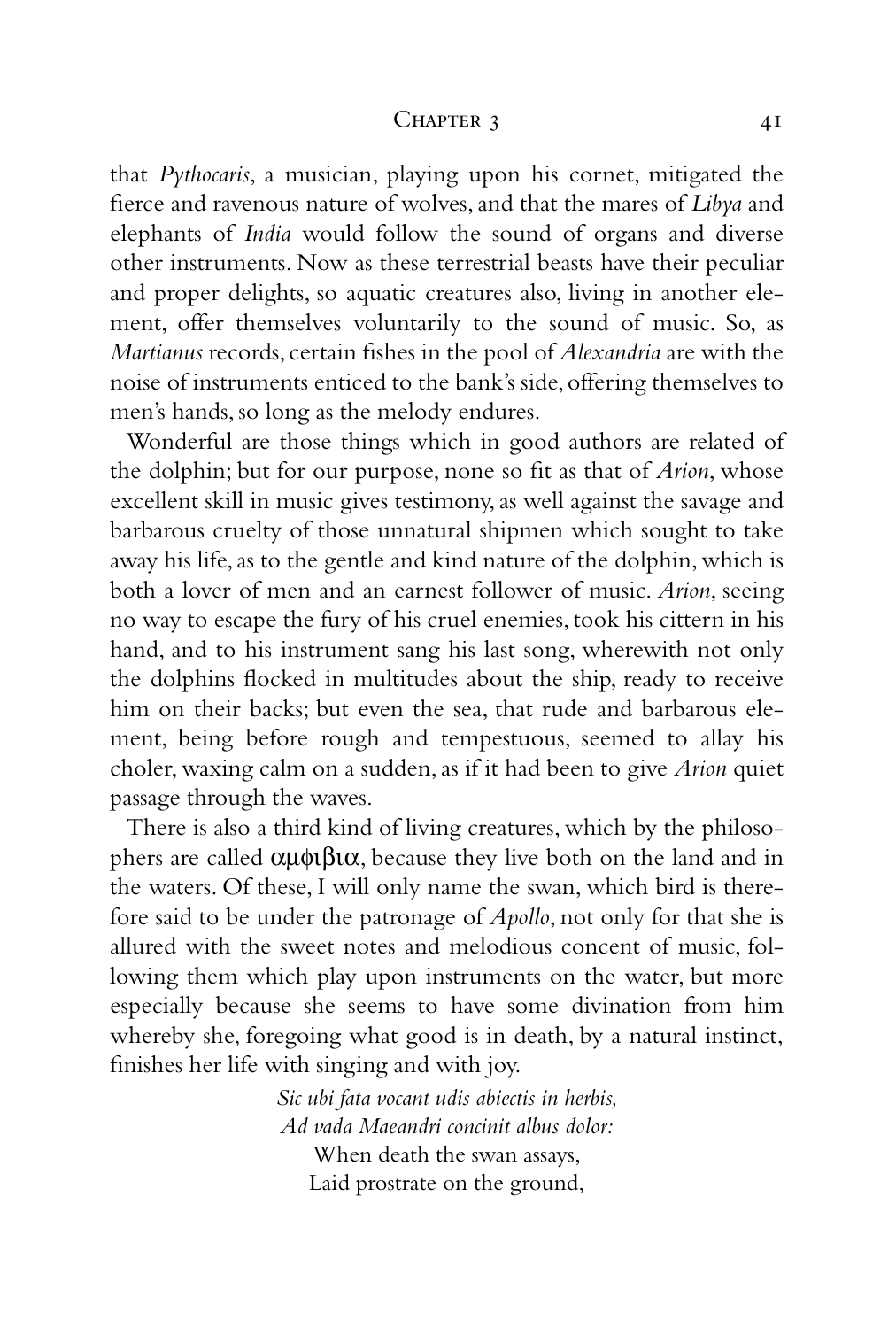# 42 THE PRAISE OF MUSIC

# Her song doth make Meander's banks Her dolours to resound.

As for those other creatures which live in the air,I do not think that the fowler could ever have made much spoil and havoc of them, being so far out of his reach and jurisdiction, had not Nature told him that they, above all creatures under the heavens, are as most delighted, so soonest entangled and allured with his songs.Wherefore when you see each fowl in his kind —the linnet, the nightingale, and the lark— to mount aloft and sing their notes unto the skies, show yourself docile in these two things: first, in acknowledging the delight which both you take in them, and they in music; and secondly, learn by their example what your duty is, and ought to be, in grateful singing of psalms and songs to him that made you.

Lastly, that I may not omit those which the heathenish poets and wise men counted inferior indeed to the gods but better than men, (how worthily I will not here stand to debate) even they testify also of them, that they take infinite pleasure in music. As when *Silenus* sang his song of the beginning of the world unto *Chronis*, *Mnasilus*, and *Aegle* the fair nymph:

> *Tum vero in numerum Faunos Satyrosque videres Laudere, tum regidas motare cacumina quercus.*

Then mightst thou see the fauns and satyrs dances lead,

The cypress trees to shake, and sturdy oaks their head.

So when *Pan* and *Apollo* strove which of them was the better musician:

> *Deservere sui nimpha vineta Timoli, Deservere suas nimphae pactolides undas.* When Pan for laurel branch in song with fair Apollo strove, Pactolus' nymphs forsook their stream, and T'molus' nymphs their grove.

*Homer* is not afraid to ascend a little higher, showing that even the gods and *Jupiter* himself are content to give a patient ear to musical concent, and thereupon in that banquet of the gods where *Vulcan* played the skinker, he makes *Apollo* and the *Muses* sing a song: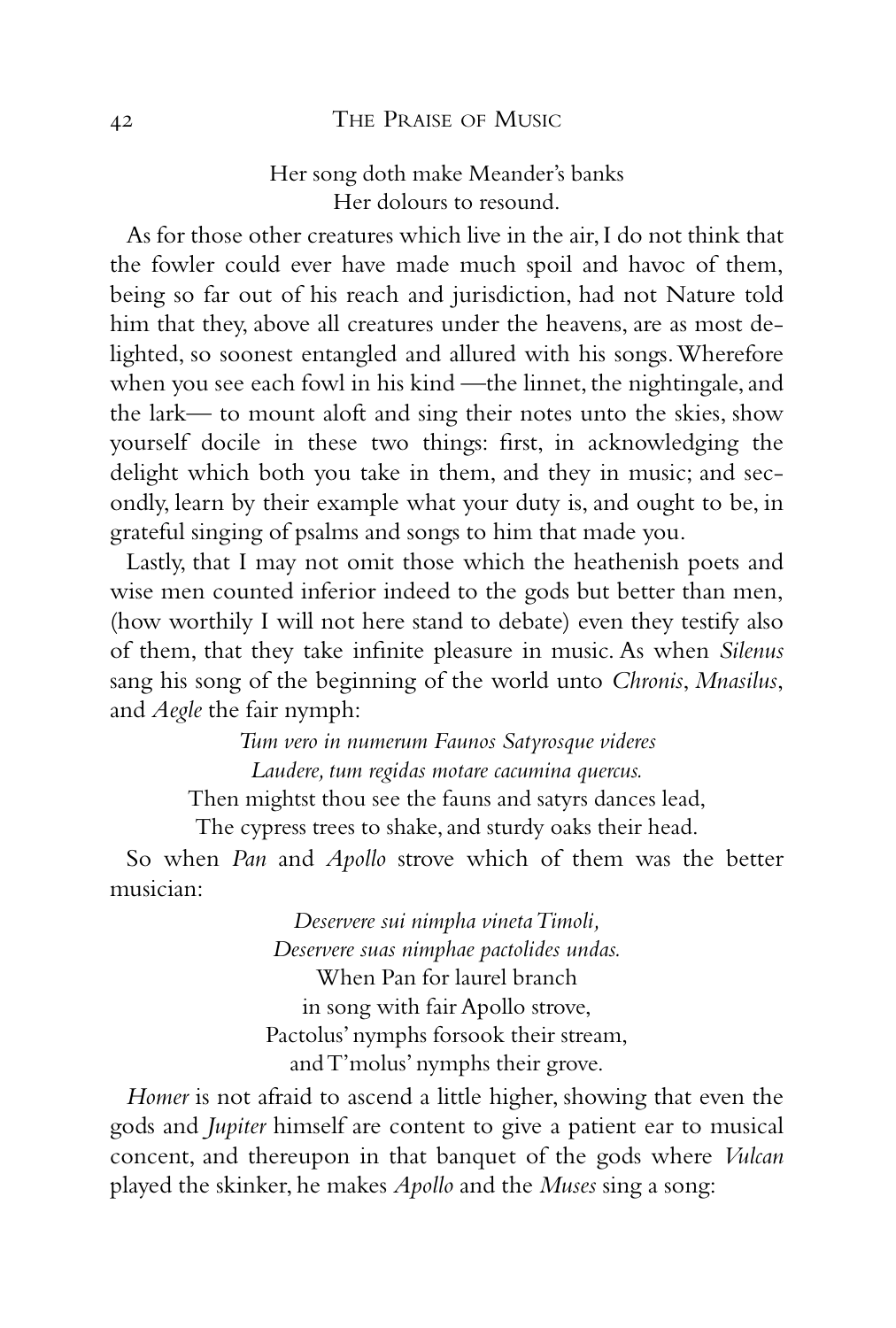### CHAPTER 3 43

Ως τοτε µεν προπαν εµαρ ες ηελεον καταδυν τα ∆αινυντ ουδε τι ζυµος εδευτο δαιτος εισης, Ου µεν φορµινγος περικαλλεος ηεν εχ Απολλον Μυσαεον ϑ αι αειδον αµειβοµεµαι οπι καλει. Thus they in banqueting consumed the day: Nor fair nor mirth was wanting to their will, While fair Apollo on his harp did play, The Muses answering with equal skill.

*Pythagoras* and his sectatours thought that the world did not consist without musical proportion and concent.And therefore both he and the best philosophers ascribe unto every celestial sphere one goddess, or muse, which is the governess and ruler thereof: and because there are eight of those spheres —the seven planets and the eighth which is called the firmament— therefore they made eight peculiar *Muses:* attributing to *Luna* the muse *Clio;* to *Mercurius, Euterpe;* to *Venus, Thaliae;* to *Sol, Melpomene;* to *Mars, Terpsichore;* to *Jupiter, Erato;* to *Saturn, Polymnia;* to the firmament, or *coelum stellatum, Urania*. And because eight particular sounds or voices, keeping due proportion and time, must needs arise a harmony or concent, which is made by them all; therefore that sound which all these make is called *Calliope*. And hence is that pleasant harmony of the celestial globes caused, which *Pythagoras* so much speaks of.

If then both gods and men, and unreasonable creatures of what kind so ever be allured and mitigated with music, we may safely conclude that this proceeds from that hidden virtue which is between our souls and music,and be bold with *Pindarus* to affirm that οοα µη πεφιληκε ζευς &c:All those things that *Jupiter* does not love do only condemn the songs of the *Muses*.

 $\overline{\mathscr{R}}$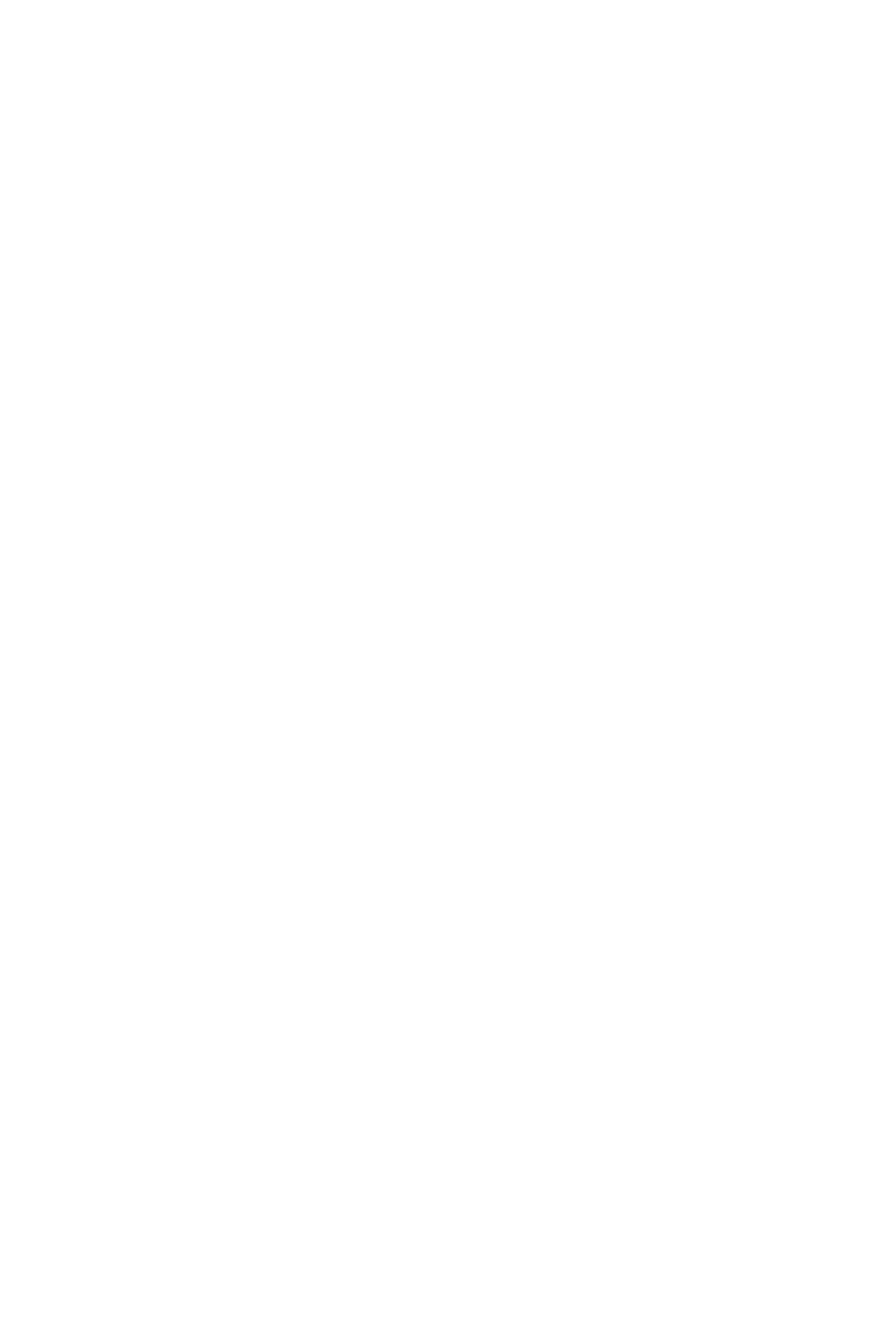## CHAPTER 4

Now the former chapter was gathered a proof and de-<br>monstration of the sweetness of music, proceeding from the<br>causes to the effects. Now, I mean by the contrary demon-<br>stration to prove the delectation thereof from the ef monstration of the sweetness of music, proceeding from the causes to the effects. Now, I mean by the contrary demonstration to prove the delectation thereof from the effects to the causes. For it cannot be but that, as the convenience and agreement which music has with our nature is the cause of the delectation thereof, so the pleasure and delectation is also the cause of those effects which it works as well in the minds and bodies of them that hear it.

Music, being in itself wholly most effectual, imports much of its force and efficacy even to the peculiar parts and portions thereof. And thereupon ancient writers make the distinction of songs and notes in music, according to the operations which they work in their hearers: calling some of them chaste and temperate; some amorous and light; some others warlike; others peaceable; some melancholic and doleful; others pleasant and delightful. And yet this division is not so ancient as that other which was in use in *Orpheus* and *Terpander's* time. For *Plutarch*, in his treatise of music, records that *modi musici* were also distinguished by the names of nations, such were principally these four: *modus Dorius, modus Phrygius, modus Lydius; modus Mixolydius.* Hereunto were added as collateral another three: *Hypodorius, Hypolydius,* and *Hypophrygius,* making seven in number, and answerable to the seven planets; whereunto *Ptolomaeus* adds an eighth, which is called *Hypomixolydius:* sharpest of them all and attributed to the firmament.

These several distinctions of notes in music do not so far dissent in name and appellation as they do nearly accord in effects and operation. For *modus Dorius,* being a grave and staid part of music, answers to that which I called chaste and temperate. *Modus Lydius,* used in comedies in former times, being more lighter and wanton than *Dorius*, answers to that which I termed amorous and delightsome. *Modus Phrygius,* distracting the mind variably, also called *Bacchicus* for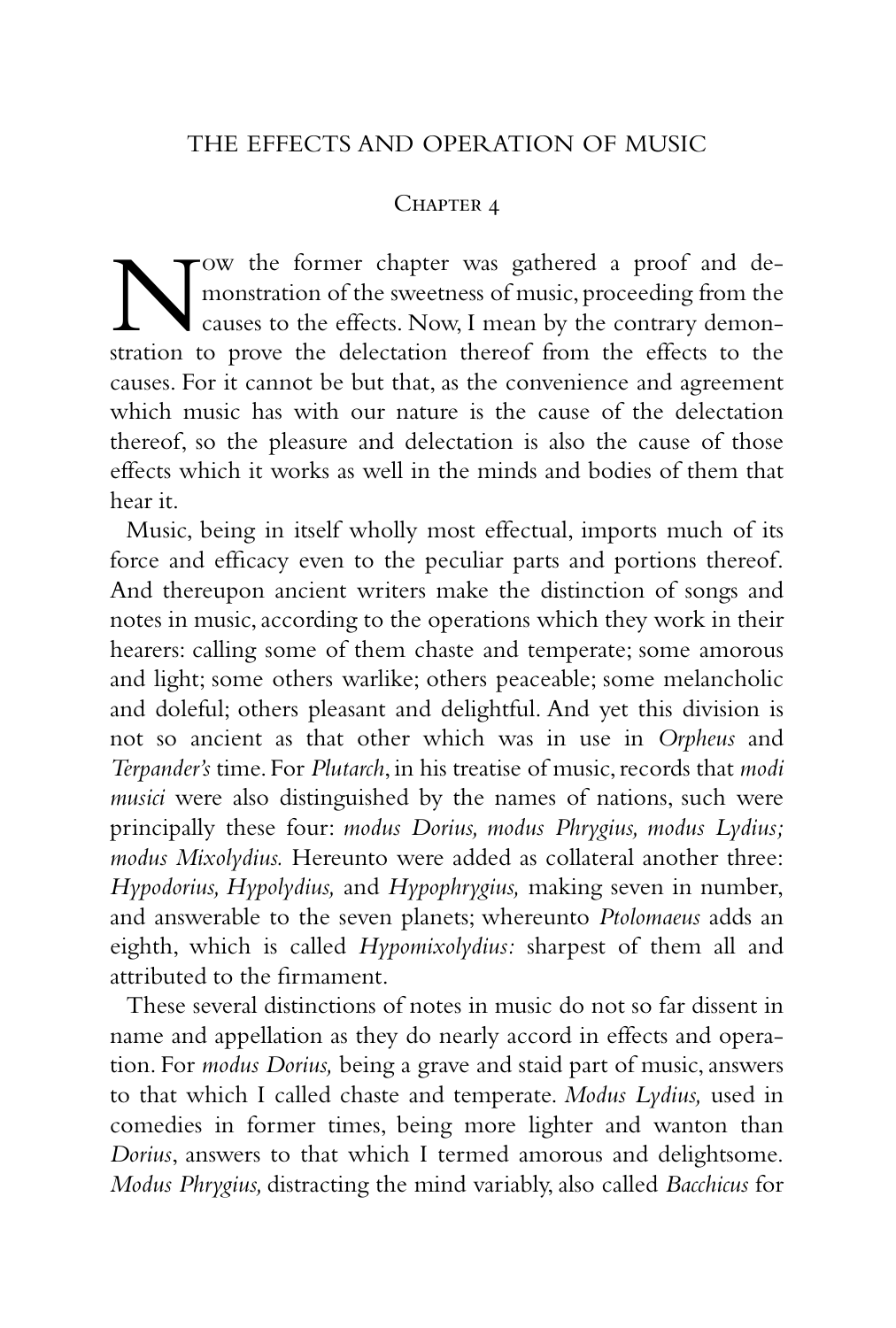his great force and violence, answers to that which I called warlike; and *Mixolydius*, most used in tragedies, expressing in melody those lamentable affectations which are in tragedies represented, answers to that which before I named melancholic and doleful. As for those others, *Hypodorius, Hypolydius, Hypophrygius, & Hypomixolydius,* there is no doubt but that they, being collateral and assistants to these, move suchlike affections as their principal. *Macrobius* in effect says as much in these words:

*Ut visus colorum, sic sonorum varietate delectatur auditus: modus Dorius prudentiae largitor est & castitatis effector: Phrygius pugnas excitat & votum furoris inflamat: Æolius animi tempertem tranquillat, somnumque iam pla*catis tribuit. Lydius intellectum obtusis acuit, & terreno desiderio gravatis cae*lestium appetentiam inducit, bonorum operator eximius*.

That is: as the eye is delighted with the variety of colours, so is the ear with the diversity of sounds. *Modus Dorius* is a giver of wisdom and a causer of chastity. *Modus Phrygius* provokes to fight and makes courageous.*Aeolius* quietens the mind,and gives sleep to the pacified senses. *Lydius* sharpens dull wits, and to men oppressed with earthly cares, it brings a desire of heavenly things, being a wonderful worker of good motions.

So that the effects of music generally are these: to make haste to incite and stir up men's courage, to allay and pacify anger, to move pity and compassion, and to make pleasant and delightsome. Nay, yet I will go further, and doubt not but to prove by good authority that music has brought madmen into their perfect senses; that it has cured disease, driven away evil spirits, yea and also abandoned the pestilence from men and cities.

Touching the first effect of music, we read that *Agamemnon*, going to the war of *Troy*, left behind him *Demodocus*, an excellent musician, skilful in *modo Dorio,* to keep chaste his wife *Clytemnestra*, whom he nicely had in suspicion of wantonness and levity with *Aegistus*. Whereupon it is recorded that as long a *Demodocus* lived,*Clytemnestra* remained faithful to her husband; but when *Aegistus* for that purpose had murdered him, she gave over herself to satisfy his adulterous appetite. So did *Ulysses* leave *Phenius*, another musician, with *Pene-*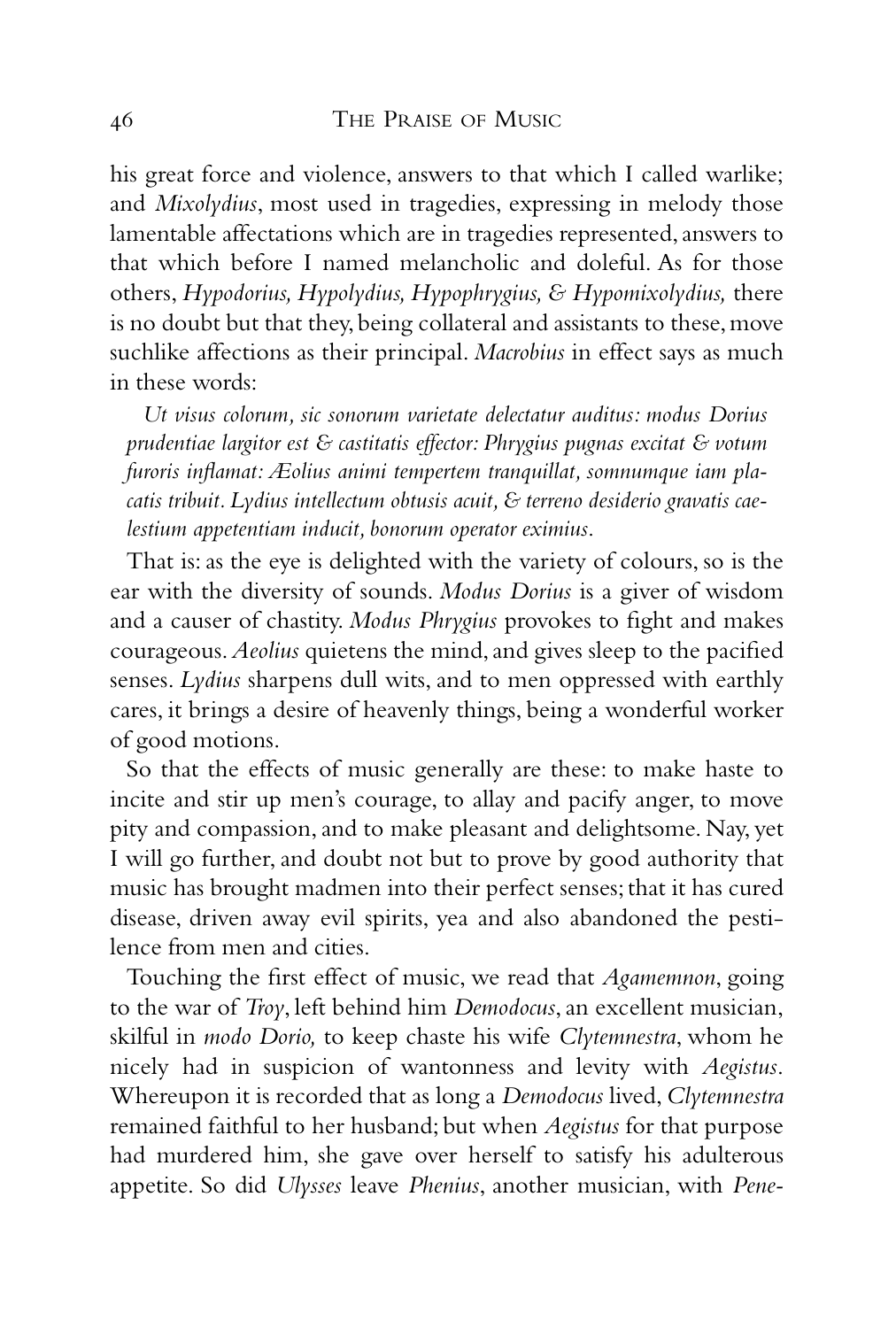#### CHAPTER 4 47

*lope*, whom *Ulysses*, returning home at twenty years' end, found to have wrought so effectually with his wife, that both he deserved great commendation for his acts, and she is registered as a most perfect and absolute example of chastity. Neither do I attribute so much to *Homer*, the author thereof, as to *Dydimus* his interpreter, who gives this as a reason thereof, because in those days musicians were the chiefest professors of philosophy.

I doubt not but that those which are glad to take any occasion to speak against music will think the contrary, and affirm that it makes men effeminate and too much subject unto pleasure. But whom, I pray you,does it make effeminate? Surely none but such as without it would be wanton: it is indeed as fire to flax, and as wine to a drunkard. If flax be easily inflamed, is the fault in the fire? Or if a drunkard be easily overcome with wine, is the fault in the wine? So likewise if the sun harden clay and mollify wax: the diversity of these effects is by reason of the diversity of those subjects. Even so the same, music, which mollifies some men, moves some others nothing at all; so that the fault is not in music, which of itself is good, but in the corrupt nature and evil disposition of light persons, which of themselves are prone to wantonness.

As for the second effect, which is caused by *modus Phrygius* as I said before,it shall suffice to confirm it by example.The *Athenians*,having received great hurt and loss by seeking to recover the island *Salamis*, made a law that whosoever should make mention of any more recovering thereof should die the death. But *Solon*, perceiving this law to be hurtful to the commonwealth, feigned himself to be mad, and, running into the chiefest places of the city, sang a certain elegy, which he for that purpose had made, showing how easily the island might be redeemed, and how pernicious a law that was, which had been made in that behalf.With whose sweet song, *Plutarch* records the *Athenians* to have been so incensed that immediately they armed themselves, and with good success recovered *Salamis*.To this purpose serves also that which is recorded of a certain young man of *Taurominium*, who *Boethius* reports, was incited with the sound of *modus Phrygius* to set on fire a house, wherein a harlot was enter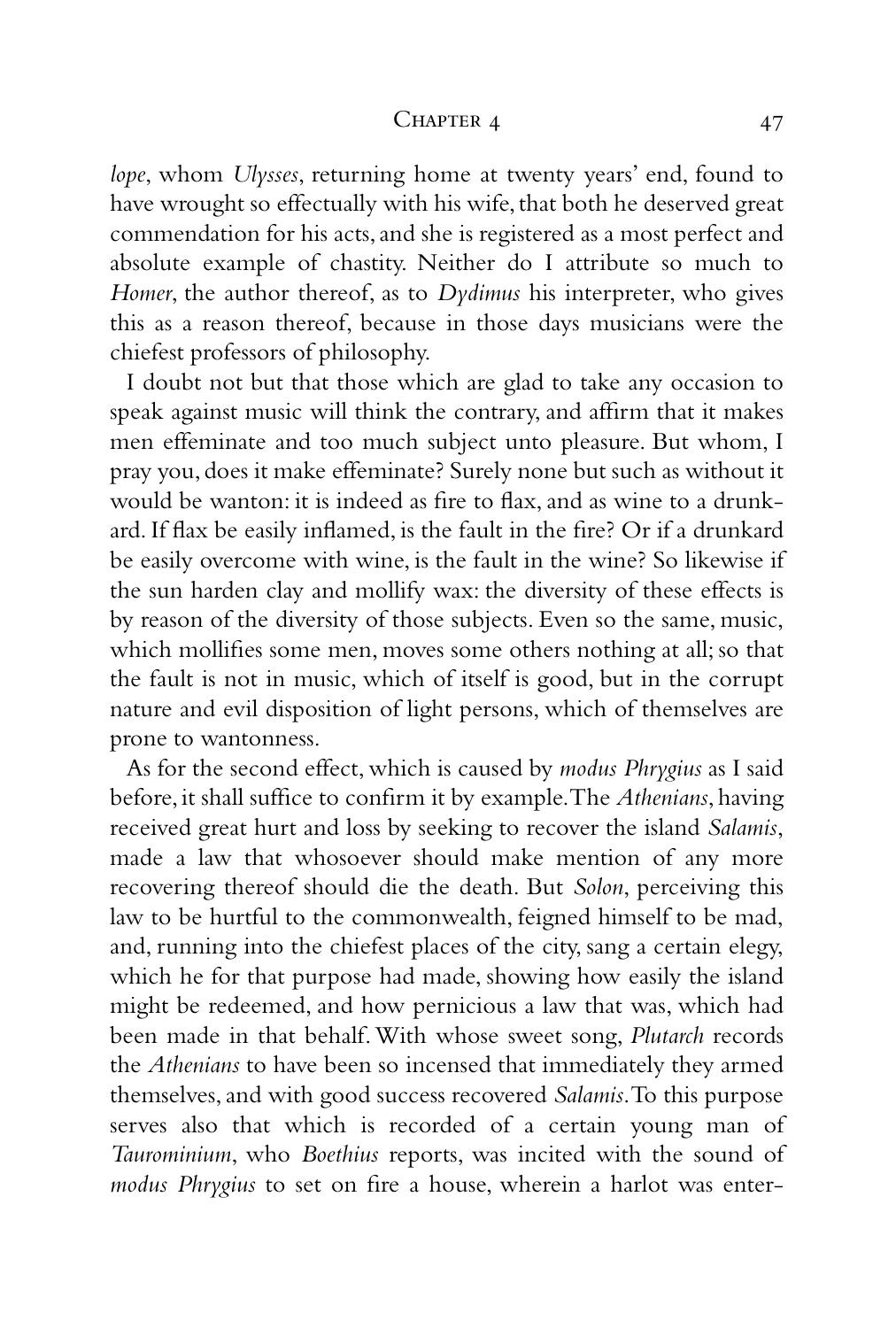tained. But a most manifest proof hereof is that which is said of *Alexander* the Great, who, sitting at a banquet amongst his friends, was nevertheless by the excellent skill of *Timotheus*, a famous musician, so inflamed with the fury of *modus Orthius,* or as some say, of *Dorius*, that he called for his spear and target, as if he would presently have addressed himself to war.

Neither is this a more apparent proof for this part than that which followed is for the next: the same *Timotheus*, seeing *Alexander* thus incensed,only with the changing of a note,pacified this mood of his, and as it were with a more mild sound mollified and assuaged his former violence.

*Chameleon Ponticus* reports of a certain man called *Clinias Pythagoricus,* that he, being a man given to severity, if at any time he perceived himself to have been melancholy, took his cittern in his hand, and professed that he took ease thereby. And *Homer* witnesses of *Achilles* that, of all the spoils of *Etion*, he only took for himself a lute, wherewith he might assuage his wrath in his extremity. So a minstrel pacified *Elizeus* when *Iehoram* came to ask counsel of him, and quieted his mind when he was sore offended.

As the fourth effect may by many examples be confirmed, so the story of *Louis* the Pious, the emperor, makes it most evident. For when *Theodolphus* the bishop had, by his counsel and device, caused Lotharius not only to deprive his father *Lodovicus* of his empire, but to cast him into prison, who can justly accuse the emperor, if he, being restored to his imperial dignity again, did fully purpose to chastise the bishop with death? Yet nevertheless, such was the force of music, that the emperor, passing by the prison wall and hearing the bishop sing a hymn most pleasantly, which he had made in prison for his solace, was moved in compassion to be favourable to that man which had dealt disloyally with himself, and restored him to his former dignity and estimation.

As for the fifth, we daily prove it in ourselves: using music as a medicine for our sorrow, and a remedy for our grief. For as every disease is cured by his contrary, so music is as an *Antipharmacon* to sorrow, abandoning pensive and heavy cogitations as the sunbeams do the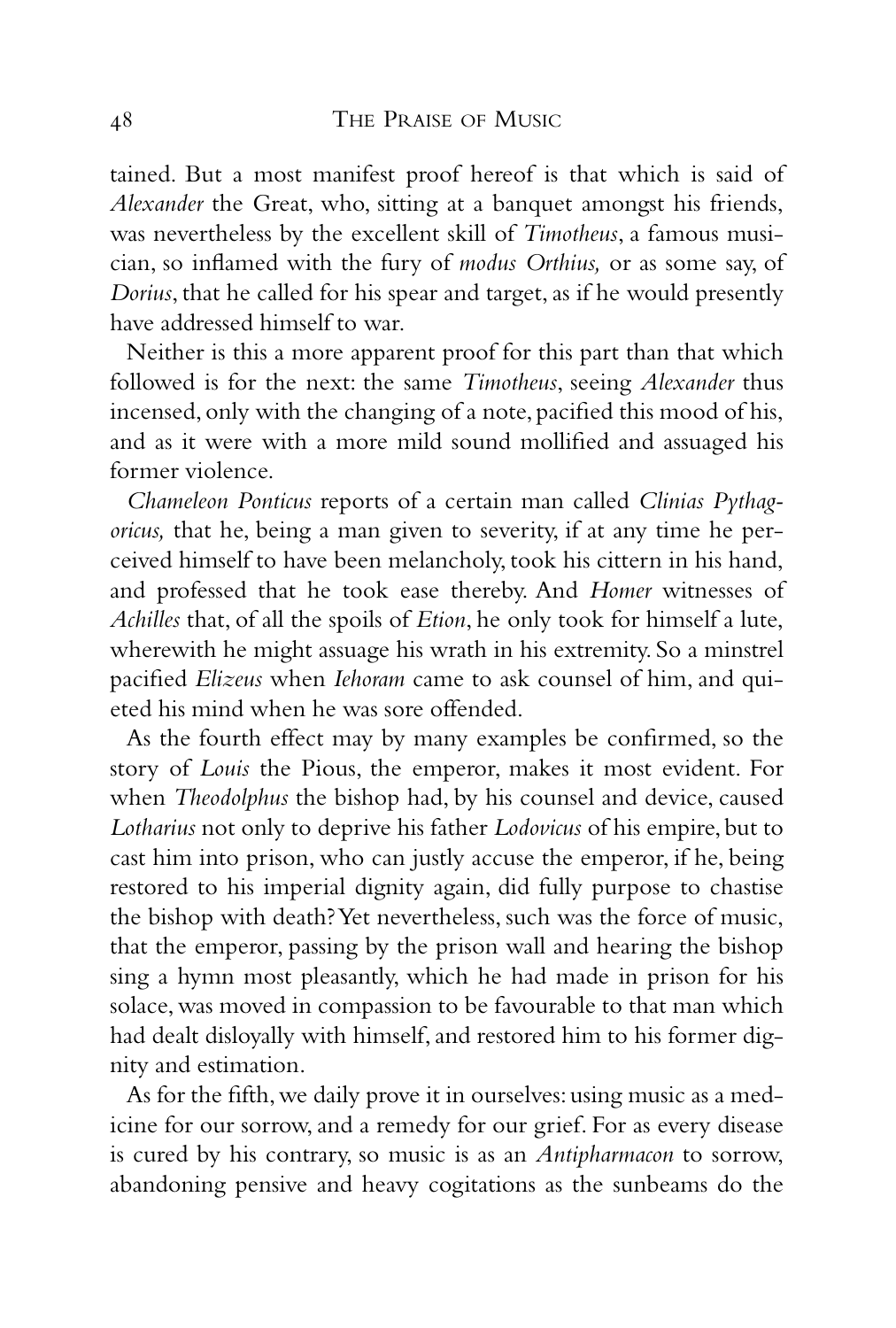#### CHAPTER 4 49

lightsome vapours. Greater are those other properties of this art, which I will in this place rather touch than dilate with examples.

Music assuages and eases the inordinate perturbations and evil affections of the mind. For *Pythagoras*, with the changing of the sound of his instrument, caused a young man, overcome with the impatience of love, to change his affection also, wholly taking away the extremity of his passion. So *Empedocles*, with his skilful playing on the cittern, hindered a madman ready to flay himself. Yea, *Zenocrates* also and *Asclepiades* are said by this only medicine to have restored a lunatic person into his perfect senses. If it be so, that music can help the outrages of the mind, it will not seem incredible that it should cure the diseases of the body. By the help of music,*Ismenias*, a *Theban* musician, restored men sick of an ague to their former health, and *Asclepiades* by the sound of a trumpet caused a deaf man to hear. *Theoprastus* also testifies of the *Ischiasy*, that their sicknesses are cured if a man play the *Phrygian* note unto them.

It is also a present remedy against evil spirits, which, as it is proved by that one example of *Saul*, from whom the evil spirit departed when *David* played on his harp, so having so sufficient authority for the confirmation thereof, I shall not need to stand upon it any longer. Lastly, we read also of music that it has delivered both men and cities from the noisome infection of the pestilence.As *Gyraldus*, in the place above incited, records: *Terpander* and *Arion*, says he, with their music, delivered the *Lesbians* and *Ionians* from most contagious infections.And *Thales*, a musician of *Crete*, with the sweetness of his harmony, banished the plague from his city. I dare in no way affirm the last effect and operation of this worthy art, were it not that *Plato* with his credit and authority did embolden me:*mutati musicae moduli* (says he) *status publici mutationem afferunt:* the changing of musical notes has caused an alteration of the common state.

The reason hereof can be no other than this: because, by the force of music, as well those of less heart and courage are stirred up, as those of greater stomach weakened and unabled to any excellent enterprise. Whereupon he also infers that such are the manners of young men as are the notes and tunes they are accustomed to in their tender years.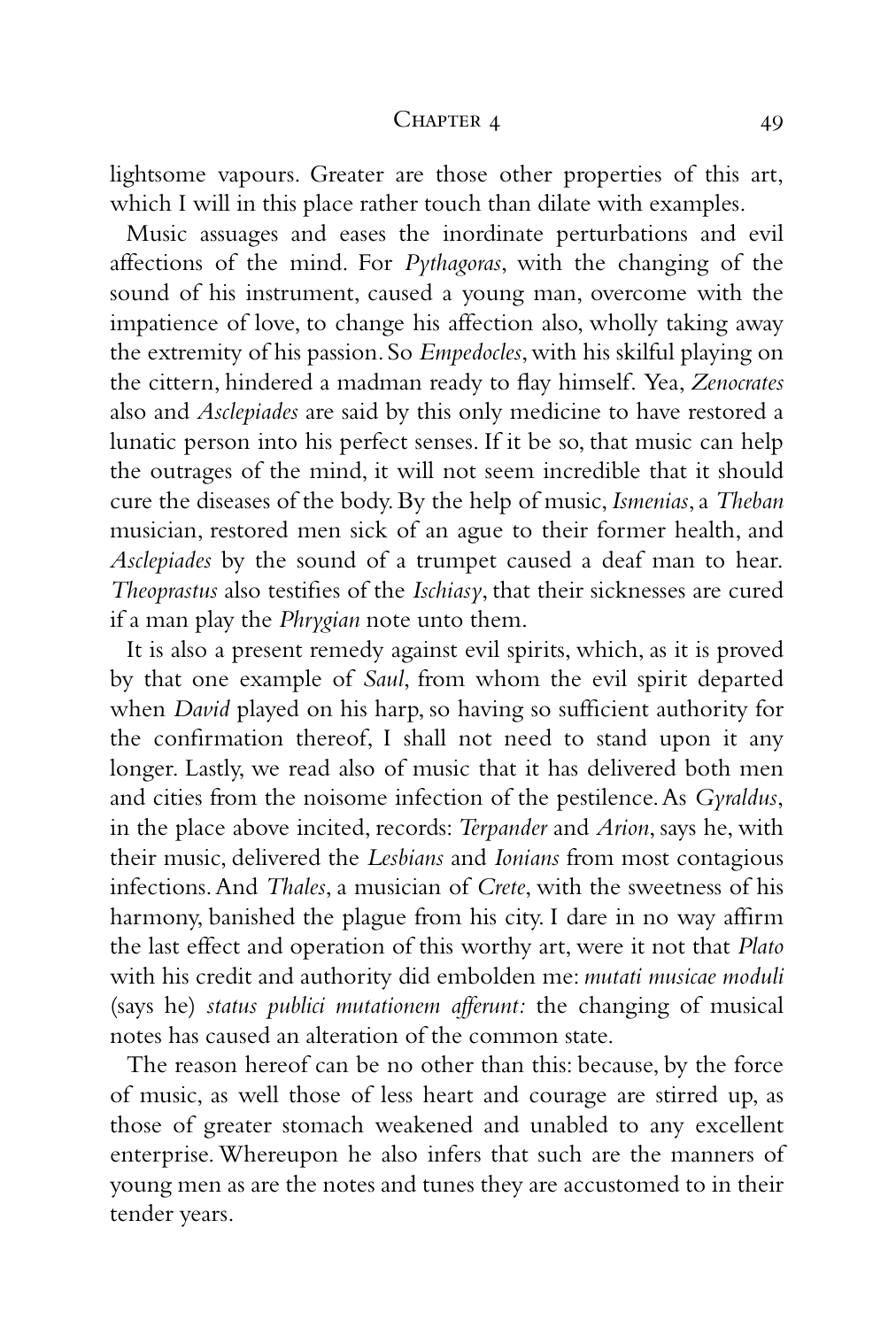## 50 THE PRAISE OF MUSIC

Now if these my proofs and authorities shall, to some αµοσος and unmoveable person, either seem too weak, or the things attributed to music too hyperbolical, he shall bewray either his ignorance in not having read ancient writers in whom, as of all other sciences, so of this especially, most admirable, condign practices are comprehended; or else his malice in derogating from this art those properties which he can neither deny other men have given, nor convince, ought not by good reason to be attributed thereunto. For as I do not stand on the sufficiency of these allegations, meaning in this part only to show what has been ascribed unto music in former times: so is it not enough for any malicious *Musomastix* to take his pen and write I lie, unless he can by sufficient reason declare that these authors by me cited have erred heretofore; which if he shall not be able to perform, then let him give some reason why music in these days is not the same as it has been heretofore, or why music has rather lost any of her former excellency than increased in perfection from time to time, considering that time is the perfecter and increaser of all arts. But I will not willingly entangle myself with the vain and fantastical devices of this sort of men. Only I conclude this point, with that common saying of the learned:

> *scientia neminem habet inimicum nisi ignorantem.* None are so great enemies to knowledge as they that know nothing at all.

Likewise, in *Apulia*, when any man is bitten by the *Tarantula*, which is a certain kind of fly, very venomous and full of danger, they find out the nature and sympathy of the sickness or humour with playing on instruments and with diversity of music; neither do they cease from playing until the often motion and agitation have driven the disease away.

$$
\overline{\mathcal{A}^{\mathcal{A}}}
$$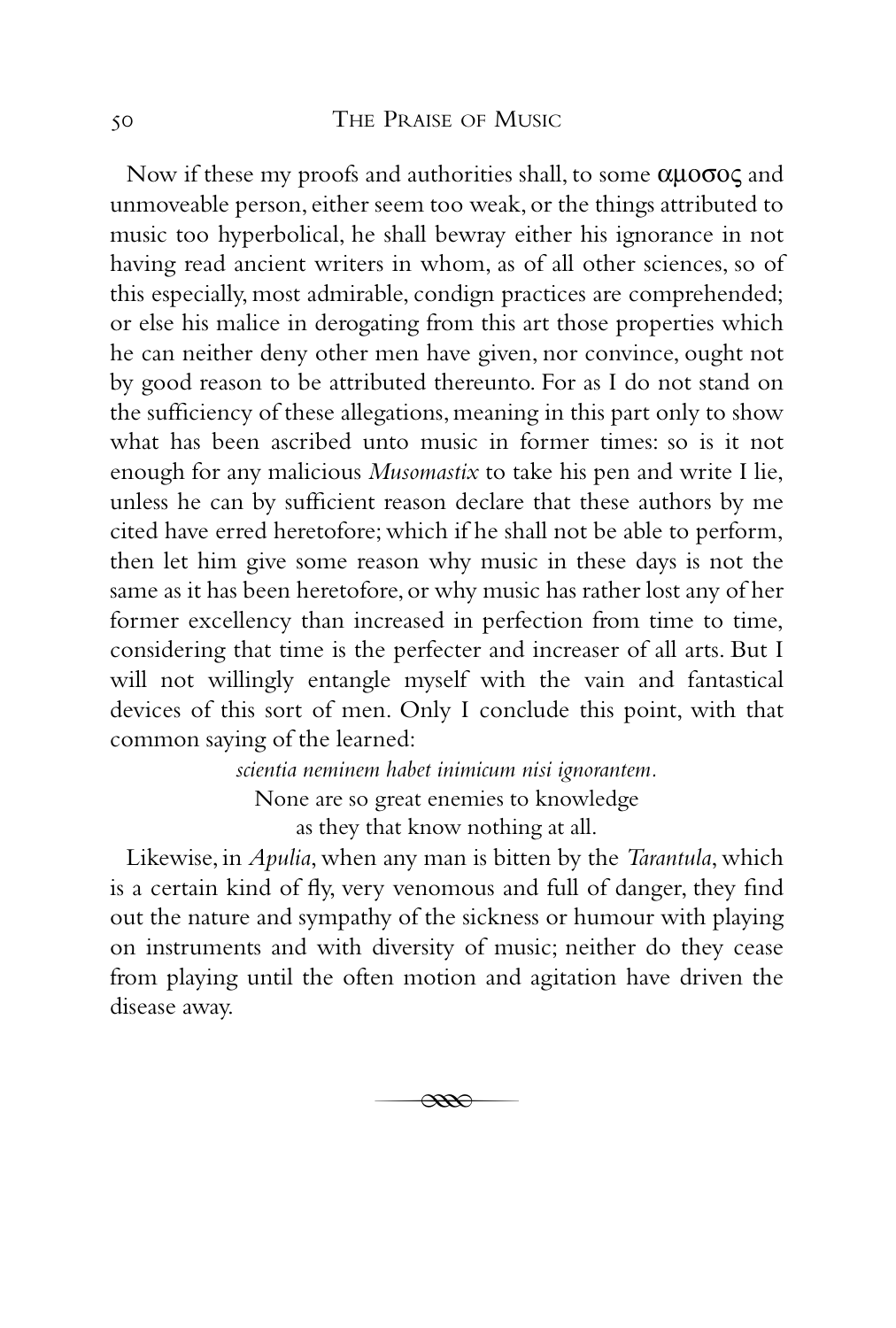## THE NECESSITY OF MUSIC

## CHAPTER 5

UT what of all these things before rehearsed, if music have<br>neither profit or necessity? Or to what end should a man<br>class must be understanded industry in that whereof there is no use?<br>Can an art be unnecessary, or can an neither profit or necessity? Or to what end should a man bestow his travel and industry in that whereof there is no use? Can an art be unnecessary, or can any thing be good for so many purposes as have been declared, and not be needful? Yea, can any thing be so profitable and have no use? Easier it is for water not to moisten, and for fire not to give heat, than for an art liberal to be unnecessary, or for so precious a science to have no use.And therefore most memorable is that judgment of *Galen*, which will not suffer that to be called an art that brings no profit to our life.Wherefore, before I enter into that which is the mark whereat I aim, (I mean the use of music in the church) I must add to these former commendations something of the necessity of it in fewer words: so of civil use thereof more at large.

And first concerning the necessity, I confess that music is not so necessary for man as meats are for the preservation of life, and clothing for the defence of the body (for so he would not be a man that were not a musician) but, as in meats, some are coarse and others delicate, which both nevertheless are necessary: the one to those meaner, the other to them of higher degree. And as labouring men use mean apparel only to defend their bodies from the violence of the weather, and gentlemen finer, not only so, but for an ornament also, which both are necessary to distinguish their callings; so music is as the more delicate meats, and as the finer apparel: not indeed necessary simply, but profitably necessary for the comeliness of life.

And therefore *Socrates*, and *Plato*, and all the *Pythagoreans* instructed their young men and maids in the knowledge of music, not to the provocation of wantonness, but to the restraining and bridling of their affections under the rule and moderation of reason. For they, because youth naturally is moveable and delirious of delight and yet unfit to receive any severe discipline, thought it convenient and necessary to acquaint their children with an honest oblectation of music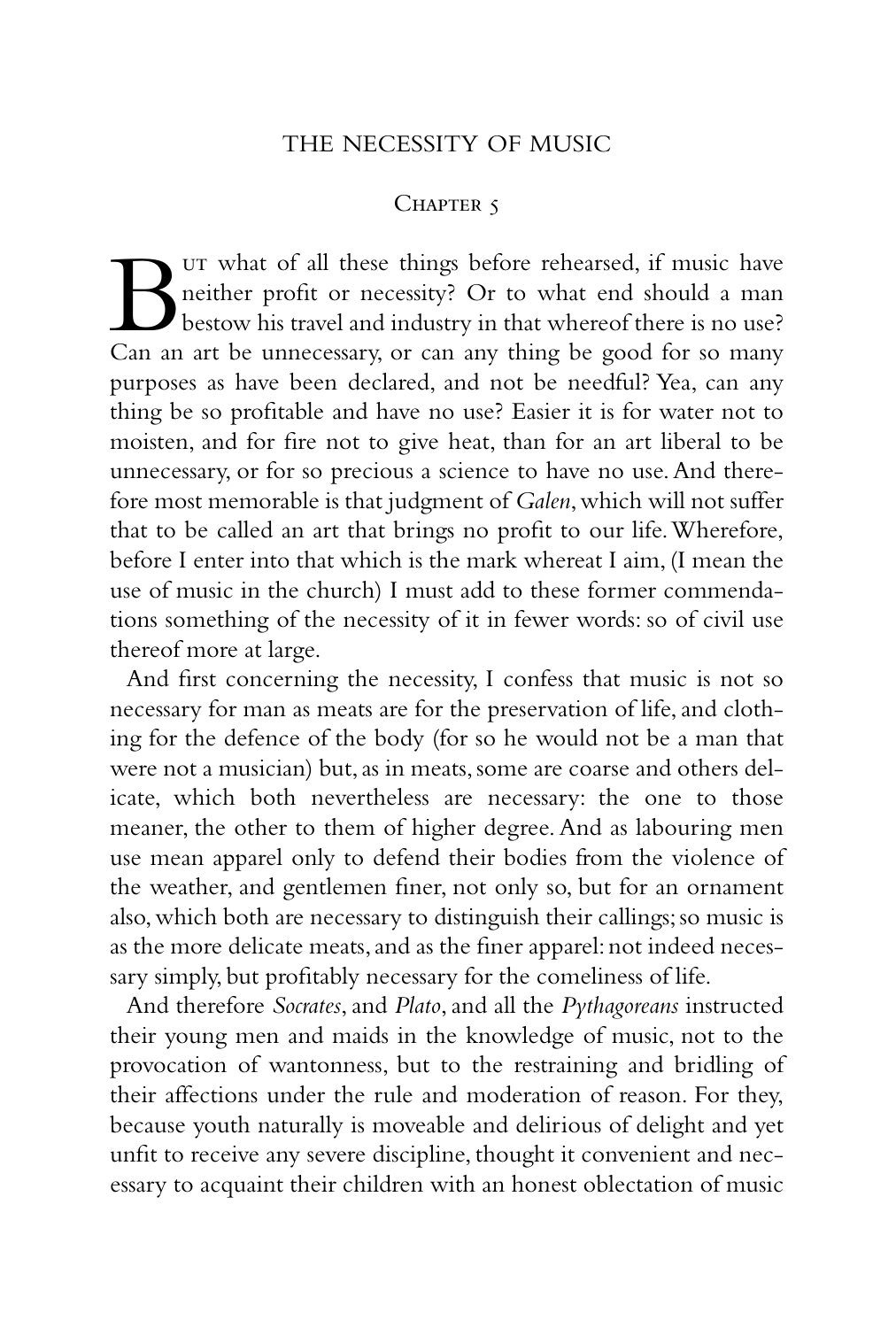in their youth; that, being brought up in that liberal delectation, they might learn to refrain from other illiberal and inordinate pleasures. And *Aristotle*, in the eighth book of his *Politics*, which is wholly of that argument, gives counsel that noblemen and gentlemen be instructed with music, first to avoid idleness, because the idle time which is in a man's life requires to be busied in the knowledge and learning of some profitable thing; secondly, because music after a sort belongs unto virtue. For as that exercise which is called *gymnastica* strengthens and confirms the body, so music refreshes the wearied mind with honest delectation.Thirdly, for that it has great force in the well-ordered and good institution of life.

And therefore, *Pythagoras'* scholars, as *Tully* records, were wont both to give certain hidden and secret precepts in verses, and to withdraw their minds from intentive and deep cogitations with singing and with instruments. Yea, and many of the ancient *Grecians*, among whom this art was in high estimation, instructed their children in music as profitable to the correction of life and manners, that thereby they might be incited to temperance and honesty: for it is the property of liberal sciences to ingenerate a gentle and liberal action in their hearers. Whereupon *Aristotle*, in the same place, infers that albeit arts are to be learned not for any vain pleasure or ostentation, but for some good and profitable use.Yet if music were neither necessary nor profitable at all, it ought to be accounted of, and embraced, because it is liberal.

And yet *Aristotle* does not so far commend music to noblemen that he would rather wish them the practice than the speculation and knowledge thereof, but as he would have none but those that profess to be the practisers of it, so he counsels noblemen rather to use it for their private solace than public ostentation, and rather be able to judge of other men's cunning than willing to show their own. For the *Lacedaemonians*, says he, a warlike and noble people, have this as a singular commendation, that although they seemed not to have any skill in music, yet they could easily discern which sound agreed or disagreed most. And he makes it a general observation that in all poets of any credit and name, *Jupiter* is never made to sing, or to play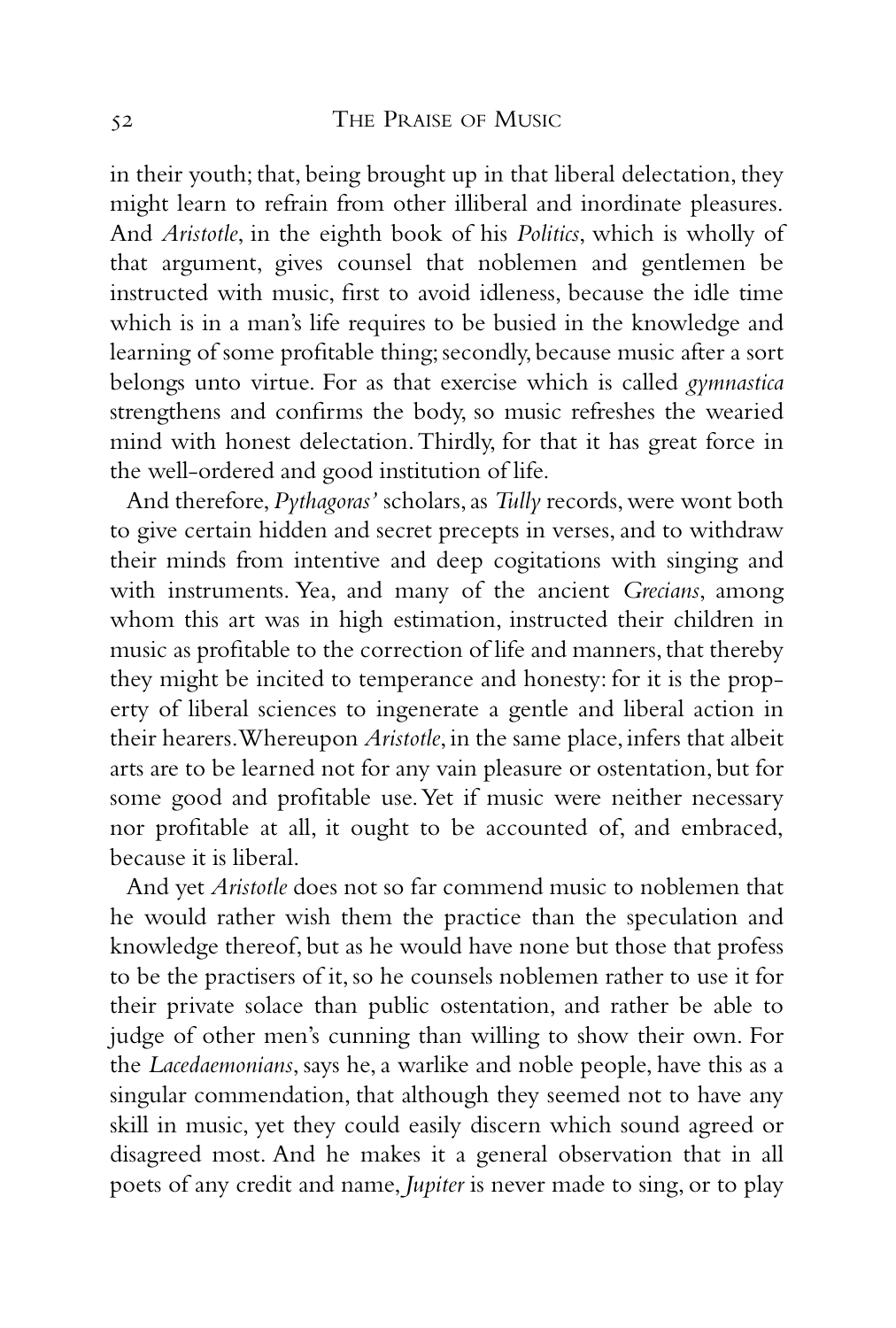#### $CHAPTER 5$  53

any instrument, although they deny him not most exact knowledge and judgment.And indeed, who does not confess an abuse of this art in *Nero*, who would sit whole days together playing in the theatre? Or in *Archabius*, that foolish musician, of whom it is written that his auditors were wont to give him more money to end his song than to begin. Pope *John* xxii, of that name, who was himself a good musician and wrote a book thereof; in the second chapter of his book attributes thus much thereunto:

Great is the necessity of music, and the use thereof not to be condemned. For it makes him that is skilful therein able to judge of that which he hears, to amend that which is amiss, and to make anew.

And thus much he ascribes to the necessity of the art. Nevertheless the necessity which we mean is that it bridles and nurtures our inordinate affections,as not only *Aristotle* taught us before,but *Strabo* also, calling musicians the masters and correctors of manners. *Homer*, in the same sense, terms them *Sophronistas:* that is to say moderators, or teachers of temperance.

And for the like cause, as I suppose, was music first brought into the church and used in divine service: for *Isidore* testifies that:

*propter carnales in ecclesia, non propter spirituales, consuetudo est instituta canendi, ut qui a verbis non compunguntur, suavitate modulaminis moveantur:* the custom of singing in the church was instituted for the carnal, not for the spiritual: that they whom the words do not pierce might be moved with the sweetness of the note.

Saint *Augustine* also is of opinion that music is necessary in the church of God:

*ut per oblectamenta aurium, infirmior animus in affectum pietatis surgat:* that by the delight of the ears, the weak soul may be stirred up into a feeling of godliness.And his reason is: *omnes affectus spiritus nostri pro suavi diversitate sentio habere proprios modos in voce atque cantu, quorum nescio qua occulta familiaritate excitentur* — I perceive that all the affection of our spirits have certain proper motions in the voice and song, according to the sweet diversity thereof, which (with I know not what hidden familiarity) are excited and stirred up.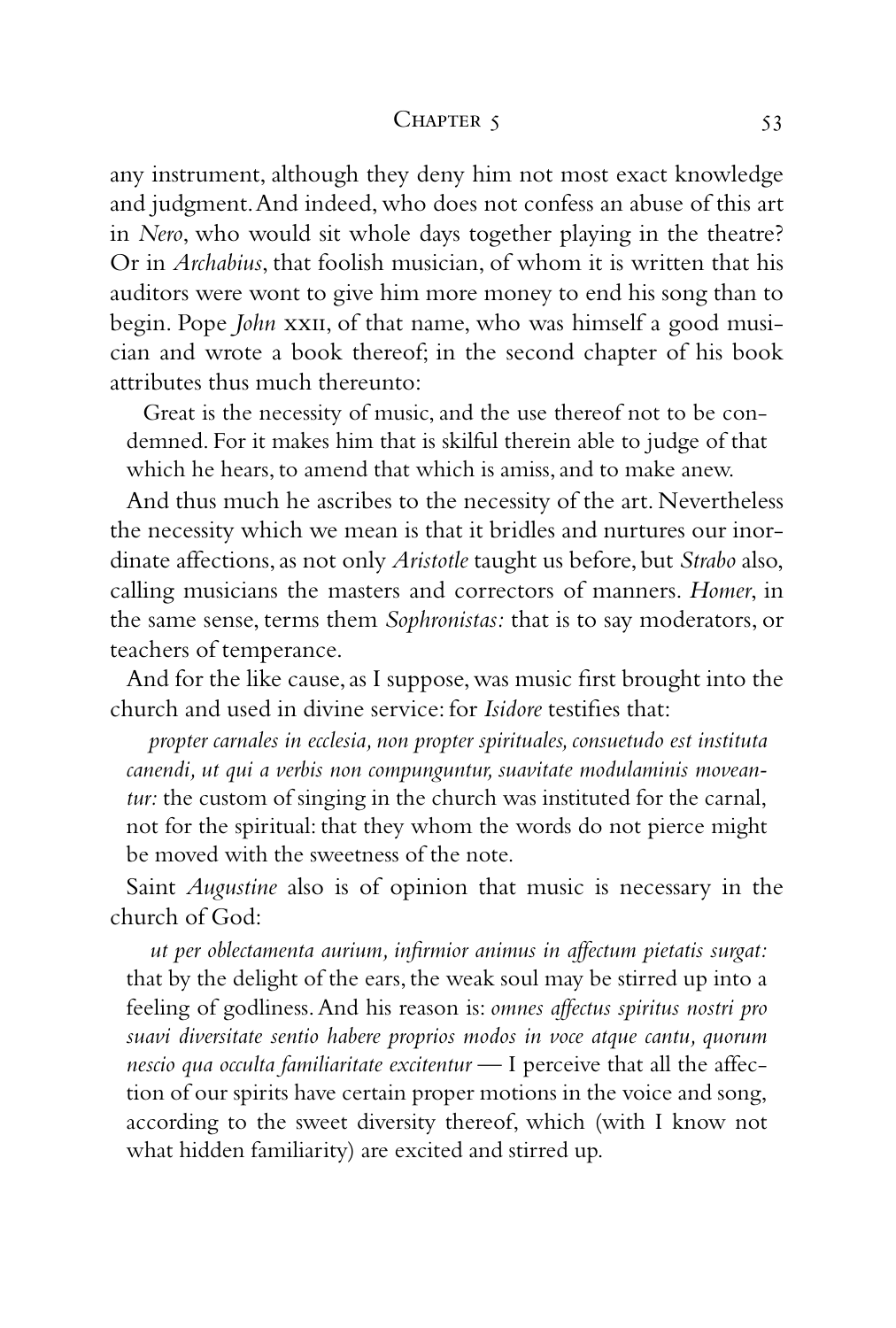In a word, *Aristotle's* resolution touching the civil necessity is that music has relation to these three things: to delectation, to discipline, and to a happy life.To delectation, because music, with the sweetness thereof, refreshes the mind and make it better able to greater labours. To discipline, because it is a cause of breeding in us chastity, temperance, and other moral virtues. To a happy life, because that cannot consist without judgment and liberal delectations, whereof music is the chiefest.

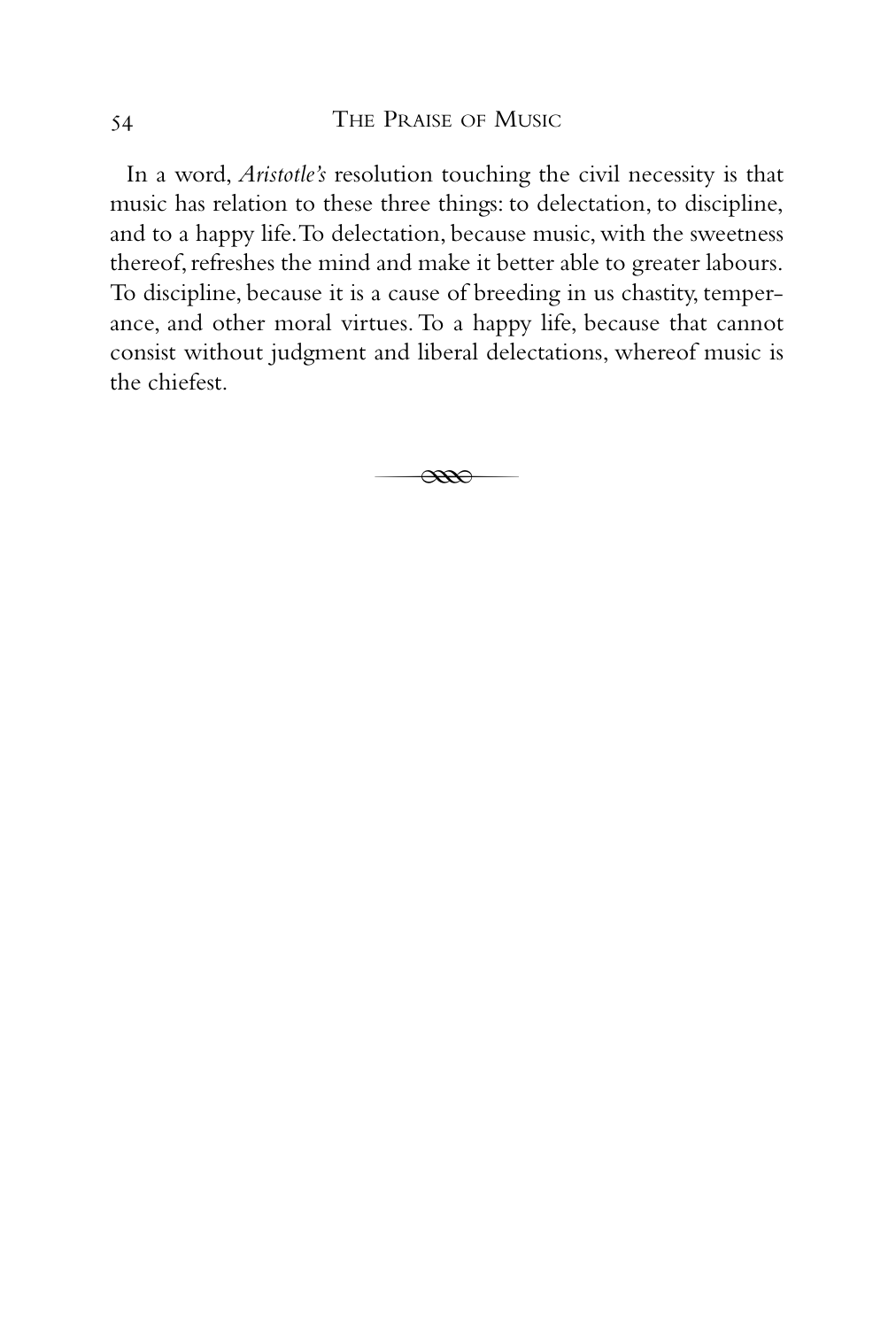# THE USE OF MUSIC GENERALLY IN THE COURSE OF OUR LIFE

## CHAPTER<sub>6</sub>

**PHILOSOPHY** and experience have taught us that *omne bonum quo* communius eo melius: the goodness of every good thing stands chiefly upon the use. If the mysteries and secrets of nature, touching plants. springs. metals. *communius eo melius:* the goodness of every good thing stands chiefly upon the use. If the mysteries and secrets of nature, touching plants, springs, metals, stones and the like, had lain always smothered and suppressed within her bosom, doubtless we had wanted much of her blessings, and she as much of our commendation. How vile a thing were gold amongst us, if for lack of better use, we used it as we read of the *Scythians*, to manacle and shackle our prisoners? Scarlet is no colour to him that sees it not; emerald not precious to him that knows it not. But music, God be thanked, is no nightbird: she has flown through the whole world in the open face and sight of all men. And the sun has not had a larger theatre in which to display his beams than music to lay open her sweetness. Look into all ages: she has grown up with them. Look into all places: she has enfranchised herself within them. Look into all estates: she has no sooner come, but welcomed them. Antiquity, which nowadays every green head will need set to school and make subject to the overlasting pregnancy of his young wit, derives her even from *Saturn's* time, when the world was scant shelled:

> *Tum cum virguncula Iuno Et privatus adhuc Idaeis Iupiter antris.* When Juno was a girl as yet, And Jupiter not weaned from teat.

Then did the priests of *Cybele* sing a happy lullaby for him whose crying, if they had not drowned of purpose with their singing and tabering, his merciless father, *Saturn*, would had devoured him.

But what need these broken staves? Nature, which indeed was when nothing else was, can bear the best record in these cases.And what evidence gives she? When I made the firmament, I established it by concent.When I made the elements, I qualified them with proportions. When I made man, I gave him a soul, either Harmony itself,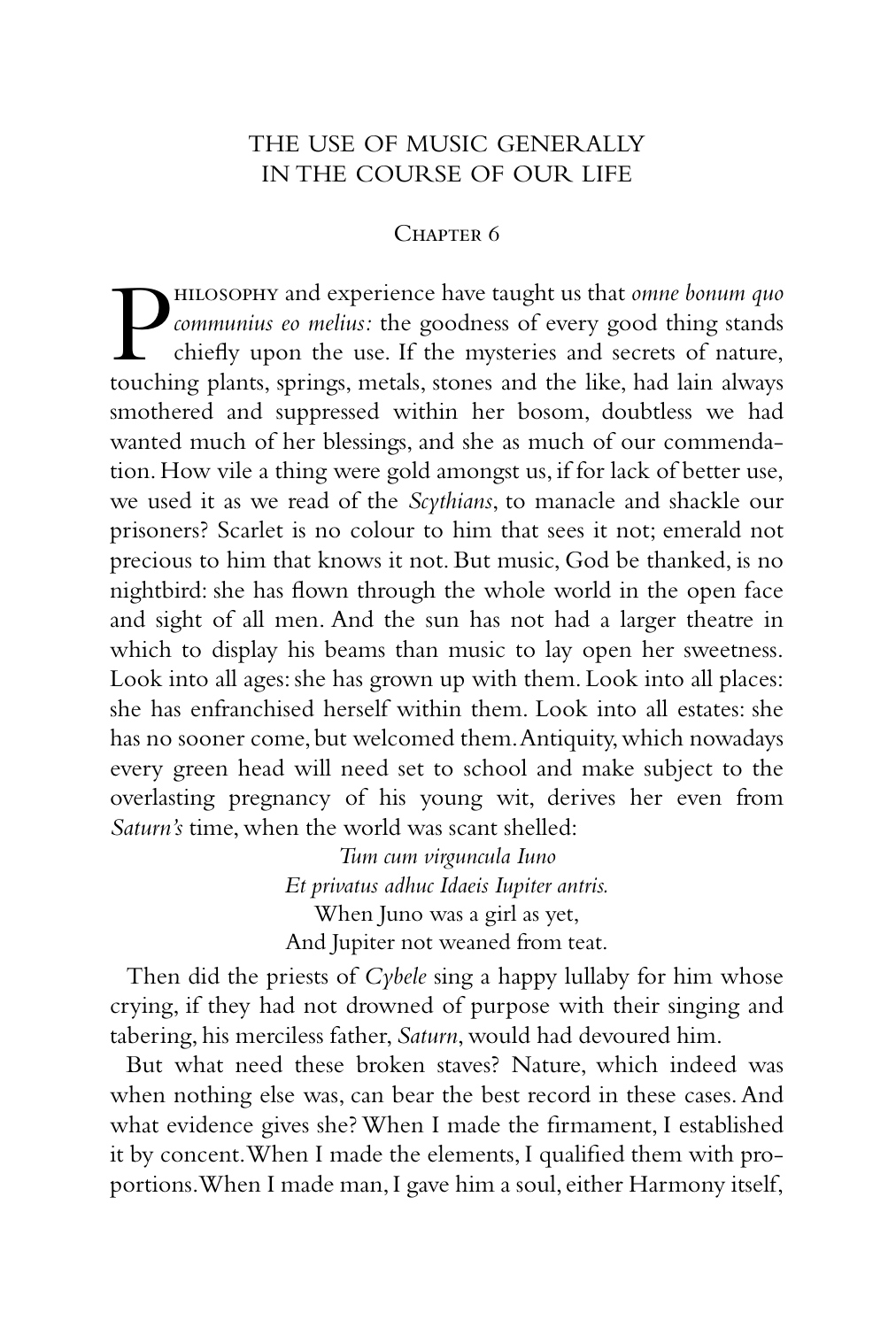## 56 THE PRAISE OF MUSIC

or at least harmonical. Nay, besides this, *non est harmonice compositus qui Musica non delectatur.* If I made any one which cannot brook or fancy music, surely I erred and made a monster. For how is it credible, if beasts have been snared, birds allured, fishes baited, serpents charmed, yea and rent in sunder with music, that her strength should become weakness in the wisest and most reasonable creature, without an infallible prejudice of a most untoward nature? If there be any such flintlike and senseless man, let us leave him as a desperate patient, unrecoverable to the course of his own hateful constellation; which if it had not vowed to try an experiment, and make one in all degrees worse than *Timon* of *Athens*, a man even wholly resolved and done into spitefulness, how could it possibly have harboured within his breast such an unnatural loathing towards so excellent a science? I speak this but in jealousy: for I never heard of any, though seated and planted in the very heart of *Barbary*, which ever did abhor it, or was not sometimes greedy to embrace it.The rather, because it is *gladius Delphicus,* having an edge of all sides: for it is made meat and drink to melancholy; a great horse to choler; a full tide to grief; a fire to pleasure;a right hand to prodigality;a main sea to drunkenness;and finally a forced friend to all manner of affections and vices.

So then, if good dispositions love her for her own sake, the bad for their passions' sake, as whereby they back and strengthen themselves in their ungraciousness, I hope I may safely conclude a universality touching her use and service. In this discourse, plenty would have overwhelmed me, had not a former tract of her suavity and effects forestalled this place. For to omit the court with her consorts, corporations with their waits, and other places both of greater countenance and frequency, wherein music may seem by more authority to claim acquaintance; and to look but with half an eye into the country, wherein toiling and, as they call it, good husbandry should exclude all pleasurable recreation, how heartily does the poorest swain both please himself and flatter his beast with whistling and singing? Alas, what pleasure could they take at the whip and ploughtail in so often and unsellant labours, such bitter weather beatings, sometimes benumbed with cold, othertimes melted with heat, ever-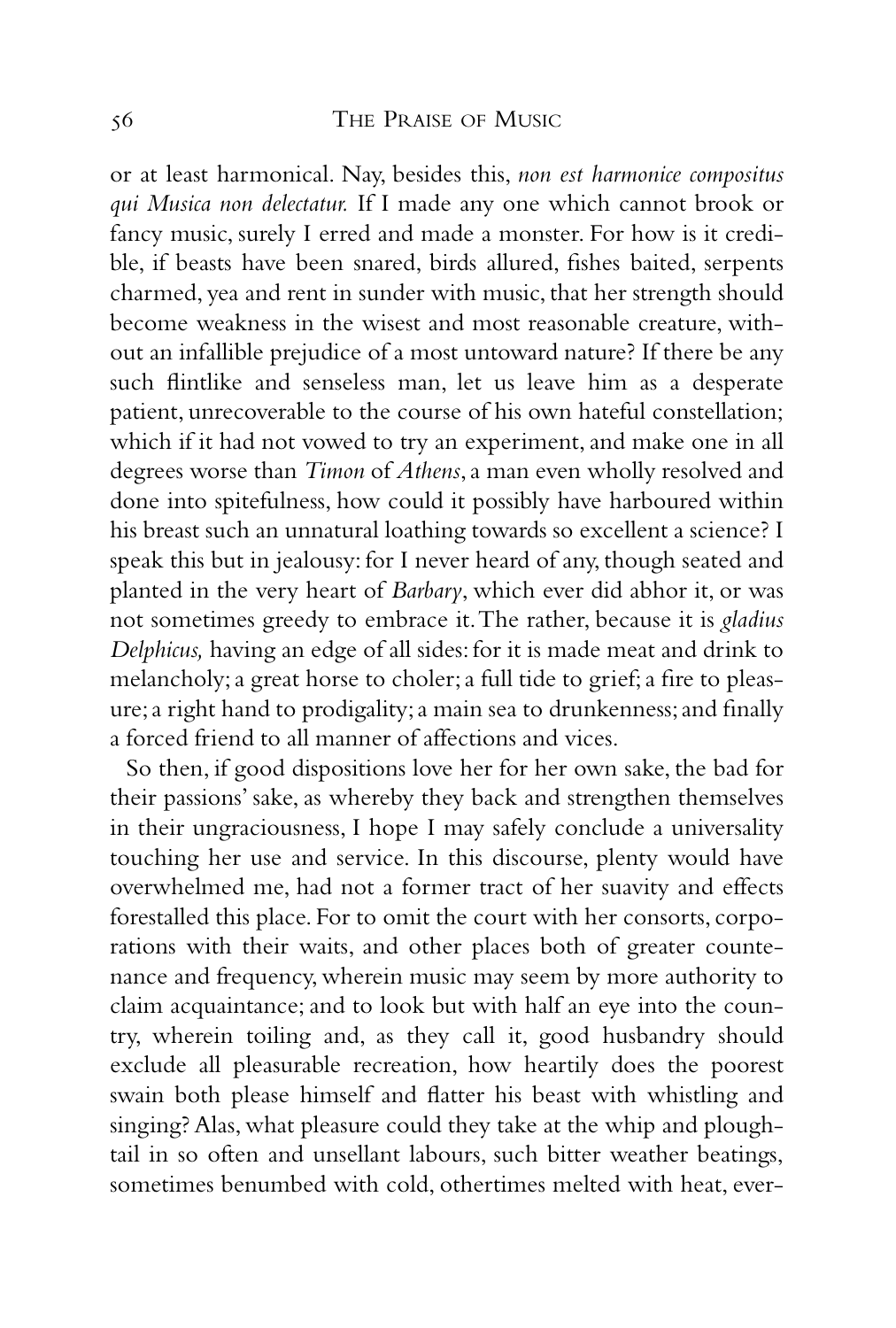## CHAPTER 6 57

more panting and scarcely drawing breath under their burdenous travels, unless they quieted and even brought asleep their painfulness with this their homely yet comfortable and self-pleasing exercise? That, as the woman in *Plutarch* sang:

*mole pistrinum, mole, nam & Pittachus molit Rex magnae Mytilenae:* Grind mill, grind! For even *Pittachus* grinds,

the great King of *Mytilene.*

(otherwise were it not for his grinders, his belly would take but poor toll) so those with a light heart make their plough go lighter, and, while they use the solace of the natural instruments, both quicken themselves and encourage forward their over-laboured horses.

What shall I speak of that petty and counterfeit music which carters make with their whips; hempknockers with their beetles; spinners with their wheels; barbers with their scissors; smiths with their hammers, where methinks the mastersmith with his treble hammer sings descant whilst the greater buzzes upon the plainsong? Who does not straightway imagine upon music when he hears his maids either at the woolhurdle or the milking pail? Good God, what distinct intention and remission is there of their strokes? What orderly dividing of their strains? What artificial pitching of their stops? If then the bare imitation of music in comparison of the other, being dumb and lifeless, be notwithstanding so available as to cherish over-dulled spirits, and even by stealth to carry away the most laboursome drudgeries; what malicious and sworn frowardness is it against nature, sense, and reason, by a commission only of *sic volumus sic inbemus,* to discommon that which is the principal and by all reason of the greater force? Wherein because experience prevents examples, (for what need I allege *Parrhasius* and *Nicias,* two notable painters, by their own confession strengthened hereby and even steeled in their infinite labours?) I will reduce all to one monument of antiquity, not private to any one either person, household, colony, or town, but generally put in use by a whole nation.The ancients of *Crete* (a realm renowned sometimes for no fewer than a hundred beautiful cities) as they were religious in their laws, being the very sinews and joints of every well-governed commonwealth, so they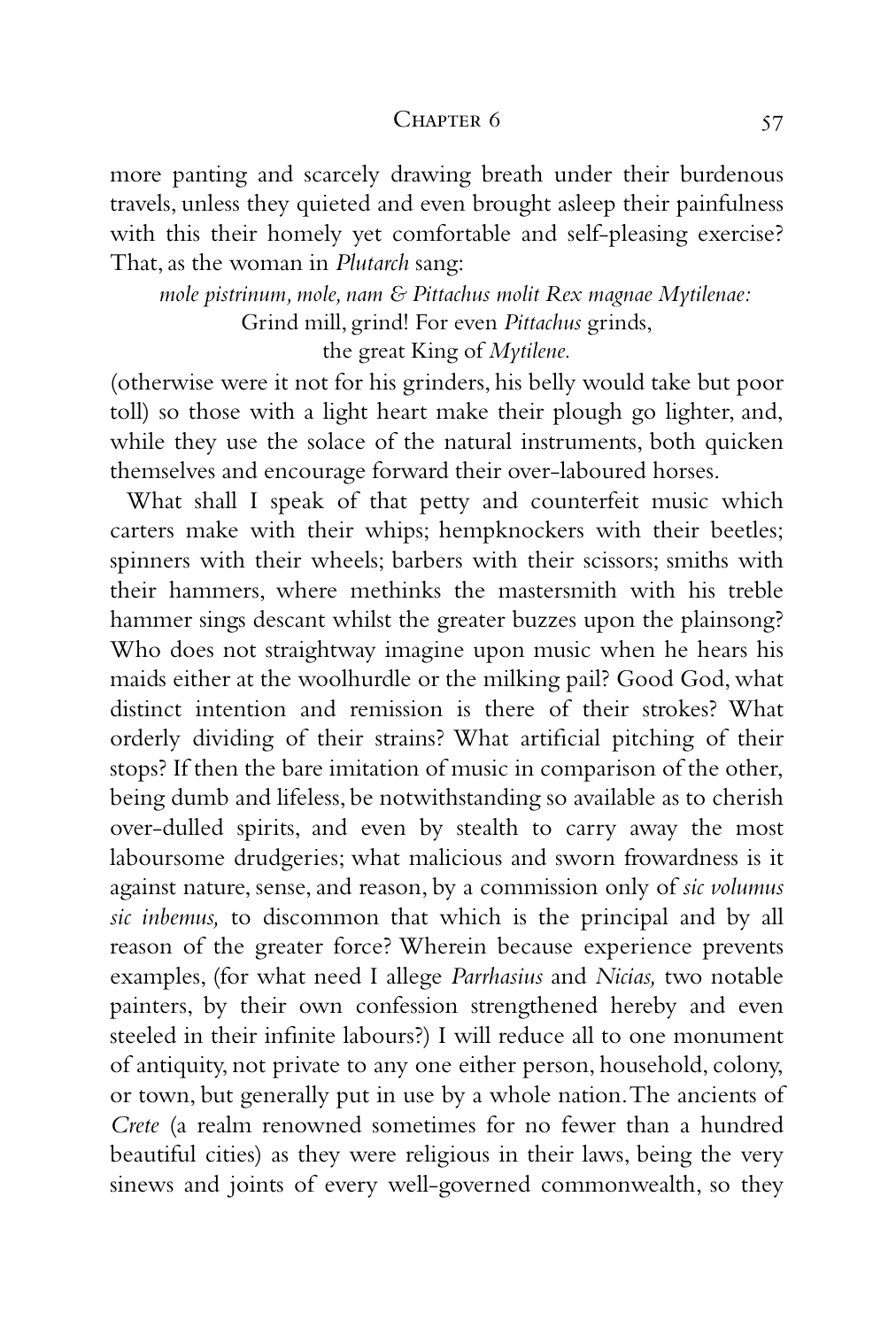were as careful to plant them in their children's heads. But these laws being matters of state and government, and therefore too hard meat for such young stomachs to digest, and deeper lessons than to match their shallow capacities, they used music therein as a schoolmaster, by fair means and gentle allurements to mitigate the difficulty of their tasks.Which, if it be so unprofitable as it is made nowadays, why was it accepted in so famous and populous a country? Why born out and maintained by so grave authority? Why admitted to things of so great importance, wherein stands the life and soul of all kingdoms? Why instilled to youth, for pliableness of nature easily corrupted, and for their hope the best seed of the next harvest?

But henceforth, because these sullen stoics do measure not their good liking of good arts by such hard and niggardly scantlings, I will learn to be more liberal to myself, and presume upon that foregranted, which as I know not, so I care not whether ever they will grant or no. Music is not at their stinting: her charter (how large let all the world judge) was granted by nature, confirmed by prescription of time out of mind, and established by the use of all places, persons and conditions. For better assurance whereof, I will descend more particularly to her use, and speak of it partly as it is civil in time of peace and quietness, partly as warlike in times of commotion.

$$
\overline{\phantom{0}}\hspace{0.2cm}
$$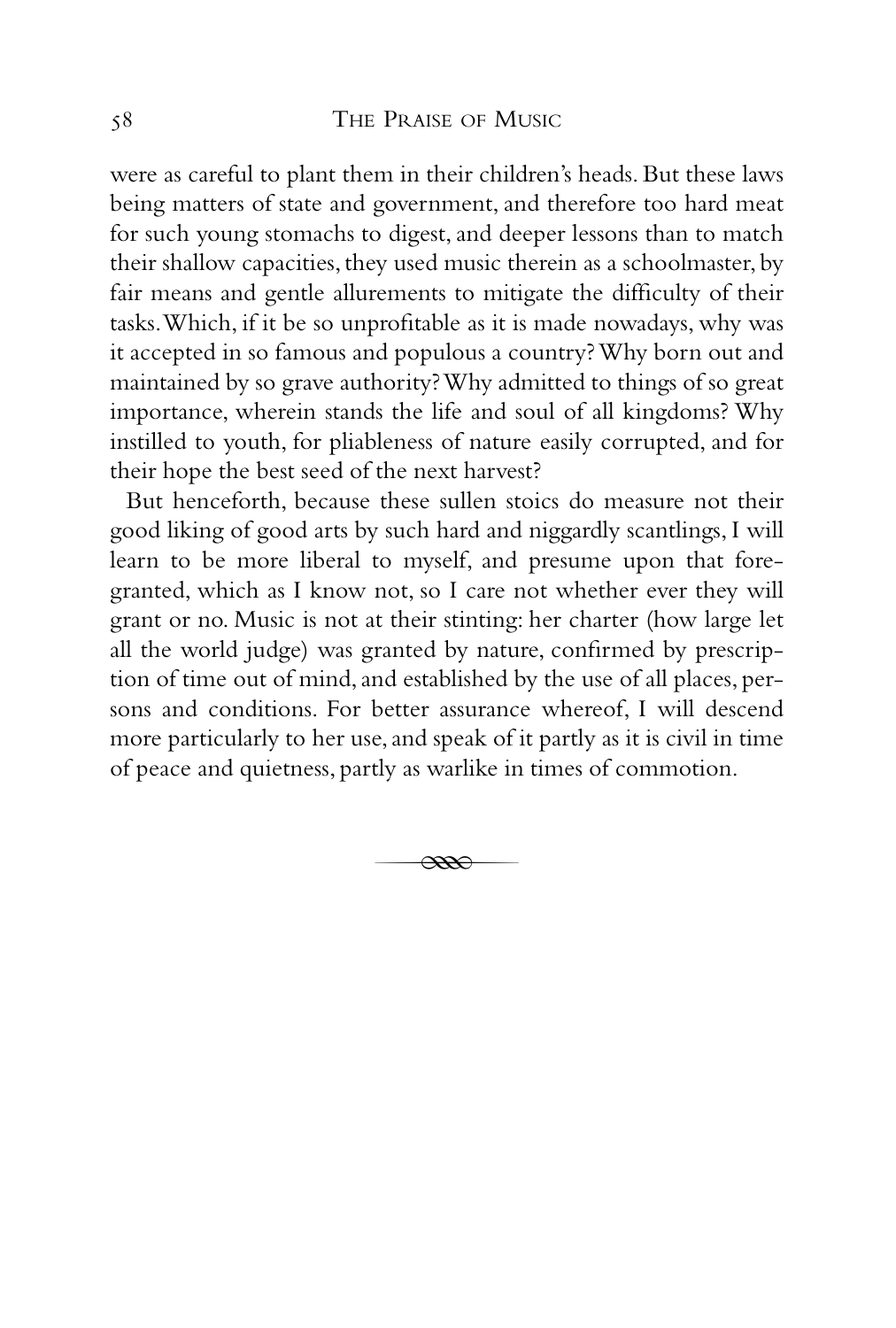# THE PARTICULAR USE OF MUSIC IN CIVIL MATTERS, ESPECIALLY IN SACRIFICES, FEASTS, MARRIAGES AND BURIALS

### CHAPTER 7

Now the civil use, to let pass all generalities which I have<br>touched before with a wet finger, may best be collected out<br>frequented in all political states, and may be listed for brevity's sake touched before with a wet finger, may best be collected out from either of these solemn actions or assemblies, which are frequented in all political states, and may be listed for brevity's sake within the compass of these four things, to wit: sacrifices, feasts, marriages and burials. For I dare not speak of dancing or theatrical spectacles, lest I pull whole swarms of enemies upon me, albeit *Lesbonax* of *Mytilene*, *honestus plane vir & bonus,*a man I am sure as well-titled as curiously-minded, called dancers χειροφας —men teaching wisdom even with their hands— and often went to theatres, giving this testimony of them: that he ever returned home the better by them.

I confess I am accessory to their injury against music in bereaving it of these two so ample and notable provinces, because I do not by open resistance hinder their riot.For howsoever obscenity may bring the stage in suspicion of unchasteness and incontinency, make dancing disfavourable and odious, I am sure that neither of them keeping themselves under sail, that is, not over-reaching their honest and lawful circumstances, can want either good grounds to authorise them, or sufficient patronage to maintain them.

As for these sacred, or rather profane, church rites used amongst the heathen and pagans in reverence of their supposed gods, let that sorting of music into *Sophronistice*, applied to sobriety and temperance; *Encomiastice* to praises; *Orchematice* to dancings; *Threnetice* to calamities; and *Paeanice* to sacrifices be sufficient to discharge me of further pains.

Notwithstanding because examples stick deeper than precepts, and both these will scant serve to win some men's credence, let them call to mind what the priests of *Rhea* in *Crete* called *Curetes;* or these *Corybantes* in *Phrygia* did; what kind of service *Apollo* found in *Delos*, or the sun amongst the *Indians;* in what manner those gadding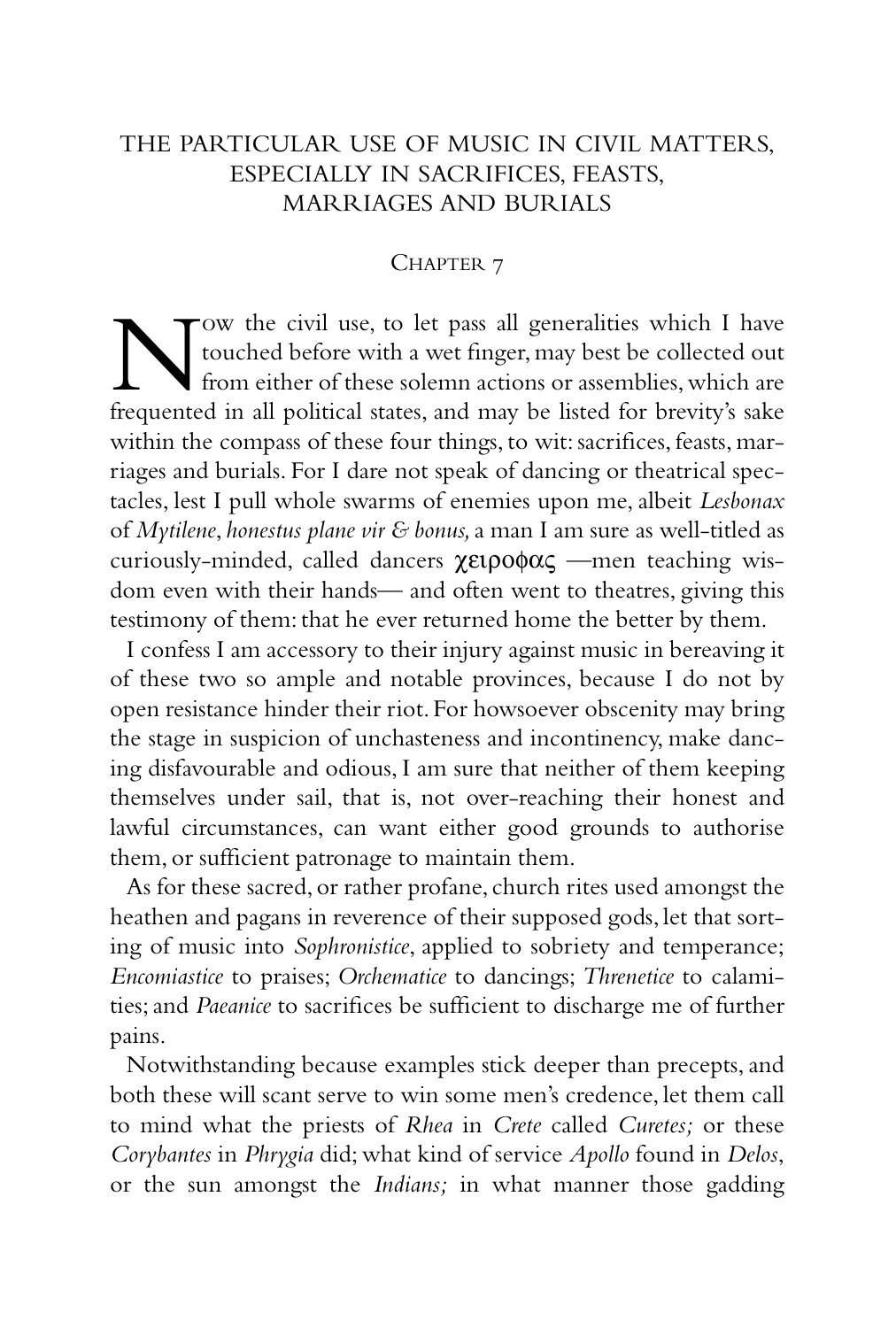housewives of *Thrace* worshipped *Bacchus*. And if one *Proctor Antoninus,* the emperor, may not serve to answer thoroughly enough on behalf of *Rome*, who in sacrificing to *Heliogabalus* appointed *Carthaginian* dames to dance and make melody about the altars, let the whole clergy of *Mars*, called *Salii*, (perhaps as some have guessed for dancing and leaping) instruct them what the usage and fashion was amongst the *Romans*.

Touching banquets,let no man (I would advise him) exclude pleasure and recreation from thence, unless he have a forehead to set against the whole world, and a face to be at defiance with all countries. For otherwise why have the feastmakers provided meats for the mouth, sights for the eye, perfumes for the nose; yea, why have they strewed violets and roses for the feet to walk upon, but to allure and detain their guests with all manner of delectation? And must the ear sleep all this while? No, there are questions of nature, of policy, or manners to be disputed on, as amongst the *Persians*.There are riddles and mystical speeches to be explicated (for example's sake:A man and yet no man, of an eunuch; a stone and yet no stone, of a pumice; a bird and yet no bird, of a rearmouse) as amongst the *Grecians*.You may eat books in time of meals, as did *Alexander Severus;* you may give ear to tragical and comical poets, as did *Hadrianus*. Or, if such table-talk be too grave for your light humour, bring in young children to find you occupied with their apish prattling, as amongst the *Abydens*. Bring in fools and jesters (the very scorns and reproaches of nature) to delight you with their toys, as amongst the *Romans*.And I pray why not music as well as these? Sure if I were privy to any reasons of yours, which are either few and will shrink in the numbering, or light and will vanish in the weighing, I would never suffer my pen to belie my heart: either I would bend all my force to convince them, or if I could not, utterly forsake the defence of music.

In the meantime, if I err, I am glad that my error is not young or self-willed, but sprung even from the most ancient and best approved manner of many countries. The *Arcadians,* (what speak I of the *Arcadians?)* veterest the ancients, (for so in *Athenaeus* the patents are general, and concern other places) were enjoined, by virtue of the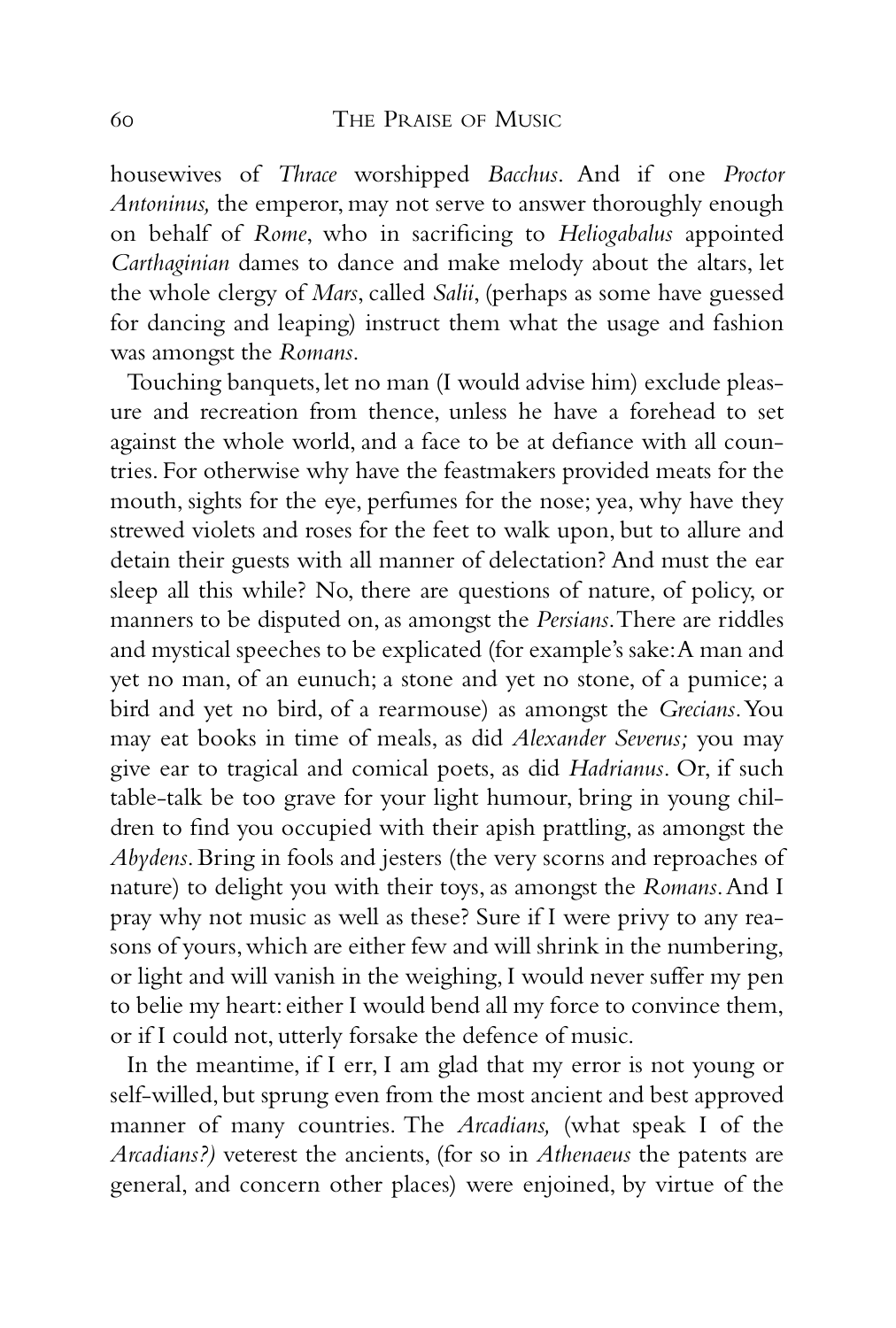#### CHAPTER 7 61

laws and statutes in time of feasting, to sing forth praises unto their gods. *Cato's* originals, for ought I know, are not extant amongst us.

However, if we will be tried by one of *Cato's* peers,*Tully* can tell us that every guest was bound in musical sort to express the feats of arms and chivalry attempted and performed by their noble captains.I am bold to say they were bound, for their feasts in those days represented even the whole body of a commonwealth.They had *regem & legem,* their King and their laws, and every inferior upon pain of some milce or other sworn to allegiance. Now amongst these decrees,one was that a laurel or mistle bough should pass throughout the table from hand to hand, as an ensign or standard for each man in his time and course to sing under. Afterward, they were put to the harp, and he that refused it sped no better than we read *Themistocles* did. For *habilis est indoctior:* he was condemned of ignorance and unskilfulness.

What need I specify *Lacedaemon* or *Athens?* We need not travel far to be seen in their antiquities. Every historiographer, especially in this argument, has matter enough to cloy and over-charge the hungriest mind.And that one song in commendation of *Harmodius* and *Aristogiton*,for rooting out the tyranny and memory of *Pisistratus:* φιλ τατε Αρµοδιε οτιπο τε ϑνηκασ: thou are not yet dead, sweet *Harmodius* (for his name was revived every banquet) makes it a clear case touching the *Athenians*.The *Sybarites,* besides all variety of minstrelsy, brought in horses at their time of feasting to tread the measures.But to set the sun against the lesser stars,I mean the son of *Sirach* against all profane authors, (for how can I but confound myself and the readers in so ample a maze of authorities?) he compares music in a feast to an emerald or carbuncle set in gold: if it be perilous, why does the wise man commend it to us in his writings? If vile,why does he match it with two so excellent and precious stones? But his bare words is to me a better warrant for the ratifying of it than all their peevish and scarce colourable wrangling to reprove it.

I come to marriages, wherein as our ancestors (I do willingly harp upon this string, that our younger wits may know they stand under correction of elder judgments) did fondly, and with a kind of doting,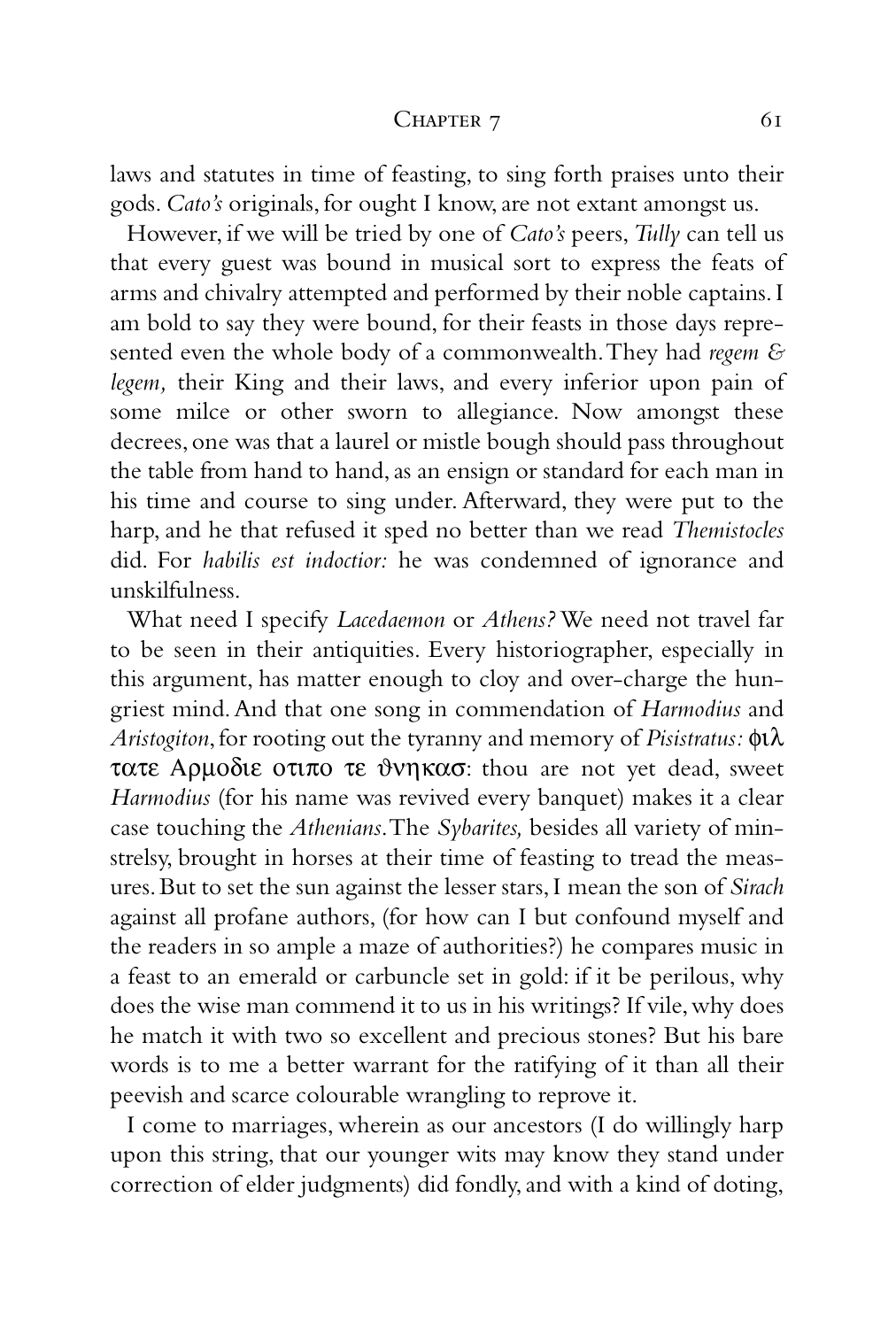maintain many rites and ceremonies, some whereof were either shadows or abodements of a pleasant life to come: as the eating of a quince pear, to be a preparative of sweet and delightful days between the married persons; the joining of *Mercury* and *Venus* together, as a token that love must be preserved and fostered by courteous speeches, with other not unlike. So in the time of solemnising the same, they had choice and set songs appointed for the purpose.The *Grecians* generally, by report of *Aristophanes*, one of their poets, sang *Hymen, O Hymenae, O Hymen*, calling upon the name of him whom they made their chief superintendent over such matters.And *Plato*, in his book entitled *Gorgias*, makes mention of this ditty as peculiarly belonging to those festival times:

> *Formosum esse, & divitem, & bene valere, summum existimatur bonum.* Wilt thou be blessed and happy indeed? Be fair, rich and healthy, if thou wilt speed.

The *Athenians*, one of the best flowers in Greece, sang *incoditum carmen*, perhaps some black saint without order or distinction, and it is reported to be this:

> *Bonos ama, timidos repelle, scimus enim timidorum parvam esse ubique, gratiam.* Embrace and love the good, the carpet knights repel:

How little favour they have found elsewhere, who knows not well.

I will end with death, the end of all mortality, which, though it be the dissolution of nature and parting of the soul from the body, terrible in itself to flesh and blood, and amplified with a number of unpleasant and uncomfortable accidents, as the shaving of the head, howling, mourning apparel, funeral boughs of yew, box, cypress, and the like; yet we shall find by resorting to antiquities that music has had a share amongst them as being unseasonable at no time. I let pass the *Thracians*, with their triumphs and jubilees for the happy estate of their deceased friends and kinsfolk. The *Libyans*, most honourable, mention of those principally which were slain, either by elephants or other wild beasts, or spent their blood and livelihood in the field for maintenance of their country. I cannot omit, without injury to their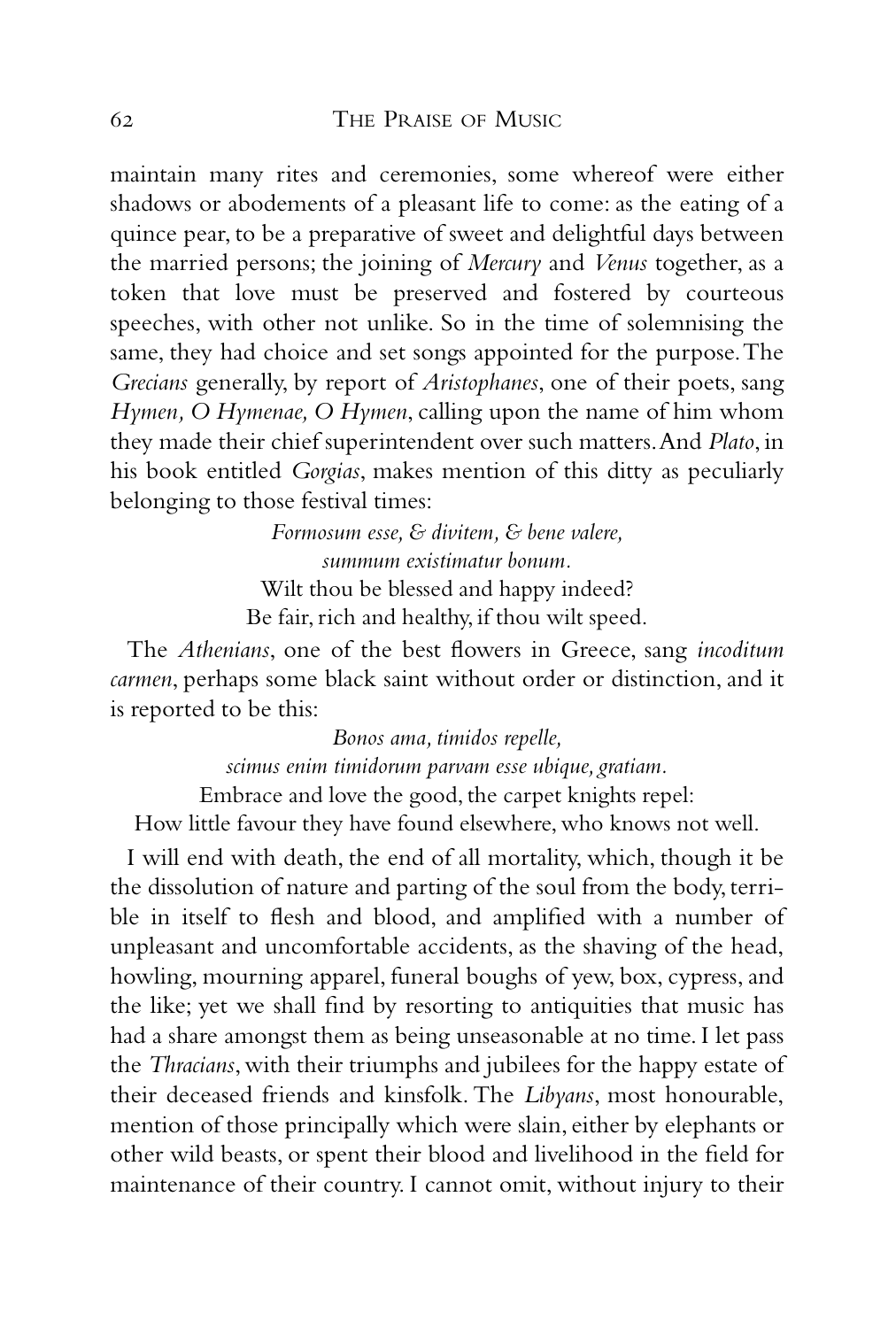### CHAPTER  $7 \t\t 63$

thankfulness and my own cause, the rather since the cause which moved them to these exigents cannot be ungrateful to any loyal and well-disposed ears.Autumn winds are not so common as authorities if I would use them.Every grammar scholar that opens but an orator, poet, or historiographer, shall see trumpets, psalms, and singing attributed to funeral. And to reduce all veins to the heart and all authorities to one head: if there were no such remembering of the dead, why have they deified a goddess of these songs? That as *Janus* amongst them was the first god to open the door and entrance of their lives, so *Maenia* should be the last to do them any service, by quickening them after their deaths and raising up a second life, by a wailful and yet musical commemoration of their laudable desserts.

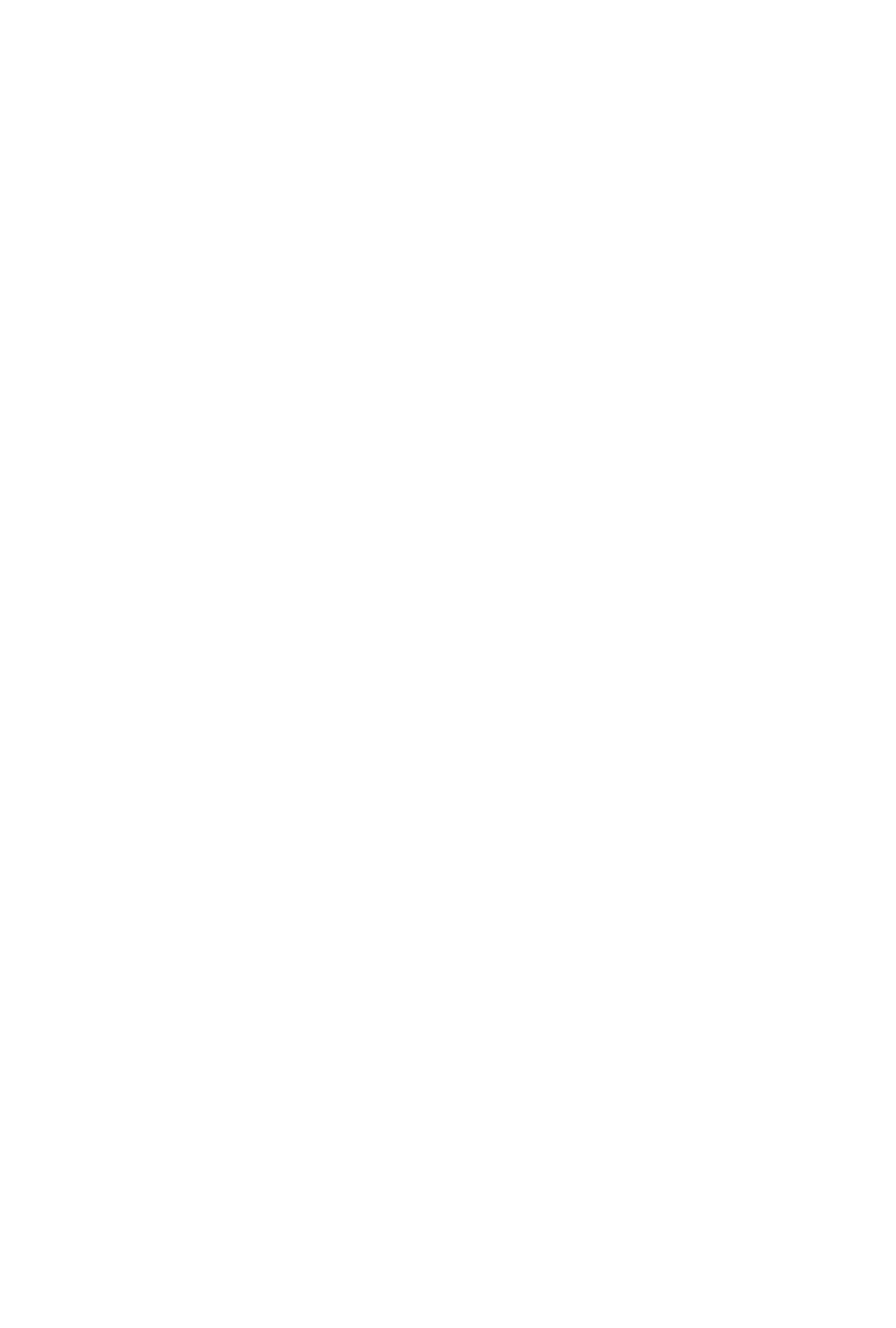# THE PARTICULAR USE OF MUSIC IN WARLIKE MATTERS

### CHAPTER 8

Now because music is reported to be *belli & pacis aluna vel* comes: either the daughter or companion both of war and peace, I will set the palm and olive together. And as I have been short in declaring her peaceable use, *comes:* either the daughter or companion both of war and peace, I will set the palm and olive together.And as I have been short in declaring her peaceable use, so I will take the nearest course that may be in this warlike treatise.Though painters and poets are commonly allowed to lie, yet I am sure *Theon* expressed no more colours than is true in life when he drew an armed man in complete harness, ready to make excursion upon his enemies, and to all men's thinking, animated and encouraged thereunto by the clamourous sounds of a musician. I appeal not now to men's integrity and uprightness of judgment: I make provocation to them as they are men. Let them speak if the drum, fife, and trumpet do not excite their spirits and make their hearts even to swell to the overthrow of their enemies.

The Kings of *Persia* first sang a song to *Caster & Pollux,* and then made encounter with their adversaries. The *Lacedaemonians* used psalms, whose captain,*Agesilaus*, being demanded of one not so wise as curious (I will not say he was a ringleader to our froward questionists nowadays, to what end and purpose he did it) made answer that hereby he was assured of every man's mind and courage. For if his paces were consonant and according to measures, then it is argued he was not appalled; if disagreeing, it argued that he was faint-hearted. Now if it be expedient for a captain to know whether his soldiers be harts or lions, whose good and cheerful hearts are the first step to the winning of the field, then it is consequent that music should by a *Lydius lapis,* the right touchstone to try their minds.

Now besides the advertisement given hereby to the captain, our own side is incited, the adverse parts amazed and astonished. For which causes, all nations, civil and barbarous, though in diverse sorts, yet upon one and the self same ground, have made even the earth shake and the heavens ring: either with outcries, braying, howling,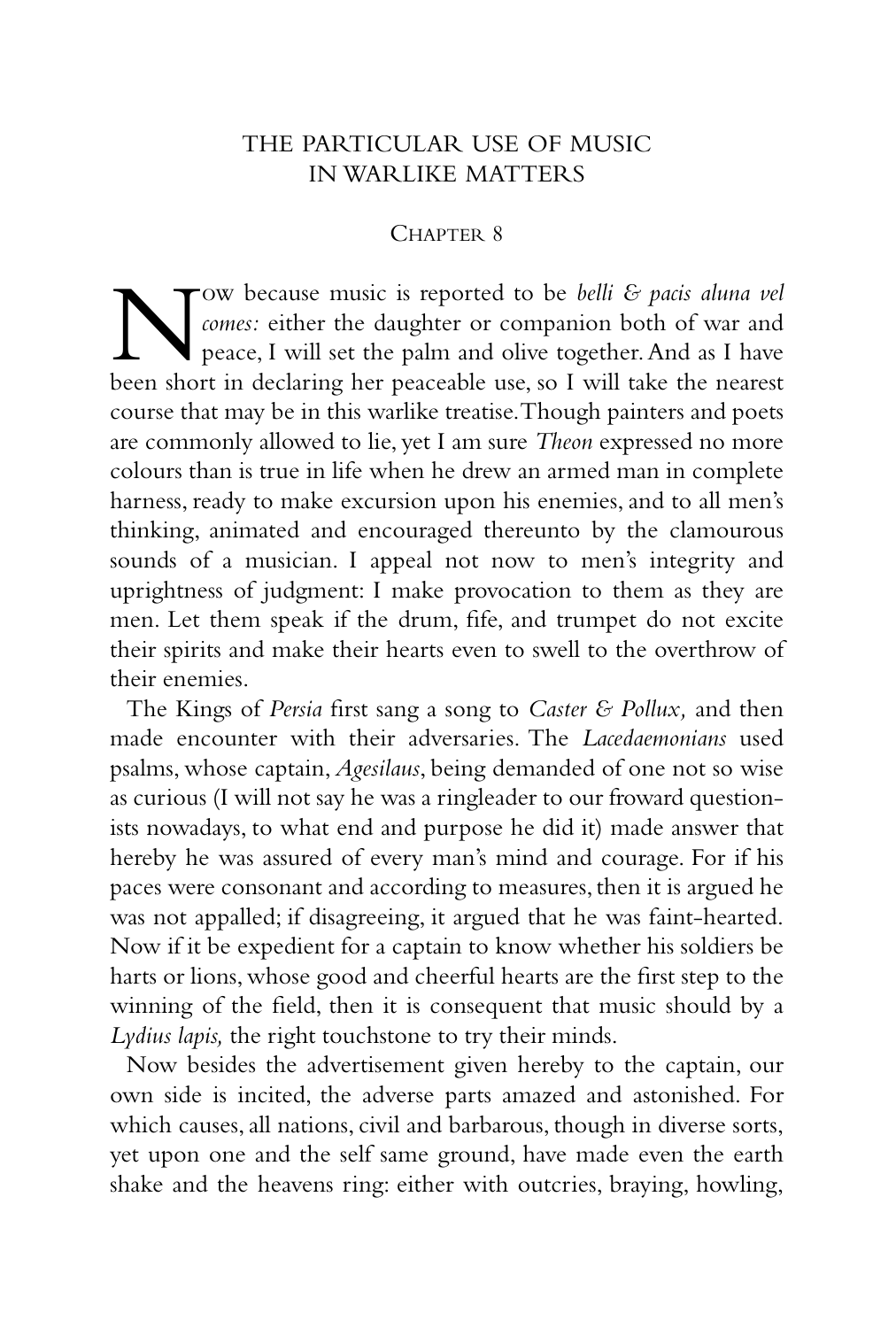## 66 THE PRAISE OF MUSIC

singing, and clattering of their armour, as the old *Germans* and *Frenchmen;* or with tabering upon their wagon pelts, as the *Cimbrians*; or with drums and great iron hammers, as the *Parthians;* or with a gentler and remisser kind of music, with their harping, or piping, or winding the cornets, or sounding trumpets, or tinkling their cymbals, as the *Lydians, Etrurians, Arcardians, Sicilians, Corinthians, Syrians, Trojans, Egyptians,Arabians,* and to speak in one word, no one word so true: all countries.Amongst which, *Athens*, the mother and nurse of the best literature,was accustomed to sing hymns to *Apollo* and *Jupiter* for the better speeding of the doubtful voyages.And *Rome*, the lady and queen of all other cities (if they may be credited in their own cause) used first an ox horn, till *Tyrrhenus* had devised the brazen trumpet, provided notwithstanding that in any expedition of silence, they gave but a watch word only, without any sound of instruments.

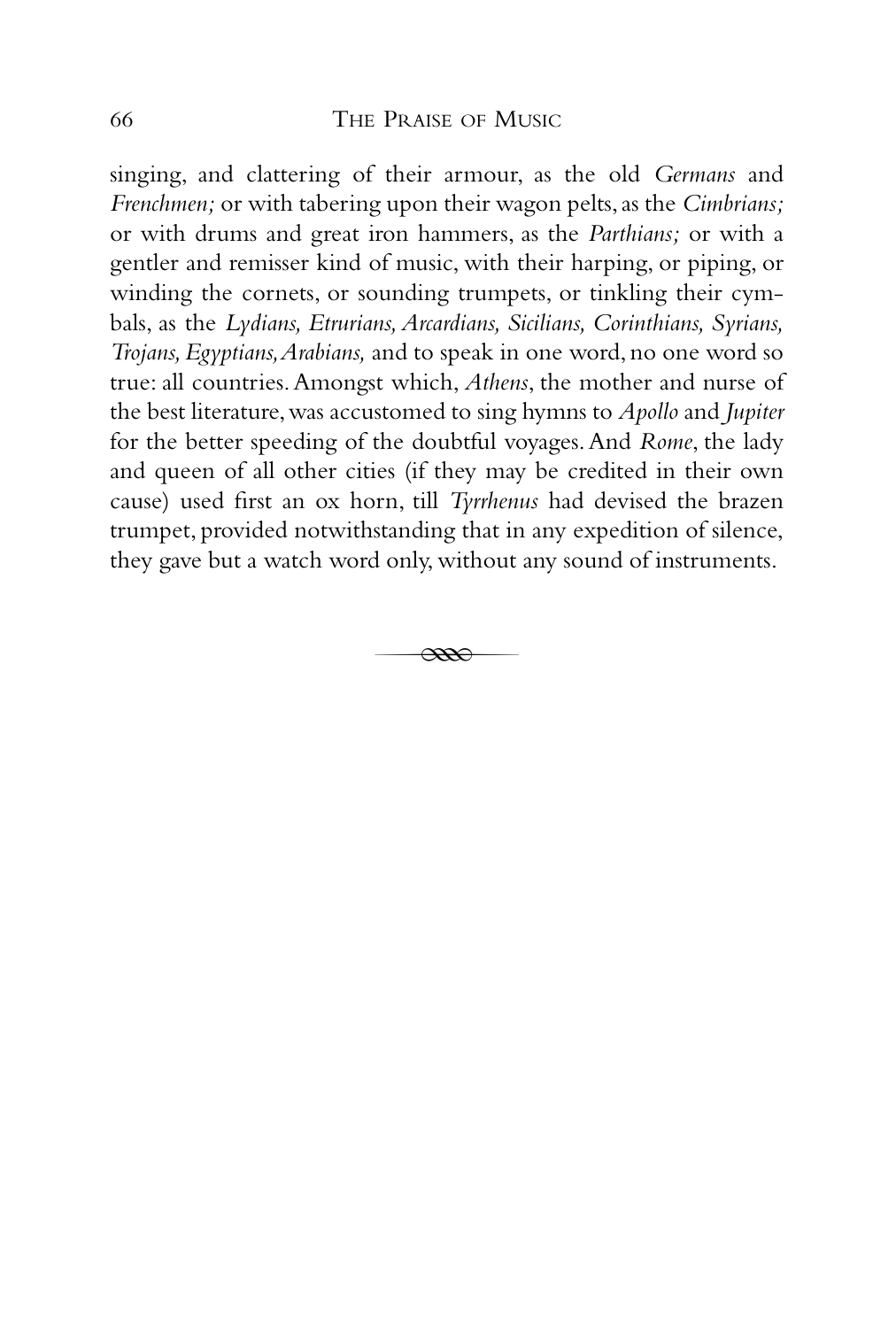# THE LAWFUL USE OF MUSIC IN THE CHURCH, CONFIRMED BY THE PRACTICE OF THE CHURCH

## CHAPTER 9

Now although there be none but few men so senseless<br>and blockish by nature, or of disposition so peevish and<br>measuring the worth and price thereof by their own affections, do and blockish by nature, or of disposition so peevish and wayward that, taking no delight in music themselves, and measuring the worth and price thereof by their own affections, do account of it as a thing either vain and unlawful or idle and unprofitable; yet there be many who, albeit they allow a moderate and sober use of it in civil matters, do notwithstanding cast it out of the church as an unclean thing, and will vouchsafe it no place in the service of God. But if the use thereof be proved to be not lawful only in the church,but profitable also and decent by the practice of the church at all times, the opinion of the best learned in all ages, and the authority of the Scriptures themselves in many places, I trust that these men will reform their opinions from thinking so basely of it, or refrain their tongues from inveighing so bitterly against.

And first, as touching the practice of the church, they are not ignorant that the most ancient church of the *Jews* (which from God himself received the doctrine of truth, which it believed; the precepts of life, which it observed; the order of discipline, which it practised) used no one spiritual exercise more than singing unto the Lord. When the Ark (which was unto them a visible sign of God's presence among them, and unto which they resorted to ask counsel of the Lord, and to pour out their prayers, as we do unto the church) was brought into the city of *David*, not only the four thousand *Levites*, whom *David* had assigned this office to praise the Lord with instruments which he had made, sang and made melody; but *David* himself also sang, rejoiced, and danced before it. Afterwards, when the temple was built by *Solomon*, and the Ark, with other things dedicated thereunto by *David*, was brought into the temple, the *Levites* according to their office sang unto the Lord songs of praise and thanksgiving, lifting up their voices with trumpets and cymbals, and with instruments of music: which service the Lord did so gratefully accept that he vouchsafed his visible presence and filled the temple with his glory.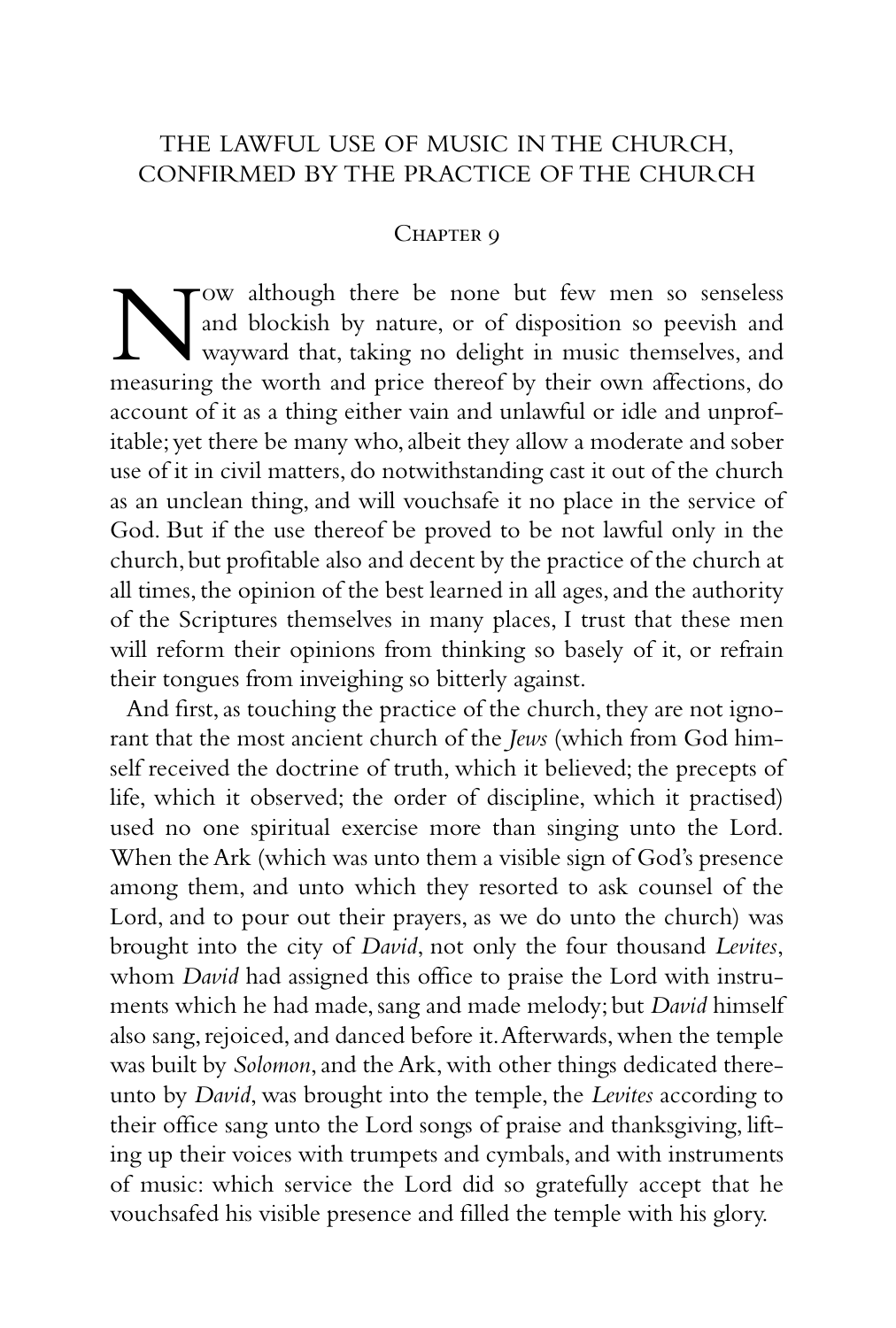And when *Ezechias* opened the temple, which had been shut, and re-established the service of the Lord,which had been intermitted by that wickedness of *Ahas,* among other things, there is especial mention that he restored this exercise. For he appointed the *Levites* in the house of the Lord, with cymbals and viols and with harp, according to the commandment of *David*, and *Gad* the king's seer, and *Nathan* the prophet. For the commandment was by the hand of the Lord, and by the hand of his prophets.And his holy ordinance, which the Lord himself had sanctified, continued in that church as other parts of his service did, thought corrupted, even unto the coming of Christ in the flesh. Neither was it then as a bodily and unprofitable exercise abolished, but retained as a spiritual service unto the Lord, albeit not in that order and form as before.

And as *Isidore* testifies that:

*ad antiquum morem psalmistarum in veteri ecclesia Iudaorum, &c.* of the ancient custom of singers in the old church of the *Jews*, the primitive church took example to nourish singers, by whose songs the minds of the hearers might be stirred up to God.And the psalmistor singer ought to be most excellent, both in voice and art, that he may the better delight the hearers with the sweetness of his music.

Yea, even our saviour Christ used this divine exercise, for when he had eaten the passover with his disciples, Saint *Matthew* adds:

and when he had sung a psalm, they went out into the mount of Olives.

As for the times wherein the Apostles themselves lived, it cannot be denied but that this exercise was used in the churches which they planted: for many exhortations are by them made in their epistles, as it shall after appear unto their churches that then flourished concerning this matter, and I trust their practice then was agreeable to their exhortations.

*Pliny*, in an epistle he writes to *Trajan* the emperor, (whilst Saint *John* was living) testifies that it was the custom of the Christians to sing hymns unto their Christ in their assemblies before day: for they could not freely come together by day for the persecutions that then raged against them. Afterward, when the church of Christ had a breathing time and might freely serve their God, they did that openly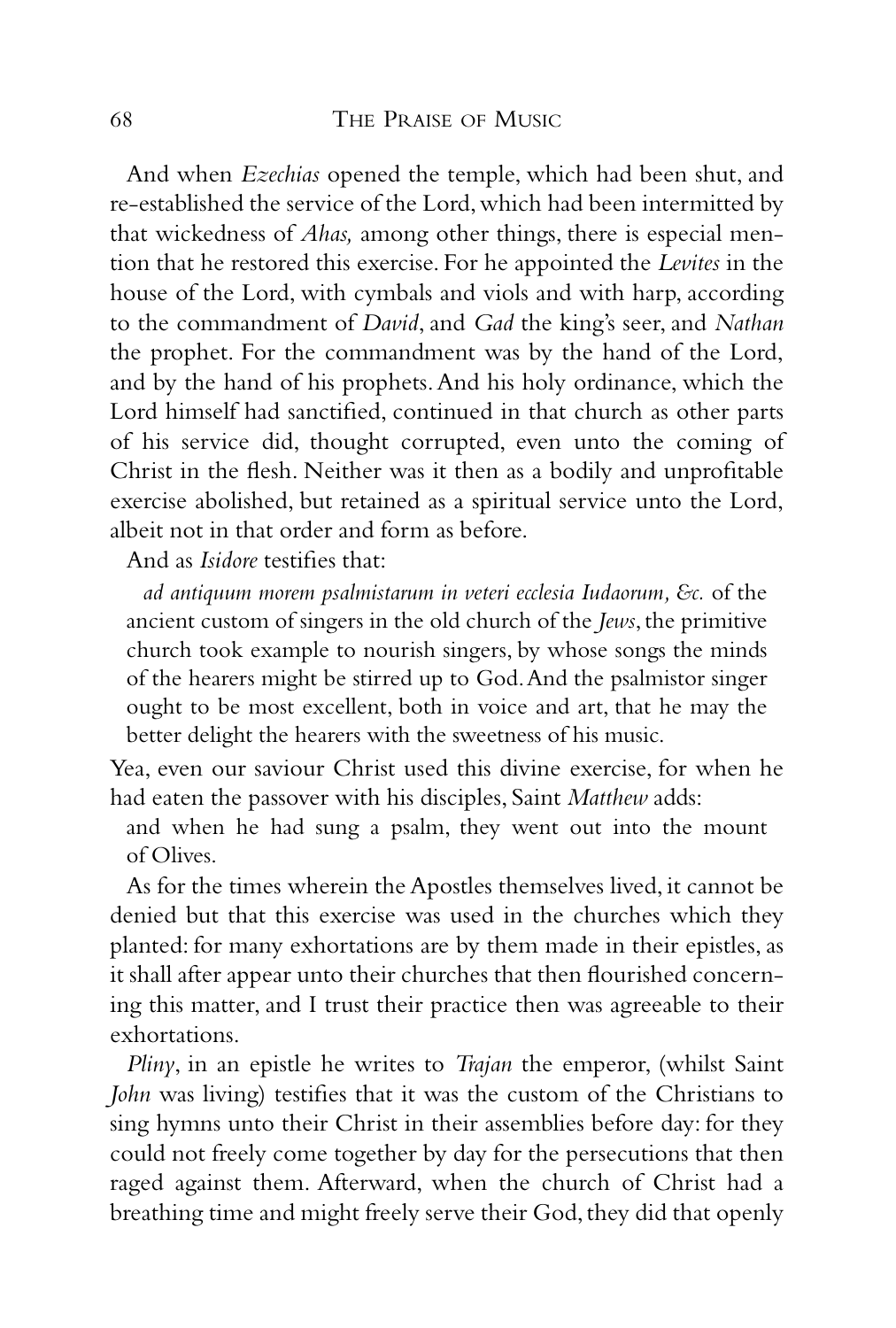#### CHAPTER 9 69

in their churches which before they used secretly in the assemblies. Look upon the East and the West, the *Greek* and *Latin* churches, and you shall find this to be true. It had its beginning in the East churches, and from thence, being derived unto the West, spread itself unto all churches, as Saint*Augustine* reports in his *Confessions*.

It would be too long to run over all the particular churches which frequented this exercise: it shall be sufficient to take a view of the patriarchal seats, by whom the others were to be directed in matters of doctrine and discipline. *Theodoret* reports that *Flavianus* and *Diodorus* ordained in the Church of *Antioch* that the psalms of *David* should be sung interchangeably by a choir of singing men, divided into parts: first at the monument of martyrs, and afterwards in the church

*& hortabantur,* says he, *socios sui ministerii ut in Ecclesia santissimum Dominum nostrum hymnis celebrarent.* And they exhorted their fellow ministers to praise their holy Lord Christ with hymns and songs.

The which order, once begun at *Antioch*, was derived farther and farther even unto the utmost parts of the world.

In *Zozomenus* likewise it is recorded that when the people of *Antioch* had intelligence that the emperor *Theodosius* was incensed against them for a sedition raised in their city, they made their prayers unto God to allay and mitigate his rage, using thereunto mournful songs and melody.The which, when *Flavianus* the bishop had caused to be sung before the emperor as he sat at meat, the story says that *Theodosius* was thereat not only moved to pity, but forgave the offence also, and himself with tears increased their lamentations.And in another place, he says that the clergy and people of *Antioch*, dividing themselves into two parts, did according to their accustomed manner praise God with hymns and songs.

To these former authorities accords *Socrates*, who, although he attribute not the original of this singing of antiphons and psalms in the Church of *Antioch* to *Flavianus* and *Diodorus,* as *Theodoret* does, but unto *Ignatius*, one more ancient than they: (for he was the third bishop of that place after *Peter*, and was very conversant with the Apostles themselves) yet he agrees with him in the verity of the matter whereof I speak, affirming that *Ignatius*, having seen a vision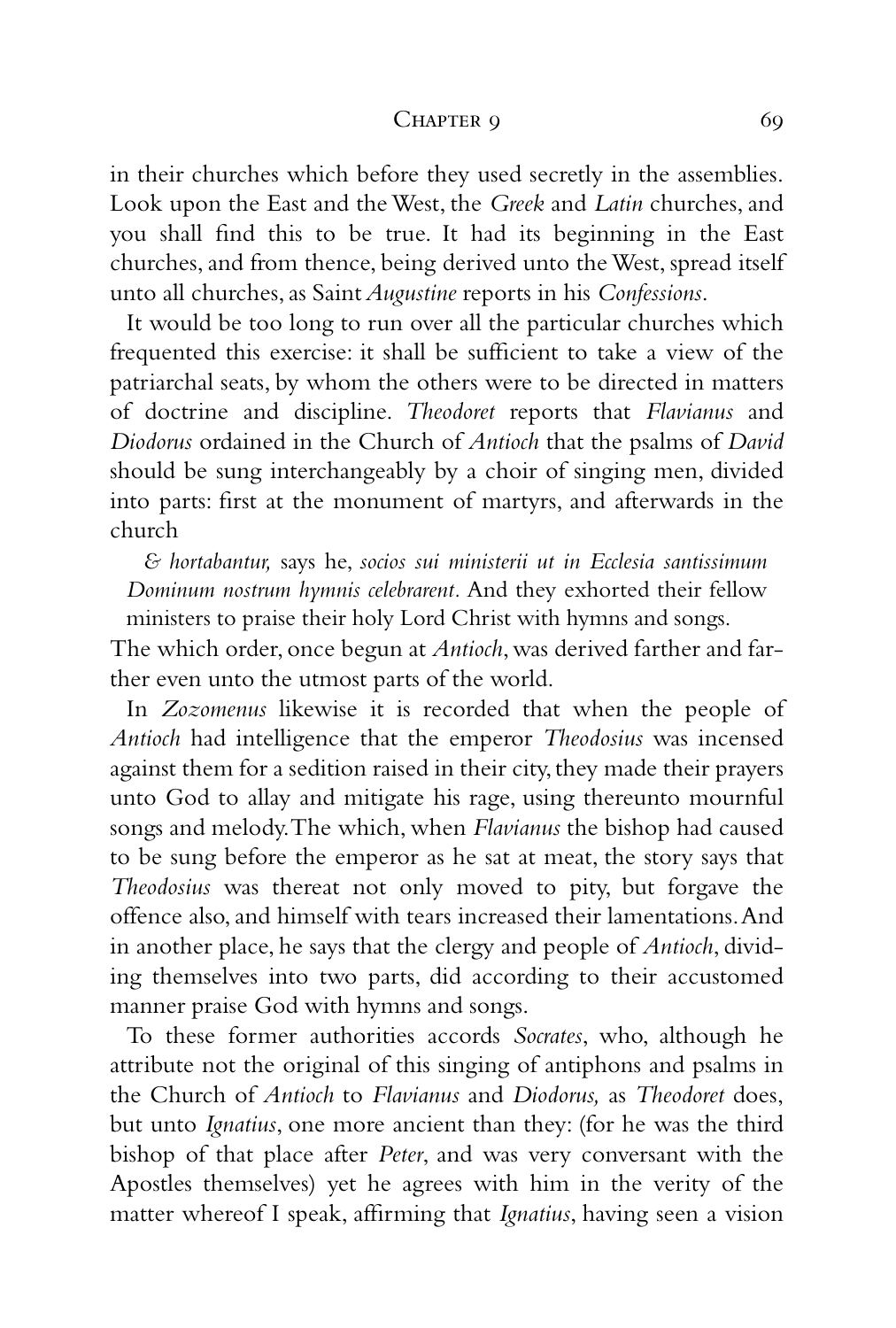of angels lauding the holy Trinity with hymns, interchangeably sung, constituted in the Church of *Antioch* that form and manner of singing, which had been manifested unto him in that vision. And albeit this may seem somewhat fabulous (as perhaps it is, and as the *Magdeburgenses* are of opinion, saying that this is not a matter of so great moment, that therefore angels should come down from heaven and appear singing) yet this clause which they add, especially because the church in those days wanted neither psalms nor hymns, is a sufficient proof of my assertion.

Now concerning the Church of *Alexandria*, as I do confess, this exercise was not so much used there as in *Antioch,* so must I needs say that sometimes it was there also frequented. For proof whereof, I refer the reader to *Socrates* and the tripartite history, where they declare how *Athanasius*,the Bishop of *Alexandria*,being by the *Arians* deprived of his bishopric, escaped out of the hands of *Sirianus,* the captain of that army, who came with a band of 3,000 soldiers, beside the aid of the *Arians* which were in the city, as well to place *Gregorius* in that see as to apprehend *Athanasius*. For the history says thus:

The evening grew on, and the people watched all night, because they looked for a communion.The captain placed his soldiers round about the church, the which when *Athanasius* perceived, all his care was that for his sake the people might receive no harm.Wherefore he willed the deacon to end his prayers, and commanded they should sing a psalm. Now, while the psalm was singing with sweet and pleasant concent, the whole congregation went out at one door; all this while, the soldiers were silent and made no uproar: but *Athanasius,* in the midst of the throng, escaped the rage of his enemies without harm.

Whereof I gather that, as in other churches, so also in this of *Alexandria* they used this divine exercise, which also Saint *Augustine* testifies, though not in so full a manner, when he wishes that the proper order of singing were used in the church where he was, which *Athanasius* observed in the Church of *Alexandria*, who commanded him that read the Scriptures that he should so temperate and moderate his voice that he might rather seem to speak treatably than to sing, to the end he might be the better understood of the people.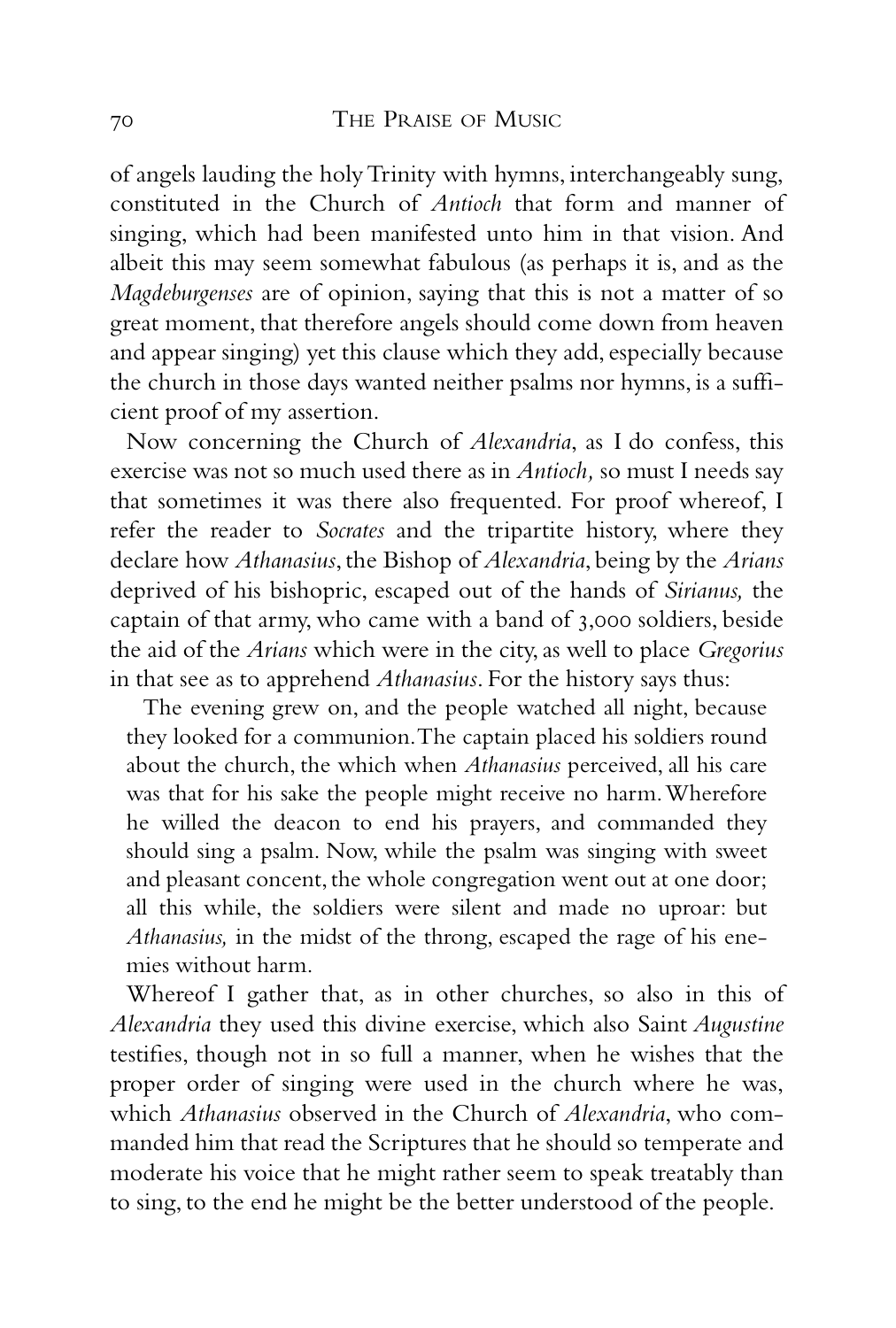### CHAPTER 9 71

And yet nevertheless, Saint*Augustine*, calling to mind how wonderfully he himself had been moved with the singing of the church at the conversion to the faith, and what operation it works in the hearers, although doubting, confessing in the same place that he does allow singing in the church, that by the delight thereof the weak mind might be brought into a feeling of religion.

As for the Church of *Jerusalem*, I think it a matter needless to stand long in proof of that which no man can deny, especially seeing this exercise was in use among the Apostles themselves, as may appear by that of *Paul:*

> I will sing with the spirit, but I will sing with the understanding also.

and none were bishops of that see but such as were either Apostles themselves, or scholars of the Apostles.Yet, lest I should seem to say nothing in so large a matter,I will allege only one testimony for confirmation hereof.There is, extant among the epistles of Saint *Jerome*, one of Saint *Jerome's* own making, but under the name of *Paula* and *Eustochius*, written to *Marcella*, the argument whereof is to entreat *Marcella*, who was then at *Rome*, to come unto *Jerusalem*, where *Paula* and *Eustochius* remained.Among many commendations of the place, and diverse reasons to persuade her, this is one:

*Hic vox quidem dissona, sed una religio, tot psallentium chori, quot gentium diversitates:* Here, say they, are diverse languages, but one religion, and so many choirs of singers as there is diversities of nations. And in the same epistle, they add:

*In christi villula:* Here in Christ's village is no pride, but all pains, and besides the singing of psalms, nothing but silence.The husbandman holding the plough sings *Alleluia;* the harvestman sweating at his labour solaces himself with psalms; and he which cuts the vines sings some psalm of *David*.These are our verses in this country; these be the tunes of our shepherds; and these be the instruments of our husbandry, &c.

The fourth patriarchal seat was *Constantinople*, wherein, as in a place consecrated to the service of God, was to be heard the most sweet and pleasant voice of the church, singing psalms and hymns unto the Lord. For *Socrates* reports that *Chrysostom* ordained in the church of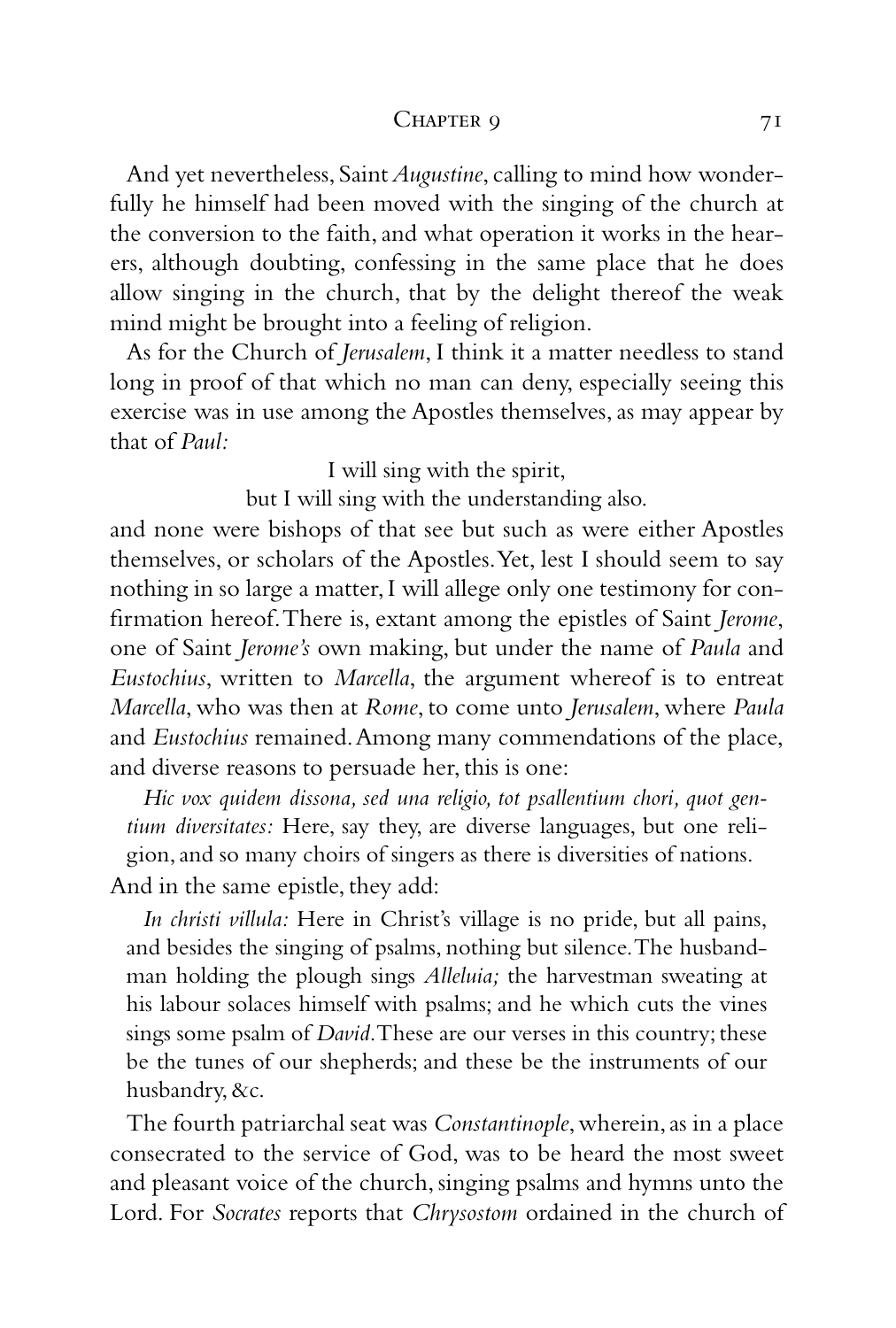*Constantinople* the manner of singing by course: that is, choirs interchangeably singing,which he did by emulation of the *Arians*,who,in their meetings and assemblies without the city, used this kind of singing with a great show of holiness and devotion.The which order, once begun upon this occasion, continued, as *Zozomenus* notes, a perpetual custom in that church. Insomuch that Saint *Hilary*, in his commentaries upon the psalms gives this testimony to the Church of *Constantinople*:

They began (says he) the day in prayers unto God; they ended the day with hymns to him in the church. and again:

Let him which is without the church hear the voice of the people making their prayers; let him consider the excellent sound of their hymns.

We read also that *Justinian* the emperor, in the eighth year of his reign, after the fifth general council at *Constantinople*, wherein were one hundred and sixty-five fathers assembled to condemn the errors of the *Origenists*, made a song, the beginning whereof was: *The only begotten son and word of God,* and gave it to the Church of *Constantinople* to be sung.They were also wont to sing the Psalms of *David*, and certain litanies, which they did at the commandment of *Anastasius*, the governor of the city, to the end that they might take heed of sedition, wherewith the city was oftentimes molested. Many more testimonies might be alleged to prove the frequentation of this exercise in their patriarchal seats, but that I judge these are sufficient, and my purpose is to show that as this custom began in these chief and mother churches of the East: so it flowed from them as from fountains, not only into all other inferior churches of the East, but as if it had taken force in the course thereof, derived itself unto their sister Church of *Rome*, and all other christian congregations in the West.

And first concerning the other east churches: we read of the Church of *Edessa*, where *Ephraim*, a *Syrian* (a man commended and had in admiration of Saint *Basil* for his excellent knowledge and learning) was deacon, that there in his time this divine exercise was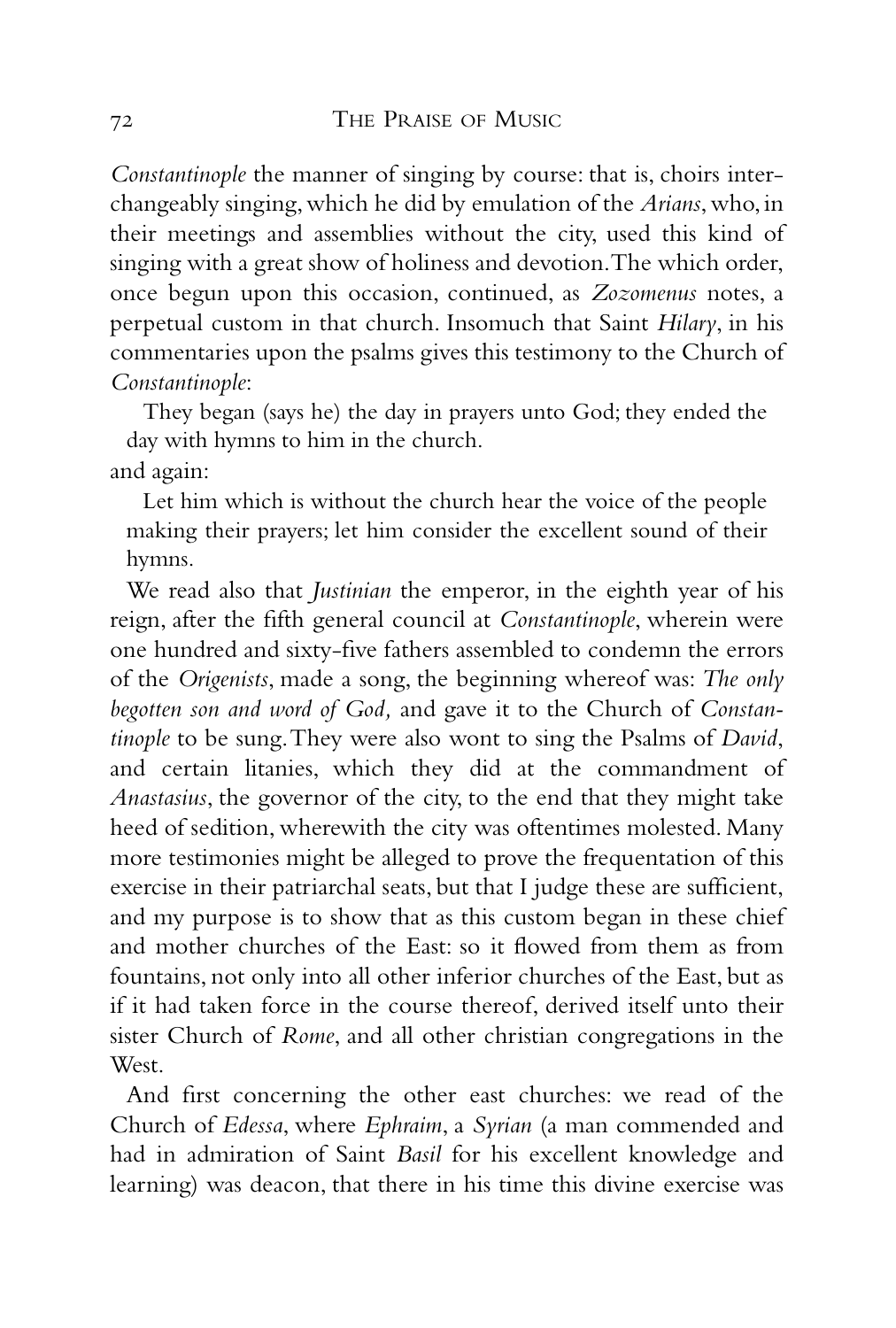#### CHAPTER 9 73

embraced. For when *Harmonius*, a heretic, had set wicked and impious songs to most pleasant and delectable tunes, and thereby had allured the minds of many, this *Ephraim* is said to have made holy and godly ditties, and to have applied them to the sweet notes and tunes of *Harmonius*, whereby it came to pass that afterwards, the *Syrians*, his countrymen, sang in their assemblies the songs of *Ephraim*, observing therewith the musical consent of *Harmonius*, which was to them not only most pleasant, but wonderful profitable and commodious.

And this custom prevailed also the the Church of *Neocesaria*. In the time of *Basil*, who, in a epistle he writes to certain of the clergy of *Neocesaria*, answers the reproaches of *Sabellius* and *Marcellus*, who found fault with the singing used in their church, and for that cause had separated themselves from the congregation. His words be these:

*De nocte populus consurgens &c:* The people rise before day, and hie them to the house of prayer, and there, after that, in mourning and in heaviness and in continual tears, they have confessed themselves unto God. Standing up from their prayers, they begin the psalmody, and, being divided into two parts, they sing together, the one part answering the other, whereby they strengthen themselves in the exercise and meditation of the word of God.And being attentive with their hearts, they confirm their minds, rejecting all vain and frivolous cogitations, and so with variety of psalms and diversity of prayer, sometimes singing, and sometimes praying, they spend the night.As soon as the day appears, altogether, as it were with one mouth and with one heart, they offer a psalm unto the Lord. If for these things you avoid our company, you must avoid likewise the Churches of *Egypt*, of *Libya*,them of *Thebes* and also of *Palestine*,of *Arabia*,of *Phoenicia*,of *Syria*, and all those that border upon the river *Euphrates*, where the use of singing psalms is frequented.

Where I note that, though I should have held my peace, yet Saint *Basil* proves for me the generality of this practice, seeing in his last words he affirms that this order was agreeable to all the other churches of God. For the churches in *Egypt*, I have not only Saint *Basil's* bare assertion (as in this place appears) which nevertheless were sufficient for my purpose, but also the testimonies of ancient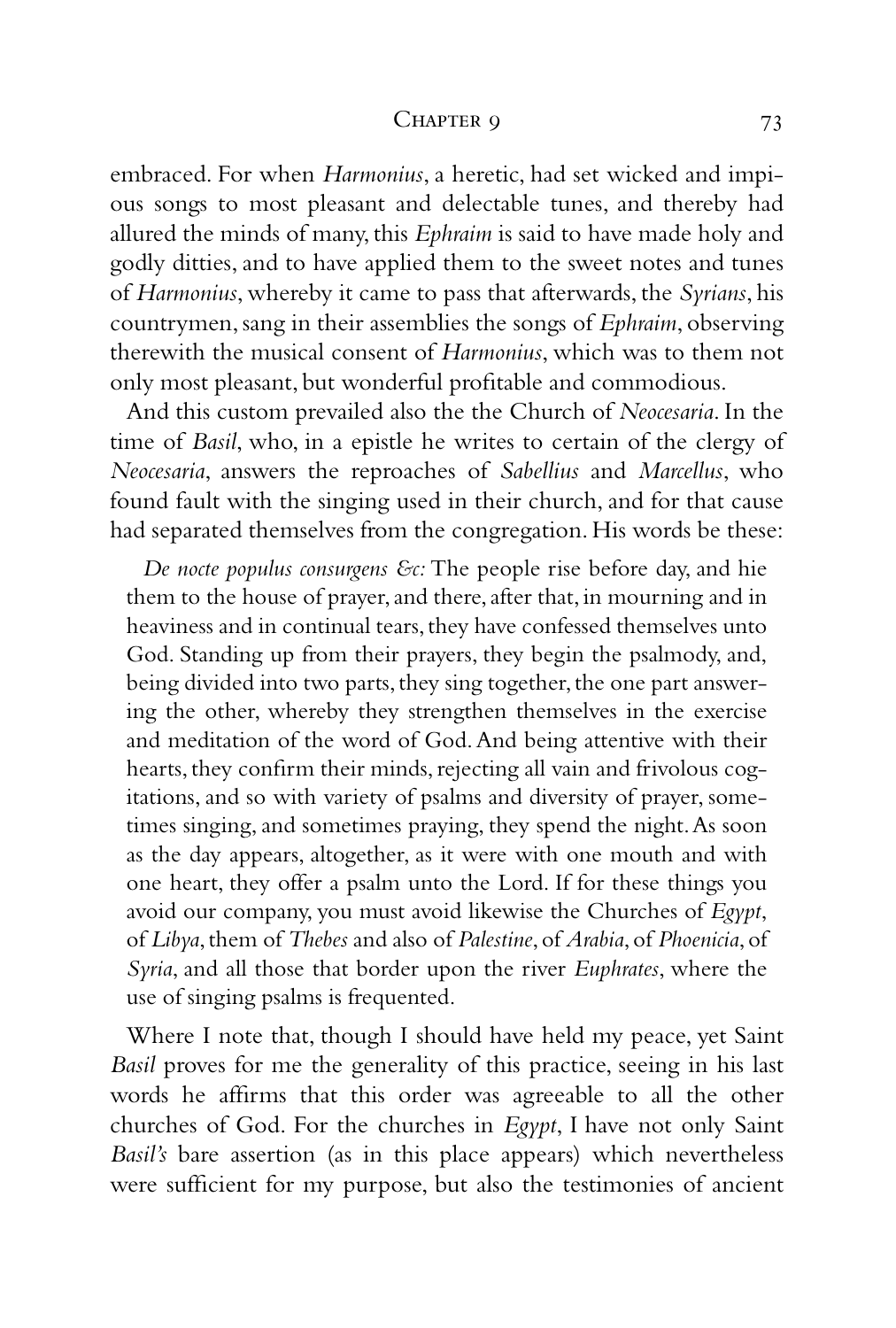writers.*Dionysius Alexandrinus,* as *Eusebius* reports in his second book *De promissionibus,* commends *Nepos*, a bishop of *Egypt:*

*propter fidem, sedulitatem & exercitum in scripturis, & propter multam ipsius psalmodiam,qua etiam num multi ex fratribus delectentur:* that is,for his faith, for his diligence in preaching, and for his exercise in the Scripture, and for his making and setting of diverse psalms and hymns, wherewith even till that day, many of the brethren were delighted.

The same *Eusebius* cites out of *Philo* this testimony for the use of this exercise in the churches of *Egypt:*

*Non contemplationi se solum, &c.* They do not not only give themselves to contemplation (for thereof he had spoken before) but they make also songs and hymns, with most exact qualities and measures of verses, which they sing in the honour and praise of God.

Time will not suffer me to speak of those churches severally which are mentioned in Saint *Basil's* catalogue; wherefore I will content myself with his authority, thinking his assertion as forceable to persuade the reader as my proofs and allegations. And to conclude this former part, concerning the practice of the East churches, I will verily persuade myself that the Churches of *Corinth*, of *Colossia*, of *Ephesus* and the rest used this exercise in their divine service. In which opinion, I am the more confirmed, for that so often mentions and so many exhortations hereof are extant in the epistles of the holy Apostle to these congregations.

As *Italy* and the western parts in former times were beholden to *Greece* for human learning, so at the first propagation of the Gospel, they were much more bound to the *Greeks* and eastern regions for the knowledge of God and true religion.The substance whereof, as they received pure and undefiled at the first, and altogether unspotted with men's traditions, as a treasure delivered unto them by the Apostles themselves;so withal they received also the holy ceremonies and customs of the same, as they and the Holy Ghost had thought it most convenient. And forasmuch as nothing of price is begun and perfected at once, but increasing by little and little, afterward grows to a full and absolute perfection: therefore it is recorded that the West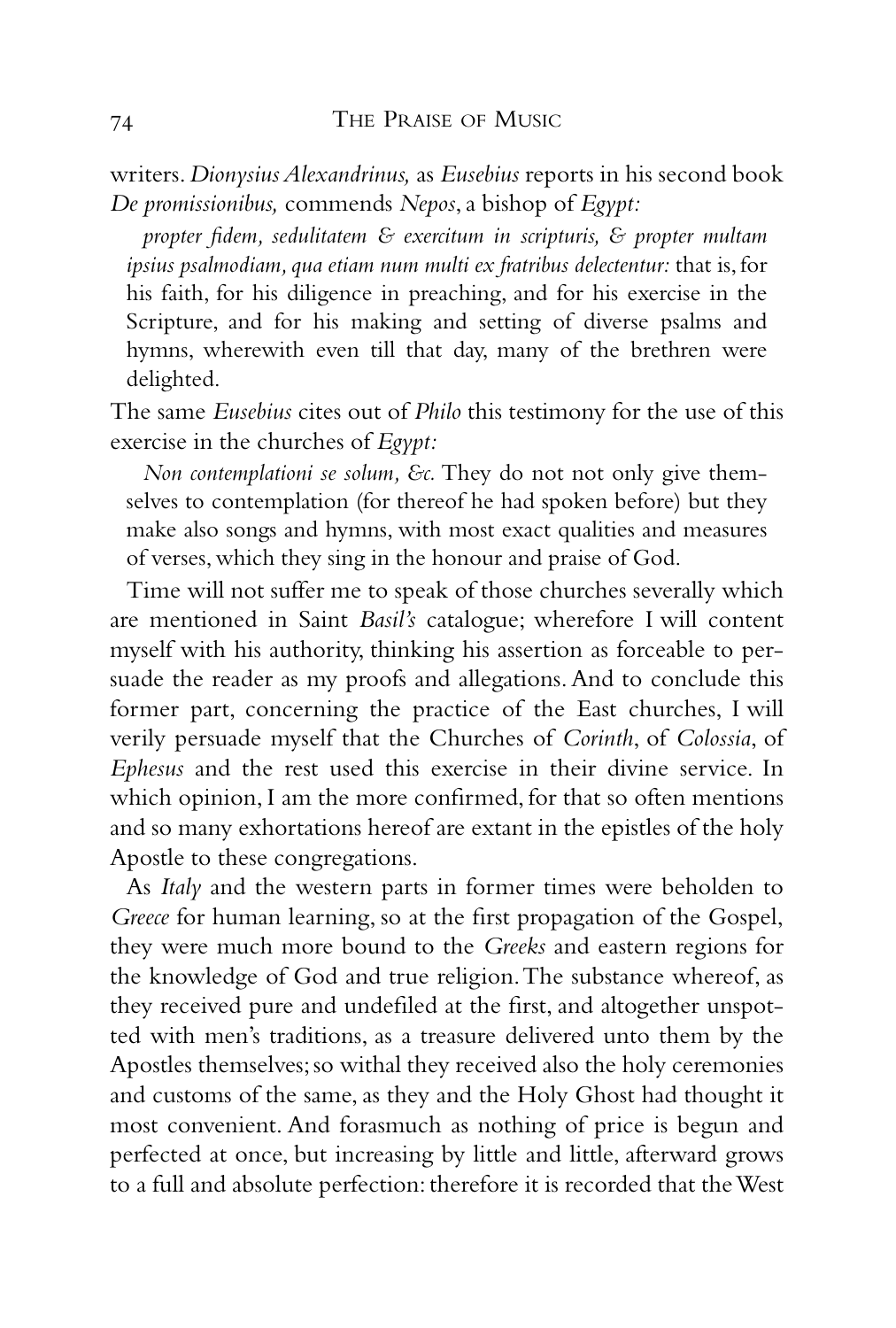#### CHAPTER 9 75

and *Latin* churches first received the substance of religion as the foundation, and afterward the rites and ceremonies thereof as beautiful adjuncts and ornaments of the building. For whereas the doctrine of Christ had continued in these parts ever since the preaching of the Apostles, we read that this part of divine service was not entertained into the *Latin* churches before the time of Saint *Ambrose,* Bishop of *Milan*, which was after *Peter's* death at Rome almost three hundred years. So that of all the churches in the West, the Church of *Milan* was the first that used this solemnity, in the days of *Ambrose*, the holy man of God, by whose means and advice it was received. Whereof we have the testimonies as well of *Sygibertus*, and *Iuo* in his chronicle, which attributes the first institution of singing of anthems and hymns in the *Latin* churches unto *Ambrose*, as the writers of *Magdeburg* justify; as of *Augustine* also, who affirms that at what time *Justina*, the mother of *Valentinian* the emperor, favouring the heresy of the *Arians*, persecuted the true Church of Christ: the manner of singing psalms which was used in the East churches began to be frequented in the church of *Milan* by the counsel of *Ambrose*, lest the people, being in continual watching and labour, should faint and pine away for sorrow.The which use, he says, was not only retained there, but was also received and embraced of all the churches and congregations of Christ throughout the West.

To these former authorities agrees *Isidore*, who, speaking of *Ambrose*, records that he not only made hymns himself which were sung in the church in *Milan*, and called *Ambrosiani* after his name, but also was the first that instituted the singing of anthems in his church to the example of the *Greeks*, who divided a choir of singing men into two parts, which should sing by course, like the two seraphins, or the two testaments, answering one another in order, adding also *cuius celebritatis devotio postea per totius occidentis ecclesias observabatur.*

I think it a matter of more labour than necessity to go about to show the frequentation of this solemnity in the Church of *Rome*. I mean not that which is now, but that which was in the time of the primitive church, especially seeing that as that was the place whither all nations made great recourse, so nothing was there omitted which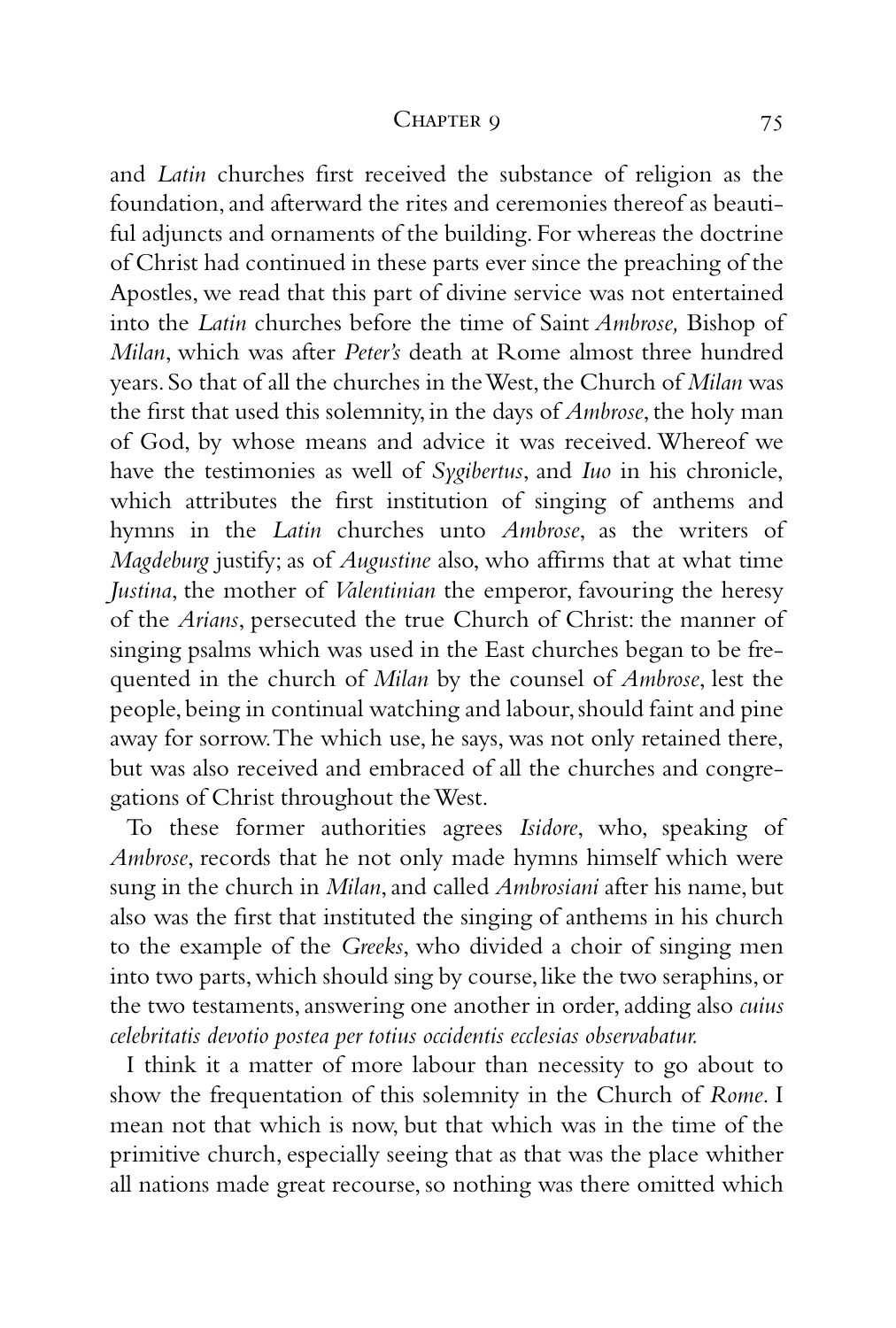might in any respect make to the setting forth of the Gospel and divine service of God. Nevertheless, lest I should seem to speak only by guesses and conjectures, I will allege antiquity for my proof. *Isidore*, Archbishop of *Hispalis* in *Spain*, of whom I spoke before, makes a difference and distinction between anthems and responsories: for anthems, he said as I affirmed before:

that *Ambrose* was the first that translated them from the *Greek* into the *Latin* church; but for responsories, he shows that they were long before that time used in the churches of *Italy*, and were so called because when one sang, the choir answered him singing also, and then it was the use either that every man should sing by himself, or sometimes one alone, or at some other times, two or three together, the choir for the most part making the answer.

*Pontianus*, likewise, the first Bishop of *Rome*, which was long before Saint *Ambrose,* ordained that, in all churches, psalms should be sung night and day, as *fasciculus temporum* has observed. Now as I easily confess that this was not that exquisite kind of music which afterward was in use: so it cannot be denied that they embraced the other also. *Damasus* wrote unto Saint *Jerome,* then being at *Jerusalem*, by *Boniface*, a priest, asking that he would send him *psallentium graecorum,* the manner of singing of the *Greeks* in the East. He complains also in that epistle

of the simplicity of the *Roman* church, that there was on the Sunday but one epistle of the Apostle and one chapter of the Gospel rehearsed, and that there was no singing with the voice, nor lines of hymns known among them.

Whereupon Saint *Jerome*, in his answer, sent him that which he requested, and besides counselled him that at the end of every psalm, he should cause to be sung *Glory be to the Father, &c.* Wherefore for certainty of this matter, we have the words of *Platina*, who records that *Damasus* was the first which caused the psalms to be sung *alternatim*, by course interchangeably, in the Church of *Rome*.

The which,when Mr.*Harding* alleged against Bishop *Jewell*,so as he would thereby confirm either singing in an unknown tongue, or that the choir only sang in the primitive church, the bishop answers unto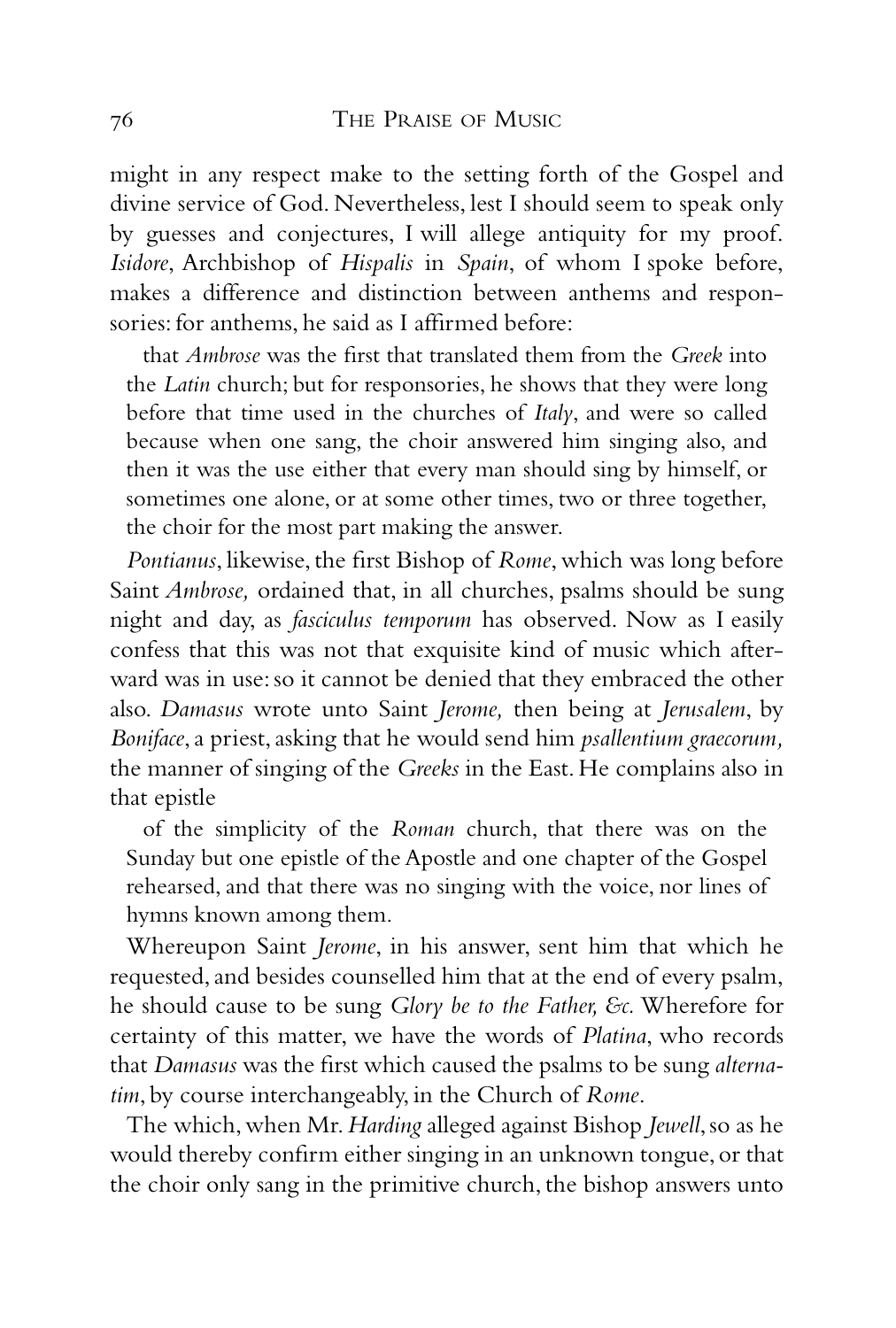#### CHAPTER 9 77

by denial, not of the thing. For he granted they used singing, but of the illations: for although they used singing (says he) yet they used it not in an unknown tongue, and though they used singing interchangeably by sides, yet the choir or sides sang not alone, but the people also, which he confirms out of the decrees of *Gregory*, *distinct. 92,* who forbad the priest that said service to sing;and in the end adds this conclusion:

Hereof we may gather (says he) that *Damasus* divided the whole people into two parts, and willed them to sing the psalms in their own tongue, the one part making answer by course to the other.

Now, here methinks I perceive some exult, as if they had gotten *confitentem reum*, because I confess, the choirs did not only sing in the primitive church, but the people; and verily I do confess, neither is it my purpose to deny any manifest truth, and I doubt not but to reconcile these contrarieties in their proper place sufficiently, where I shall answer all objections fully that can in any respect be alleged against this exercise.In the mean season,I have got hereby so much as I desired in this place: namely that this part of God's service was used in the *Roman* church and other congregations in *Italy*.

Neither did this service contain itself only within the bounds of *Italy*, but took root also in the churches of *France* and *Germany* and other places. For in the time of Saint *Hilary*, Bishop of *Poitiers* in *France*, it is testified by *Isidore* that this custom was confirmed in the church. Insomuch that *Hilary,* himself a man of wonderful eloquence, made hymns which were sung in his church and called after his name *Hylariani*.

The same may be said of the churches of *Africa*, as *Carthage* and *Hippo;* for the church of *Carthage,* Saint*Augustine* says this much:

*Hylarius quidam vir tribunitius &c.*A certain man called *Hilary*, being incensed, I know not upon what occasion, against the ministers of God, did revile with contumelious speeches, wheresoever he came, that custom of singing hymns at the altar our of the book of psalms, either before the offering, or after that which was offered was distributed to the people, which was begun in *Carthage*, saying that it ought not so to be.To him I made answer, says Saint*Augustine,* being commanded so to do by the brethren.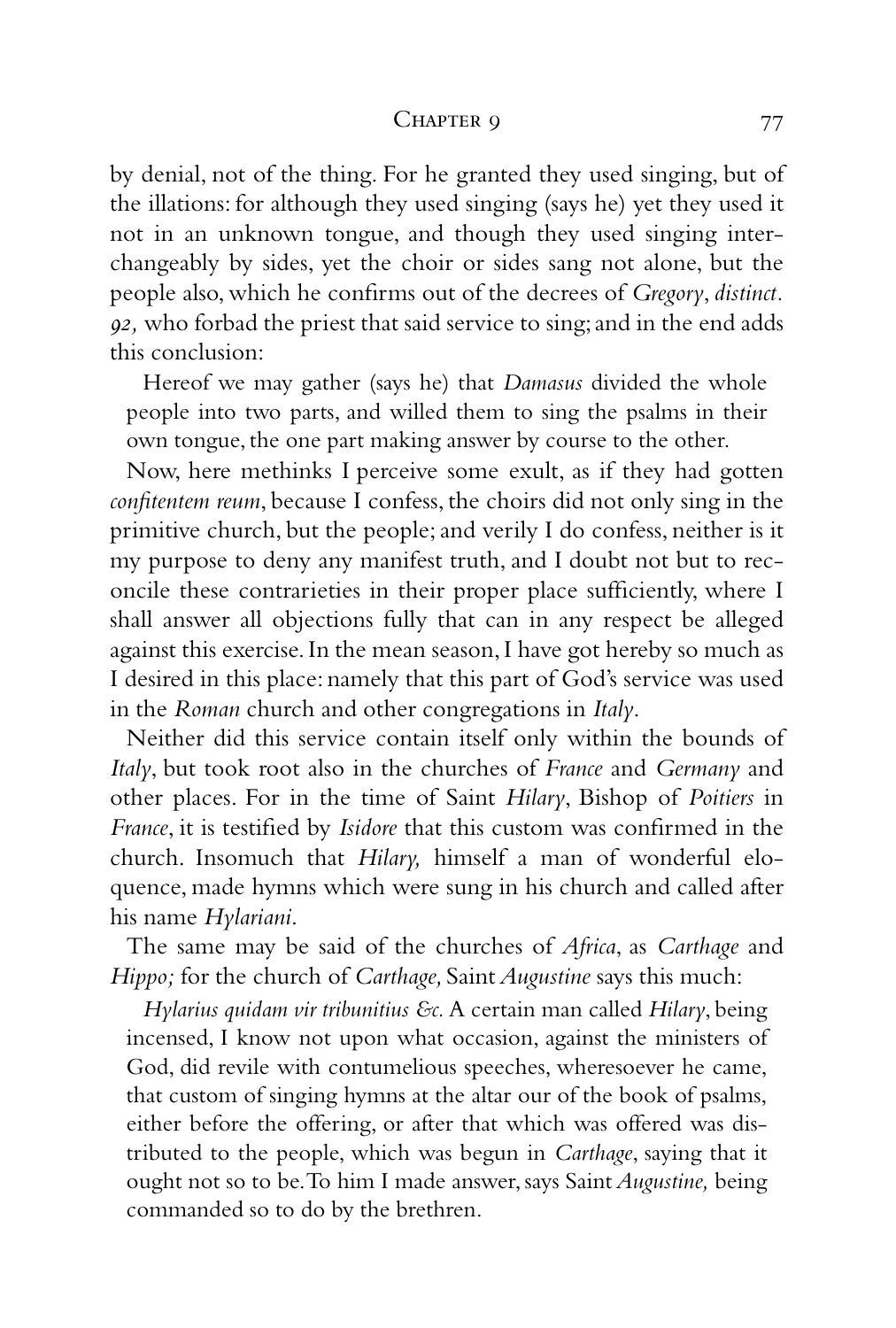So *Victor*, in his history *de Vand. persecutione* says:

That at *Carthage* in the feast of Easter, the people assemble themselves together in the palace of *Faustus*, and there sing hymns in the night-season, in honour of the time.

As for the Church of *Hippo*, where Saint *Augustine* himself was ruler and chief bishop, it is not likely that he would defend the use of that against *Hilary* which he would not allow in his church; especially seeing he himself was not only wonderfully therewith delighted, but in his conversion (as was noted before) had the effectual working thereof in himself.

It were an infinite and endless labour to rehearse every particular church after this order, considering that even the very name of them are infinite; nevertheless if these particulars will not suffice, harken to the general voice of the doctors, who with one consent agree that nothing was more frequent in the assemblies of the faithful. First Saint *Jerome* has these words:

*Matutinis vespertinisque hymnis ecclesia delectatur Deus, per animam fidelem, quae relicto inanium superstitionum retu eum devote laudaverit*. God is delighted with the morning and evening hymns of the church by a faithful soul, which, rejecting the ceremonies of vain superstitions, praises him devoutly.

And *Eusebius*, writing the exercises of the Christians in their meetings, makes this catalogue:

They used prayers, singing of psalms, celebration of the sacraments, and thanksgiving.

To whom agrees Saint *Basil:*

*templa martyribus dedicarunt &c.*They dedicated churches to the holy martyrs with hymns and giving of thinks, whereunto they came together even at midnight as then their manner was.

And in the same place:

*Interdum concionandi materia ex psalmis illis desumpta est quos prius decantarunt.* Sometimes the arguments and texts of their sermons were taken out of the psalms which they had sung before.

So *Eusebius* and *Nicephorus,* against the cavils of *Theodotus* and *Artemon* and other heretics,make mention of psalms and songs which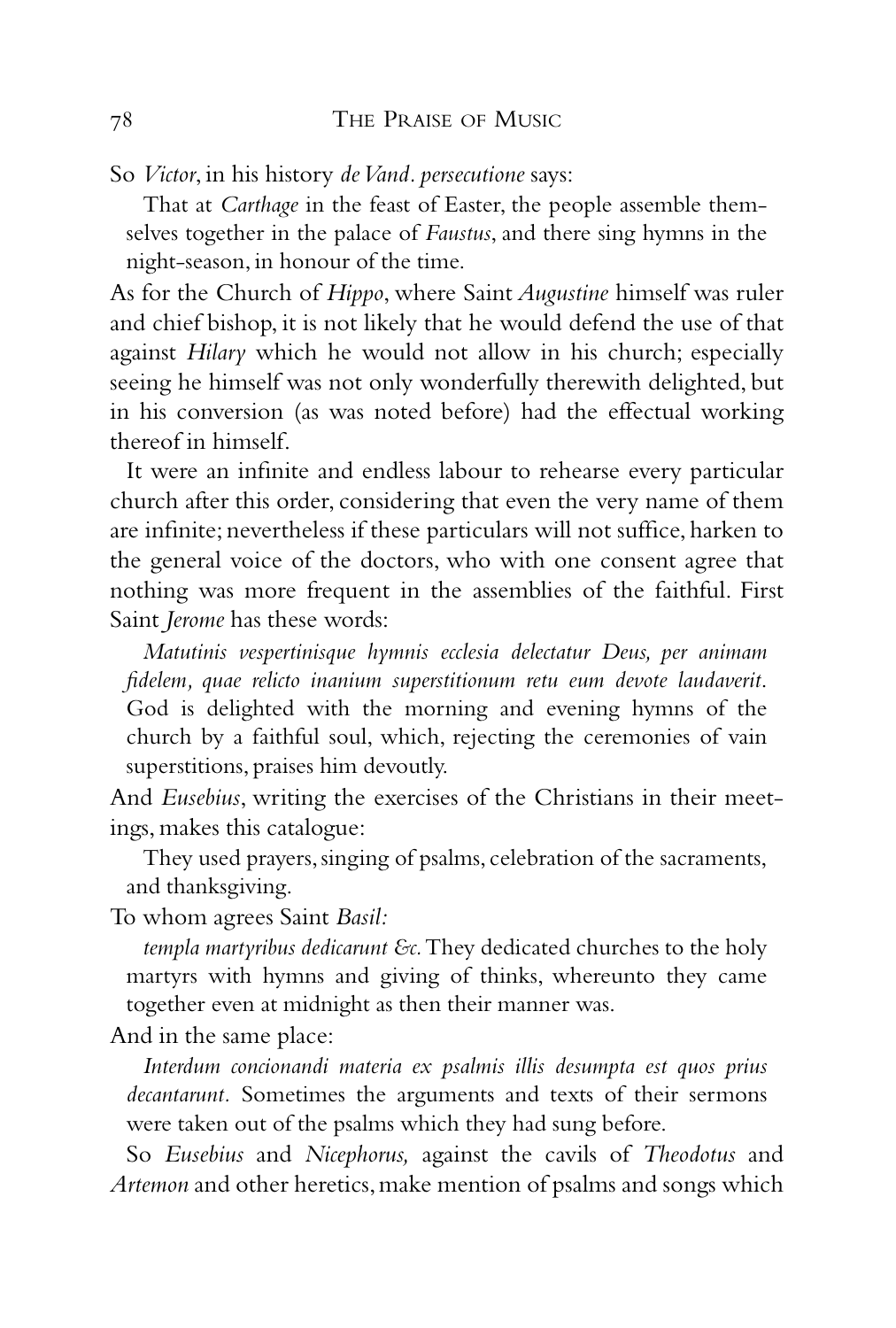#### CHAPTER 9 79

faithful men had made, attributing therein to Christ, divine Godhead, and praising him with sweet concent. And it may easily be gathered out of Saint *Augustine* that godly men in their assemblies sang praises unto God, and made their prayers to their Lord. So *Theodoret* makes mention of dancings and banquets,which Christians were wont to use in their merry meetings after any notable and strange deliverance.

And *Epiphanius* to this purpose speaks:

Morning hymns are continually sung in the church, and evening prayers: yea, both psalms and prayers by candlelight.

But most evident is that testimony of Rabbi *Samuel*, who, writing to *Isaac* the *Israelite*, has these words:

*Paveo, mi domine, quod dictum est de apostolis illud Esaiae &c.* I am afraid, Sir, of that which *Esaias* speaks of the Apostles: they shall declare the holy one of Jacob and preach the God of Israel; the ignorant shall receive knowledge, and musicians shall know the laws.We manifestly see that ignorant men and musicians teach our law. And who are these ignorant men, but the Gentiles? And who are these musicians, singing our psalter and our prophets in the churches, but the Christians?

And a little after:

*His omnibus consideratis &c.* All these thing considered, methinks we do amiss in judging of the sacrifice of their praise which they offer in the church of God, singing; especially seeing we find both commandment for it in the law of God, and the example of *David*. For commandment, it is said: praise him with virginals and organs; praise him with cymbals; praise him with high sounding cymbals; let everything that hath breath praise the Lord. For example, we read that *David* danced before the Ark, whom his foolish wife *Michol* did therefore reprehend. But he answered "O foolish woman! Will God suffer me in his service to be despised?"And all the children of *Israel* sounded the trumpet as they carried the Ark. Now what are we, which laugh at the solemnities of these singing, but foolish *Michols?* And who are these that sing but the Christians, dancing and singing to God in humbleness of heart, as *David* did?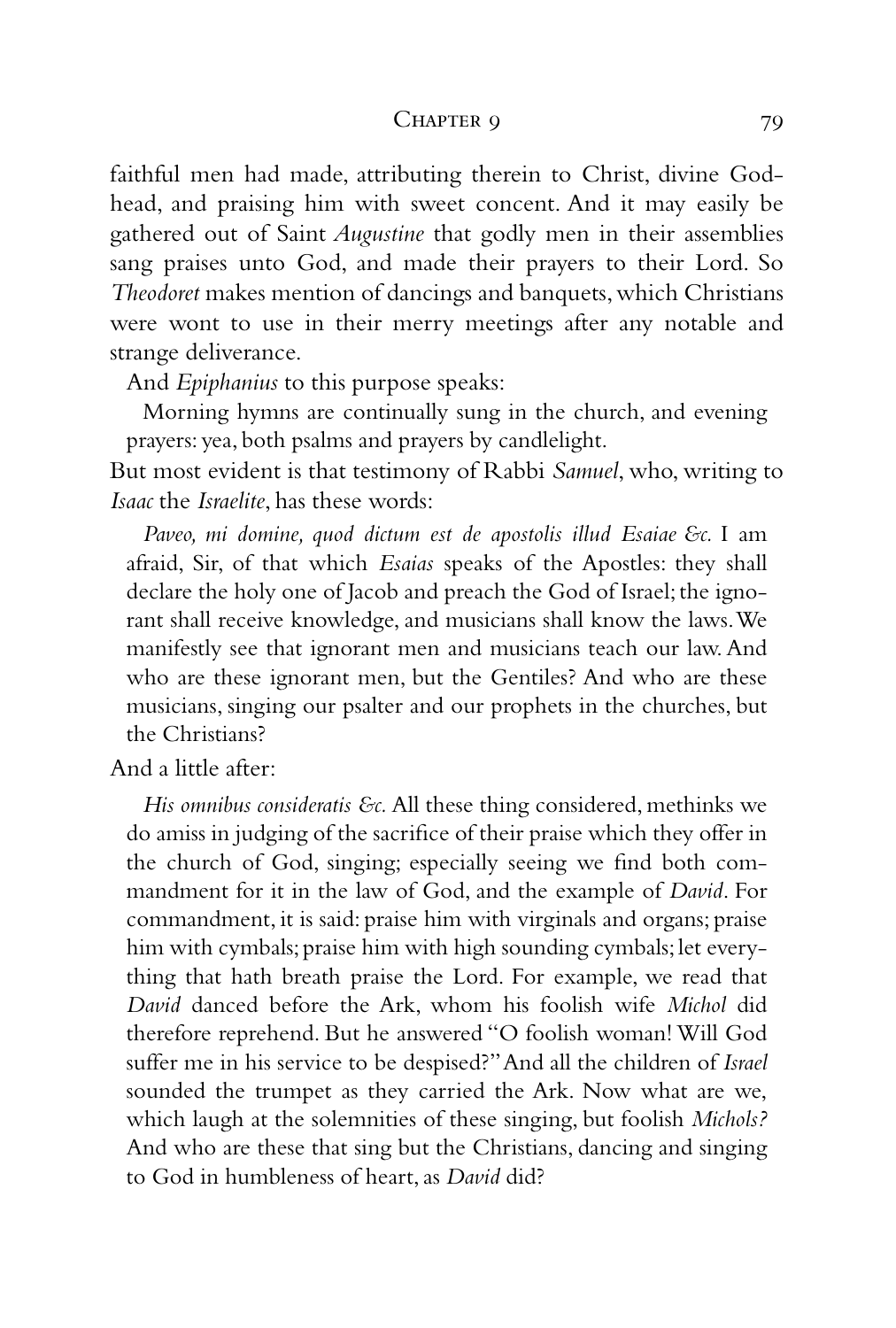But for conclusion of this point,my last proof shall be out of *Isidore*, which speaks most plainly to the effect:

*Davidis psalterium id circo cum melodia cantelinarum suavivum ad ecclesia frequentatur,quo facilius ad compunctionem flectantur*.The psalter of *David* is therefore accustomed to be sung in the church with the melody of pleasant songs, that men may the more easily thereby be brought to a remorse of conscience and sorrow for their sins.

 $\overline{\mathscr{R}}$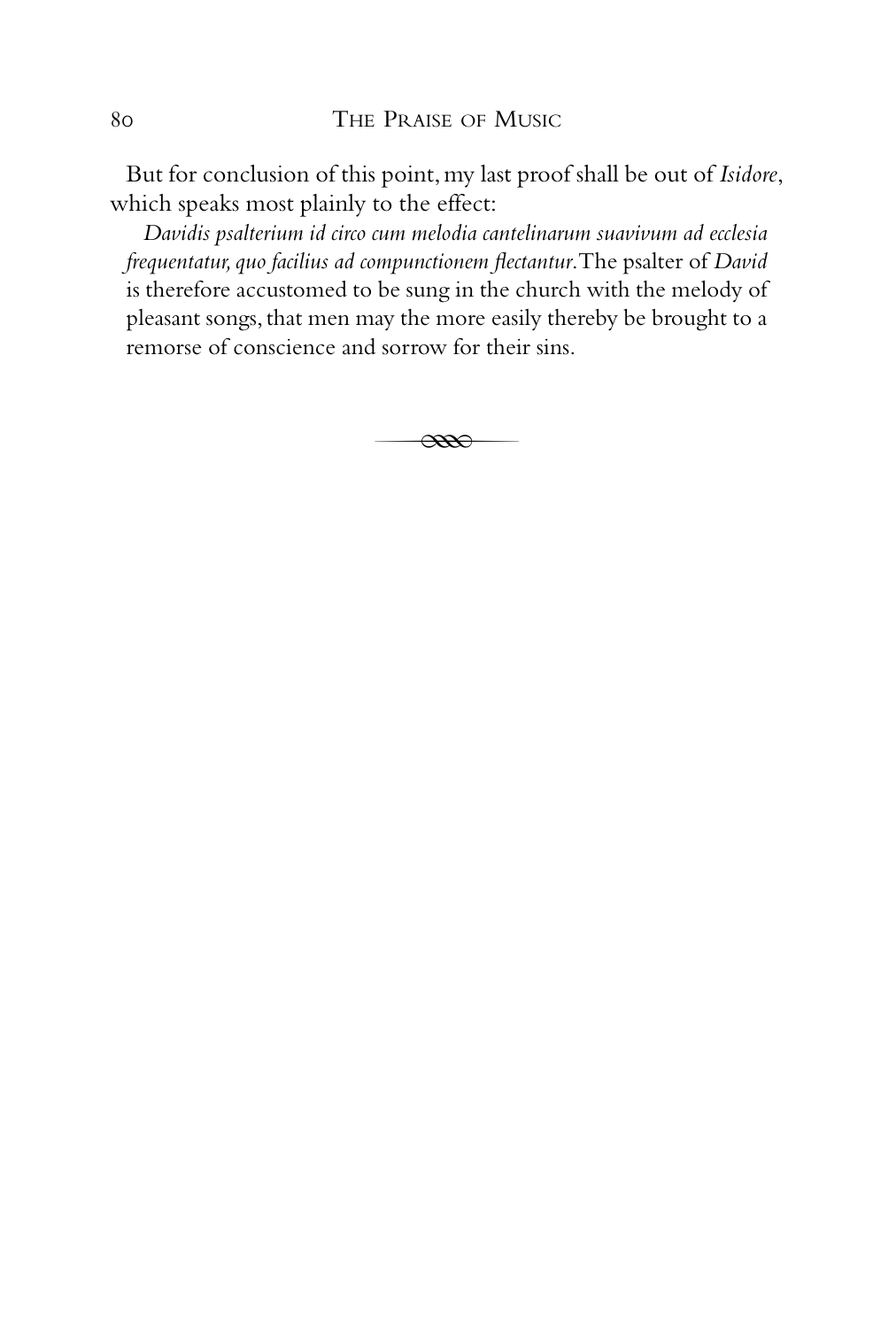## THE LAWFUL USE OF CHURCH MUSIC, PROVED BY AUTHORITIES OUT OF THE DOCTORS

### CHAPTER 10

T<sup>o</sup> the practice of the church, it may seem superfluous to add the opinions of the fathers, because it is likely that they who used music in their churches, allowed it in their opinions. And yet because the fathers set down the use thereof in ecclesiastical matters, that we may leave no place of cavil for the adversary, I think it not amiss, though in few words, to add their particular speeches to this purpose. *Justin* Martyr, who flourished about the year of our Lord 164, in his questions which the Gentiles proposed to the Christians, moving a question touching this matter, makes answer thereunto. His question he puts down in this form:

If verses and songs were invented by them which detested religion, purposely to deceive, and were commended to them which lived under the law for their weakness only, and because they were to be trained up as children: why should they which have received perfect gifts of grace, and different from those means which we have spoken of, use singing in their churches, to the imitation of those which were under the law as children and infants?

His answer is this:

To sing is not at all to become children, but to sing with dumb instruments and dancing and cymbals is.Therefore the use of such instruments and others which are fit for children is thrust out and expelled from the church, and singing only is retained. For it inflames the heart with a fervent desire of that which in singing delights us; it subdues the motions of the flesh; it drives away those wicked cogitations which our invisible enemies put into our minds; it waters the mind, and causes it to bring forth fruit of heavenly things; it arms and strengthens the reverencers of religion with patience in adversity; it ministers a remedy unto the godly against those molestations which spring of worldly affections. This Saint *Paul* called the sword of the spirit, wherewith he furnished christian soldiers against their spiritual enemies. For the word of God is that which, being meditated upon, sung and sounded out, casts away and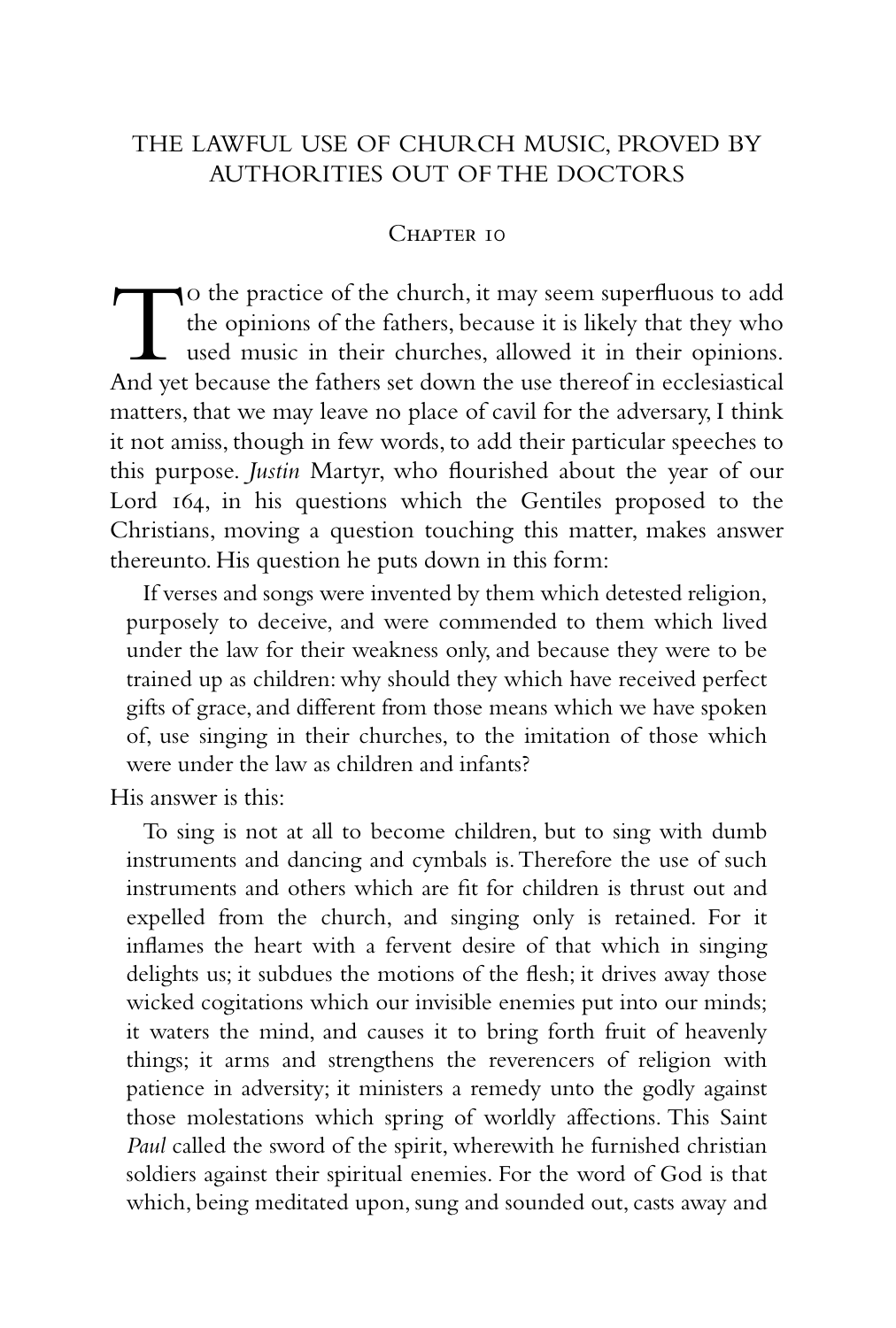puts to flight the devils themselves. It is of force to adorn the mind with christian virtues, which spring up in them that reverence religion with ecclesiastical songs.

Thus far *Justin* Martyr. Of which words, being in themselves so clear and evident to prove the lawful use of music in the church,I say nothing but this: that as he plainly allows singing, so he excludes not all musical instruments, but such as are fit for children. *Athanasius*, Bishop of *Alexandria* in *Africa*, who lived about the year of our Lord 329, writing to *Marcellinus* of the interpretation of the psalms, among other things which he speaks in the commendation of this excellent gift of God, shows why it pleased God to ordain the use thereof:

As we do utter (says he) and deliver our inward thoughts by our words, so God, willing to have the melody of our words to be a sign of the spiritual concent which is in our minds, *psalmos ut modulis canerentur instituit, & cum huius modi harmonia recitari voluit:* ordained that psalms should be sung with music and would have them recited with such harmony. Ut inde concinnitas animorum &c: that there, by the quietness of the mind which is well-disposed, may be known as it is written: if any man be sorrowful, let him sing.

And a little after, speaking of instrumental music, he uses these words:

To praise God upon the well-tuned cymbals, upon the harp and psaltery of ten strings is a note and signification that there is such a concent between the parts of the body as there is among the strings.

And surely this his saying is proved by experience. For as even we witness unto ourselves that if we strike only one string of any instrument, the rest of that tone also gives a certain kind of sound, as if the striking of one pertained to them all. So in our body, if anything be pleasant or grievous to any part, it is also pleasant or grievous to the whole. Good reason therefore that the tongue professes in divine service that which the heart believes: and what both heart believes and tongue confesses, good reason that both hand and whole body testify to their power.The like has Saint*Augustine,* in the prologue he writes before his narrations of the psalms:

Because (says he) that the Holy Ghost saw that man's mind by nature did forsake the way of virtue and incline to the delights of this life, and that it might be incited and stirred up to tread the paths of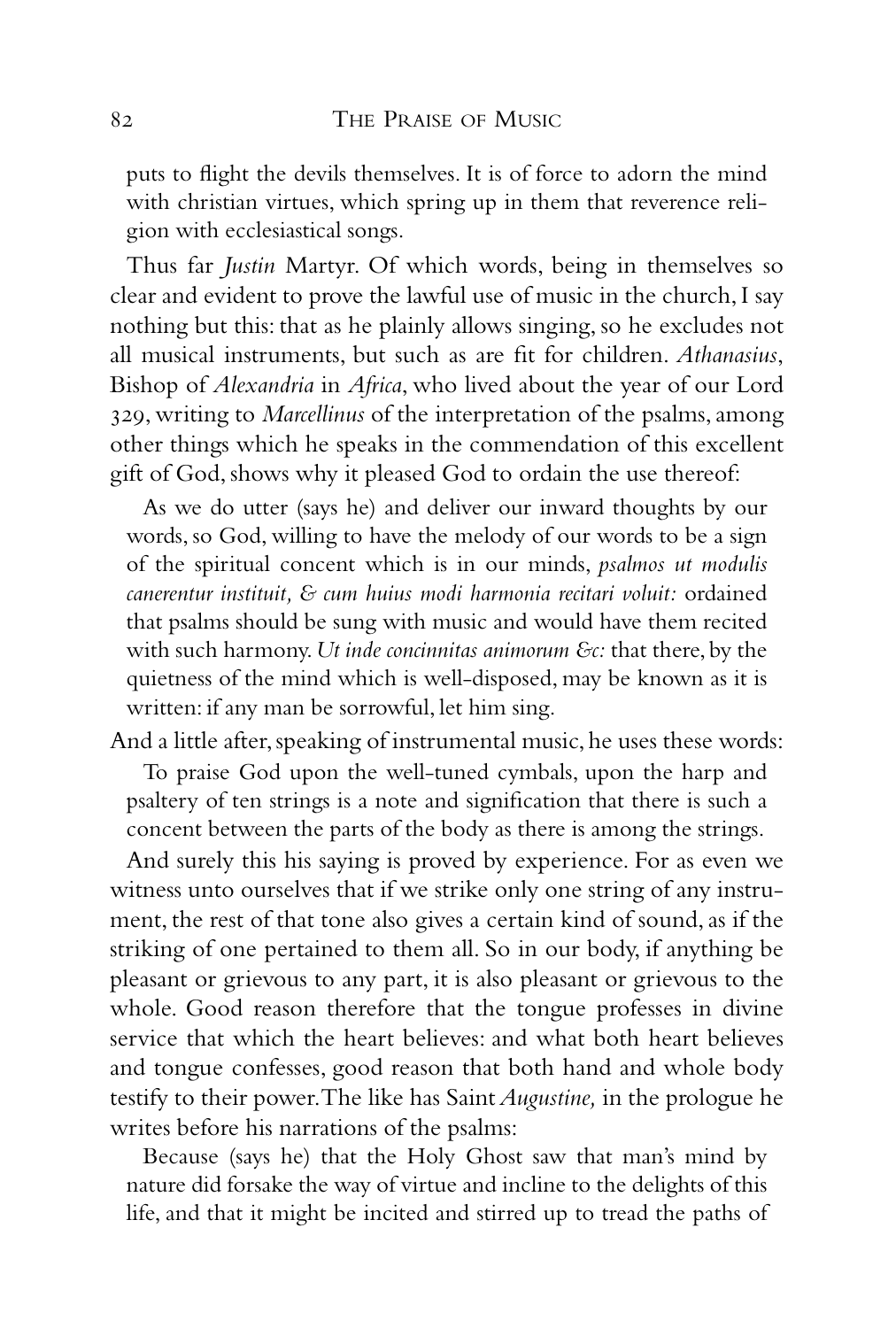#### CHAPTER 10 83

virtue by sweet harmony, he mingled the efficacy of singing with his doctrine, that while the ears are delighted with the sweetness of the verse, the profit of the word of God might, by little and little, distil into their minds: much like unto a skilful physician who, when he will minister any sharp or bitter potion to his patient, anoints the mouth of the cup with honey, lest the diseased or sick person should refuse the profit for the bitterness thereof.

And lest we should think that he speaks not this of the music in the church, he defines a psalm to be one voice of the whole church, whereupon in the same place, breaking into a wonderful commendation of psalms, he adds:

*Psalmus tranquillitas animarum est, &c:* A psalm is the quietness of souls, the standard-bearer of peace, a restrainer of the perturbations and rage of our cogitations; repressing wrath, bridling wantonness, inciting to sobriety, making friendship, bringing those to concord which were at variance; and a reconciler of utter enemies.

And in another place, telling first how he became a Christian, he uses these words:

*Quantum flevi in canticis tuis, &c:* How great an abundance of tears did I shed at the hearing of your hymns and psalms, and how inwardly was I moved with the voice of your sweet singing congregation?

Among others, virtuous *Gregory Nazianzen* commends this one in his sister *Gorgonia*, that she was skilful in singing and used it very often. And surely no marvel, seeing *Chrysostom* attributes these divine properties thereunto:

*Musica*, says he, *mentem e terra abducit, &c:* Music withdraws our minds from earthly cogitations, lifts up our spirits into heaven, makes them light and celestial.

And therefore it is that *Tertullian* gives this general exhortation:

*Sonent inter duos psalmi, &c:* Let psalms and hymns be sung even of two, and let them provoke one another which of them can sing better to his God.

*Athanasius*, in the place above cited, gives this reason why we should not only sing, but also sing cunningly and artificially to our maker: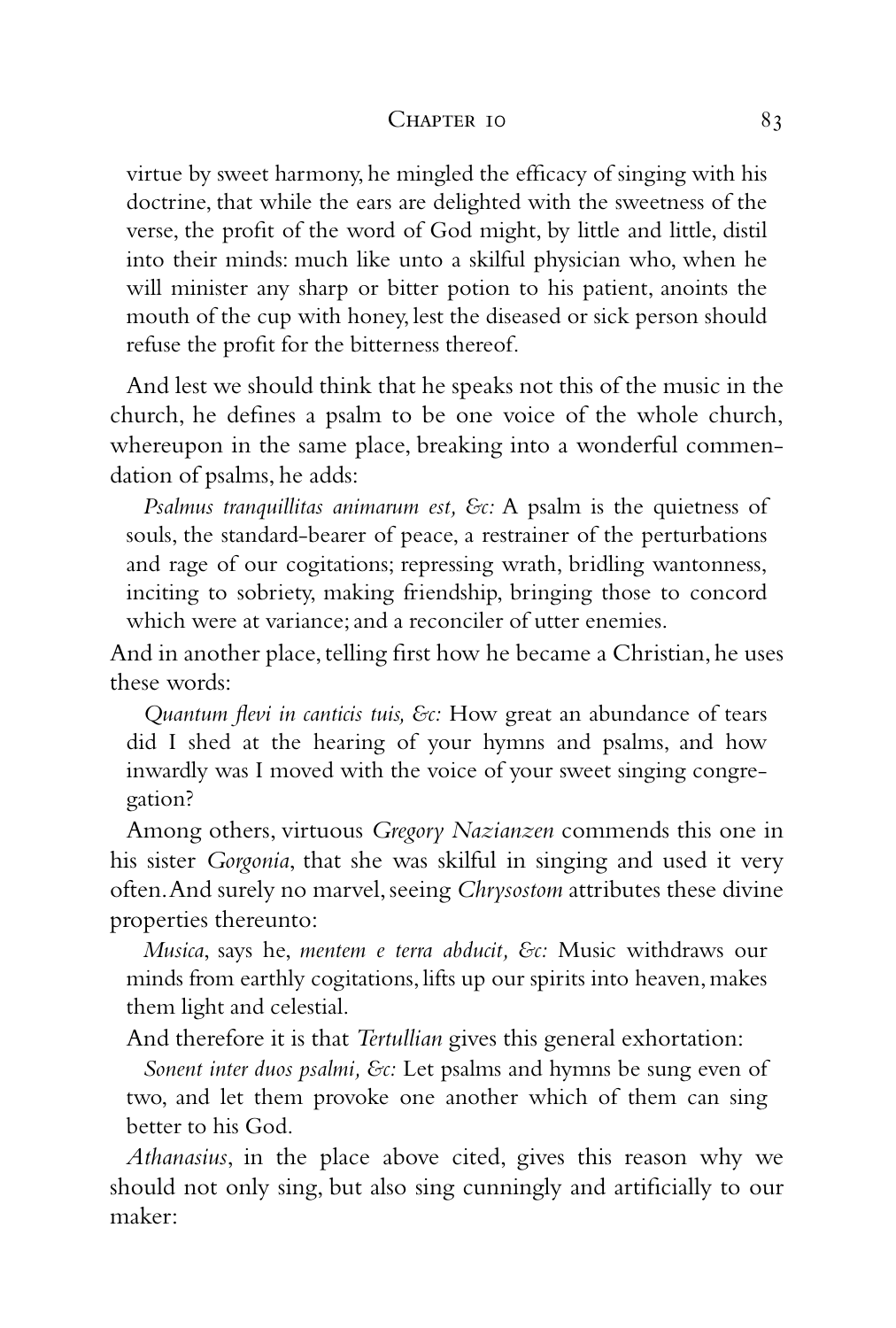*Modulatim recitare psalmos &c*: To sing psalms artificially is not to make a show of cunning music, but an argument that the cogitations of our minds do aptly agree with our music, and that reading, which observes the law of feet and numbers, is a sign of a sober and quiet affection in the mind. For both to praise God upon well-sounding cymbals and upon the harp and psaltery of ten strings is a note and signification that the parts of our body are so conjoined and linked together as be the strings &c.

To the same purpose speaks *Athanasius* at large in the same place, and his meaning is as well to show how good and comely an ornament music is in the church (which as in those days it was not doubted of, nor once called in question, so needed no exquisite apology) as to declare the profit and use which it has even in private meditations.

For, says he, they that sing, so that the melody of words with the quantity of them may agree with the harmony of the spirit, be those which sing with the tongue and with understanding also; neither do they delight themselves only, but also bring wonderful help to those that hear them. For he that sings well frames his mind to his song, and brings it, as it were, from an inequality to a certain equality and proportion; not that he is moved by any thing, but rather that he perceives thereby the affections and imaginations of good things, and stirs up in his mind a greater desire to do good afterwards. For the soul, being intentive to the words, forgets the affectations and perturbations; and, being made merry with the pleasant sound, is brought to a sense and feeling of Christ and most excellent and heavenly cogitations.

To their former authorities, it were an easy matter to add more innumerably, but I will content myself and the reader with a few. *Eusebius*, in his twelfth book, *De praepationem evangelica,* uses these words:

*Ut pueri animus legem ita sequatur, ut una cum ea &c:* To the end that the minds of children may so follow the law, that they may together therewith rejoice and be sorrowful, let them learn and sing often such odes and songs as contain the praises and dispraises of those things which the law praises and discommends.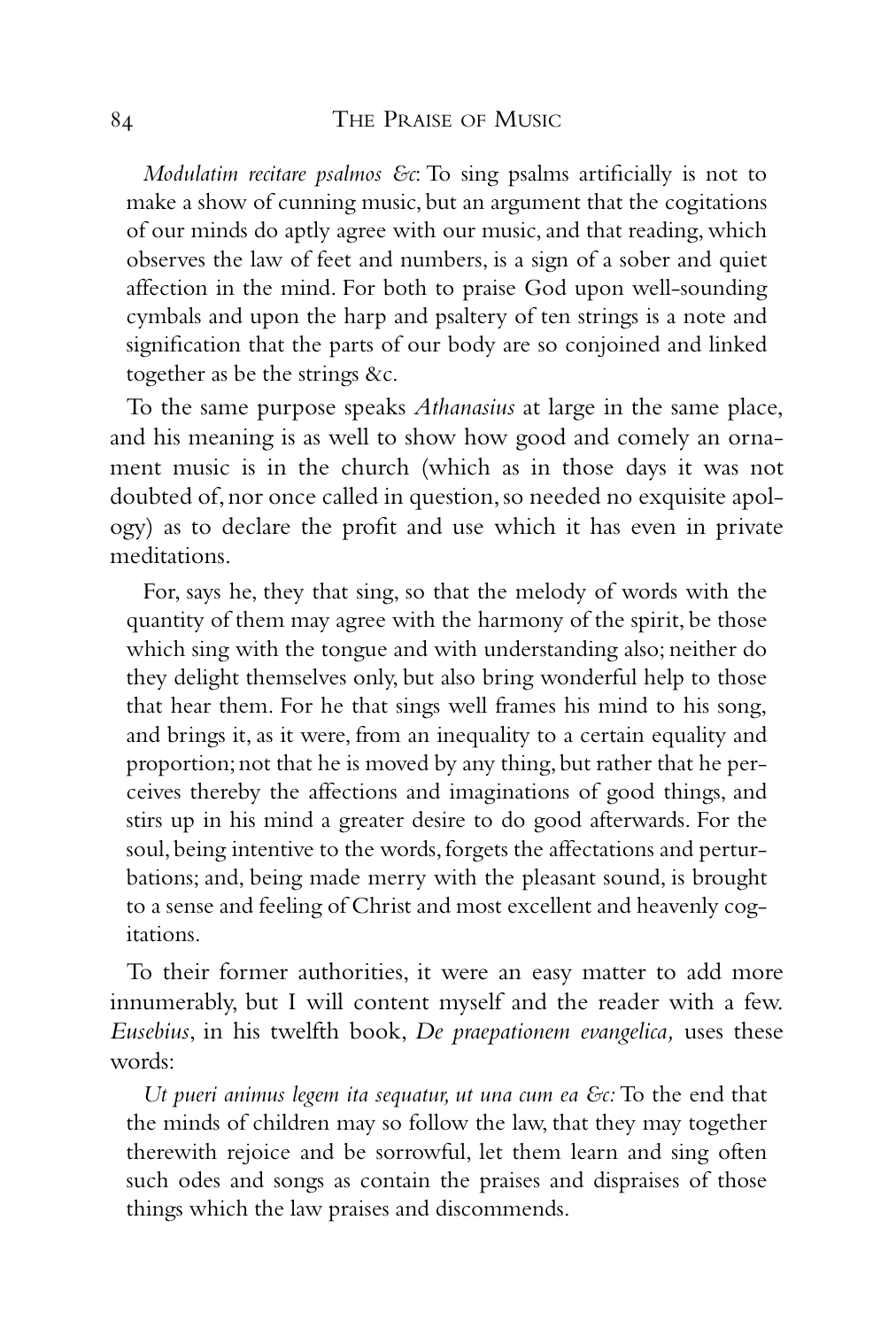and he adds this reason:

*Quoniam teneriores animi rationem virtutus nonsuscipiunt, ludo atque cantu praeparantur: Iure igitur apud nos prophetarum odae a pueris addicuntur:* For the tender minds of children are therefore to be prepared with dalliance and mirth, because they cannot conceive the reason of virtue at the first. Good therefore is that use amongst us that the psalms of the prophets should be learned by children.

And Saint *Chrysostom*, upon these words of the 134th psalm, *psallite nomine eius quia suave est,* has this sentence:

*Hoc dicit, ostendens rem ipsam habere quandam vel per se voluptatem una cum utilitate &c:*This he says to show that the thing itself has of itself a certain pleasure with profit. For the principal gain thereof is to sing hymns unto God; to purge the soul; to lift our cogitations on high; to learn true and exquisite knowledge; to argue of things present and things to come. Besides these things, it has also by melody great pleasure and some comfort and recreation, and makes him that sings grave and reverend.And that it makes men such, it is manifest, in as much as one interpreter says 'it is a comely thing', and another 'it is a pleasant thing': for both say true. For although he that sings be never so outrageous, yet while he reverences the psalm, he pacifies the tyranny of his outrage.Although he be overwhelmed with mischiefs and overcome with the heaviness of his soul, yet, while he takes pleasure in singing, he eases his heart, extols his cogitations, and lifts up his mind on high.

This part might wonderfully be amplified as with the speeches of ancient fathers: so also with the practice and examples, not only of themselves, as is before declared, but also of most noble and renown emperors. As of *Constantine* the Great, *Justinian*, *Theodosius* the Younger, *Valens* the emperor, and *Carolus Magnus*, which may be confirmed by the testimonies of *Eusebius, Nicephorus, Gregory Nazianzen,* and *Carion* in his chronology. *Eusebius* thus testifies of *Constantine:*

*Cantare primus incaepit,una oravit,conciones sacras reverenter audiit:adeo ut rogatus ut consideret, responderit: fas non esse dogmata de Deo remisse & segniter audiri.* He first began the psalm, prayed together with the people, heard holy sermons with reverence, insomuch that being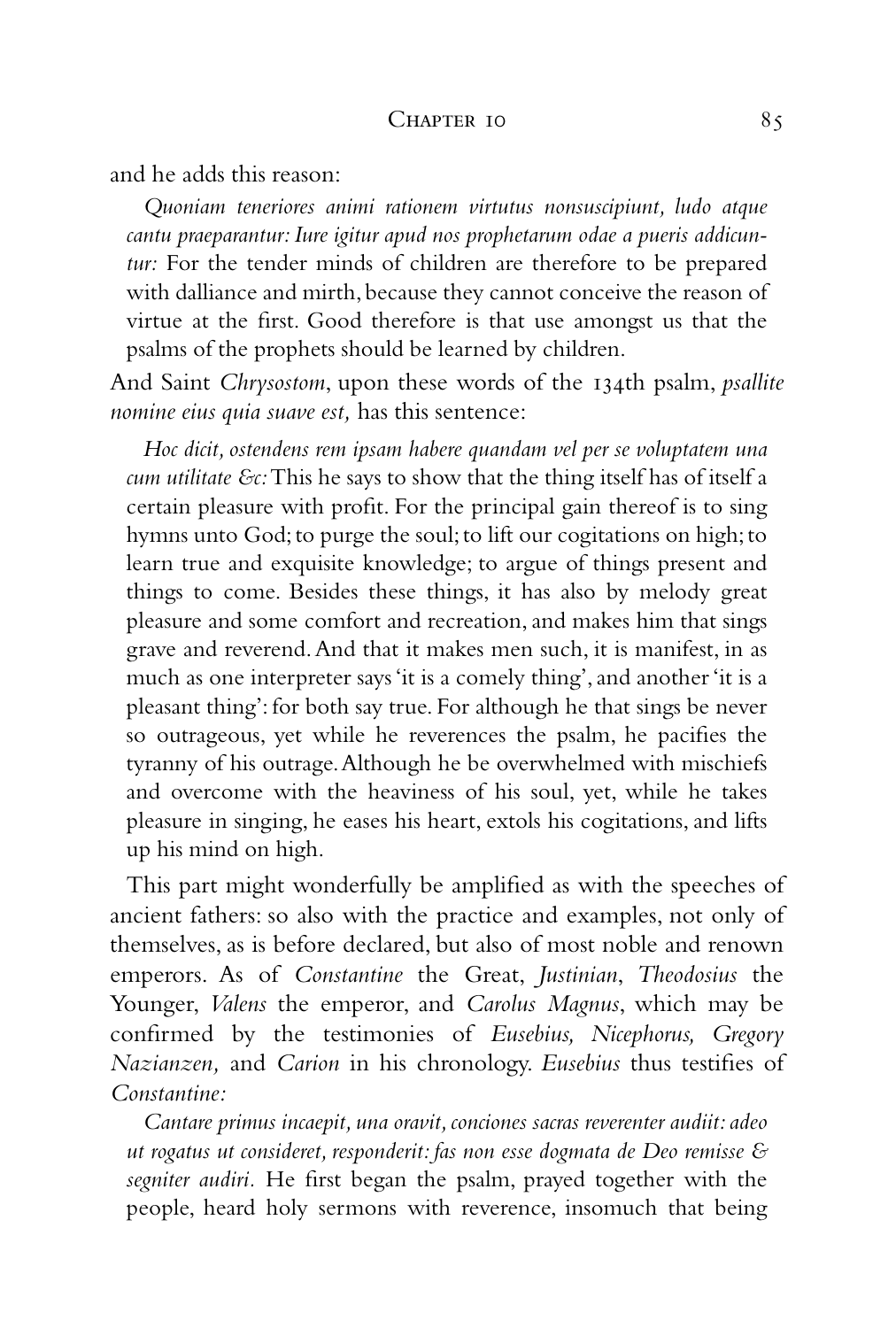desired to sit down, he answered: it was not meet that those things which were declared concerned God should be heard remissly and negligently.

*Nicephorus*, speaking of *Justinian*, says:

*Justinianus imperator octavo sui imperii anno, constituit ut in concionibus ecclesiasticis concineretur illud: Unigenitus filius & verbum dei &c. Justinian*, the emperor, in the eighth year of his reign, instituted that that ditty 'the only begotten son and word of God &c.' should be sung in ecclesiastical meetings.

And of *Theodosius* the Younger:

*Theodosius minor imperator, cum tota ecclesia supplicationem fecit pro serenitate, & ipse quidem medius hymnis canendis praeivit privati habitu incedens. Theodosius* the emperor made his supplications with the whole church for fair weather, and went in the midst before them in the habit of a private person while they sang their hymns.

So *Nazianzen* speaks of *Valens*:

When the emperor *Valens* entered into the church where Saint *Basil* preached, τυι αχοην ωροβαλεον τυ ψαλµοδια καταβρον− τηθυ: hearing the sound of the psalms, he was stricken as if it had been with thunder.

So does the history record of *Charles* the Great:

*Quandocunque fiut in urbibus accessit ad psalmodiam &c:* Whensoever he came to any city, he went to the psalmody and sang himself, appointing unto his sons and his other princes lessons to be sung, and joined his earnest prayer with the godly.

The epistle of the bishops, which were of the Council of *Antioch* against *Paulus Samosatenus* the heretic, among other things lays this to his charge:

*quod psalmos & cantus, qui ad honorem Domini nostri Iesu Christi decantari solent, tamquam recentiores, & a viris recentioris memoriae editos exploserit:* That he has thrust out of the church as new and made by men of late memory those psalms and songs which were wont to be sung in the honour of our Lord Jesus Christ.

Whereby it may appear that as all the reverent assembly disliked the attempt of *Paulus* in abolishing the use of singing, so also they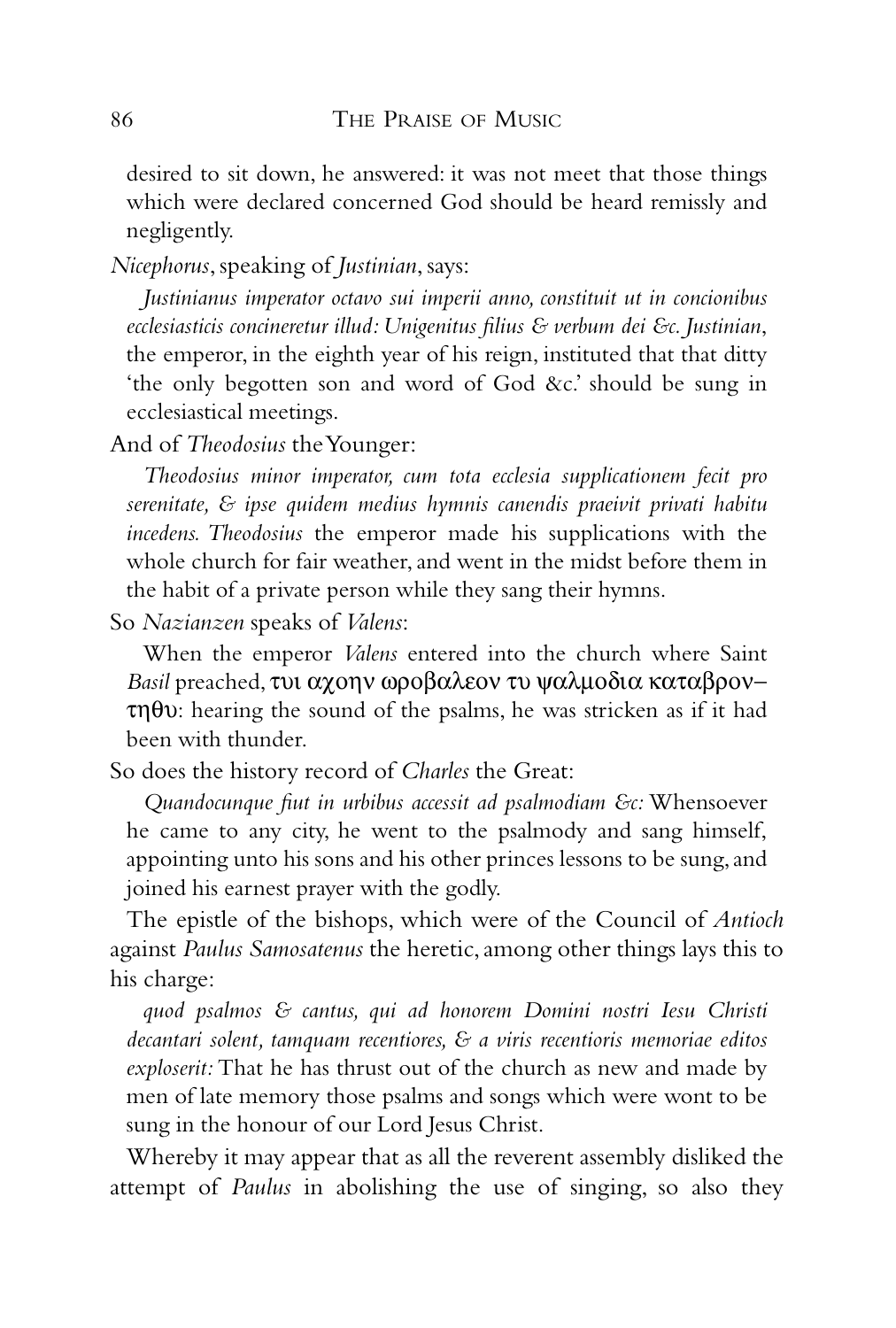#### CHAPTER 10 87

thought it a meet ceremony and ornament for their churches. To these antiquities of former times, it shall not be unneedful to add the opinions of later writers: as of *Bullinger, Peter Martyr, Calvin,Wolphius, Beza,* and others, who all with one concent (although some, I confess, be earnest against pricksong and artificial music in the church) yet make this resolution: that as all other things, which of themselves be good, may be both well and evil used, so music likewise has doubtless a good and profitable use in the church. Howsoever, in the time of popery, the right and lawful use thereof has been quite extinguished and forgotten.And surely, if any man think that I have in this treatise taken upon me the defence of the unlawful use thereof, he may well take just occasion of offence. But I am so far from allowing of the abuse, and of popish church music, that I detest both the one and the other. Look upon the several tracts of these men whom I last mentioned: *Bullinger* in his 5th Decade and 5th sermon; *Peter Martyr* upon the 5th chapter of the *Judges; Calvin* in his *Institutions*, and his commentaries upon the psalms, namely upon the 4, 48, 67, and 98th psalms; *Wolphius* upon the 12th chapter of *Nehemiah; Beza* upon the 3rd chapter to the *Colossians;* and in diverse other places, and you shall find all the contention to be against the abuse, and no one word against the right and lawful use thereof.

Here I will willingly omit *Brentius* and all the *Lutherans*, with whom I see no reason why in this point we should not most constantly agree, so that all things be done to edifying and to the praise of God. Wherefore I will conclude this part with that saying of Saint *Ambrose* in his *Hexameron:*

*Quis sensum hominis gerens, non erubescat sine psalmorum celebritate diem claudere, cum etiam aves minutissimae solemni devotione & dulci carmine ortus dierum ac noctium persequantur:* Who is he, bearing the sense of a man, which is not ashamed to end the day without the singing of psalms, seeing even the little birds with solemn devotion and sweet notes do both begin and end the day?

 $\overline{\mathscr{R}}$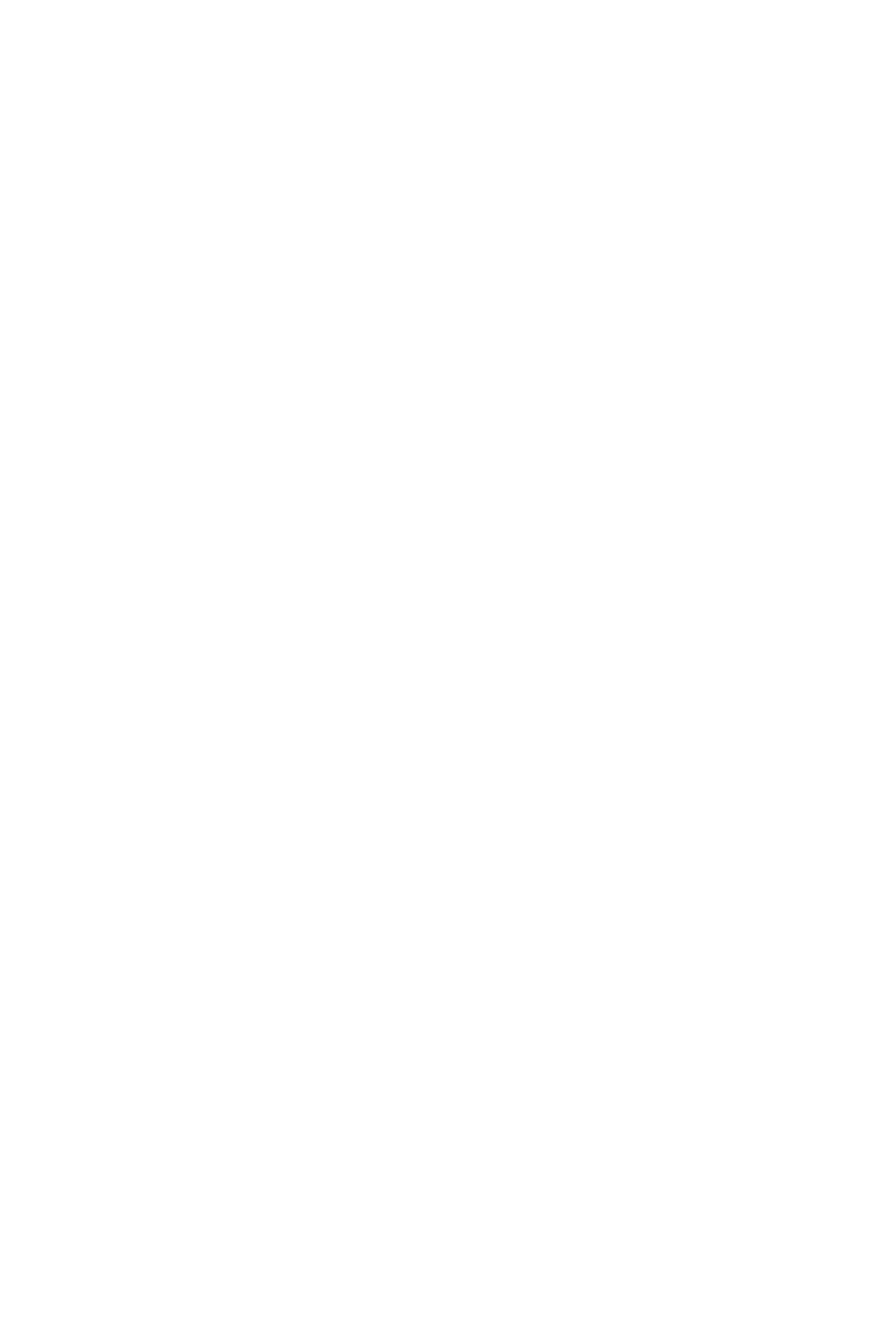## SENTENCES OF THE SCRIPTURE, FOR THE USE OF CHURCH MUSIC

### CHAPTER II

BECAUSE it may seem a matter impertinent to heap a great<br>number of testimonies of the Scripture for the proof of that<br>testimonies and grounds of the Scripture alleged, to touch the point number of testimonies of the Scripture for the proof of that which can by no reason be denied, I mean, after some few testimonies and grounds of the Scripture alleged, to touch the point and quick of this controversy. Forasmuch therefore as I have hitherto sufficiently proved by the practice of the church and authority of fathers that there is a lawful use of music in the church,I will consent myself with these sentences of Scripture which I shall here quote for confirmation of the same, meaning in one conclusion to prove those two things which are in question: that as well artificial as also instrumental music may be used in God's congregation.

My grounds therefore are these: first the testimonies of the Old Testament, whereof I will cite some, because all are infinite.

*Psalm 33:* Rejoice in the Lord, O ye righteous: for praise becomes well the just : praise the Lord with harp, sing unto him with viol and instrument of ten strings : sing unto him a new song, sing cheerfully with a loud voice, &c.

Likewise, in the last psalm:

Praise him in the sound of the trumpet, praise him upon the viol and harp : praise ye him with timbrel and flute, praise ye him with virginals and organs : praise ye him with sounding cymbals, praise ye him upon the high sounding cymbals : let everything that hath breath praise the Lord.

Add hitherto, Psalm 81, the first 5 verses:

sing we joyfully unto God our strength, &c.

I willingly for brevity's sake omit all other speeches of the psalms.

Read besides these the particular examples of *Miriam*,Exodus 15;of *Deborah* and *Baruch*, Judges 5; of *Anna*, the mother of *Samuel*, 1 Samuel 2; of all the tribes of *Israel*, Nehemiah 12; 2 Chronicles 5; 1 Ezra 3; and infinite more? Whereof I gather not only precepts, as in the former places out of the psalms, but also example and practice as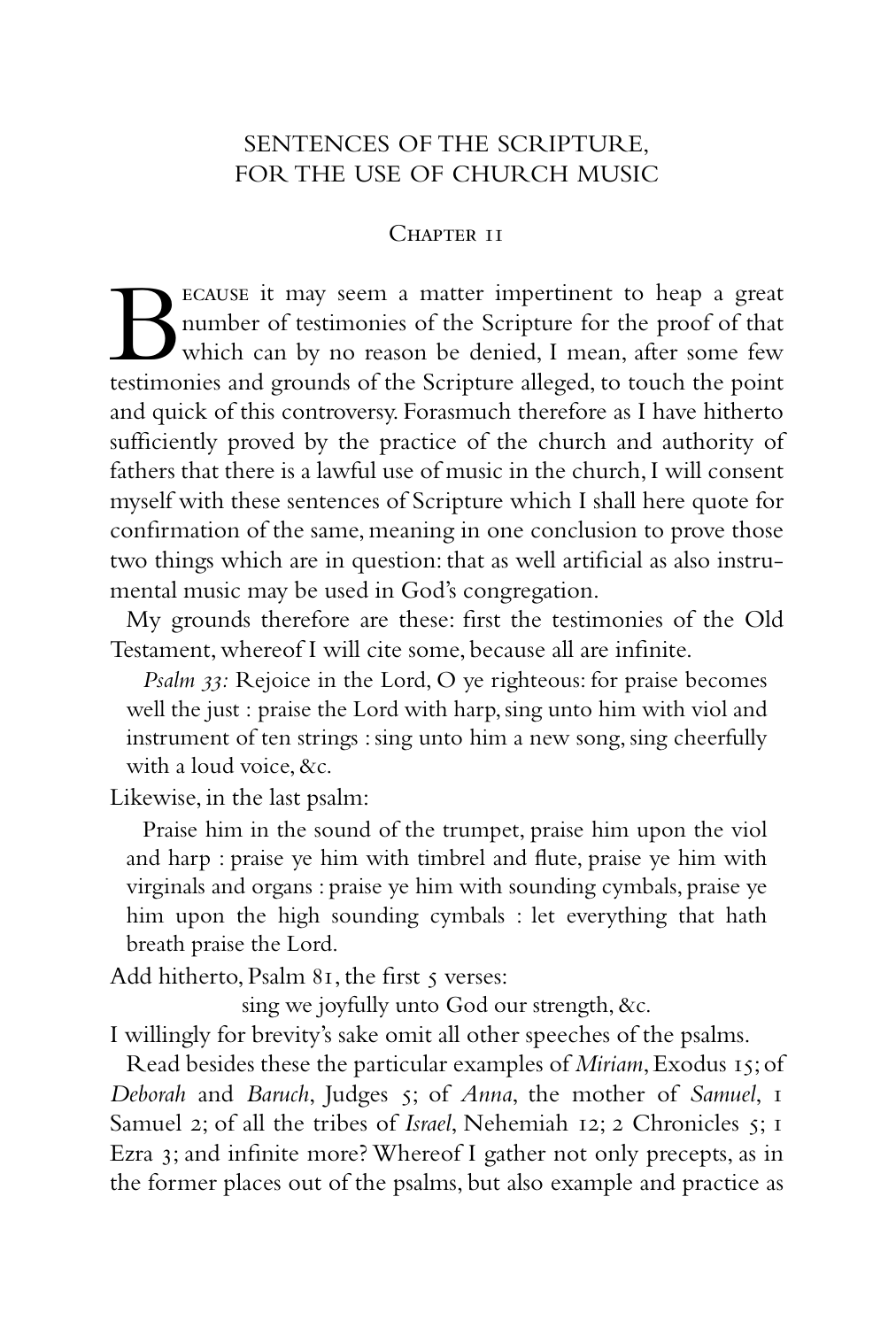out of these places last alleged.And surely, considering that music is no ceremonial thing, and therefore not abolished with those things that are ceremonial, I see no sufficient cause why that which was so excellent an ornament to divine service in those times should now in these latter days be cast out as an unclean thing, and have no place nor use in God's church.

Neither is this practice and service of God a thing either unused in the primitive church, or not heard of the New Testament, which is manifest by these testimonies:

*Colossians* 3, 6: Let the word of God dwell in you plenteously, in all kinds of wisdom; teaching, and admonishing your own selves in psalms and hymns and spiritual songs, singing with a grace in your hearts to the Lord.

And again:

*Ephesians* 5, 19: Speaking unto yourselves in psalms and hymns and spiritual songs, singing and making melody to the Lord in your hearts &c.

Hitherto join also the examples of Christ and his disciples, Matthew 26, 30;of *Zacharias* and the virgin *Mary*,Luke 1;and tell me why both the commendation of this exercise, given by the Apostle, (for I will not call it a precept) and the example, both of our Saviour and other blessed saints of God,may not be a sufficient warrant for us to practice that in our churches which they performed in former ages. And surely, if every action of Christ be our instruction and an example whereunto we should frame ourselves, why should Christ have been author of that which he allowed in himself, and in his Apostles, if he were not willing that we should take example thereby to imitate both them and him?

Now if we consider to what end the custom of singing was used, we shall perceive that it was not so used as that singing and the sounding of organs should be a deed meritorious, to obtain remission of sins and life eternal (as the *Jews* imagine of their songs,and the heathen of their sonnets); or, as the hypocritical monks and friars sang their seven canonical hours, that the doing of that work, whether with understanding or without understanding, it was not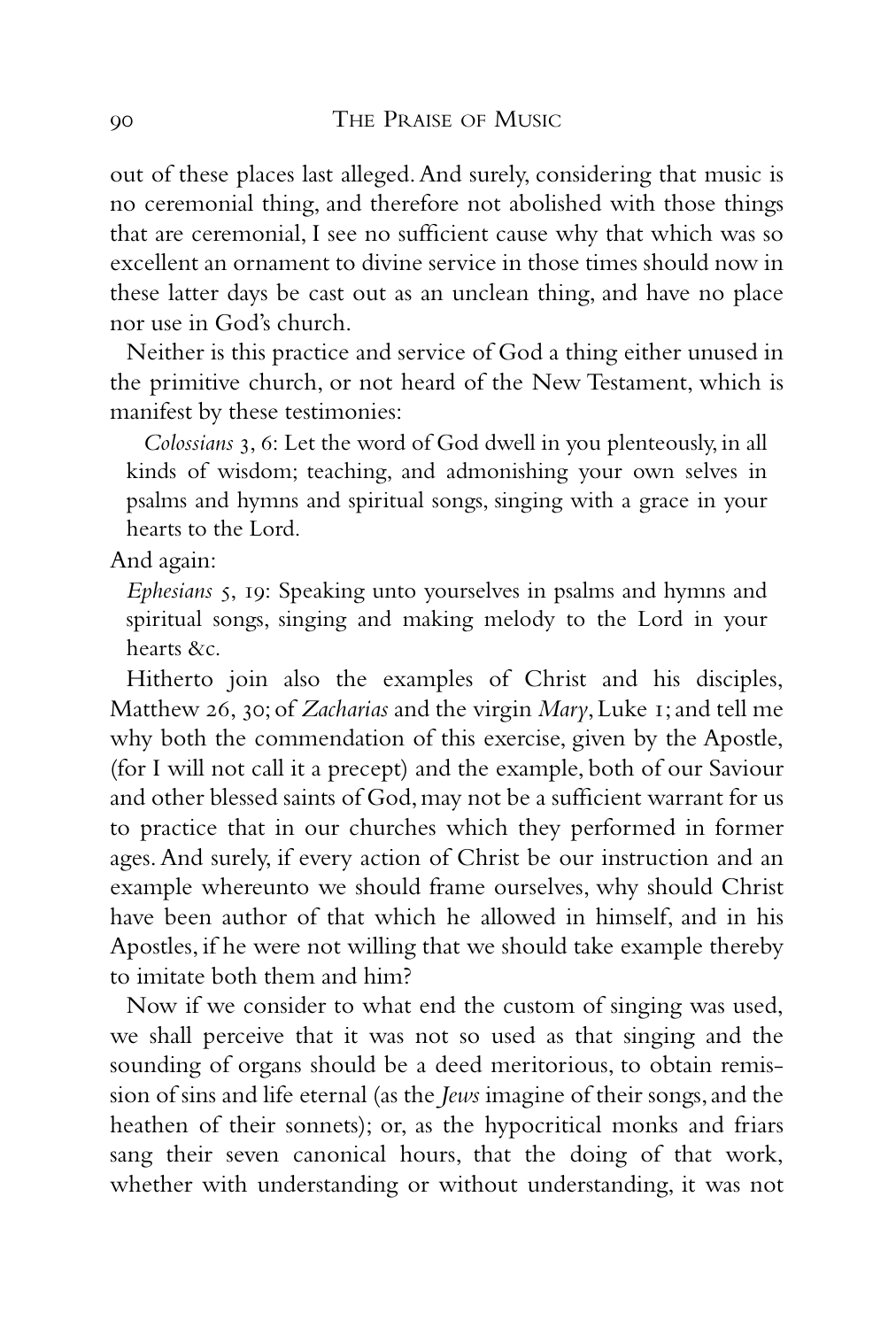#### CHAPTER II 91

material,yet the bare performance of it should be meritorious for the sins of the quick and the dead; but rather that the Lord might decently be praised, whether with humble and hearty prayer, as in in the time of heaviness,when grief oppresses;or with singing of psalms and playing on instruments, as in the time of joy and mirth, according to that counsel of the Apostle:

If any man be afflicted, let him pray;

and if any man be merry, let him sing psalms.

In my opinion, excellent is that interpretation of Master *Calvin*, upon these words in *Luke:*

*Then was with the angel a multitude of heavenly soldiers praising and singing "Glory be to God on high".*The Lord,says he,by the example of this heavenly melody, would commend unto us the unity of faith, and stir us up here on earth to sing the praises of our God, &c.

Wherefore a good argument may be gathered out of diverse places in the *Revelation:* that forasmuch as our life here on earth should, with all industry and endeavour, apply itself to be like that heavenly life which the angels live above, where the twenty-four elders fall down before the Lamb, having every one harps and golden viols in their hands.The voice of which harpers, harping with their harps, *John* himself testifies he heard, and that they sang as it were a new song before the throne, &c.We therefore ought not to omit any part of that service which may either stir us up in devotion or make to the testifying of divine service and beautifying of the church of God. And surely in the praising of God, whom should the Church Militant follow rather than the Church Triumphant? And whom should the saints on earth imitate rather than the saints in heaven?

...who behold the Lord face to face, and know even as they are known. (1 *Corinthians* 13, 12)

Doubtless there can be no greater comfort for a pensive soul than to think that he is a partaker of the same salvation with the saints. And no one thing can pierce deeper into the heart of man than that he is called to the same state of praising and lauding God with the holy angels. Howbeit because I would displease no man, nor give just occasion of offence unto any, I put this as a principle: that as nothing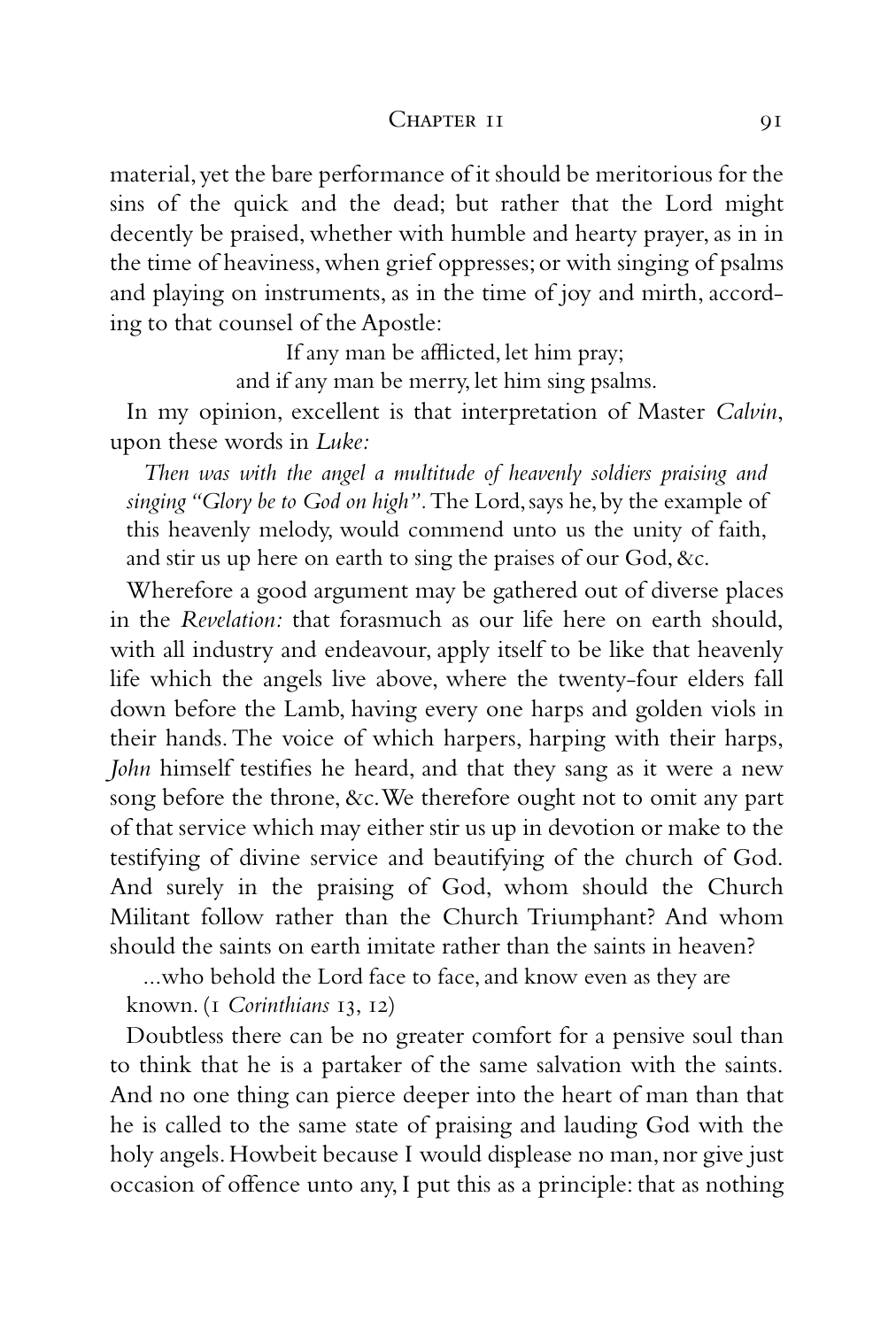is to be taught, so nothing is to be sung in the church, but either that which is set down in the express word of God, or that which may certainly be shown to be collected out of it. For I profess that rotten rhymes of popery and superstitious invocation or praying unto saints does not give greater cause of vomit to any man than to myself; and all either unwritten or unwarrantable verities I so far abhor as that I judge them more fit for grocers' shops and fishmongers' stalls than for God's congregation.

So that I thus far agree with the greatest adversaries of our profession that I would not admit any other matter than is contained in the written word of God, or consonable thereunto. Only herein we differ: that they would have no great exquisite art or cunning thereunto, neither the noise of dumb instruments to fill up the measure of the praises of God; and I allow both.Wherein if I be not too much affectioned, methinks they do great injury to the word of God, in that they can contentedly permit it to be sung plainly, denying the outward helps and ornaments of art to add more grace and dignity thereunto.And truly, if in all other faculties, it be not only lawful, but commendable also, as in painting and speaking, to set out their matters with colours and eloquence of words,I see no reason why to add more grace to the ditty with the exquisiteness of music should be condemnable in the church.

Wherefore I am of opinion that few of our adversaries can answer this reason, which seems to me to be a general rule and infallible demonstration for the allowing as well of the cunning and exquisite art of singing as of the use of organs and dumb instruments. The psalms may be used in the church as the author of them appointed, but the Holy Ghost, the author of the psalms, appointed and commanded them by the prophet *David* to be sung: and to be sung most cunningly; and to be sung with diverse artificial instruments of music; and to be sung with sundry, several, and most excellent notes and tunes.Therefore in our English church, the psalms may be sung: and sung most cunningly; and with diverse artificial instruments of music; and sung with sundry, several and most excellent notes.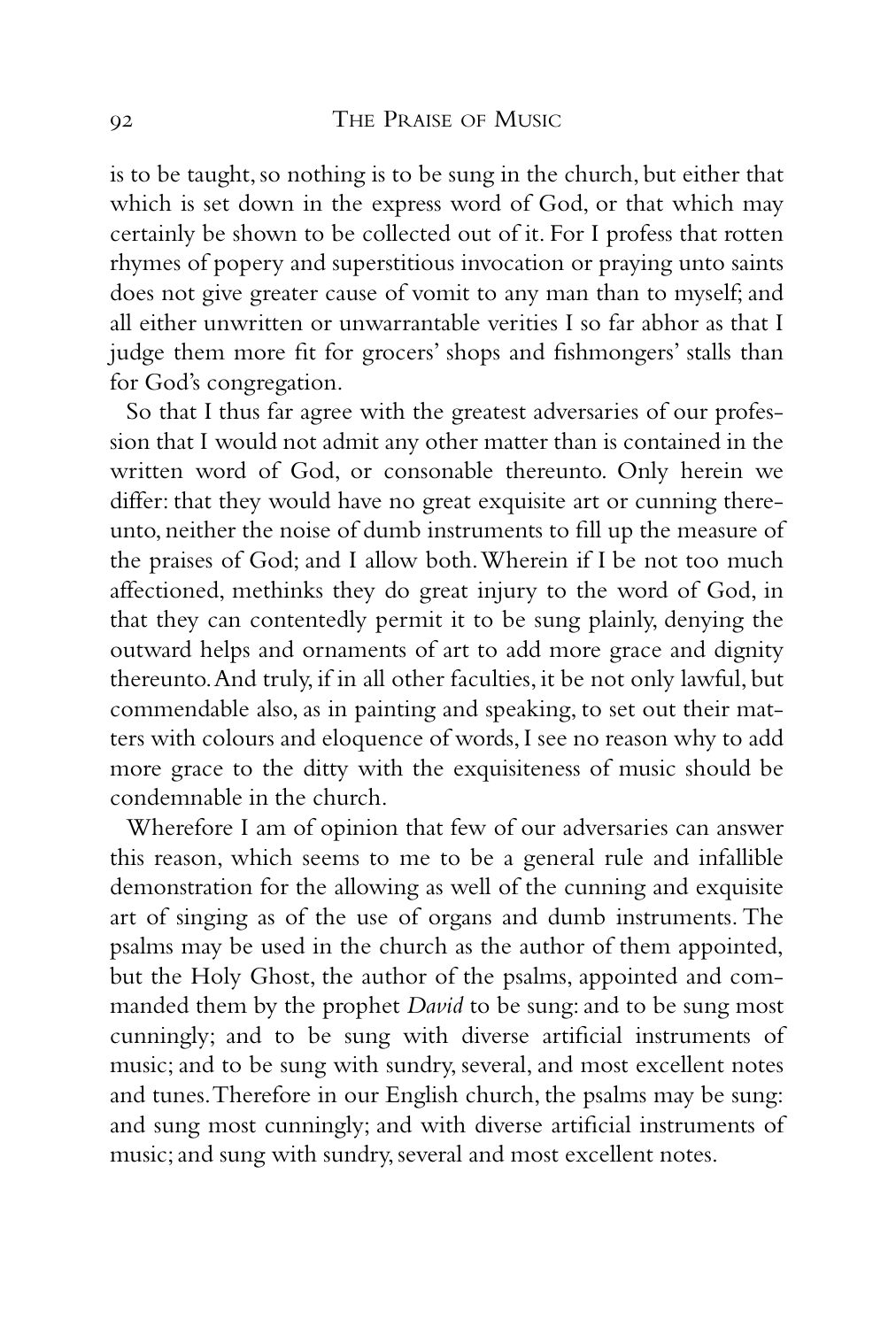#### CHAPTER II 93

For proof that the Holy Ghost would have them sung, he calls diverse psalms by the name of the *Hebrew* word  $w$ , *Shir*, which is a song, and such a song as ought of necessity to be sung: as Psalm 7 and 120.That he would have them sung most cunningly, he directs many psalms especially, and by name *Lamnazzeath:* that is, to the skilful chanter, or to him that excels in music, as Psalm 4, &c.That he would have them sung with diverse other kinds of musical instruments is expressed in the title of certain psalms, as Psalm 6 and 8. That he would have them sung with sundry, several and most excellent notes and variety of tunes, in diverse parts and places of sundry psalms: it is to be seen by the word hls, *Selah*,set down in sundry places,as Psalm 77 &c, which *Hebrew* word properly signifies 'now change your voice, and that cunningly; now lift up your voice, and that with another excellent tune, that the people may be more attentive,' and the word *Selah* is never written but where the matter of the psalm is most notable.

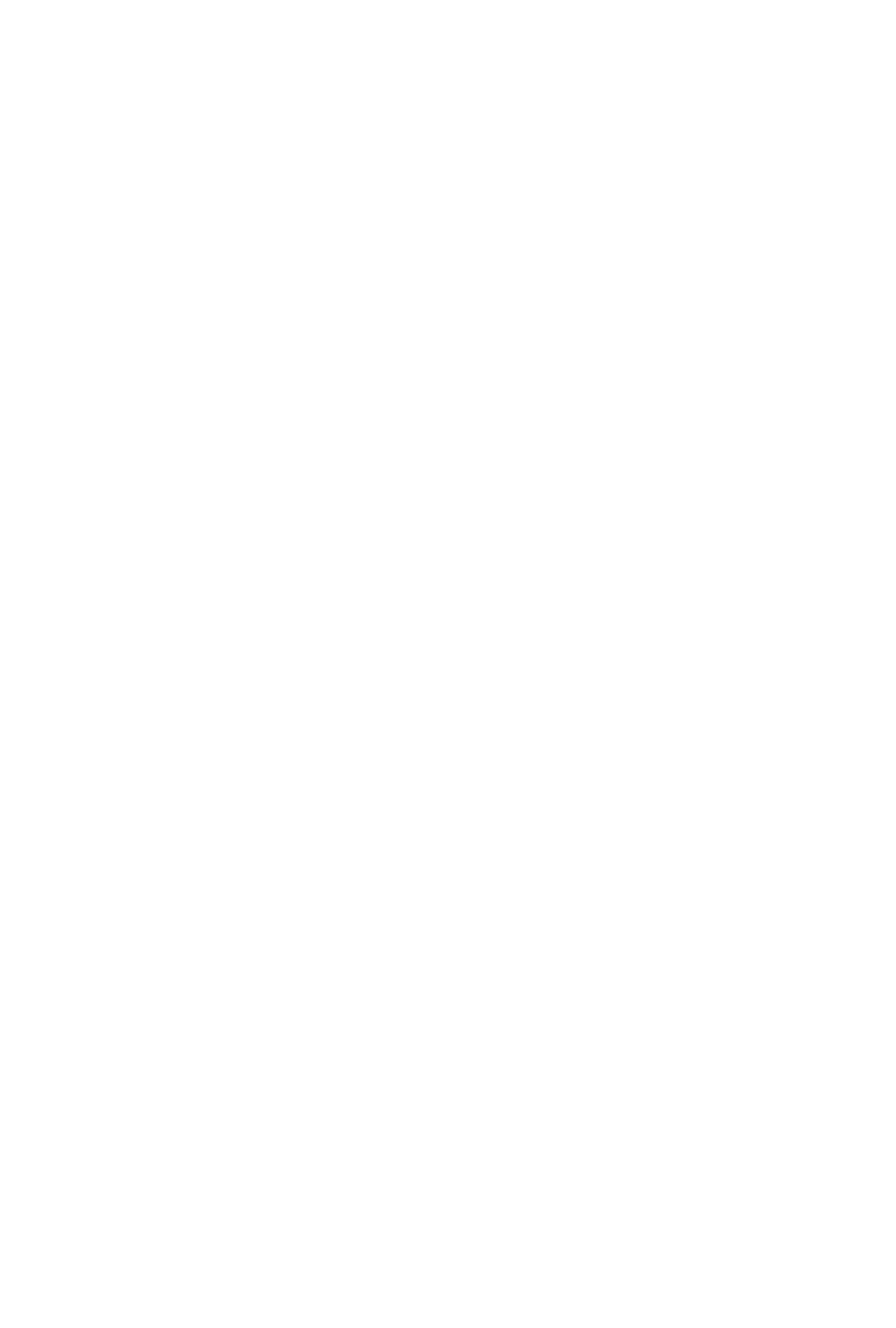## A REFUTATION OF OBJECTIONS AGAINST THE LAWFUL USE OF MUSIC IN THE CHURCH

### CHAPTER 12

In this last part of my treatise, I might seem to undertake a matter far above my ability, were it not that either their objections were too weak to prove their purposes; or those which are of any force, mistaken and groun  $\blacktriangleright$  N this last part of my treatise, I might seem to undertake a matter far above my ability, were it not that either their objections were too weak to prove their purposes; or those which are of any that I may proceed orderly therein, it shall not be amiss to see what diversity of opinions there are concerning this matter. Some dislike not all kinds of singing,but that which is sung by the ministers alone, or by singing men deputed for that purpose; and these are they who cannot away with exquisite and cunning music, nor with the sound of instruments in the church, but, measuring all things by their own humours, think plainsong far more meet for God's congregation. Others there be that disallow all kind of music in the church.And we do not only permit singing, contrary to the latter, but also cunning and exquisite singing, clean repugnant to the former. My meaning is therefore first to see what reasonable answer may be made, as well to those who are against exquisite music (which, by yielding something, make a great show of probability) as those who wholly banish all music out of divine service, who therefore cannot avoid suspicion of stomach and malice, because they be so earnest against that which was never hitherto condemned.

To the former, who dislike not all kinds of music, but that which is sung by certain men ordained to that purpose, alleging that they would have all the people sing together, I answer that if all could, it were not amiss; but because it cannot be, I see no reason why the people may not take as good edification by the singing which other sing, as by the prayers that others read, especially if they so sing as they may be understood.

Yea, but (they say) this cunning and exquisite music, wherein the bass and contratenors and other parts sing with full choir, with often repetition of the same thing, is so confuse and indistinct that the very ditty cannot be understood, much less any edification taken. If any-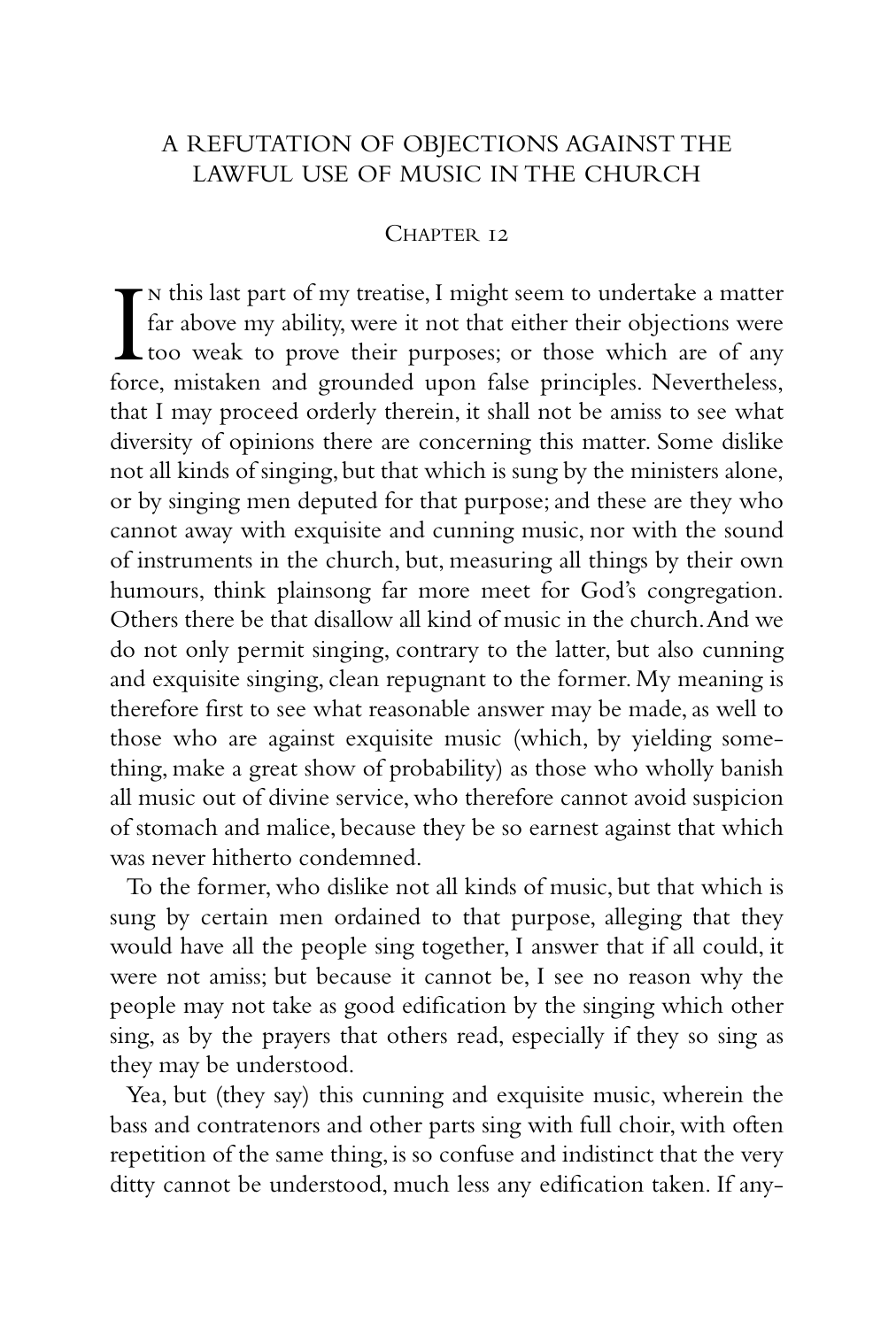thing will satisfy these men, methinks this which I shall say may be instead of a reasonable answer. That the singing of so many parts together causes the ditty not to be understood: it is *vitium hominum non artis* — the fault is in them that so sing, and not in the art. For no doubt but a full choir of good and distinct voices may be as well understood as two or three pronouncing the same thing. Again, because indeed this obscurity can hardly be avoided, it has been well provided for in the church that nothing should so be sung but such things as are very familiar and known unto the people.And whereas they object the often repetition of the same thing as a fault, methinks they blame that which, by their own reason, should rather be commended. For if some things by the number of the voices be hardly understood at once, then surely the 2, 3, or 4th repetition is a means to cause it to be understood the better; neither if it be understood at the first is it therefore a fault to repeat it again, because the often ingeminating and sounding the same in our ears causes the thing repeated to take deep root, and work effectually in our hearts.

The third reason is because exquisite music makes us more intentive to the note than to the matter. And to this purpose they allege the place of Saint *Augustine*, where he says that he did sin mortally when he was more moved with the melody than with the ditty that was song.Verily, I do in no way allow that men at the reading of the chapters should walk in the body of the church, and when the organs play, give attentive heed thereunto, as if the whole and better part of the service did consist in music: for this is a wonderful abuse. But if they learn to lay the fault where the fault is, they might easily learn to satisfy themselves herein. For it is not the fault of music if you be too much therewith allured, but your own. And Saint *Augustine* in that place does not condemn music for the sweet sound thereof, but his own frail and weak nature, which took occasion of offence at that which in itself was good. Again, as it carries away some men with pleasure of the note, so for a recompense, it causes others to give greater heed and attention to the matter: even as the sound of the trumpet in the war is to the dastardly and white-livered knight, a cause of fear; but to the valiant soldier, a heartening and encouragement.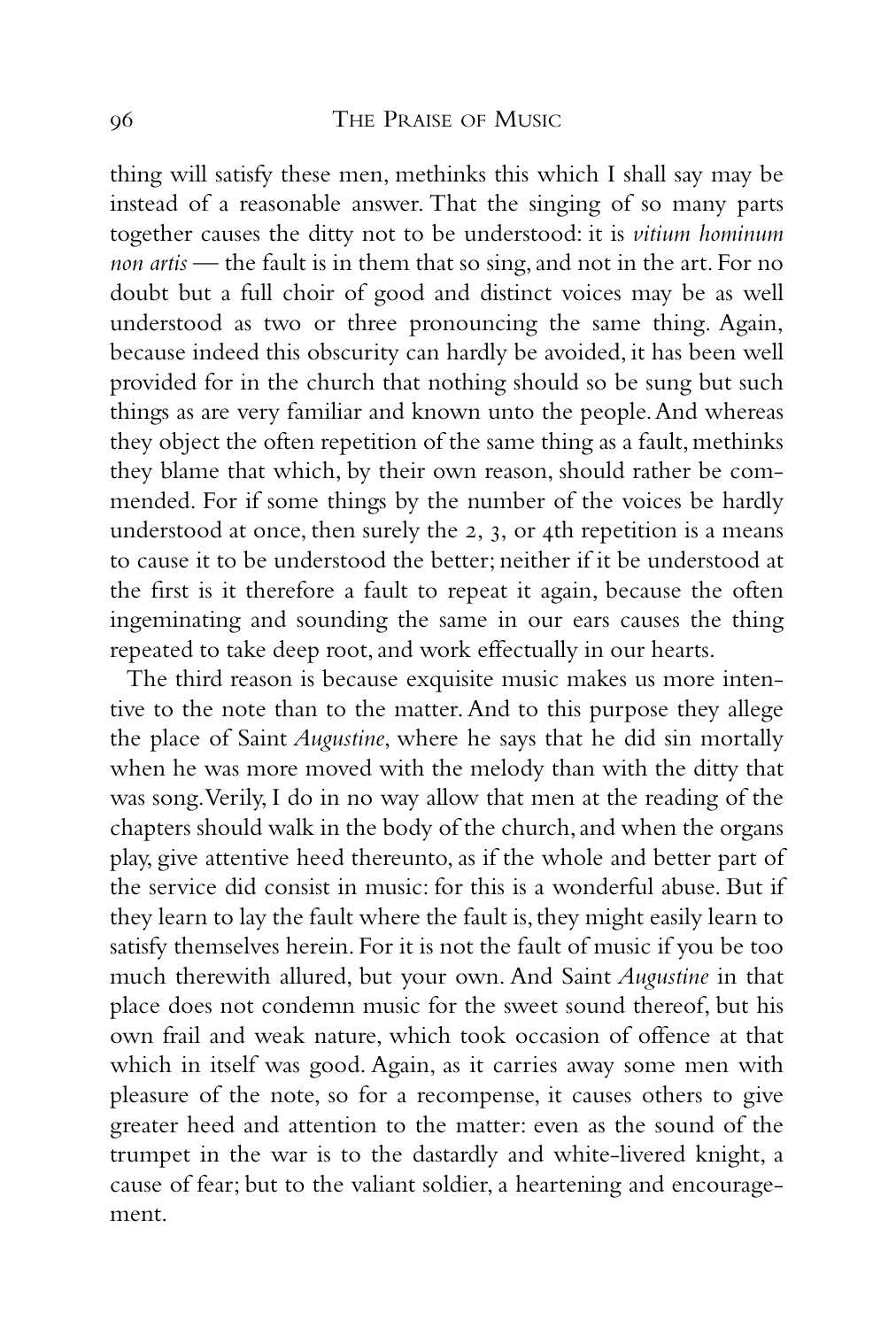#### CHAPTER 12 97

Wherefore, for a final answer unto these, methinks a man out of their own words may gather this good collection against them. Singing in the church they allow, whereupon I infer if the worst sort of singing be allowable in the church, then the better much rather. But artificial singing is far better than their plain music, for it strikes deeper, and works more effectually in the hearers, therefore much rather to be allowed in God's congregation.

Touching the second opinion, which excludes music wholly, without exception, I mean severally to make answer to such of their objections as seem to be of greatest importance.The first objection bears great show of truth, affirming (which we can by no means deny) that God is a spirit, and will be worshipped in spirit and truth, and requires not the outward actions and service of the body, but the inward motions of the heart, the which as it is true indeed, so it is also declared by the testimony of *Gregory*, who in *dist 92 in sancta Romana,* complains that it falls oftentimes,

*ut dum blanda vox quaritur, congrua vita negligatur, & cantor minister Deum moribus stimulet, cum populum vocibus delectat:* that while a pleasant voice is sought, honest life is neglected, and that the singing man oftentimes offends God, when he endeavours to delight the people with his voice.

adding in the same place those common verses:

*Non vox sed votum, non cordula musica sed cor,*

*Non clamans sed amans cantat in aure Dei.*

And hereupon the fathers in the fourth Council of *Carthage* decreed that when the chanter of any place was chosen, he should say:

*vide ut quod ore cantas, corde credas, & quod corde credis, opere comprobes:* see that you believe with your heart that which you sing with your mouth, and that you perform in work that which you believe with your heart.

All which testimonies as they seem to make against us, so carry the greater force with them, because they are grounded upon a truth.

But the same answer afore to that objection out of Saint *Augustine* may satisfy these. For what if many men be more carried away with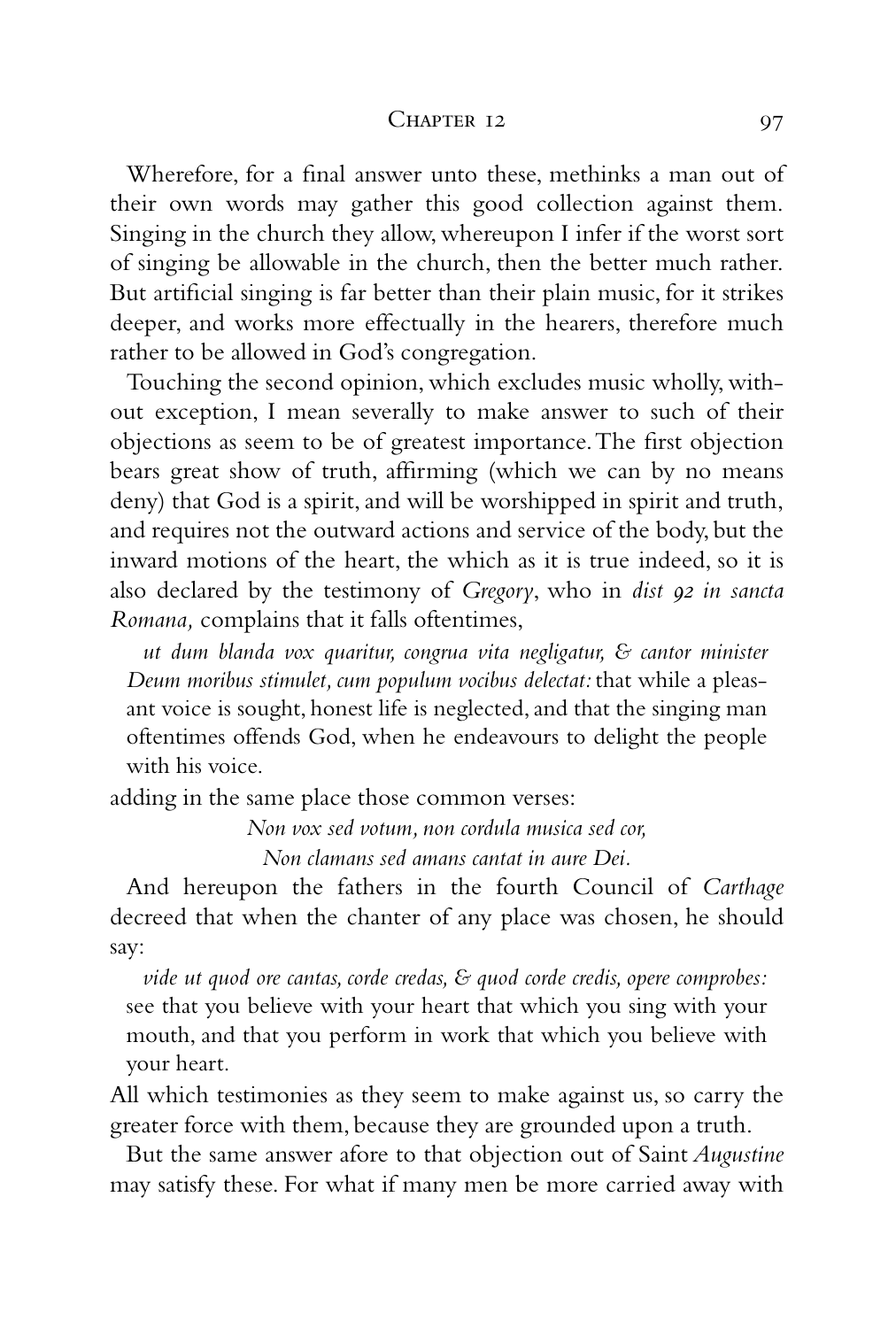the pleasure of the sound than with the thing and ditty: is this music's fault? Or is it not rather the fault of them which, by that which is good, take occasion of evil? If some intemperate person takes surfeit of pleasant and wholesome meats, are the meats to be reprehended, or the man? And although God be a spirit,and well to be worshipped in spirit and truth, yet forasmuch as he made both the soul and the body, it is as well that the faculties of the one as the parts of the other are to be referred to his glory. For what kind of collection is this? God is to be worshipped in spirit and truth, therefore we must not endeavour to please and worship him with our outward and bodily actions. Or, the inward service of the heart is accepted, therefore the outward service of body may be omitted? When we therefore commend the outward service of God, we do not deny the inward.

But we require that they which do sing, sing with the tongue and with the understanding also. Now they which so sing that the melody of words, by the singing of voices, may agree with the harmony of the spirit, be those which sing with the tongue and understanding also, and profit not only themselves but others, as before was declared out of *Athanasius*. Secondly, they urge us that because pricksong is not verbally nor literally commanded in the Gospel, it may not therefore be allowed.Whereunto I answer that, being not ceremonial, it is sufficient for any Christian, being clear and free from the *Manichees'* opinion that the Old Testament has approved it. Again, granted that it has no commandment in either the Old or New Testament, is it therefore without all advice and consideration to be rejected? Verily, many things have been very acceptable unto God which have had no express commandment in the Scriptures: as the gold, incense and myrrh, which the three wise men offered unto Christ; the precious box of spikenard, wherewith *Mary Magdalene* anointed his blessed feet; the costly odours wherewith *Nicodemus* did embalm his glorious body; the boughs of trees and garments which the people broke down and spread in the way,as he went to *Jerusalem*; and infinite other more, which were done without any warrant of holy Scripture.Wherefore as in the building of the temple, the service of them which brought lime and mortar and other base things;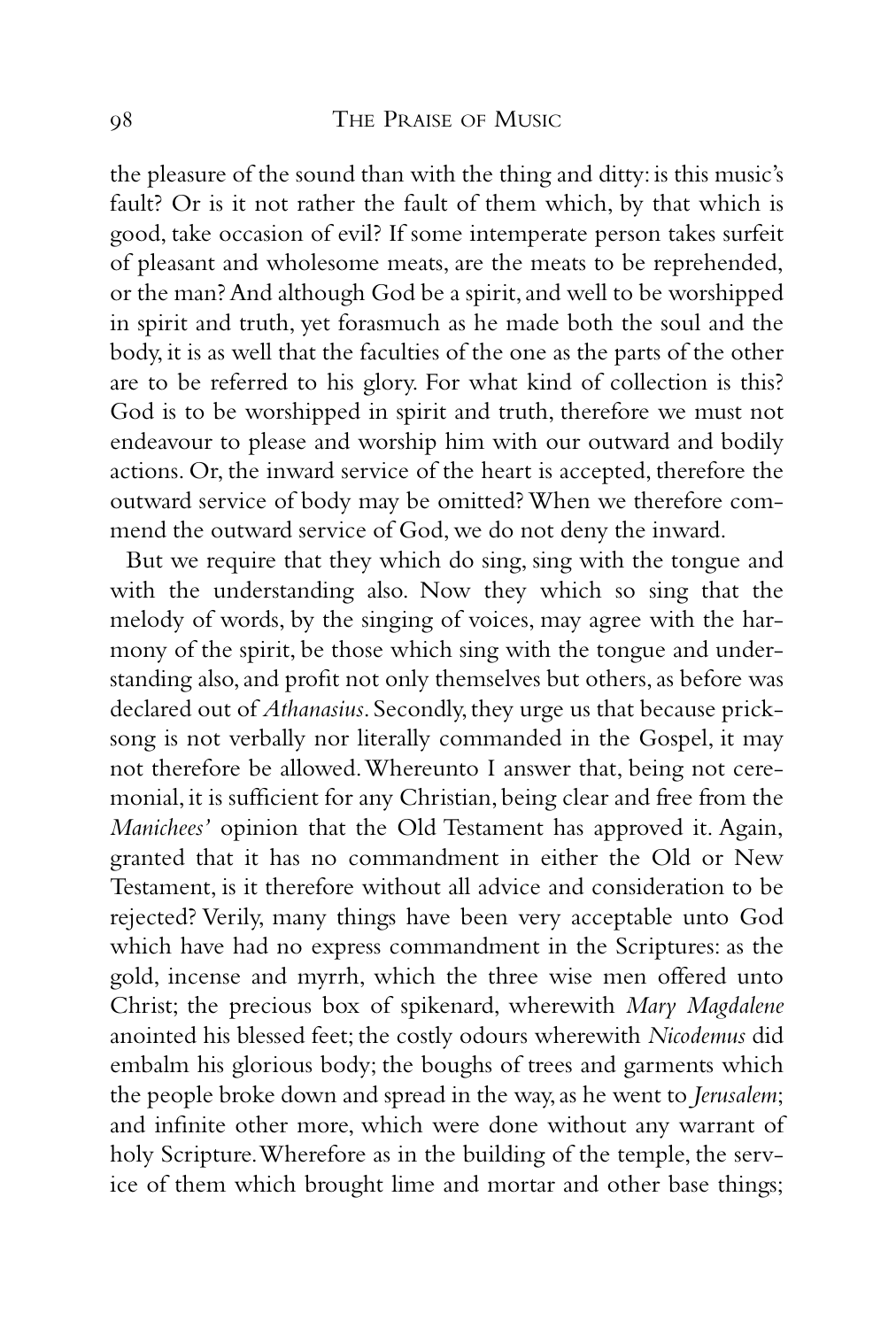#### CHAPTER 12 99

and as in the beautifying of Christ's body: these things of small value were acceptable unto the Lord, so no doubt but the songs of the faithful may be as a sweet odour of incense unto him, and most grateful in his sight.

Thirdly, this use of singing is a ceremonial thing, and if there were no other, yet this were a sufficient cause why it should be excluded out of the church. I answer that music was no ceremony: for every ceremony in the time of the Law was a type and figure of something, the substance whereof coming in place, the ceremony was abolished. Now because we find nothing in the Gospel which answers to music in a certain agreement of similitude unto its type and figure, we may therefore safely pronounce that music was neither ceremonial in the time of the Law, nor to be abolished out of the church in the time of the Gospel. Many other reasons of final moment may be brought against us, but seeing so little force in the stronger, I thought it an unnecessary point to trouble my paper and the reader with the weaker.

And surely I do not dislike the good counsel and endeavour of any well-disposed man that is earnest in correcting abuses and in separating that which is good from that which is evil. But methinks it is a desperate remedy for some few abuses and inconveniences, which might be better amended, to root out all music from the church. Much like the counsel of *Fabritius* and other senators of *Rome*, which, by abolishing gold and silver, or at leastwise the use thereof, thought to take away covetousness and ambition; or the device of *Lycurgus* among the *Lacedaemonians*, who, for hatred of drunkenness, caused all the vines in the country to be digged up by the roots.Now as these men, being otherwise wise and politic, as diverse others their actions testify, took not herein a right course of reforming those faults which were amiss; because they might better have taken order against covetousness and drunkenness, by permitting a lawful and decent use of money and wine than by quite abolishing of them. Even so, those which reprehend certain things in church music may better reform them in permitting a moderate use than in plucking it up by the roots. For as a man may be covetous without money, and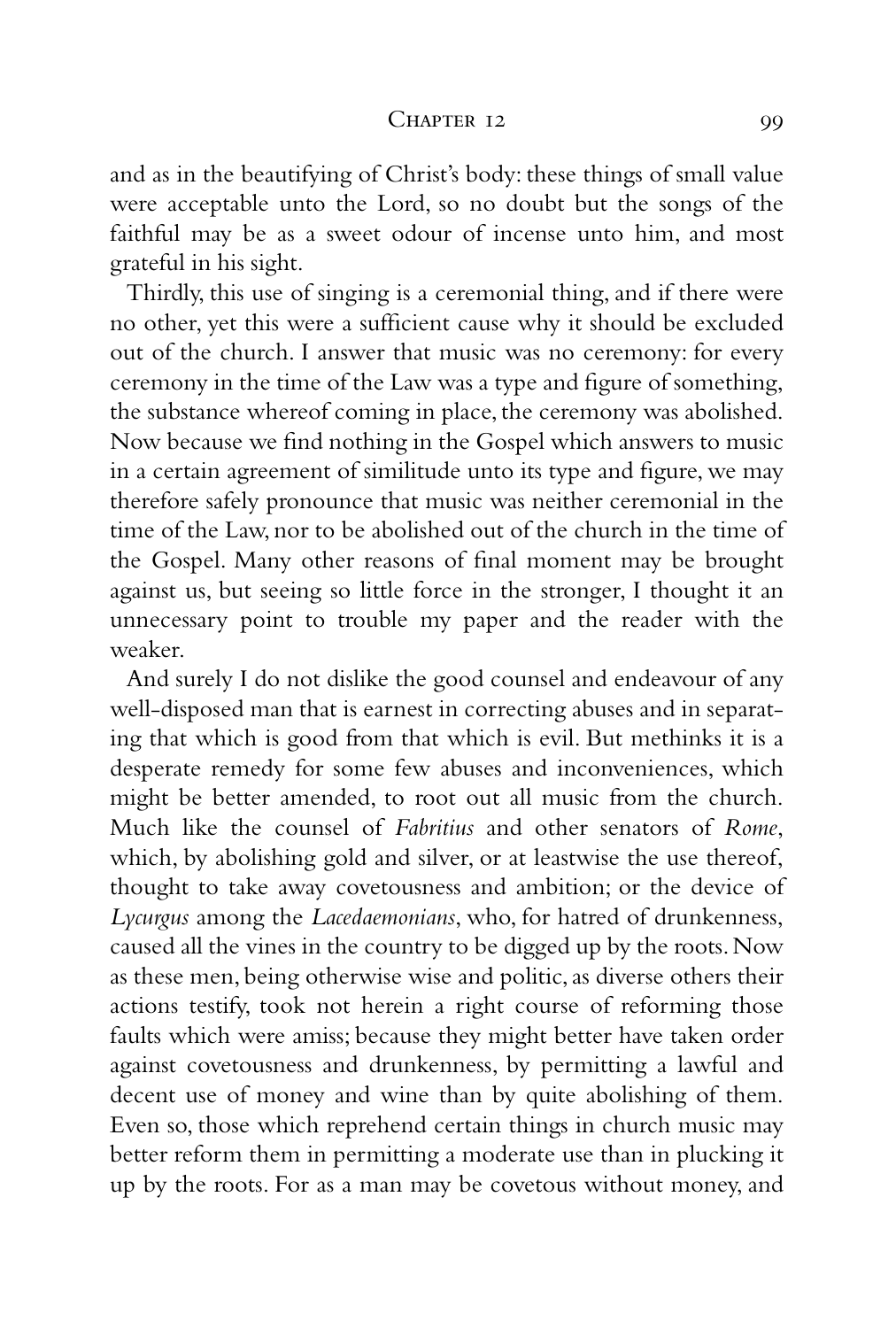drunken without wine, so a frail and weak mind will find other provocations to call it from the ditty, though music should be wanting.

Wherefore for conclusion of this matter, as I easily grant to Master *Bullinger* that this is no good argument: the East churches use singing; the West churches use not singing: therefore the West churches are no churches. So I hope Master *Bullinger*, and any other good man whatsoever, will grant as much to me, that this is as false a collection: the West churches use not singing; the East churches do use singing, therefore the East Church is no Church. Seeing then that there is no precept in the New Testament whereby church music is either commanded or forbidden, as it is apparent that, as those churches which used it not cannot be compelled to receive; so those churches which do use it can by no place of the Scripture therefore be condemned. And this is the resolution of all our late divines:*Bucer,Bullinger,Calvin* and the rest, which with one consent agree that it is an indifferent thing, having no hurt, but rather much good in it, if it be discreetly and soberly used.Why then is it not as lawful for me to incline to this part: that it should or may be used, as it is for them to incline to the contrary, that it should not or may not in any way be used, considering that neither my singing makes me less the servant of God, nor their not singing makes them the more holy and devout men?

Lastly therefore, it remains that, having answered the chiefest arguments that they make against us, I now bring certain reasons for my position. First therefore, music is rather to be used in the church than not, because it is the excellent invention and gift of God himself, ordained to the honour and glory of God. Neither does their cavil avail anything at all, which say that if this reason were good, then all the liberal sciences, and the knowledge of the civil law, and all good and honest arts might by as good reason be used in the church, because they are also the invention and good gift of God. For if they knew how to refer every of these thing to their neat and proper end, they might perceive that as the end of those other sciences is first to know and then to serve to the glory of God,so the vent and only end of music is immediately the setting forth of God's praise and honour.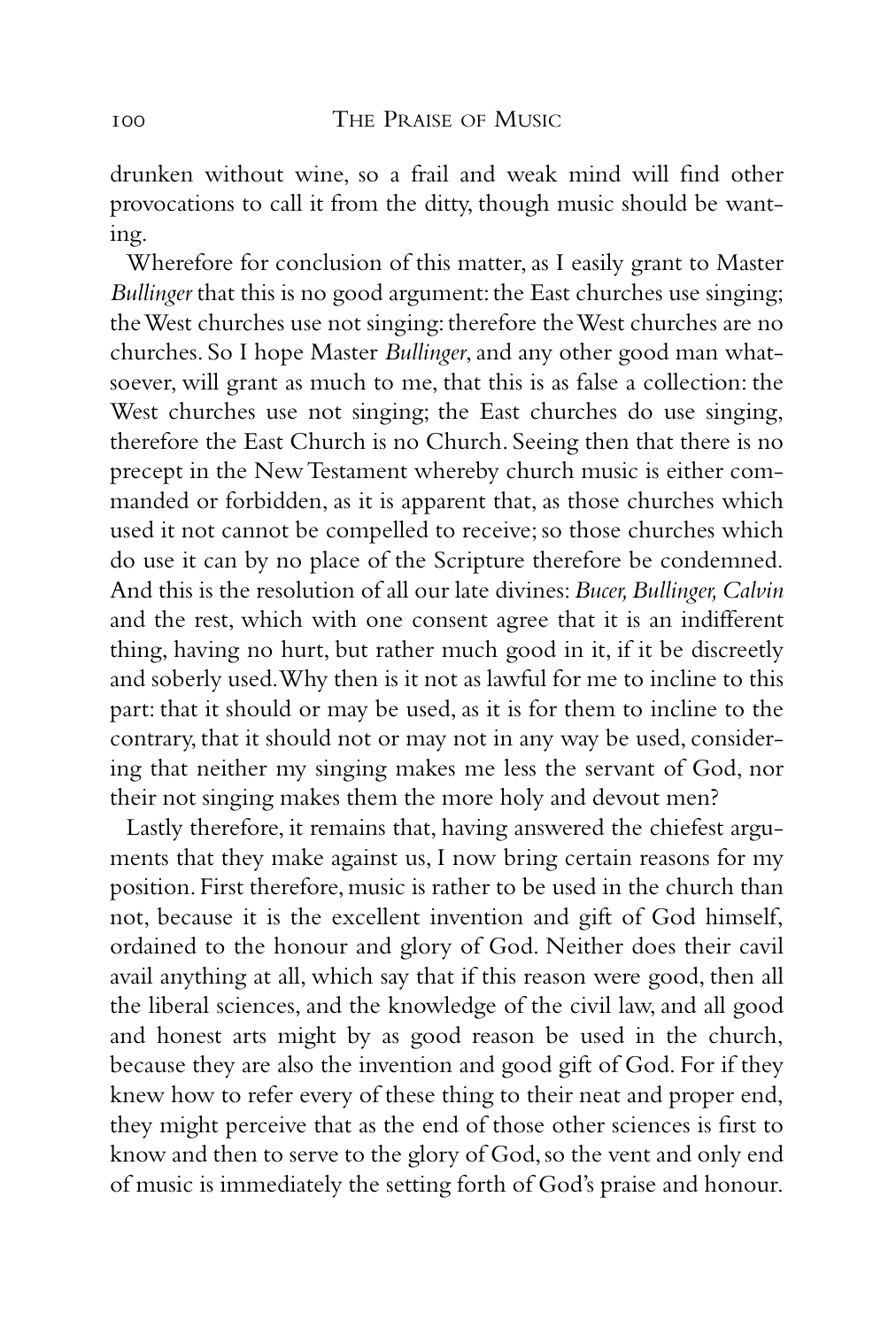#### CHAPTER 12 101

A second reason of my affection is because music, with concinnity of her sound and the excellency of harmony, does as it were knit and join us unto God, putting us in mind of our maker and that mutual unity and consent which ought to be, as of voices so of minds, in God's church and congregations. Thirdly, if there were no other reason, yet this were of sufficient force to persuade the lawful use of music: in that as a pleasant bait, it both allures men into the church which otherwise would not come, and causes them which are there to continue till the divine service be ended. Fourthly, men do more willingly hear and more firmly carry away with them those things which they hear sung than those which they hear barely spoken and pronounced.

Lastly, the use thereof is ancient and of great continuance, for it was used in *Trajan's* time as I before showed, and it was translated from the religions of the heathen, which in hymns and songs yielded all reverence and honour to their gods of wood and stone.And surely, if there be any one thing in man more excellent than another, that is music; and therefore good reason that he which has made us and the world, and preserves both us and it, should be worshipped and honoured with that thing which is most excellent in man, dividing as it were his soul from his body, and lifting up his cogitations above himself. Such was the zeal and fervency of the kingly prophet *David*, that he was therefore called by the title not only of *The Anointed of the God of Jacob*, but also of *The Sweet Singer of Israel*.And Saint*Augustine* says of himself that the voices of the singers did pierce into his ears, and God's truth distilled into his heart, and that thence was inflamed in him an affection of godliness which caused tears to issue from him, so that he felt himself to be in a most blessed and happy

state.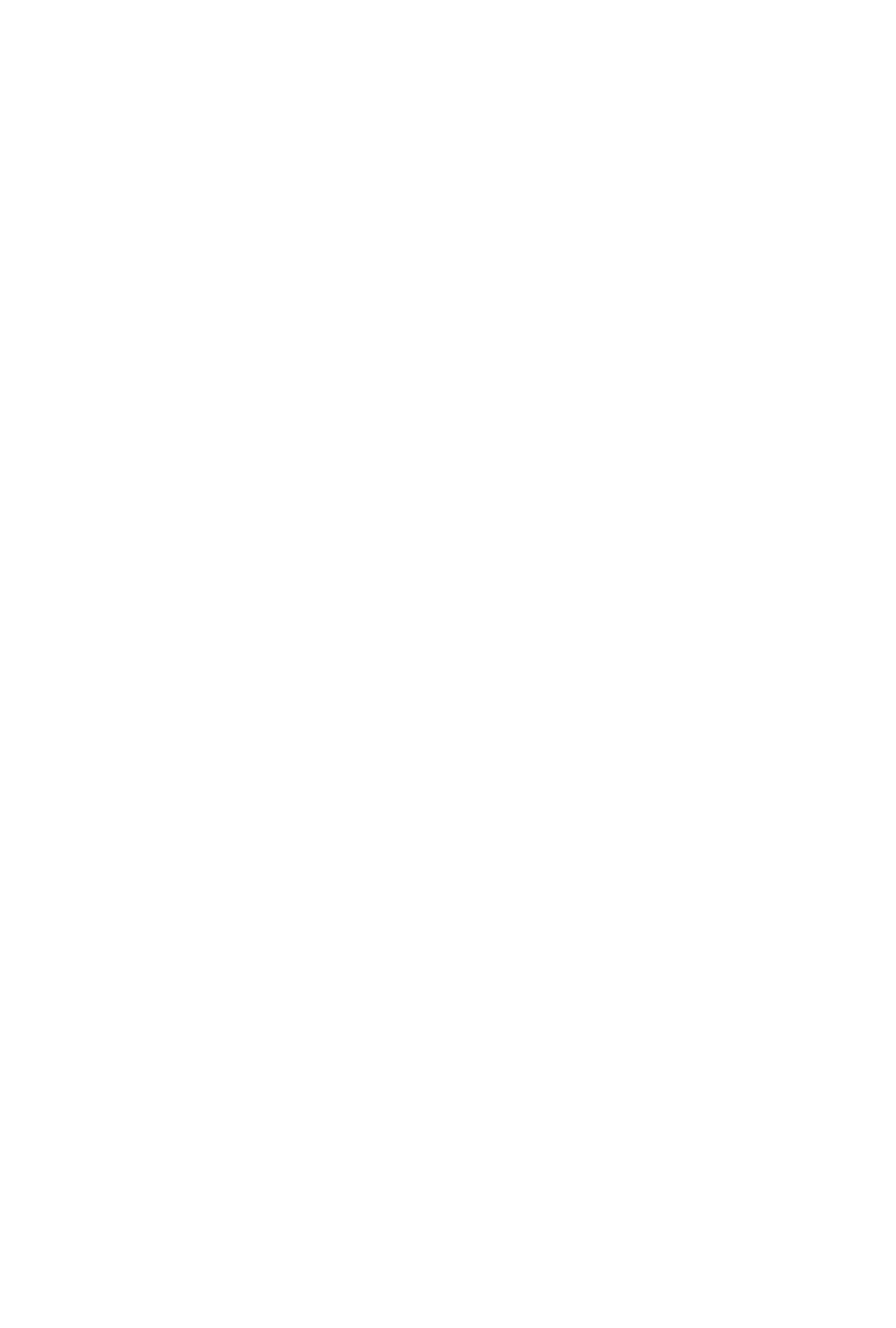# **GLOSSARY**

I have not included any footnotes in the book for two reasons:<br>firstly, because they would interrupt those for whom the subject<br>matter presented no difficulty; secondly, because they would tire<br>those for whom the subject m have not included any footnotes in the book for two reasons: firstly, because they would interrupt those for whom the subject matter presented no difficulty; secondly, because they would tire for me to guess what the reader may or may not know; and to make reference to the numerous mythological and historical characters in the book would produce another book itself. However, I have placed here a list of words, used in the text, that are either particularly strange or archaic in themselves, or else common words used in an uncommon sense.A few of the words have defied a thorough search of the full *Oxford English Dictionary*, and consequently the definition is nothing more than a guess based upon the etymology and context.

*abroach, to set:* (v.) to publish or diffuse *affiance:* (n.) trust, reliance *ague:* (n.) periodic fever with shivering *apothegm, apophthegm:* (n.) terse saying, maxim *artificer:* (n.) craftsman *artificial:* (adj.) made with skill *attemper:* (v.) to mix in due proportion, moderate *auditors:* (n.) audience, listeners *authorizement:* (n.) authorization *beetle:* (n.) a heavy mallet for driving pegs, poles *besteems:* (v.) to be most suitable; to think fit *bewray:* (v.) to make manifest, clear, evident; to reveal *brook:* (v.) to put up with, bear *carbuncle:* (n.) fiery-red precious stone *carpet knights:* (n.) A derogatory term for those did not 'win their spurs' on the battlefield, but were knighted kneeling on carpet at court.Also known as 'knights of carpetry'. *carter:* (n.) an uncultured or foolish man *cater:* (n.) a servant who provides for the household *cavil:* (v.) to make trifling objection; to find fault without sufficient reason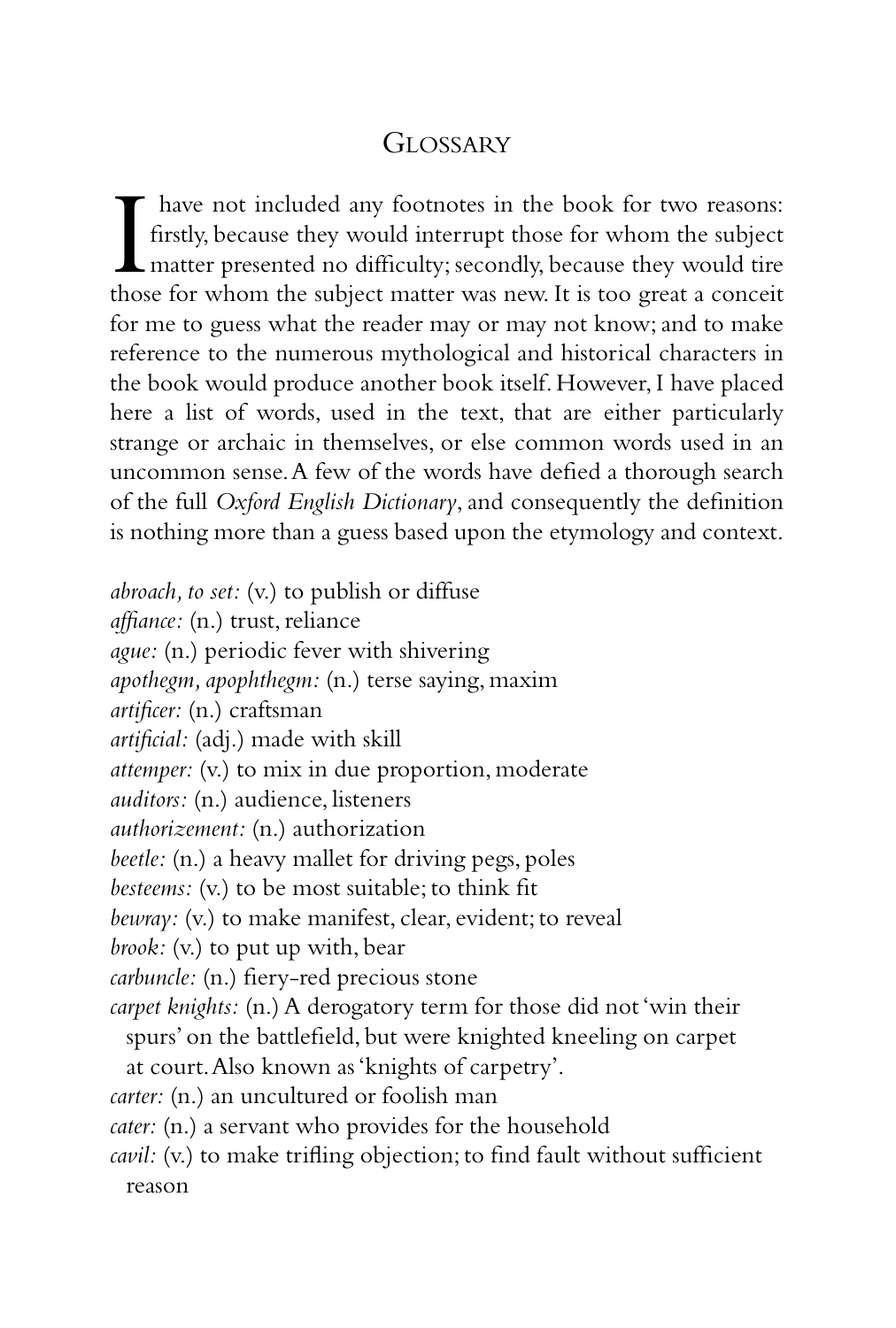*choler:* (n.) anger, irascibility

*cogitation:* (n.) a thought; the act of thinking

*colewort:* (n.) a cabbage

*concent:* (n.) harmony

*concinnity:* (n.) studied beauty, elegance

*condign:* (adj.) deserved, adequate, suitable

*consist:* (v.) to come into existence

*contumelious:* (adj.) abusive, insolent

*counsel:* (n.) advice

*currycomb:* (n.) a comb for combing horses

*discommon:* (v.) to exclude

*diverse:* (adj) different

*falchion:* (n.) broad, curved sword

*foot:* (n.) the smallest unit of rhythm in speech

*fowler:* (n.) one who hunts fowl

*froward:* (adj.) perverse, ungovernable, wayward

*gin:* (n.) trap, snare

*handsel:* (n.) the first use, a trial, experiment or proof

*hart:* (n.) deer

*hault:* (adj.) high

*hempknocker:* (n.) (presumably) one who knocks poles in the ground for hemp plants to climb up.

*houseroom:* (n.) rented accommodation

*husbandry:* (n.) farming

*illation:* (n.) the act of reasoning, deduction, concluding

*illecebrous:* (adj.) alluring, enticing, attractive

*ingeminate:* (v.) to repeat, reiterate

*ingenerate:* (v.) to produce within, engender

*inveigh:* (v.) to speak violently against

*list:* (v.) to like, to be pleased

*methinks:* (v.) it seems to me; I think that

*milce:* (n.) clemency, mercy, forgiveness; (However, here it seems to be used as its antithesis.)

*minstrelsy:* (n.) the type of music performed by a minstrel *niggardly:* (adj.) miserly